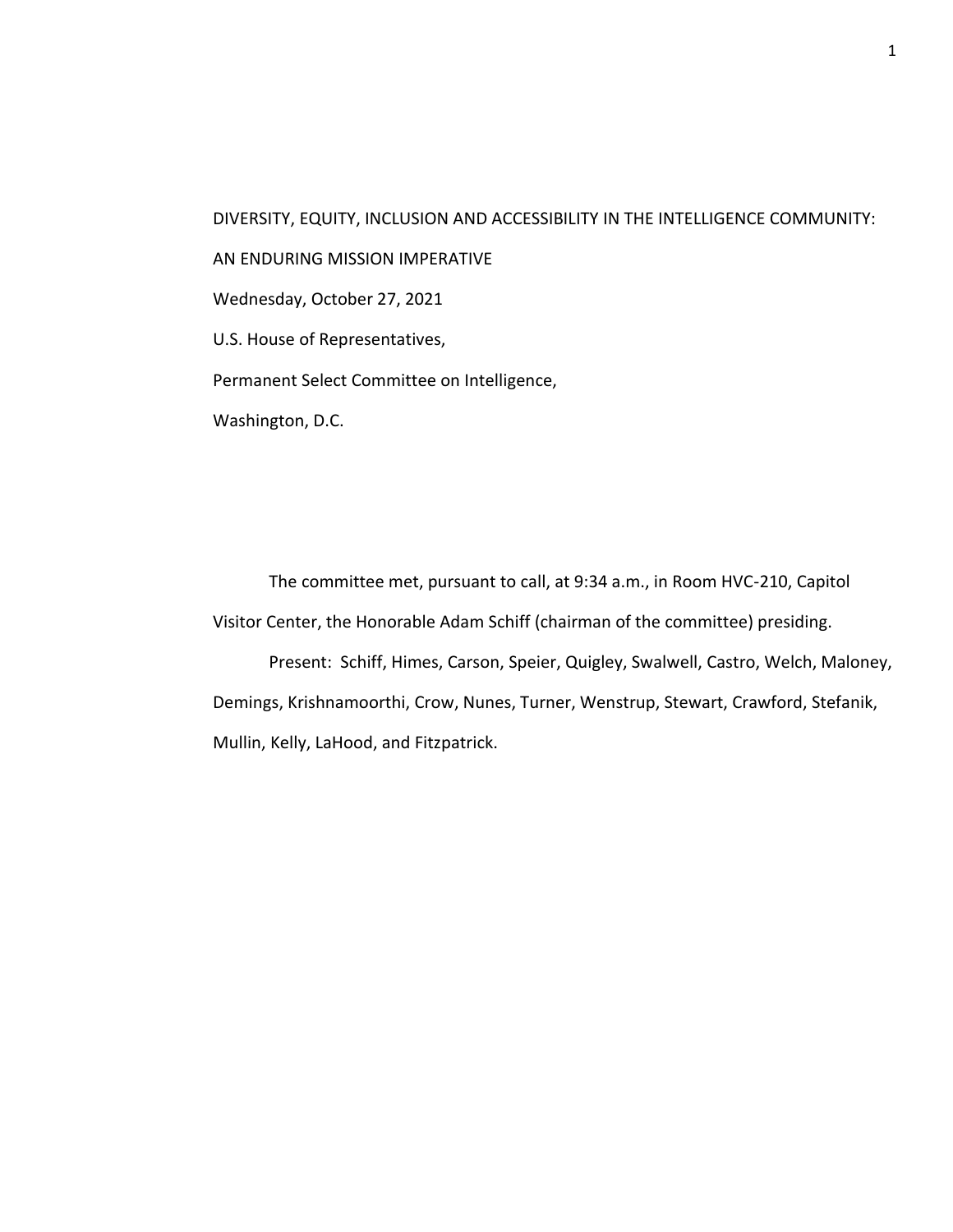The Chairman. The committee will come to order. Thank you for joining us today. Without objection, the chair may declare a recess at any time.

I want to remind members that today's hearing will be conducted entirely on an unclassified basis. All participants are reminded to refrain from discussing classified or other information protected from public disclosure.

I now recognize myself for an opening statement. I am pleased to welcome all of you to today's important hearing about Diversity, Equity, Inclusion, and Accessibility in the Intelligence Community.

When the committee held its open worldwide threats hearing in April, I asked that each of you commit to appear before this committee in open session to detail your efforts to advance this important mission, and I am very pleased to see that commitment has been fulfilled. The presence of five senior leaders of the Intelligence Community at this hearing is an encouraging testament to your collective commitment to elevate diversity initiatives and to ultimately drive real change.

As a longtime member of this committee, I have seen the emphasis on diversity initiatives in the IC wax and wane. It is not enough to pay lip service to the goal; we must put forth a concrete strategy to build a truly diverse and inclusive IC, and hold ourselves accountable to the goals that we set.

I am pleased that the administration has prioritized these issues. Fifteen days after taking office, President Biden issued a national security memorandum that acknowledged past shortcomings and identified diversity, equity, and inclusion, and accessibility as a national security imperative. I agree entirely.

Put simply, our diversity is our greatest national strength, and it is a strength we need to leverage in support of the mission of the Intelligence Community. For too long,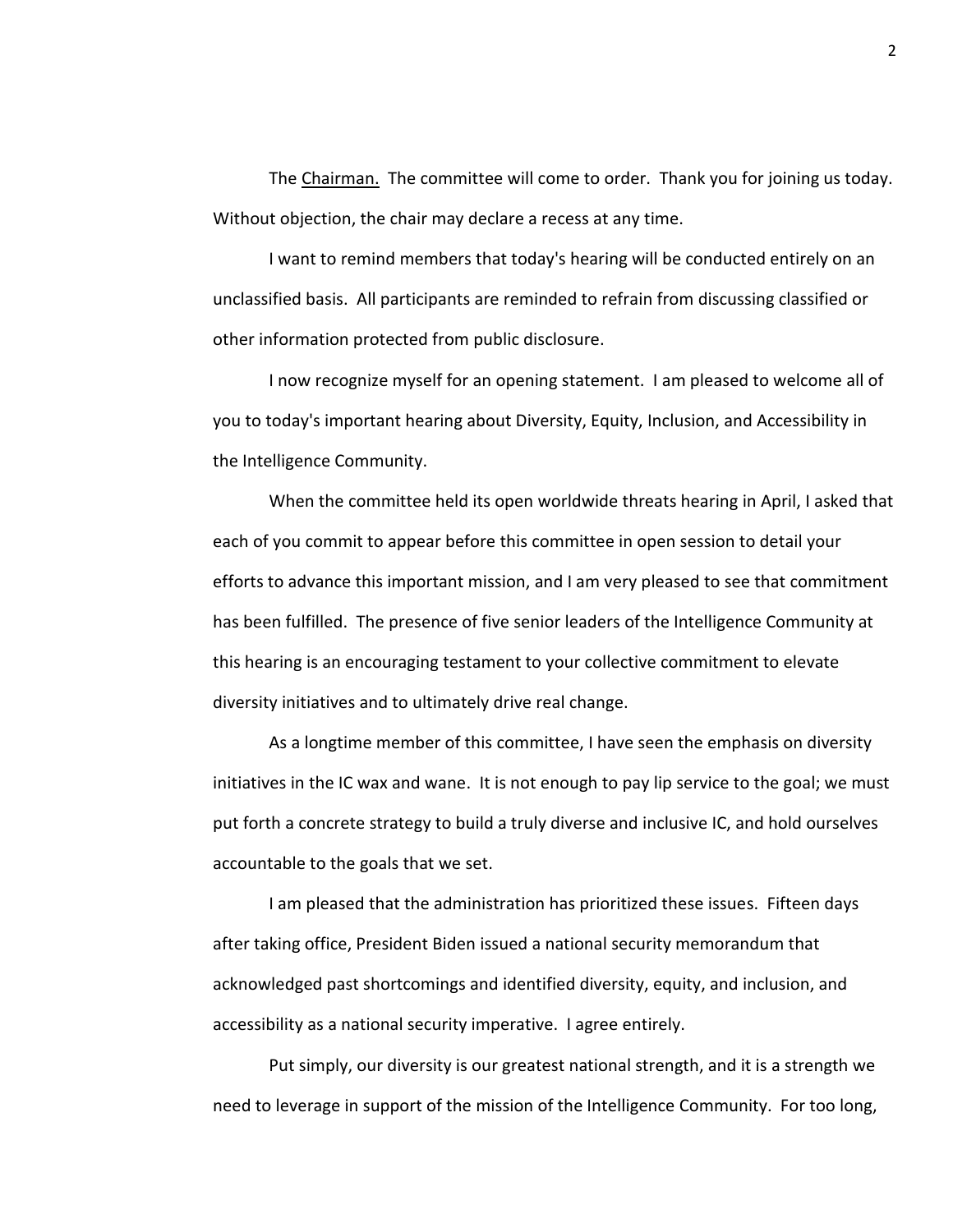the IC workforce has not reflected the diverse talents and backgrounds found across the country. And without top caliber officers drawn from all cultures, all communities, and all backgrounds, we risk undermining the capacity of the IC to keep pace with the evolving national security challenges the United States will face in coming years.

Director Haines, at the worldwide threats hearing in April, you testified to increasing complexities and challenges posed by intersecting and cascading national threats, and the correlating necessity to develop and integrate new and diverse expertise into the Intelligence Community.

Whether it is understanding the nuances in language and culture from a signals intercept, enhancing finished intelligence analysis with unique and nontraditional perspectives, or preparing an officer for operational deployment in a foreign country, it is vital that we bolster the IC's ranks with personnel who can act with agility and creativity in the face of a rapidly shifting strategic threat horizon.

And yet, it is clear we have plenty of work left to do. I remain concerned about inadequate progress in recruiting and retaining individuals of diverse backgrounds in the core IC collection and analysis missions. For instance, I can't help but notice that the large majority of IC briefers, though uniformly excellent to appear before the committee, are often White and male.

We need to recruit officers with diverse backgrounds into the IC, and that we need to show them that there is a path for them to advance and grow their careers to top leadership positions. When we are able to successfully do that, we will inspire future recruits and hires to do the same.

I look forward to hearing your updates on where we are in our diversity, equity, inclusion, and accessibility efforts, and how this committee can assist you in accelerating our progress. If our resources or authorities are lacking, or if there are other avenues for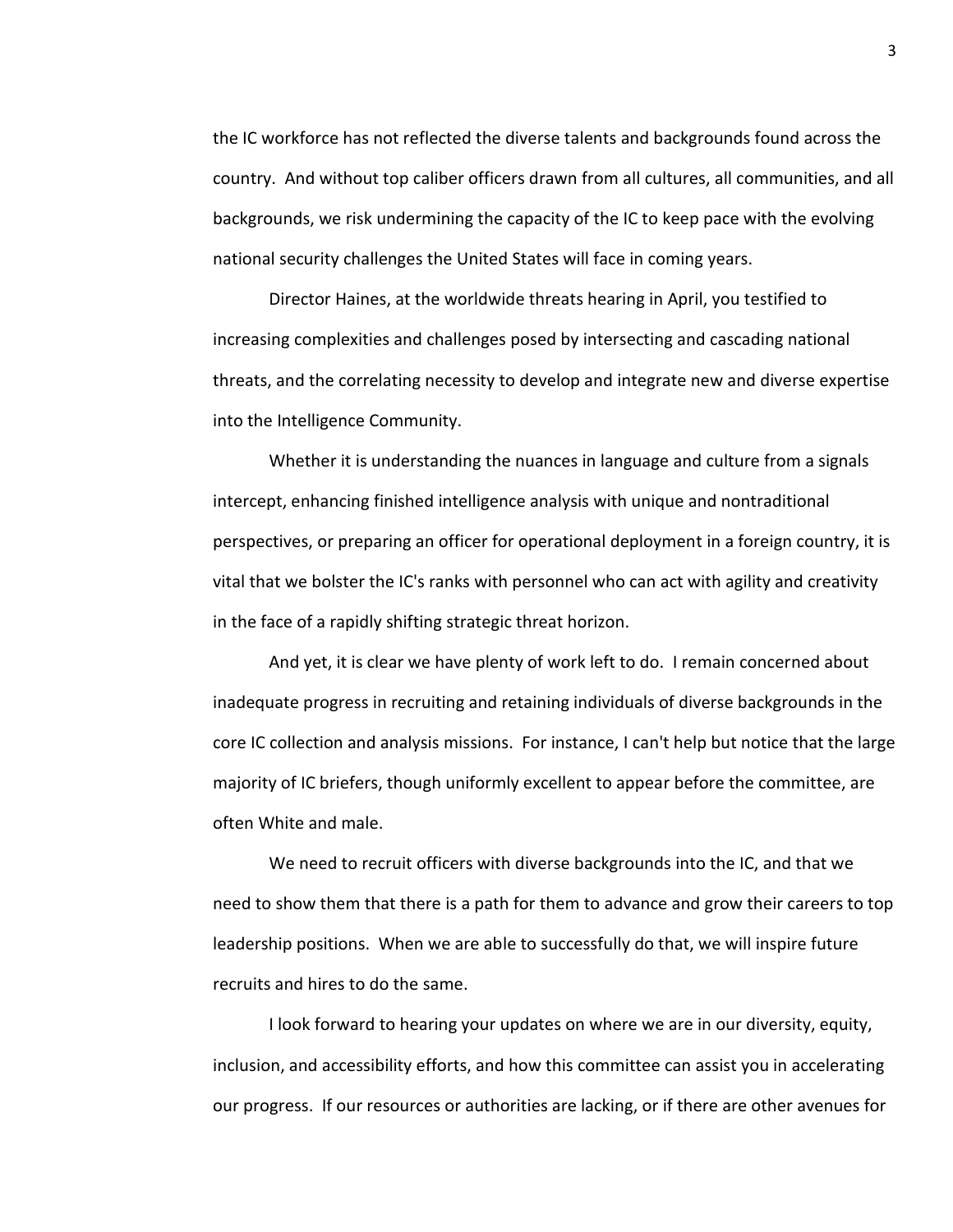promoting these initiatives, I know you will find allies here who are ready and eager to help you.

I look forward to all your testimonies and will now yield to the ranking member for any opening statement he might wish to make.

Mr. Nunes. I thank the gentleman.

On its website, the Office of Director of National Intelligence asserts that the Intelligence Community focuses on, I quote, "the missions of cyber intelligence, counterterrorism, counter proliferation, counterintelligence, and on the threats posed by state and nonstate actors challenging U.S. national security and interests worldwide," unquote.

That is a concise, accurate description of the intelligence community's mission. The IC is a sprawling group of agencies comprising tens of thousands of people that collectively wield enormous power within our government. They possess extremely sophisticated spying capabilities, and by necessity, they operate without transparency that is required of most government agencies.

Naturally, this concentration of power, spying capabilities, and lack of transparency, creates many opportunities for abuse. And abuses do happen, which is why this committee exists. We were created as an additional level of oversight and response to a raft of Intelligence Community misdeeds detailed by the Church and Pike Committees in the 1970s.

So why do we tolerate such an agreement in a democratic republic? I believe that the American people understand the risks, but they believe the risks are outweighed by the benefits the Intelligence Community provides, mainly, information about our foreign enemies' intentions and capabilities that will help protect the American people and defend the security of the homeland.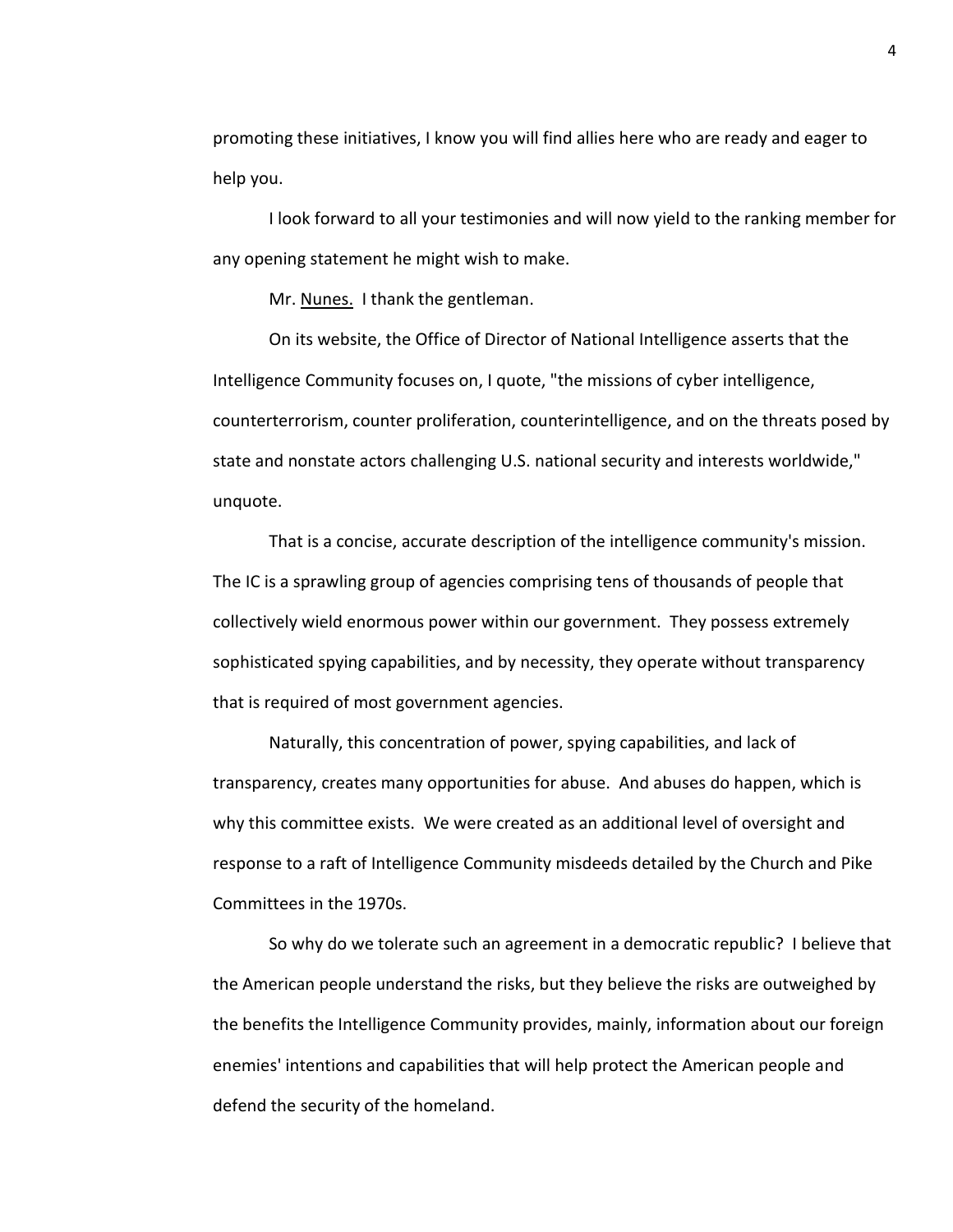In short, the Intelligence Community's mission is to secure information and conduct actions that help deter our enemies, and when that cannot be done to help us win wars and other direct conflicts with these enemies. The IC, however, seems to be increasingly focused on issues that distract from that mission. The indications ranging from trivial recruitment videos to major intelligence estimates show that an infatuation with left-wing dogma and politicized actions that have nothing to do with deterring our enemies and winning wars.

We see this tendency not just in the Intelligence Community, but throughout the entire national security apparatus, in the military, the State Department, and other bodies. These include the proliferation of seminars given to military servicemembers focusing on the dangers of the White supremacy and systemic racism; FOX News host Tucker Carlson allegedly being caught up in NSA surveillance; the Intelligence Community's recent release of a national intelligence estimate on global warming; General Milley defending instruction on critical race theory and White rage at West Point; State Department communications touting International Pronoun Day; the NSA's improper suspension of former NSA General Counsel and Naval Officer Michael Ellis for political reasons; the FBI's provision of false information to a FISA court to spy on the political enemies, and the list goes on and on.

Meanwhile, the international threat matrix does not take time out as our National Security Agencies become enthralled by critical race theory and pronoun etiquette. To the contrary, we are facing an array of pressing challenges, including, but not limited to, China's increasing aggressiveness towards Taiwan, alongside its systemic campaign of intellectual property theft, espionage, currency manipulation, corporate coercion, and cyber crimes against the United States and our allies; China's testing of a hypersonic missile, which according to press reports took the Intelligence Community by surprise; the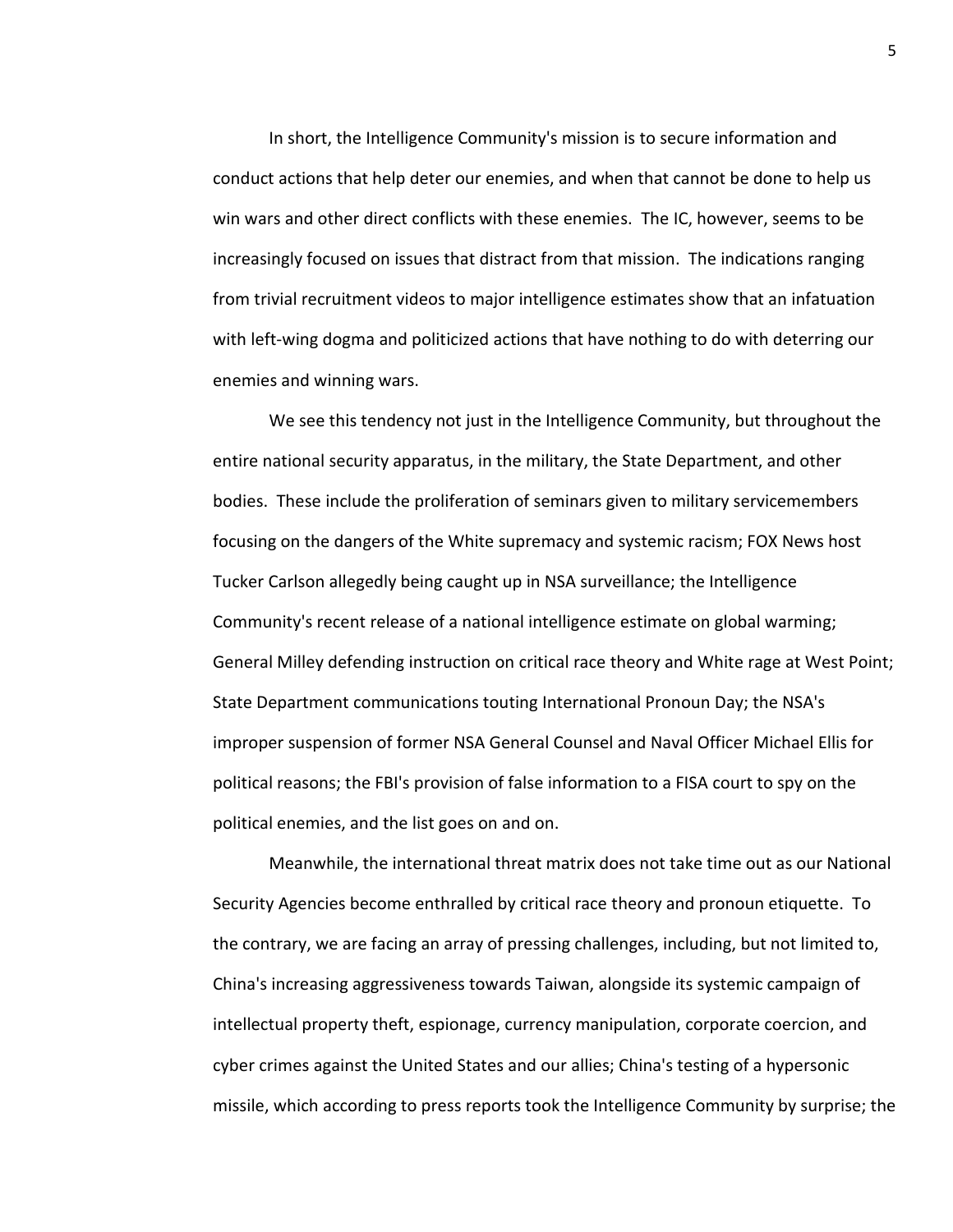continuing fallout from our withdrawal from Afghanistan, including the empowerment of the Taliban, and their longtime ties to Al Qaeda; the decline in U.S. deterrence capabilities; the loss of intelligence streams and U.S. citizens and allies who were left behind; the spread of ransomware attacks on U.S. targets; an unknown number of security threats entering America through our southern border and from refugees from Afghanistan; continuing Russian aggression towards its neighbors; advances in nuclear weapons programs of North Korea, Iran, and other malign regimes. And I could go on with that list, but those were at the top of the list.

Unfortunately, we can't counter hypersonic missile launch with better pronoun usage, and a deeper understanding of White rage won't rescue Americans stranded in Afghanistan. I would argue that woke obsessions are the proper jurisdiction of faculty lounge Marxists, not our National Security Agencies.

The politicization of our national security apparatus is utterly destructive. It has severely eroded trust in institutions that have long received bipartisan support. This effect is predictable and inevitable as more Americans conclude that intelligence agencies are just another weapon in domestic political battles. The less willing they are to concede these agencies, the huge power that they wield.

The Intelligence Community, the military, and other national security bodies have traditionally been color blind meritocracies where the most capable people move up rapidly through the ranks. The effectiveness of these organizations will unavoidably suffer when merit is devalued in favor of any other consideration.

I urge all the directors here today to stay out of politics and concentrate exclusively on deterring our enemies and winning wars. As we learned in Afghanistan, America is not unbeatable. We have real enemies and they mean to do us harm. They have no interest in global warming or race, gender intersectionality. They closely watch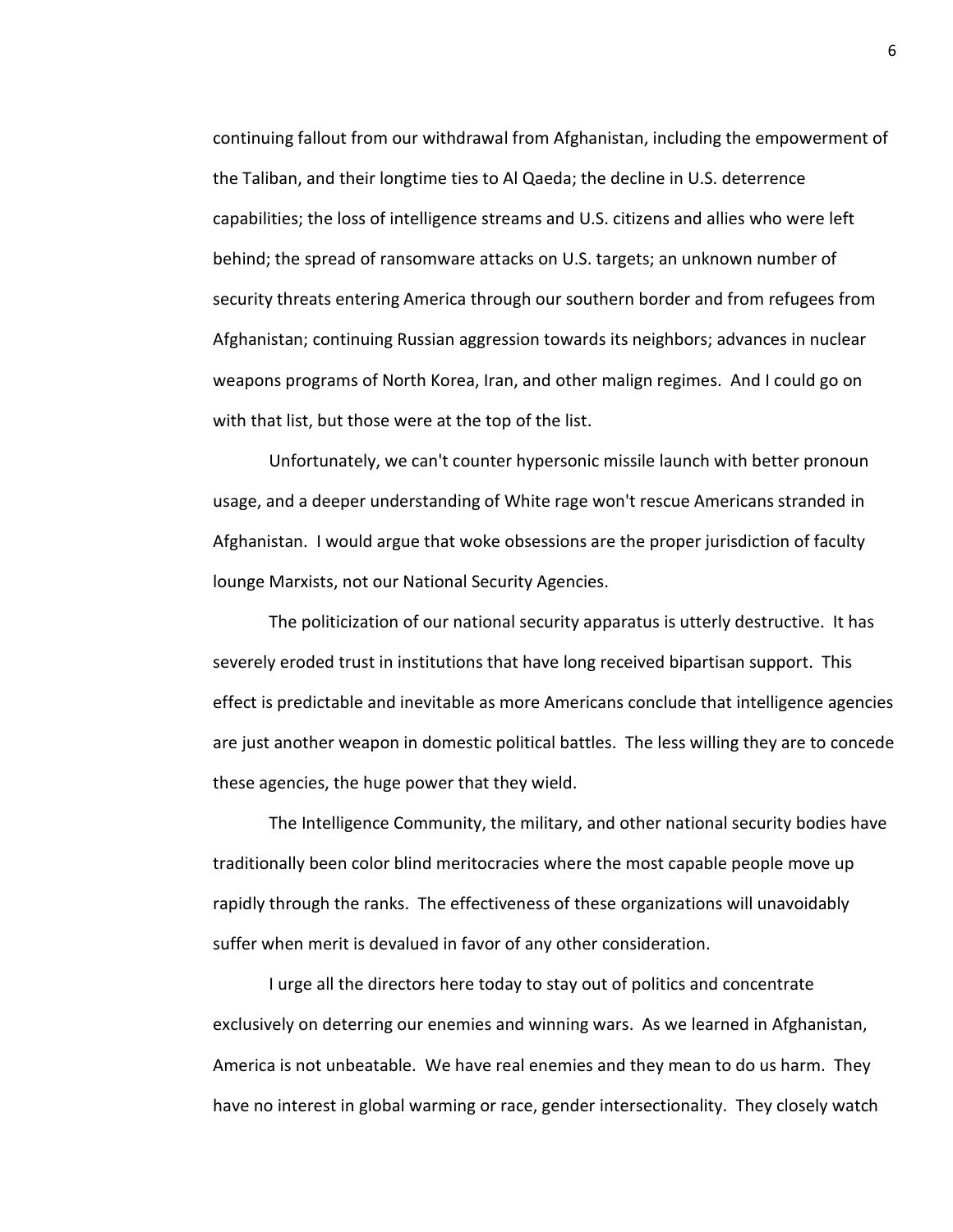us every day to find weaknesses that would enable attacks on our citizens and our homeland.

Our defense against them rest, to a large extent, on all of you that are here today. I hope your priorities will match the urgency of this fraught moment in our Nation's history. With that, I look forward to your testimony, and I yield back the balance of my time.

The Chairman. Thank you.

With that, let me now recognize our distinguished panel for their opening statements, beginning with Director Haines, followed by Under Secretary Moultrie, Director Burns, General Nakasone, and General Berrier. We ask that you try to keep your collective remarks to around 20 minutes or so, if possible. A warm welcome to you all. Director Haines, you are now recognized.

7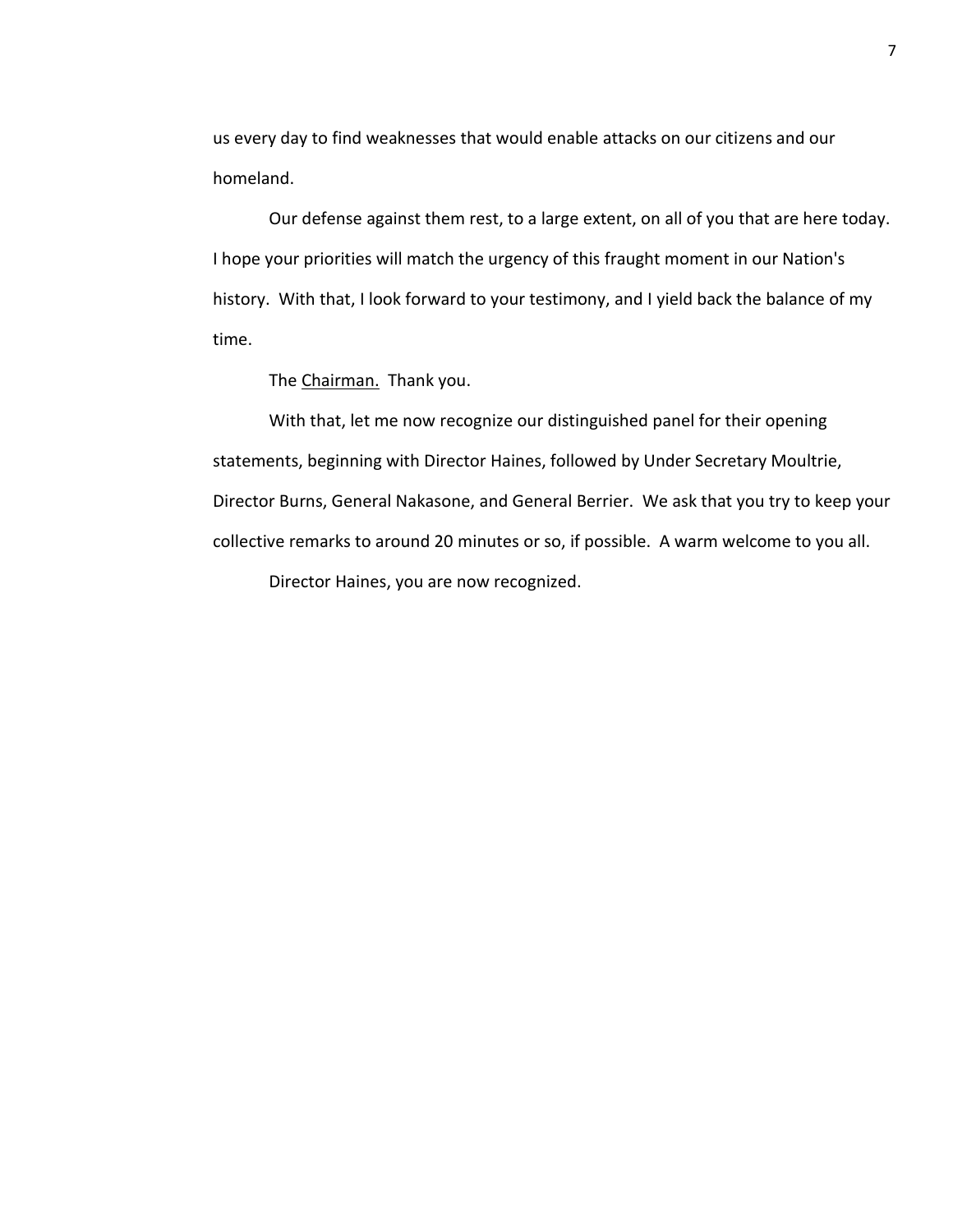**STATEMENTS OF HON. AVRIL HAINES, DIRECTOR, OFFICE OF THE DIRECTOR OF NATIONAL INTELLIGENCE; LIEUTENANT GENERAL SCOTT BERRIER, DIRECTOR, DEFENSE INTELLIGENCE AGENCY; THE HONORABLE WILLIAM BURNS, DIRECTOR, CENTRAL INTELLIGENCE AGENCY; THE HONORABLE RONALD S. MOULTRIE, UNDER SECRETARY OF DEFENSE FOR INTELLIGENCE AND SECURITY, DEPARTMENT OF DEFENSE; AND GENERAL PAUL NAKASONE, DIRECTOR, NATIONAL SECURITY AGENCY**

## **STATEMENT OF HON. AVRIL HAINES**

Director Haines. Thank you. Chairman Schiff, Ranking Member Nunes, members of the committee, thank you for the opportunity to join you today.

It is really an honor to be here with my colleagues to discuss the work we have ahead of us to advance diversity, equity, inclusion, and accessibility, or DEIA, in the IC. And while we have exceptional leaders within the IC who are committed to promoting DEIA, many of whom have worked hard to achieve the progress we have made thus far on these issues over the last many years, we know we have a great deal of work ahead of us. These leaders know that it is not only essential to our mission and our values but to who we are as a Nation.

Promoting diversity, ensuring that we reflect the country we serve, is a responsibility we carry as public servants; moreover, it is fundamental to our national security. Ensuring that we have an IC workforce made up of people who think differently, see problems differently, and overcome challenges differently is a prerequisite to our success. Their creativity makes us smarter, more innovative, more successful, and that makes our Nation safer and more secure against the array of adversaries and the foreign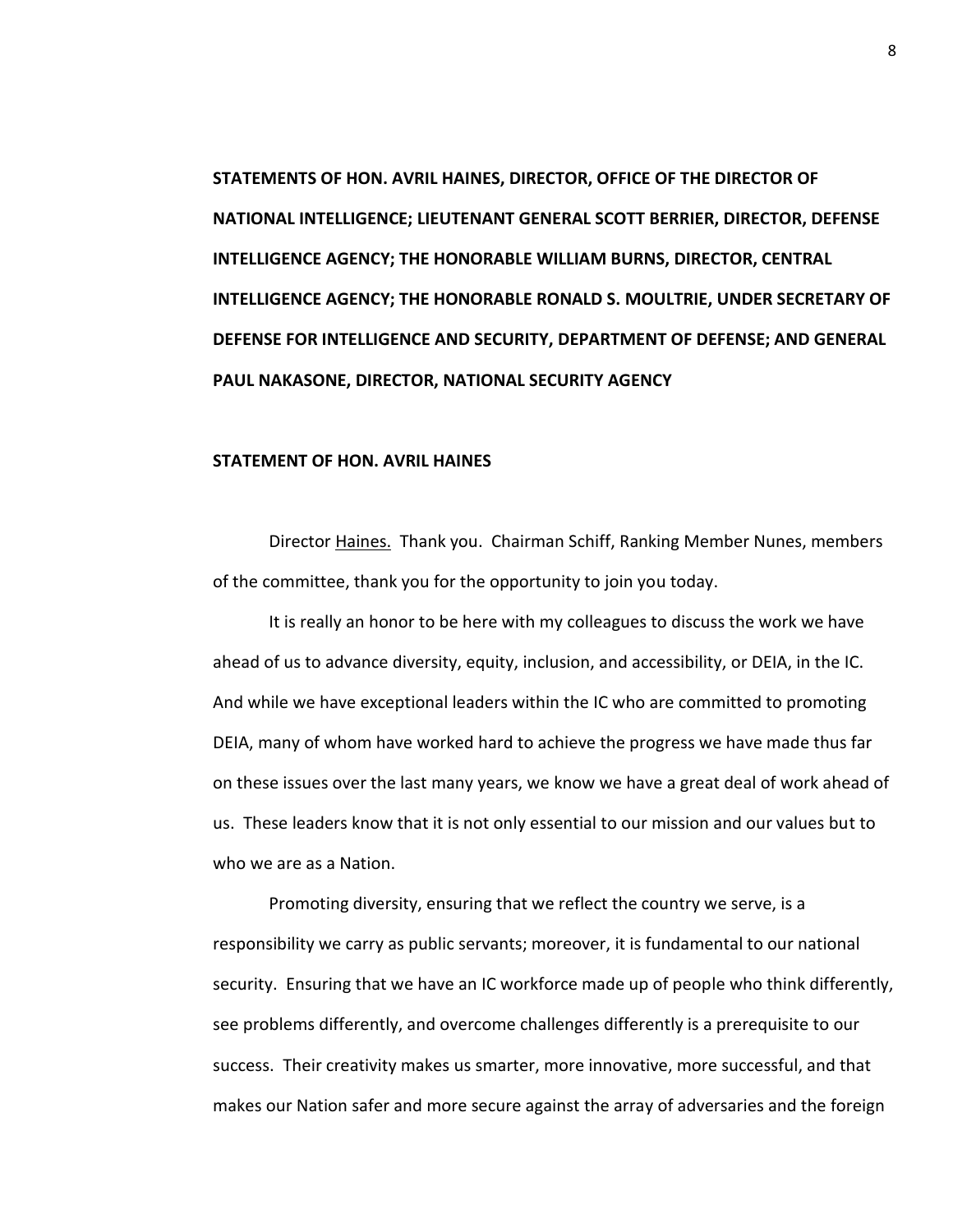threats that we face.

Currently, however, the Intelligence Community is not where it needs to be. Minorities, women, and persons with disabilities are far better represented at the lower GS level ranks than at the senior executive levels, suggesting that better success at recruiting than retaining and promoting. And yet, even so, when you look at the recruiting, we consistently see a gap between recruiting and hiring minorities.

And while we have collected and analyzed far more demographic data than I have time to present in this statement, let me just provide a few points that may be helpful. In fiscal year 2020, the percentage of minorities in the Intelligence Community stood at 27 percent, an increase from 26.5 percent in fiscal year 2019, continuing a positive trend since 2016.

But as you examine the senior levels of service, the data shows the numbers of minorities in leadership gets progressively lower. Across the IC, the percentage of minorities at the senior executive level stands at just 15.4 percent.

And at ODNI, we lag behind the rest of the IC. Minorities comprise to 20.5 percent of our workforce, 6.5 percent below the IC average. Although the percentage of minorities at the senior executive level in the ODNI is 1.3 percent higher than the IC average at 16.7 percent.

And in fiscal year 2020, the percentage of women in the Intelligence Community stood constant at 39.3 percent. It is about the same as the year before, after showing a small gain in fiscal year 2018.

And within ODNI, the percentage of women has grown incrementally for the past 5 years, increasing by 0.4 percent in 2020 over the previous year. While still higher than the IC average, that percentage still lags behind women in the civilian labor force at 47 percent.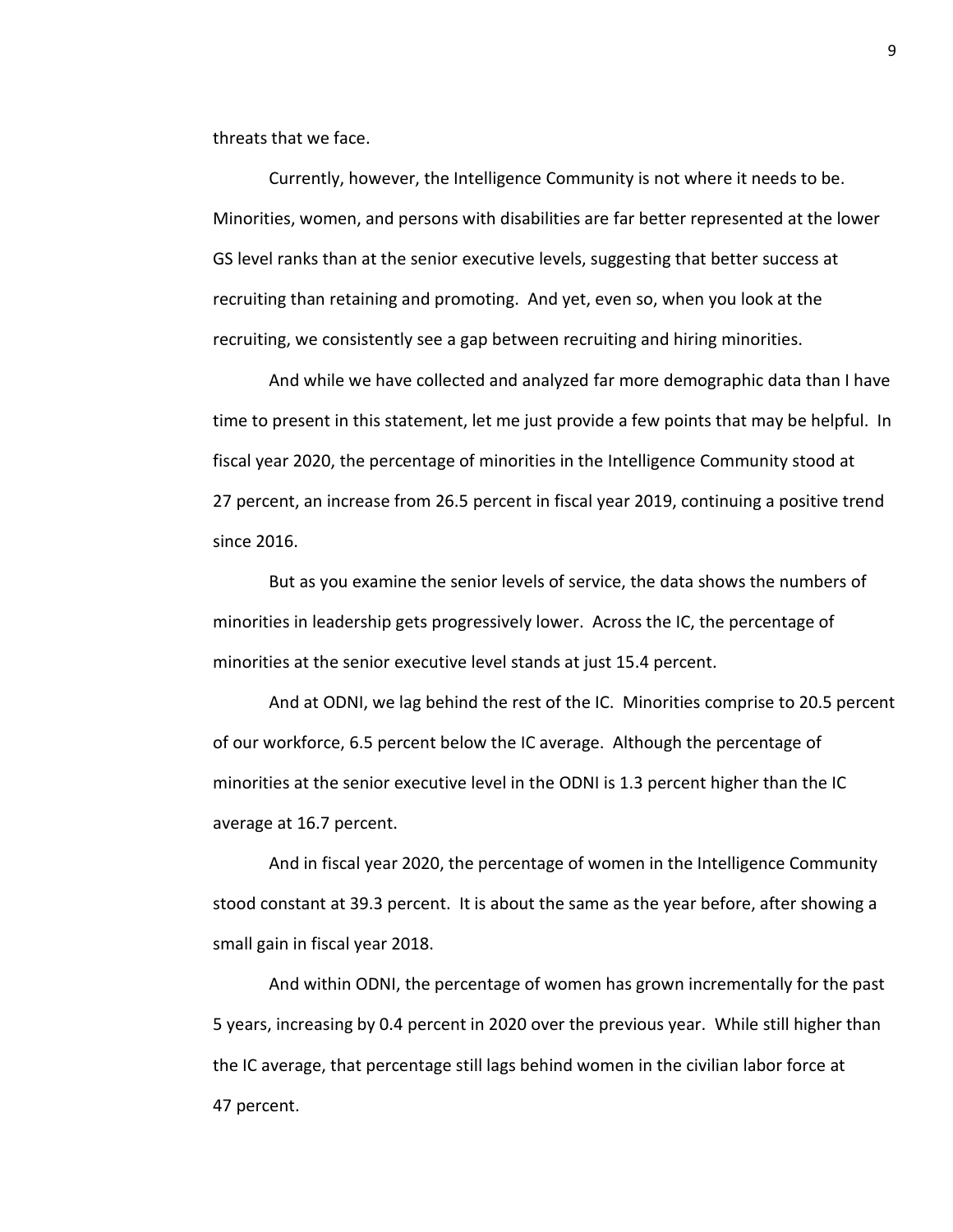So while we have seen some positive trends, we need to improve. And here is some of what we are doing to change the situation, but I look forward to getting your thoughts and advice on this issue, and I very much appreciate the committee spending time on this question.

Early this year, we split the IC EEOD essentially into two offices, that is the Office of Equal Employment Opportunity and the Office of IC Diversity, Equity, and Inclusion, so that we would have an office fully dedicated to diversity, equity, and inclusion. We also created a new enterprise-wide role, the IC accessibility officer, and stood up the ODNI diversity and inclusion group to address DEIA within ODNI.

Two of our highest organizational priorities are recruitment, and that includes underrepresented communities and retention of people who are underrepresented in our workforce. Both Dr. Dixon, my principal deputy, and I have worked to recruit at colleges and high schools where we can reach those communities and expand our overall application pool. Just recently, I visited our partner school, Florida International University, which is primarily comprised of Hispanic students. And Dr. Dixon visited Harris-Stowe State University, an HBCU in St. Louis.

And, of course, we know that our individual efforts will not be enough. We need institutional growth to achieve our goals, and so we have taken the following measures: Across the IC we have empowered advisory bodies such as the IC Equal Employment Opportunity and Diversity Council, and the IC Chief Human Capital Council to focus on these issues.

IC elements are collaborating in joint outreach and recruiting in underrepresented communities to reach more candidates, as you will hear from my colleagues. The IC Centers for Academic Excellence Program is being strengthened to increase our reach with more formal marketing, university engagement, recruiting strategies in coordination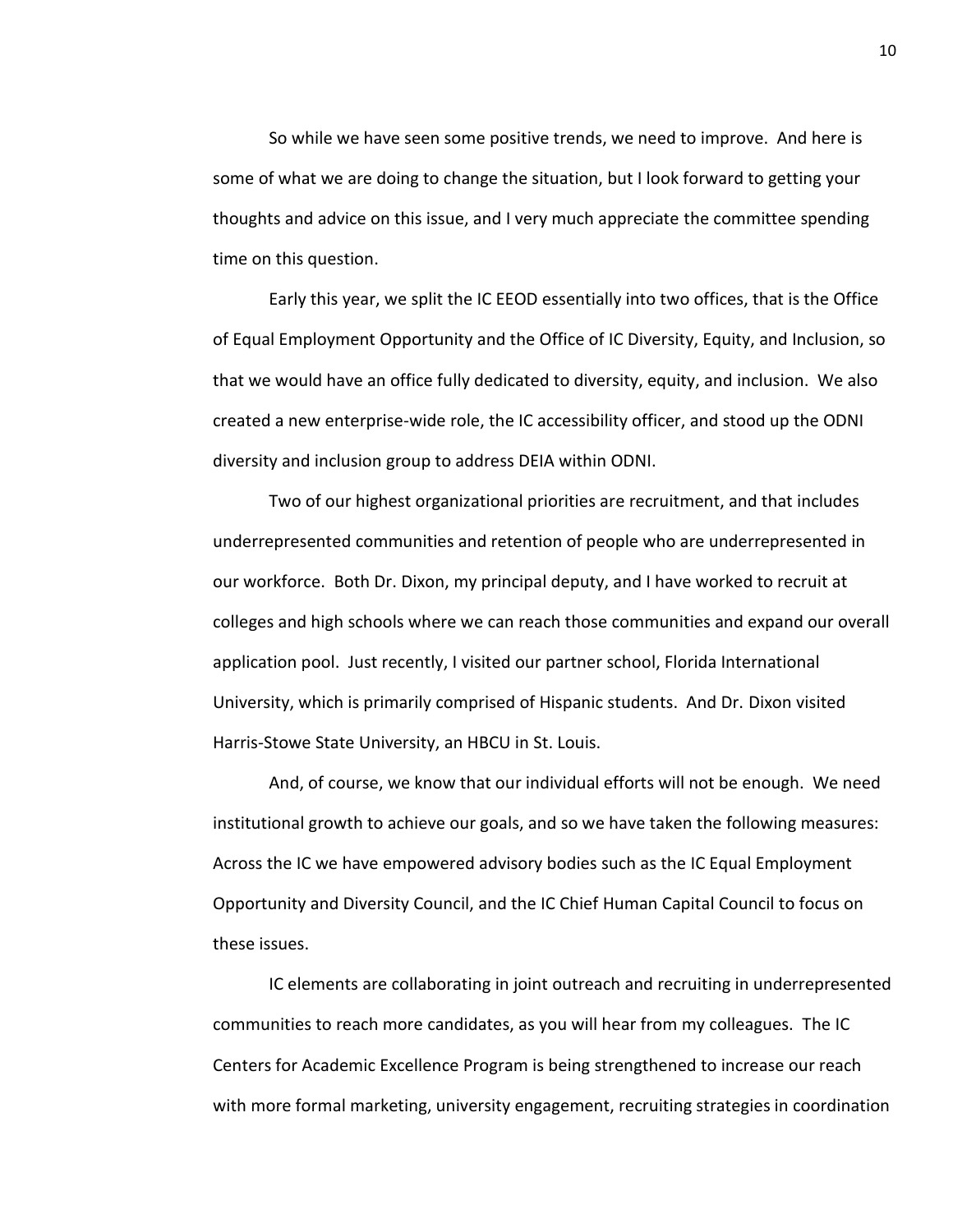with IC elements.

We have also formed new partnerships across academia, industry, and government, with organizations like the American Indian Science and Engineering Society, a national nonprofit focused on increasing STEM involvement for indigenous peoples of North America and the Pacific Islands; and advancing minorities' interest in engineering, which is an organization that provides a direct connection to accredited engineering schools at top-rated HBCUs.

And, finally, through initiatives such as ODNI's Adopt a High School Program, we are not just focusing academic outreach on colleges and universities; we are inspiring underrepresented communities at the K through 12 levels as well. And there is a lot more we can do, but we need your help with changing policies that hinder program execution.

For instance, in a community that prioritizes resources by mission, we found that policies that govern how we can allocate our recruiting dollars can actually hinder recruiting. For example, if one of our IC mission partners lacks the resources to send a recruiter to an event with an outreach partner, ODNI is prohibited from using its available resources to include them.

This is an area where we could use help from Congress, and we appreciate the committee's inclusion of the administration's proposal to provide new authorities to ODNI in this area in the Fiscal Year 2022 Intelligence Authorization Act.

Our other organizational priorities I mentioned is to retain our employees after hiring them, and we have learned through poll surveys, exit interviews, and retention inquiries something about why people stay and leave. We found that the most common reason people leave the organization is a lack of promotion opportunities. Other causes of low retention include lack of fairness and equity in the workplace, insufficient mentoring and guidance, and a lack of identification with the greater organization.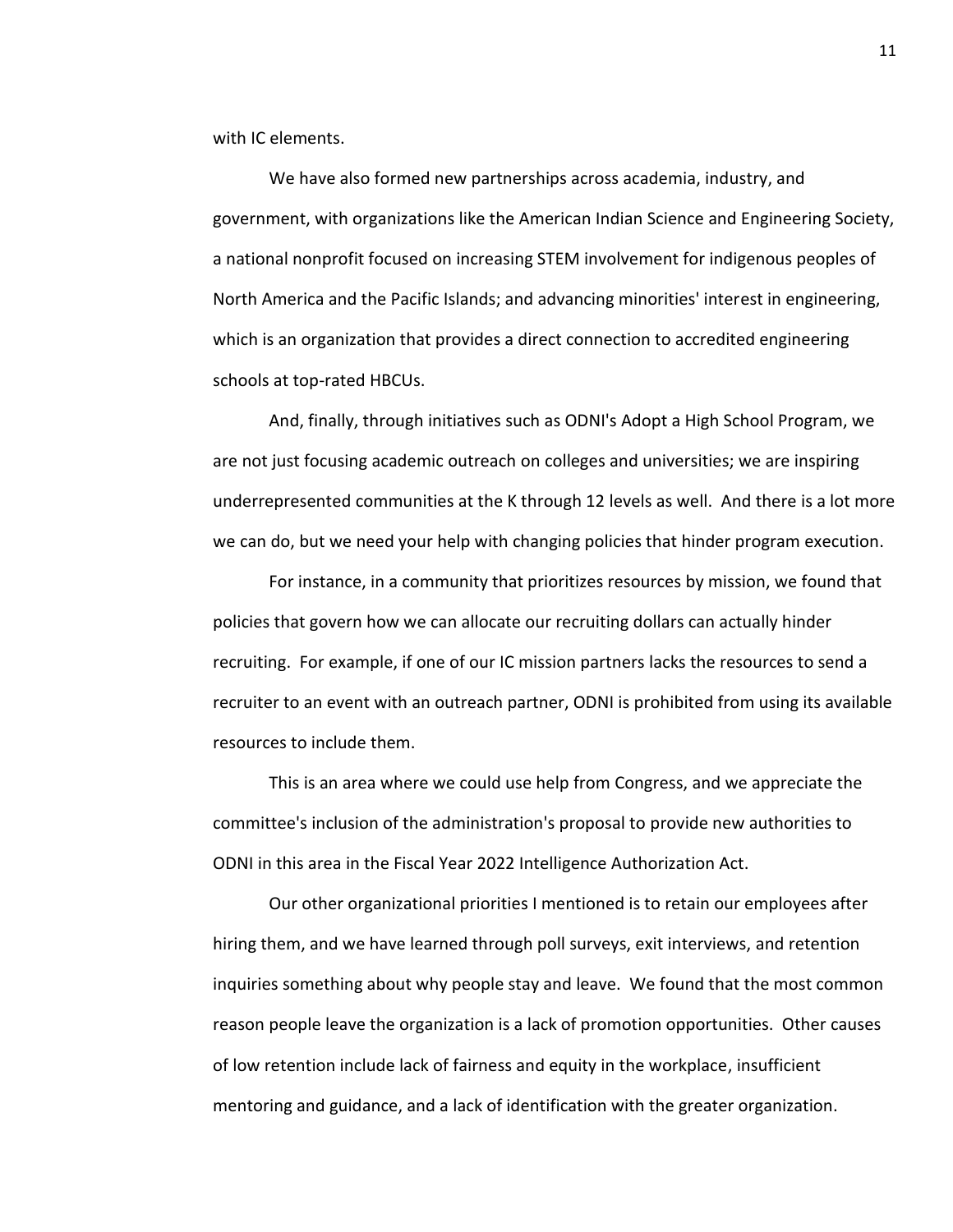We listen to the voices of those surveyed, and we are addressing these issues with employee-led organizations, taking measures to promote fairness and equity, and deliver antiharassment training.

The Intelligence Community sponsors six IC affinity networks that are employee-led voluntary organizations that foster workplace inclusion and collaboration with IC leaders on improving policies to help connect employees to the community. And they include the Latino Intelligence Networks, the Women's Intelligence Network, Asian American and Pacific Islander Affinity Network, African American Affinity Network, IC Lesbian, Gay, Bisexual, and Transgender Affinity Network, and Deaf and Hard of Hearing IC Affinity Network. Networks like these are not a solution to the challenges we face, but they can help our retention by leading community-wide professional development opportunities and work-life balancing programs.

We are also working to remove the structural and cultural barriers that the IC has built up over generations. This community, for a long time, was known as one that did not value DEIA. It was only a single generation ago that many of our IC agencies had an open stated policy of not hiring anybody who was LGBTQ+, plus forcing many of our colleagues to hide who they were if they wanted to serve their country.

We have corrected our outdated policies since then and made tremendous strides under both Republican and Democratic administrations. The policy that barred service from members of the LGBTQ+ community was abolished, glass ceilings were smashed, doors opened, and ladders climbed. And the fact that I am here before you today is yet another example of the work all of you have done to promote diversity in the government. So our progress is real and encouraging, but our journey is far from over.

In the IC, we know how to work together to support the Nation's objectives. Congress created ODNI to do this, and we are bringing that approach to our efforts to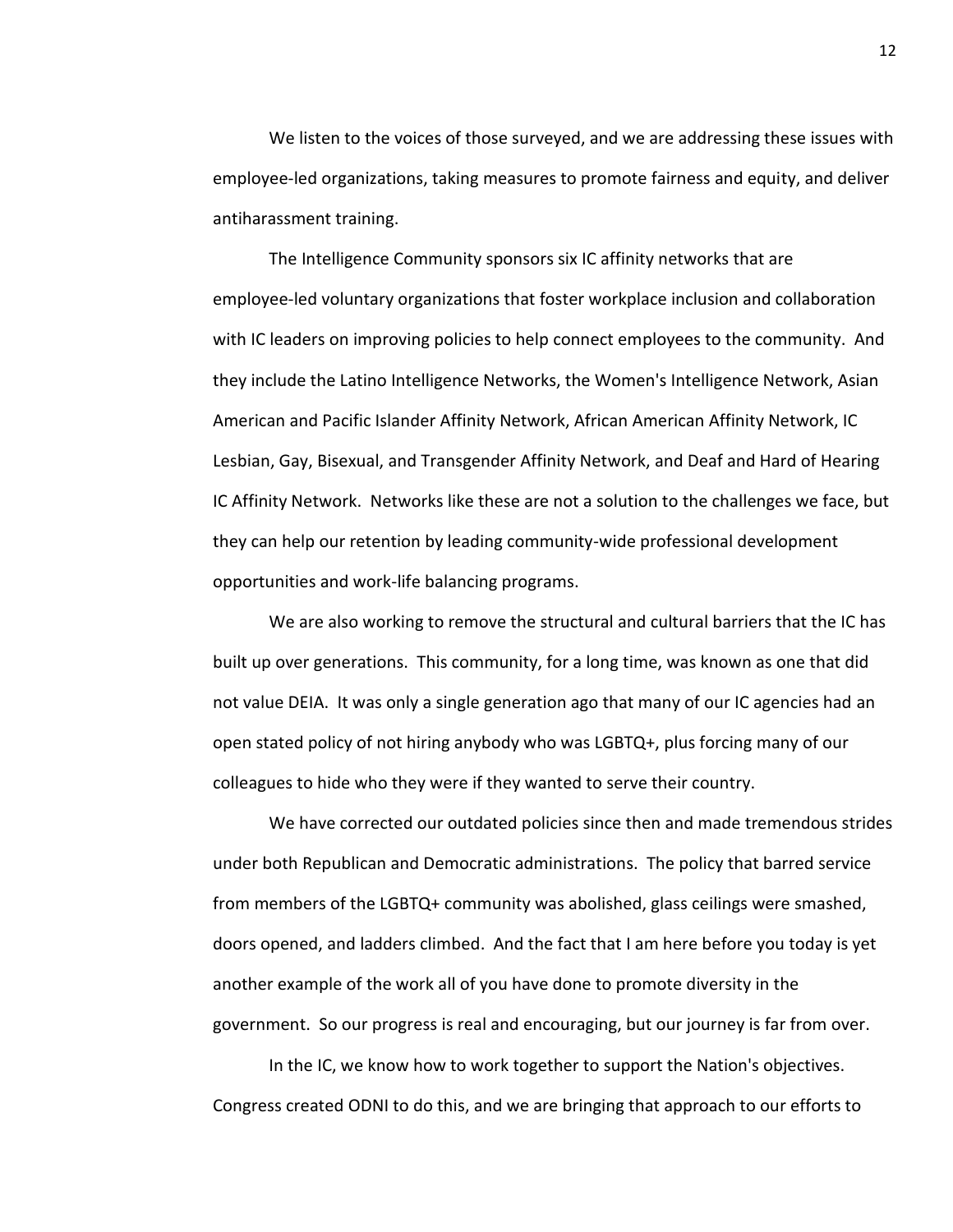increase diversity, equity, inclusion, and accessibility. And this spirit is quintessentially American: to recognize our imperfections and to decide we can do better; to see we have the power to make ourselves better; to work toward a brighter vision of what we might be, what could be, and what will be. We are resolute in this purpose, and I know we will be successful. Thank you.

[The statement of Director Haines follows:]

\*\*\*\*\*\*\*\* COMMITTEE INSERT \*\*\*\*\*\*\*\*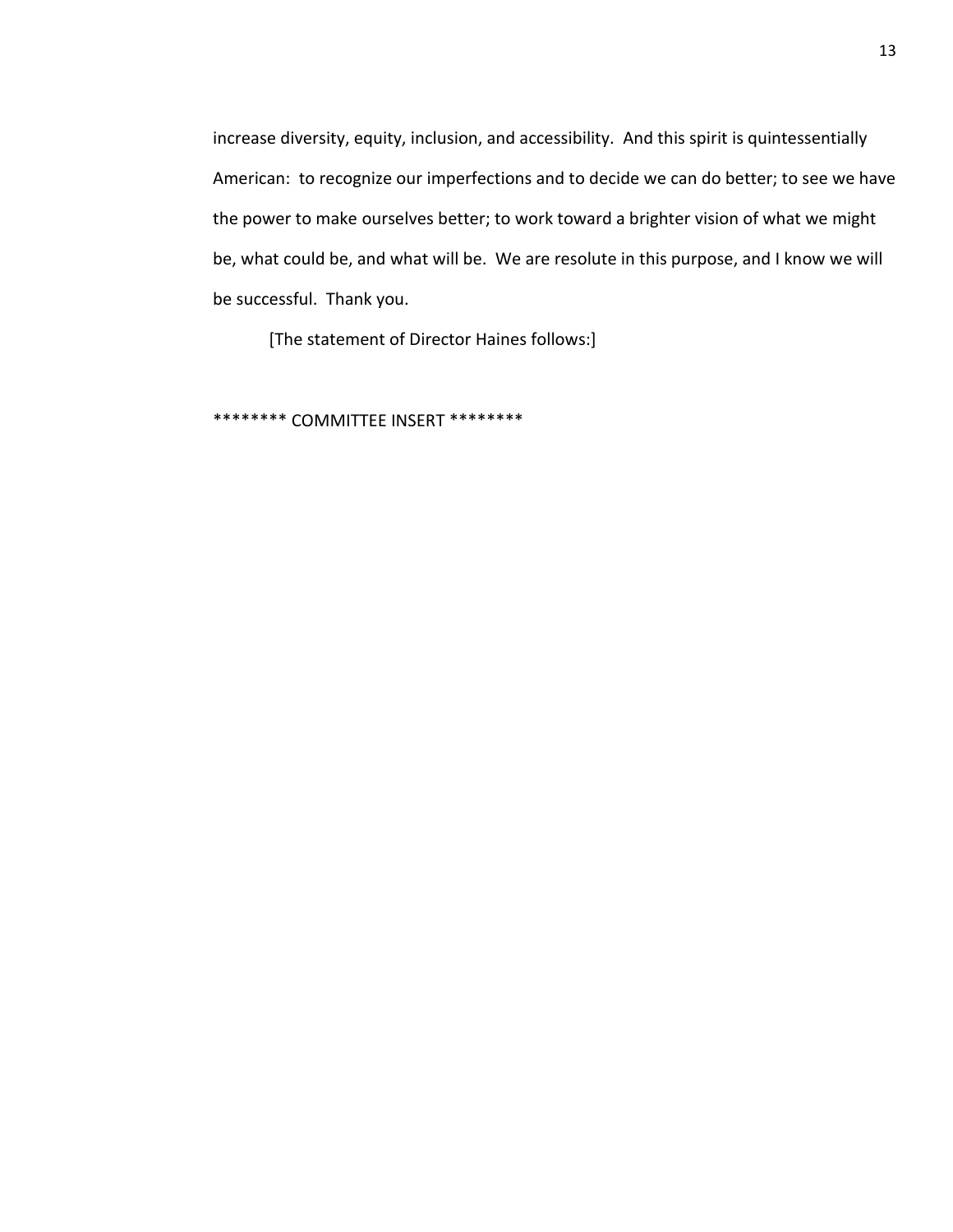# **STATEMENT OF HON. RONALD S. MOULTRIE**

Mr. Moultrie. Chairman Schiff, Ranking Member Nunes, and distinguished members of the committee, it is a privilege to testify on the current state of diversity in the Intelligence Community, and specifically on the status of diversity across the Defense Intelligence Enterprise. I am pleased to join DNI Haines and my other distinguished colleagues to testify in front of you today.

On behalf of Secretary Austin, I want to convey the importance of workforce diversity to the Department of Defense. Diversity is a mission imperative, because it is through our people that we achieve our greatest accomplishments, overcome our greatest challenges, and ensure that we maintain a competitive advantage.

Our personnel must be able to serve anywhere in the world, understand the culture, speak the language, and blend into the environment. We must be able to understand our partners' and allies' concerns and challenges so that we can seamlessly corroborate with them, and we must be capable of anticipating our adversaries' actions to provide an information advantage to our decision-makers.

We need all hands and all perspectives on deck to protect our national security interests. We also need fact-based metrics to inform our decisions. Workforce diversity goes beyond a subjective ratio of men to women, or some idealized percentage of ethnic minorities. The diversity in our workforce should reflect the diversity of the people whom we serve and represent.

Analysis of the last Census predicts that by 2030 one in five Americans will be beyond retirement age, and our population growth will be directly tied to international migration. People who identify as two or more races will be the fastest-growing racial or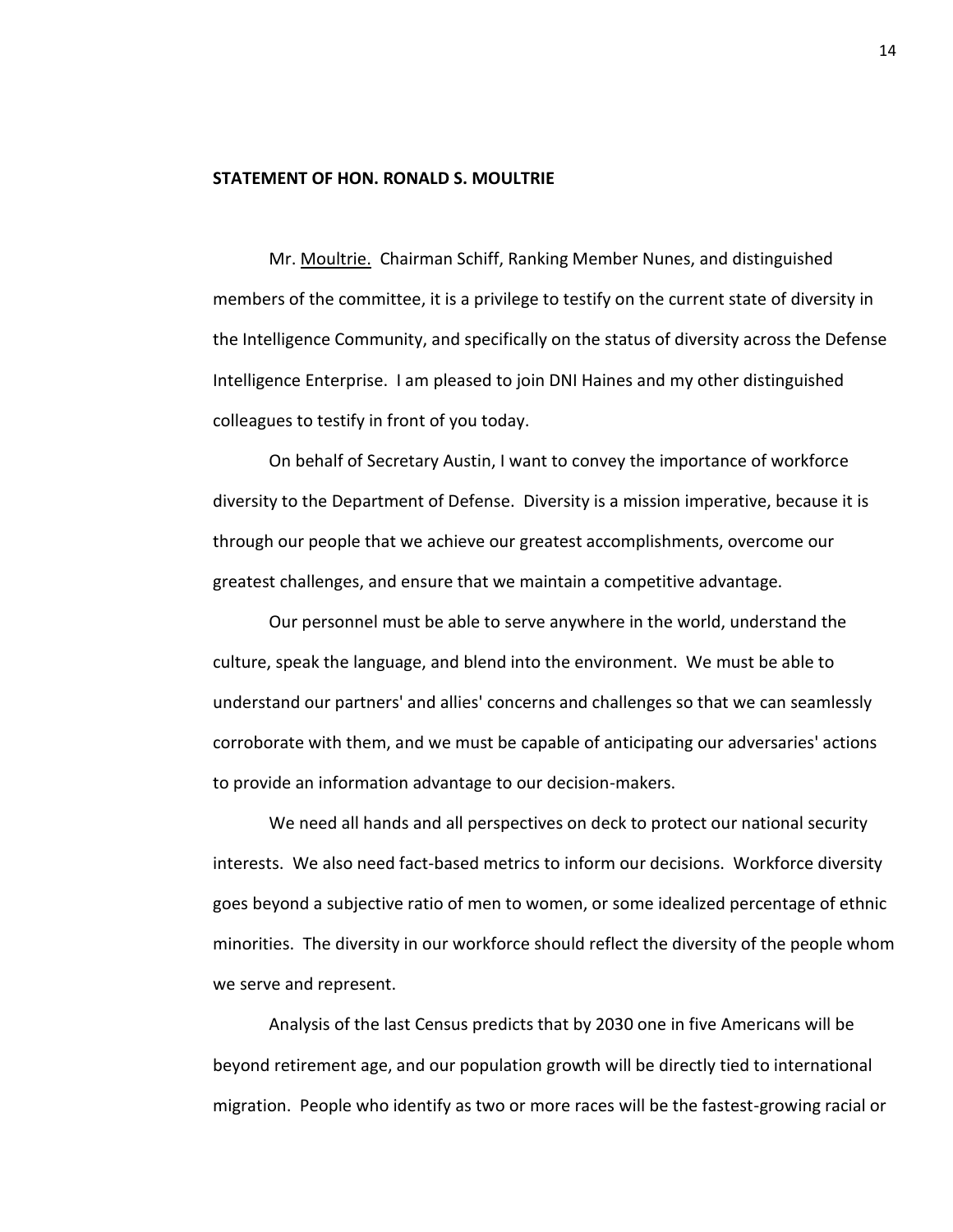ethnic group.

By most estimates, Census trends suggest that minority populations will be the majority in our Nation within the next 30 years. They will be the source of the majority of growth in our Nation's working, voting, and consumer population.

A diverse workforce provides us with an asymmetric advantage that other nations simply do not have. We must find the means to appeal to this population, hire them into our most challenging fields, and set conditions where they enthusiastically want to remain within our government.

The data scientists, artificial intelligence, and machine-learning analysts, engineers, mathematicians, linguists, security professionals, and other specialists, and support personnel that we hire must be creative, imaginative, and increasingly unconventional to our approach to major challenges.

The diversity and commitment represented at this table gives us reason to hope. However, to enact meaningful and lasting change, there must be actions, accountability, and our activities must be institutionalized. The Department has moved out on several initiatives, and I would like to highlight those that we believe will foster greater diversity across the Defense Intelligence Enterprise.

The Secretary has established a Deputy's Workforce Council, chaired by the Deputy Secretary of Defense with the Vice Chairman, with standing membership of the service secretaries, military service chiefs, and the Under Secretary of Defense.

The primary purpose of this council is to address the most daunting workforce challenges, which include addressing sexual assault and harassment, extremism in our ranks, and focusing on talent management. This effort places a heavy emphasis on data that will allow us to require fact-based metrics needed to thoroughly understand our human capital performance and to improve our decisions in this area.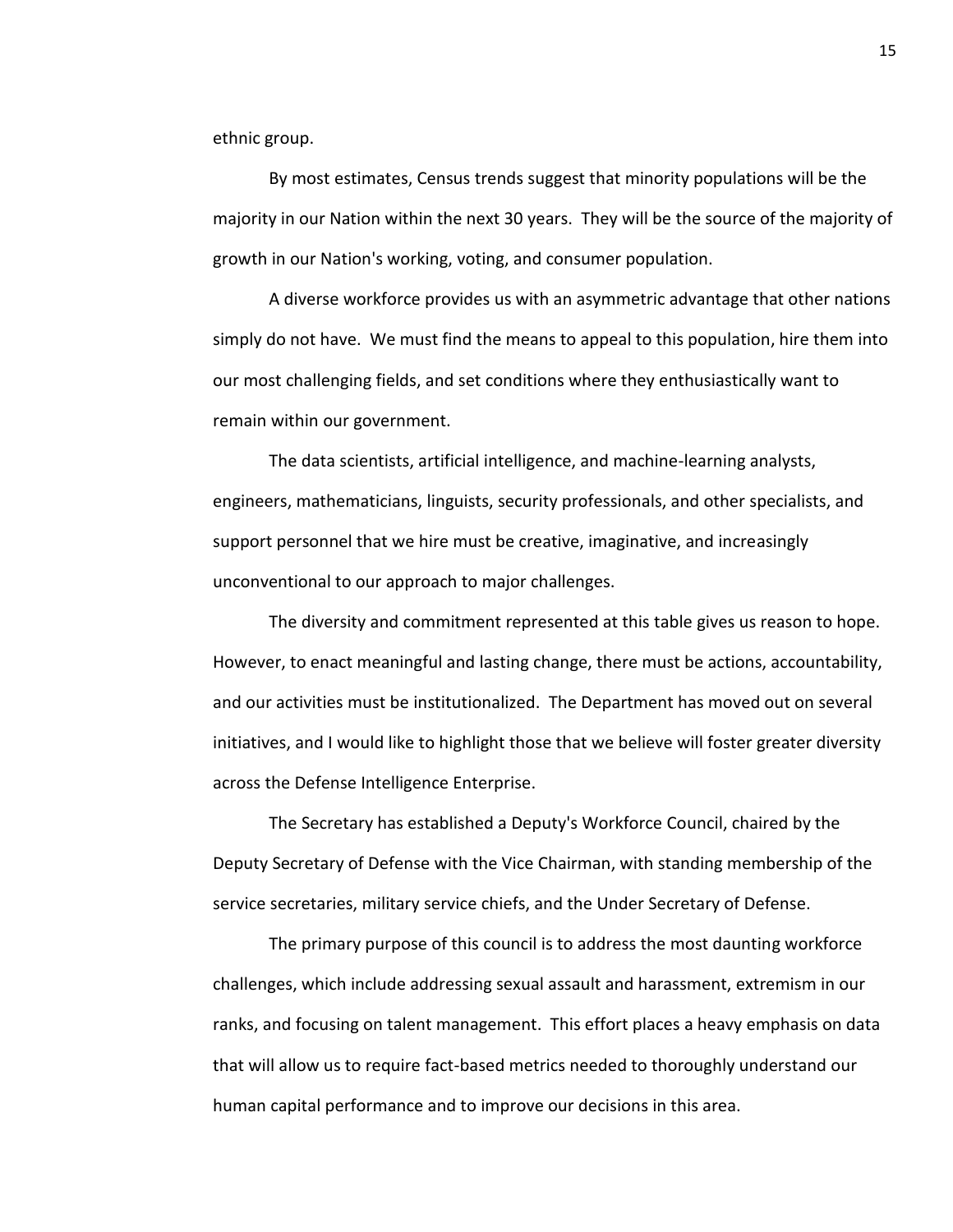Although the Secretary's Office of Secretary of Defense team has only been together a brief period, we are working with the military services and our military academies to best identify those practices that we can incorporate into our recruiting and success in planning efforts.

We are partnering with personal readiness on outreach initiatives to schools, universities, and inclusivity groups, identifying the most effective social media practices that will optimize our ability to resonate with perspective hires, and gathering data we believe will enable us to understand the issues that impact workforce retention.

We also continue to recruit highly talented, separating servicemembers and expand the recruitment of the persons with disabilities. We are expanding our partnerships with Historically Black Colleges and Universities and minority-serving institutions, and our involvement with the Stokes Educational Scholarship Program.

I am personally glad to see our connection with the Stokes Scholarship Program continue as I served as a fellow in Congressman Louis Stokes' office back in the 1990s. Chairman Stokes was the former chairman of this distinguished committee.

We have implemented a neurodiverse Federal workforce pilot program to expand and diversify our applicant pools. These programs focus on recruitment of individuals who think, communicate, and behave differently, and due to a diagnosis such as autism or ADHD, because we recognize these individuals make valuable contributions to our community and to our society.

Lastly, throughout the pandemic we have expanded our use of social media for recruitment, virtually on-boarded and trained employees, and enabled work-related capabilities to ensure continued productivity. Although there is much more to accomplish, we are committed to ensuring an environment where everyone feels welcomed, supported, and valued.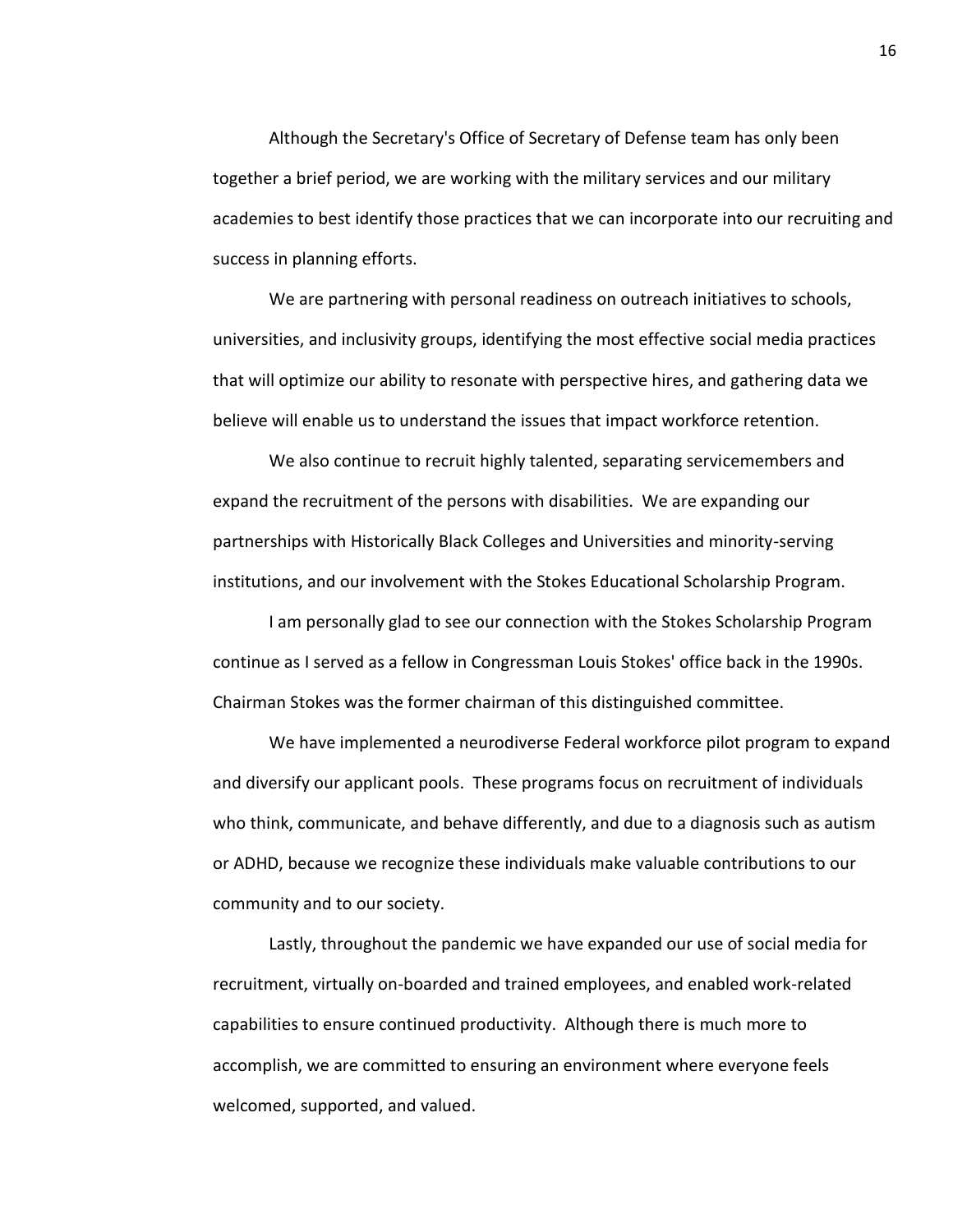Today, I want to ensure you that this commitment has been embraced not only by the leaders within the Defense Intelligence Enterprise, but also by the leadership across the Department of Defense, both civilian and military.

I wish to thank the committee for holding this hearing, and for giving us the opportunity to discuss this important topic. Your leadership on diversity benefits our country and our community, helping us to keep the United States of America safe and secure. I look forward to your questions. Thank you.

[The statement of Mr. Moultrie follows:]

\*\*\*\*\*\*\*\* COMMITTEE INSERT \*\*\*\*\*\*\*\*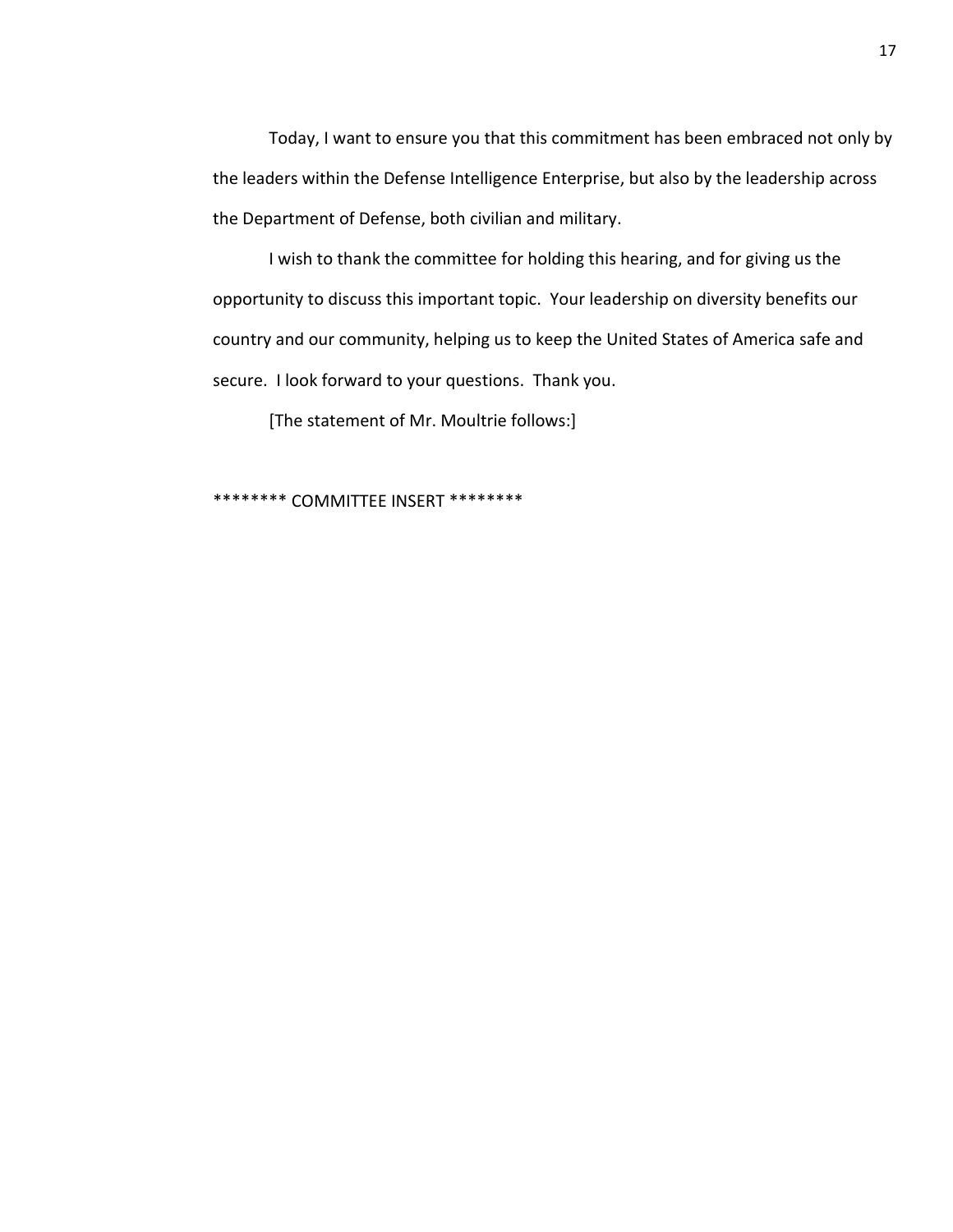## **STATEMENT OF HON. WILLIAM BURNS**

Mr. Burns. Chairman Schiff, Ranking Member Nunes, and members of the committee, as I emphasized in my confirmation hearing, strengthening diversity and inclusion at CIA is among my highest priorities as Director. It is not only the smart thing to do for an agency with a global mission, it is the right thing to do for an agency that represents and defends our diverse society. Simply put, we can't be effective and we are not being true to our Nation's ideals if everyone looks like me, talks like me, and thinks like me.

Today at CIA, 45 percent of our workforce are female and 26 percent are minority. Last year's new hires were among our most diverse in recent years, with 46 percent female and 27 percent minority. Our challenge in the years ahead is not only to strengthen those numbers in our recruitment, but also to reinforce retention and ensure a clear professional pathway to the senior ranks for deserving officers, whatever their background.

We are making progress. This past spring, senior intelligence service promotion list, the first I approved as director, was 43 percent female and 25 percent minority. Moreover, a majority of the senior leadership team appointments I have made in 7 months as Director are female, and nearly a third are minority.

But we still have a long way to go. We have four broad goals to strengthen diversity, equity, inclusion, and accessibility at the Agency. First, we will create greater diversity in our hiring pipeline, and increase the on-boarding rate for minority applicants. We are intensifying our outreach to 130 schools across all 50 States. As part of this effort, we are going to expand our engagement with colleges and universities identified as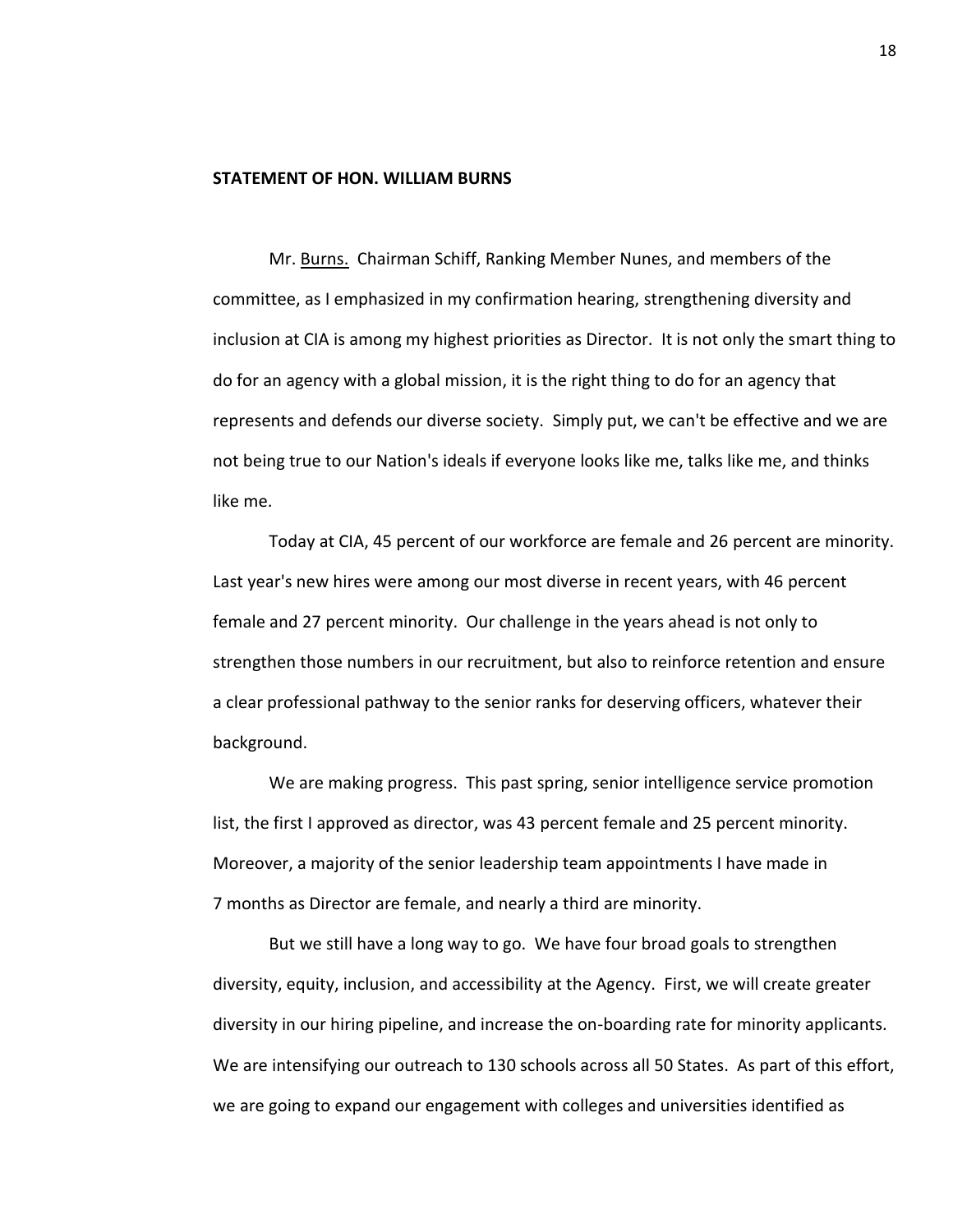minority-serving institutions. So far this year, we have engaged with 34 MSIs.

We have also selected senior officers to serve as champions for 10 of those schools. And under our new Directorate of Analysis Fellowship Program, we plan to provide annual tuition assistance of up to \$37,000 to select students from minority-serving institutions who apply to the DA.

The Agency must also urgently reform our on-boarding process and remove barriers to recruiting a diverse workforce. For example, our talent center aims over the next 2 years to reduce the current median time from application to clearance from over 600 days to no more than 180 days. Longer waiting times have historically disadvantaged minority applicants, many of whom don't have the means to remain in lengthy pipelines.

Regarding accessibility, this year's CIA was ranked number two in the list of government employers with the best record for accessibility in the workplace by CAREERS & disABLED Magazine. We have also taken steps to help ensure that all qualified individuals can apply to CIA by addressing needs for reasonable accommodations. For example, we created the position of ability talent broker to help people with disabilities navigate our hiring process.

Now, recruiting is essential, but it is only a starting point. There has to be a clear path upward, which is critical for retention. This is why our second overall objective is to increase diversity in senior roles. We have assembled a team to strengthen our personnel evaluation systems over the next year.

We are also launching a new human resources dashboard that draws on workforce and hiring data to help us pinpoint specific diversity and inclusion challenges throughout the pipeline from junior GS levels through more senior levels. This will allow us to make better data-driven decisions on where to target our efforts and resources, and it will help keep us accountable for ensuring progress, making the dashboard available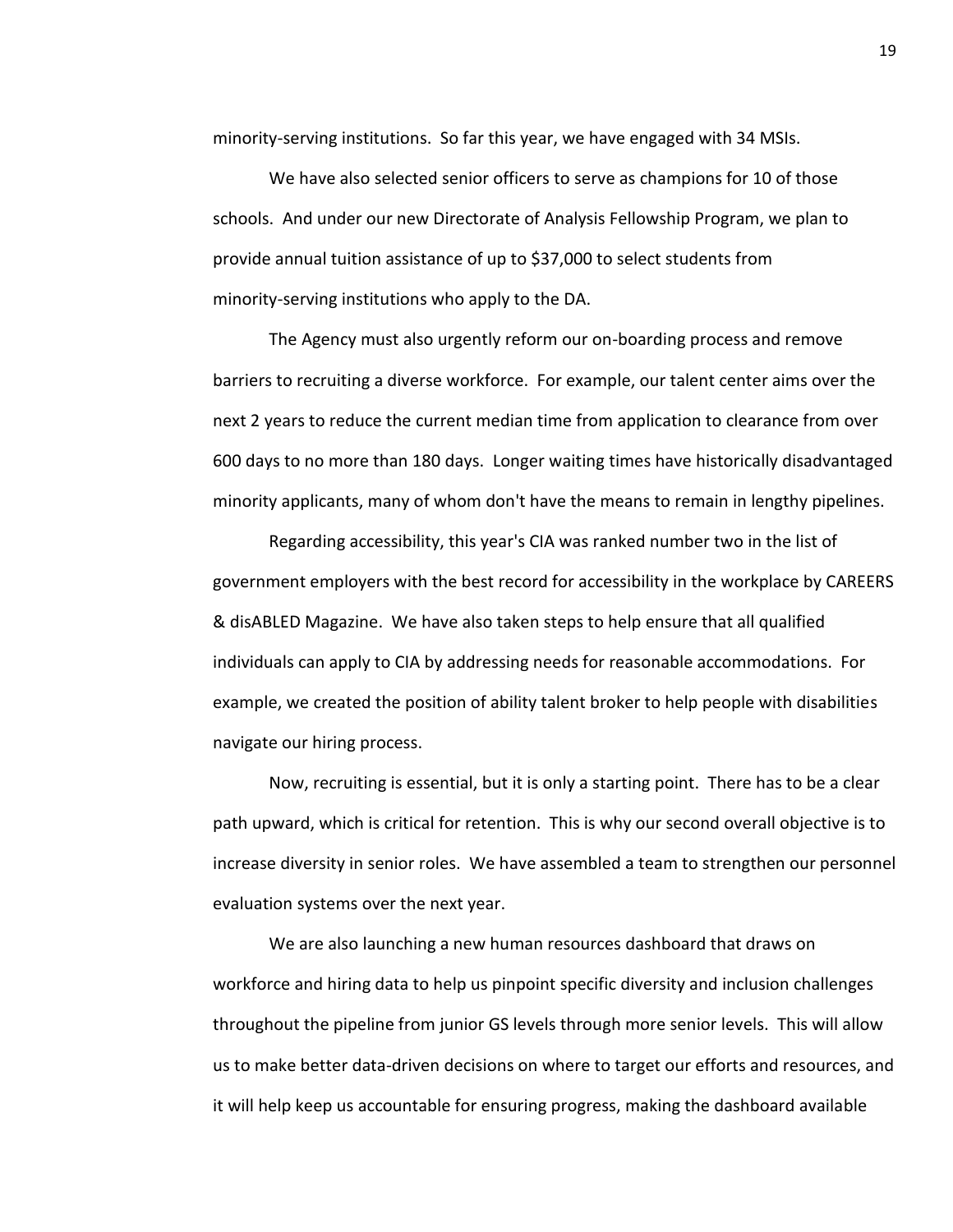not just to senior leaders, but to our entire workforce.

Our third objective is to make clear our expectations that all officers at every level of seniority incorporate diversity and inclusion practices into their job performance. As a step toward this, we have added expectations on diversity, equity, inclusion, and accessibility to the performance evaluations of all of our officers.

We have also created similar criteria for determining executive-level bonuses. Furthermore, the Agency has incorporated diversity and inclusion into training for first-line supervisors, mid-level managers, and newly promoted senior officers.

Finally, our fourth objective is to create a more inclusive culture at CIA. This starts at the top. I have made clear that we will hold leaders accountable for promoting inclusive environments. I will continue to work with my remarkable colleagues across CIA to emphasize the importance to our mission of strengthening a culture built on tolerance and respect.

In my first day on the job last March, I met with Asian-American officers after the terrible murders in Atlanta to emphasize our shared concerns. I have stressed repeatedly that our strategic focus on the challenge posed by the People's Republic of China is about the Chinese leadership, not the Chinese people, and certainly not Americans of Chinese descent or Asian Americans.

I have met regularly with agency resource groups to underscore my commitment to an inclusive workplace and continue to participate actively in a variety of events, most recently celebrating Hispanic Heritage Month at CIA with this year's keynote speaker, Congressman Castro.

I look forward to working with all of you to shape a CIA which embodies the best of America, and can best defend our interests and values in a very complicated world. Thank you very much.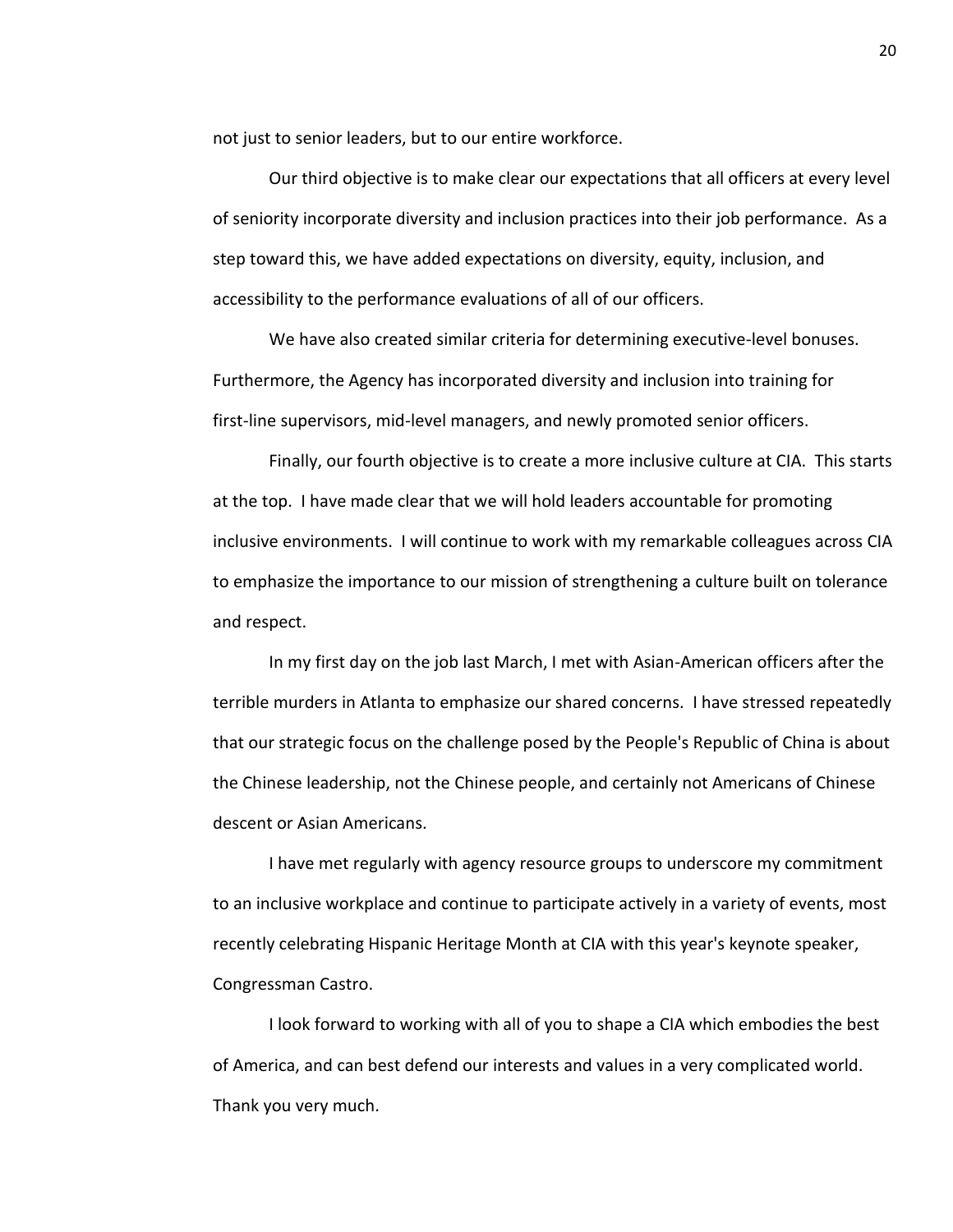[The statement of Mr. Burns follows:]

\*\*\*\*\*\*\*\* COMMITTEE INSERT \*\*\*\*\*\*\*\*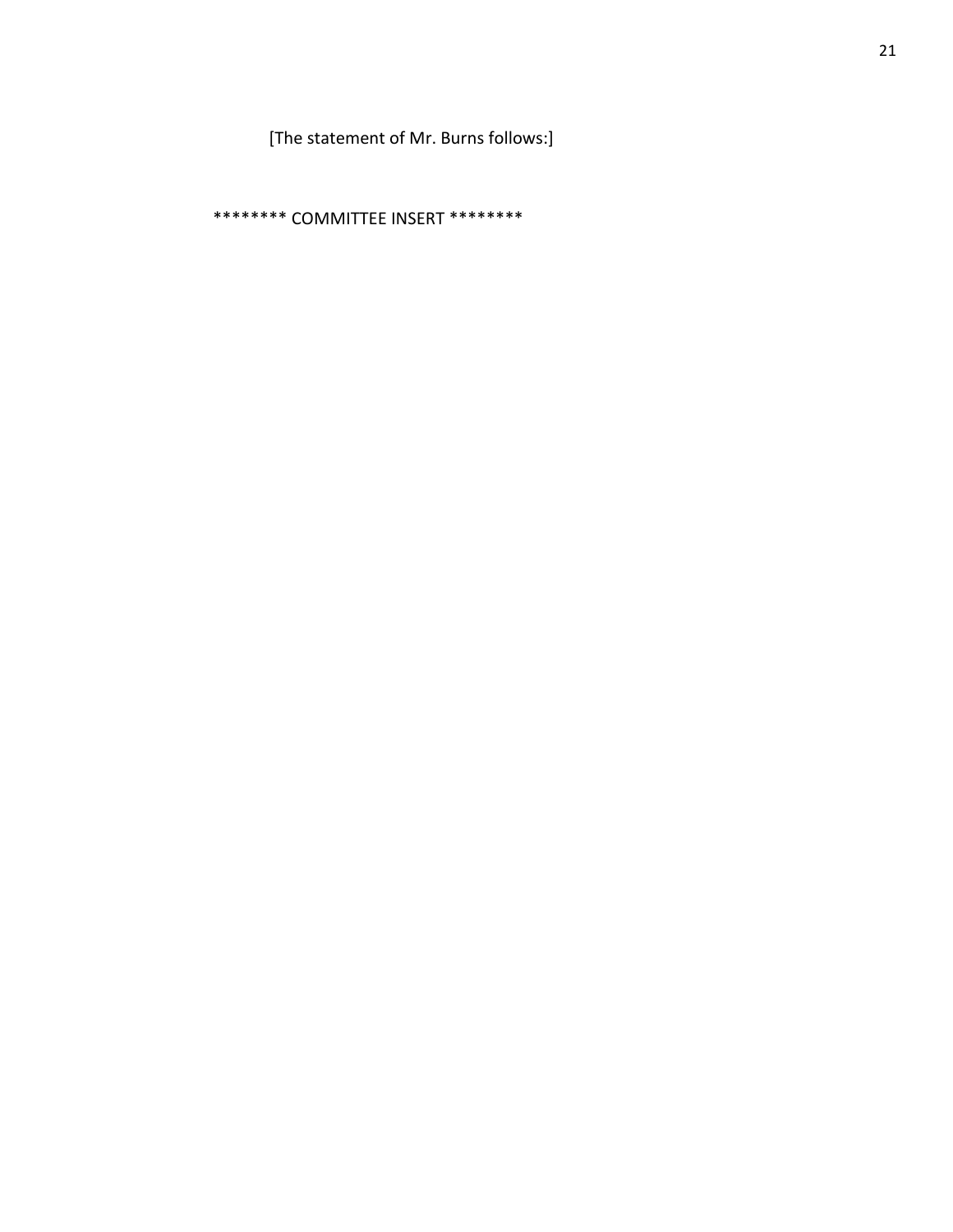# **STATEMENT OF GENERAL PAUL NAKASONE**

General Nakasone. Chairman Schiff, Ranking Member Nunes, members of the committee, thank you for the opportunity to appear before you to discuss the very important topic of diversity and inclusion within the Intelligence Community and at the National Security Agency specifically.

As the Director of the National Security Agency, I recognize the critical importance of ensuring that the highly talented workforce we rely on to help secure our Nation every day reflects the diversity of our country now and into our future. Equally important is providing a fair, rewarding, and inclusive work environment for our on-board talent; without that, diversity will not flourish.

One of the strengths of NSA's diversity, equality, and inclusion program is the clear, invisible engagement of senior leaders across our enterprise in this work. Another is our eleven employee resource groups of more than 42 chapters and over 6,500 members and allies across our enterprise.

Together, they are helping drive my two strategic DEI initiatives, the Big Six diversity inclusion, equality, and inclusion focus areas, and equity through action. These two efforts, which build on the work started in 2015, combine to focus on accountability, hiring, on-boarding and mentoring, advocacy, career development, and employee engagement in support of a more diverse workforce that is able to reach their full potential at NSA.

Our programs are working. We have seen slow but steady increases in representation of minorities, women, and people with disabilities in the workforce, and at higher grade levels to include seniors. We are on track for reaching our minority hiring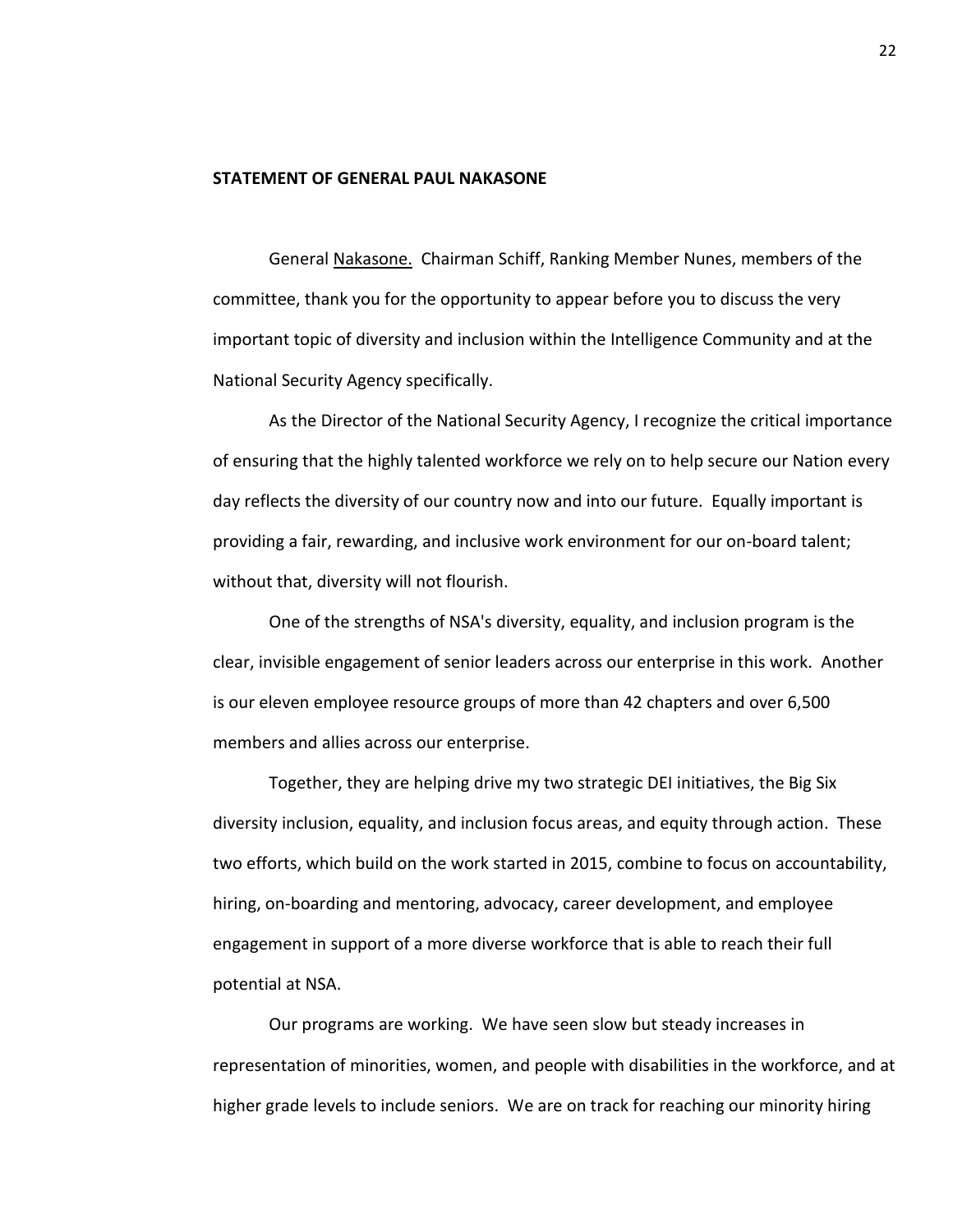goals.

NSA increased our diversity hiring goals to 43 and 35 percent for women and minorities respectively by the end of fiscal year 2022. Together, civilian populations, overall, is 26.1 percent racial ethnic minority; 41.3 percent women; 12.4 percent persons with disabilities; and 2.7 percent persons with targeted disabilities.

Our ongoing review of personnel processes and outcomes persistently uncovers differing results for some segments of the population, and we are committed to leaning into our areas of improvement. This past July, the CAREERS & the DisABLED Magazine named NSA its 2021 public sector employer of the year for our commitment to recruiting, hiring, and promoting people with disabilities.

Earlier this month, the Secretary of Defense named NSA the best intelligence component for its achievements in the employment of individuals with disabilities, to include an NSA employee was awarded for their outstanding contributions to the Department of Defense's mission, and its core values. Those successes are markers for our agency as we move forward in the right direction.

We still have room to grow, so I have established three outcomes to drive us forward, and I am confident they will help us succeed: First, increase representation of underrepresented populations at all grades and senior ranks; secondly, ensuring our personnel practices and programs yield fair outcomes for all groups; and, finally, ownership of diversity, equality, and inclusion outcomes by all leaders and employees to create a culture in which each employee feels included, respected, and valued, and able to contribute fully to our mission.

Chairman and Ranking Member, I will end my comments here to allow sufficient time for questions. Thank you.

[The statement of General Nakasone follows:]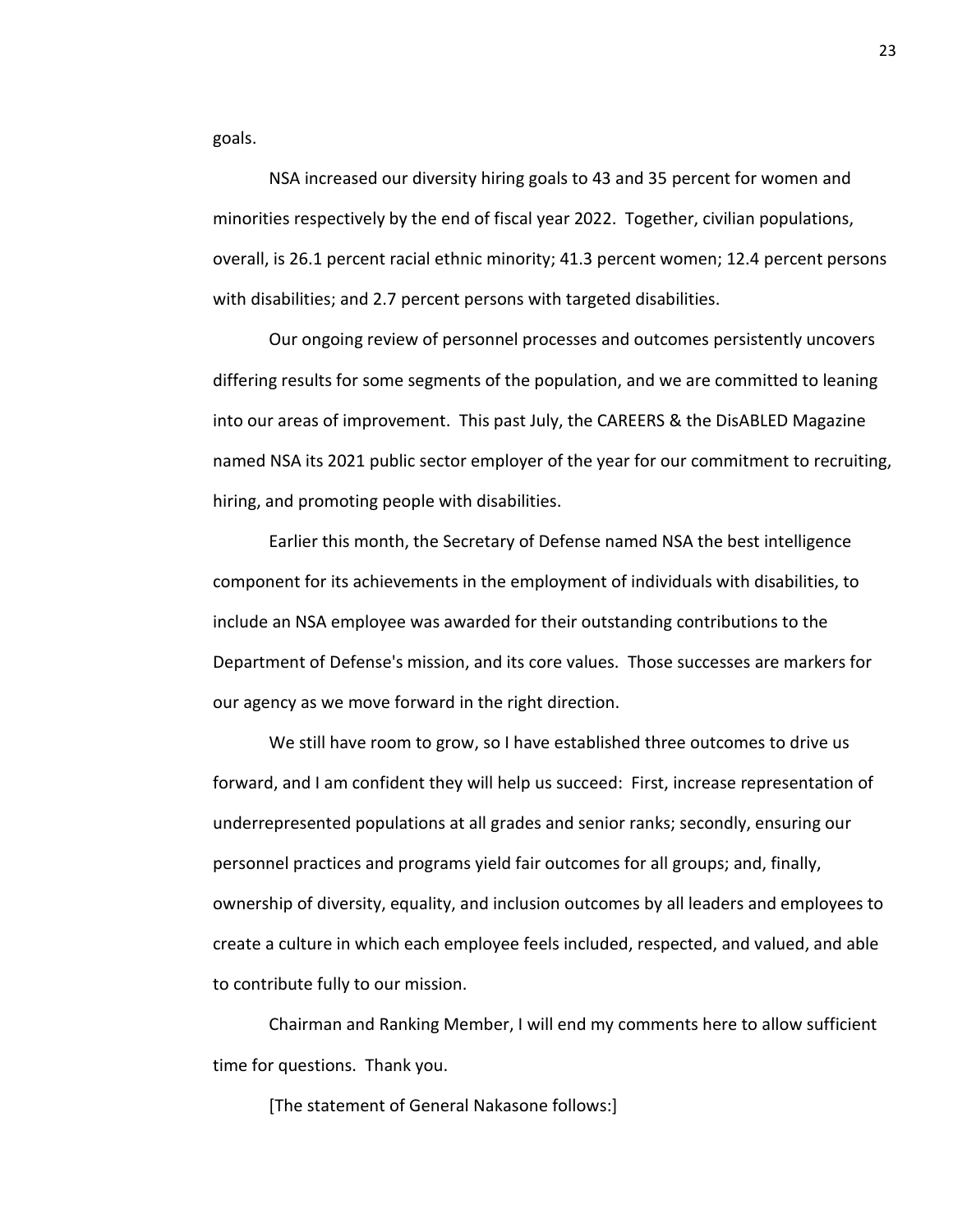\*\*\*\*\*\*\*\* COMMITTEE INSERT \*\*\*\*\*\*\*\*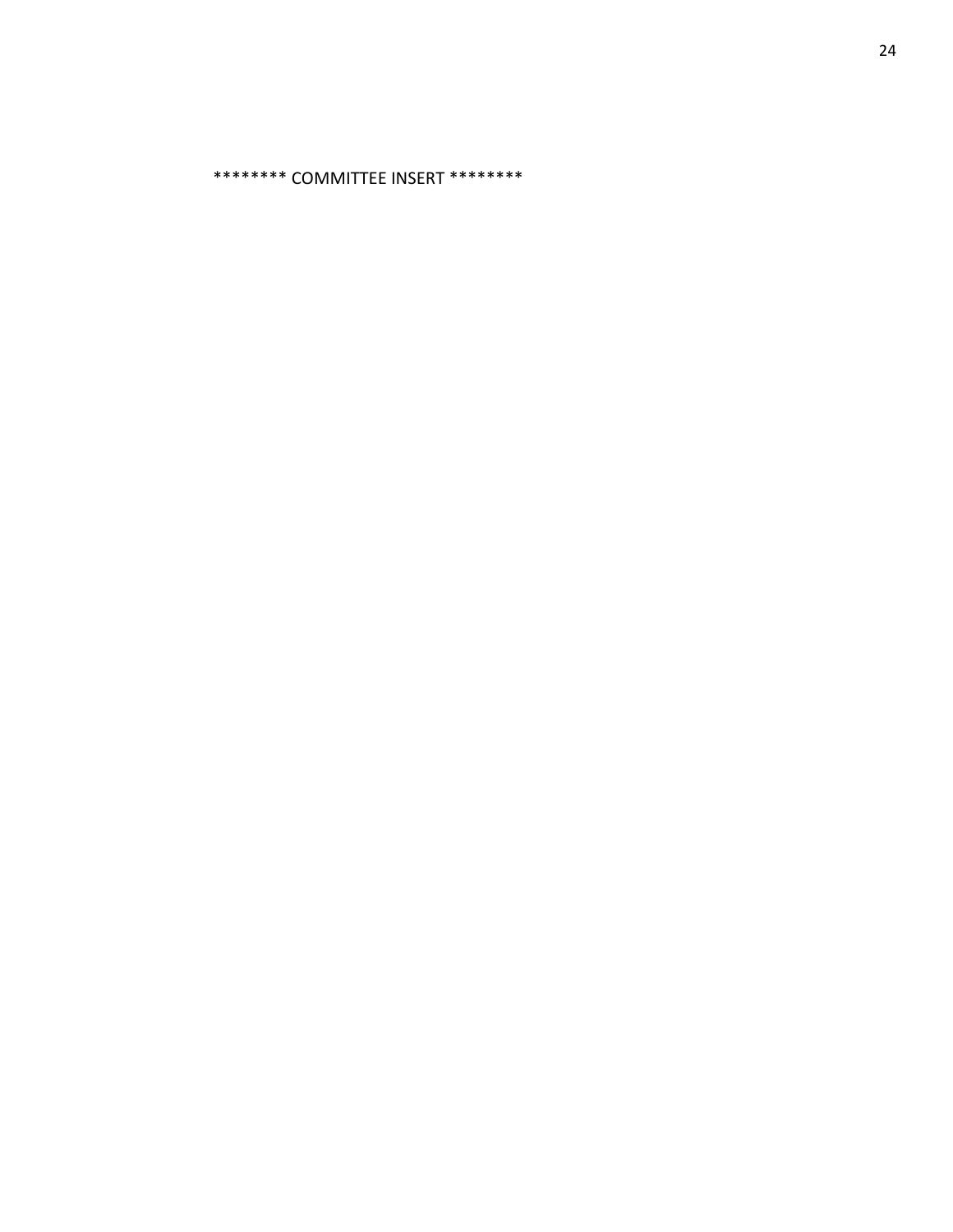# **STATEMENT OF LIEUTENANT GENERAL SCOTT BERRIER**

General Berrier. Chairman Schiff, Ranking Member Nunes, distinguished members of the committee, it is a privilege to testify today on the status of diversity in the Intelligence Community, and specifically on the status of diversity within the Defense Intelligence Agency. This is an issue of great importance to me as the director of DIA.

DIA fills a unique role at the intersection of the DOD and the Intelligence Community. DIA officers fulfill the critical mission of providing strategic, operational, and tactical defense intelligence to our warfighters, defense planners, policymakers, and the acquisition community.

The foundational intelligence at DIA, our colleagues across the Defense Intelligence Enterprise, our allies and foreign partners provide on foreign military capabilities helps to translate national policy into executable military action and to inform the Joint Force.

Diversity and inclusion are not only important to me personally, but critical to the health of our workforce and a key enabler for mission success. It is part of my strategy to create an agile and proactive workforce that is postured for the global operating environment. It is imperative that our workforce reflects the very nation that we seek to protect, and brings with them the diversity of thought, experience, and background.

A more diverse, inclusive workforce starts with recruitment. DIA is committed to hiring exceptional talent for careers around the world that support our mission. We have developed a more intentional approach to recruitment and have built relationships with 45 Historically Black Colleges and Universities, 34 Women's Colleges, and 15 Hispanic-Serving Institutions, minority-centered professional organizations, and schools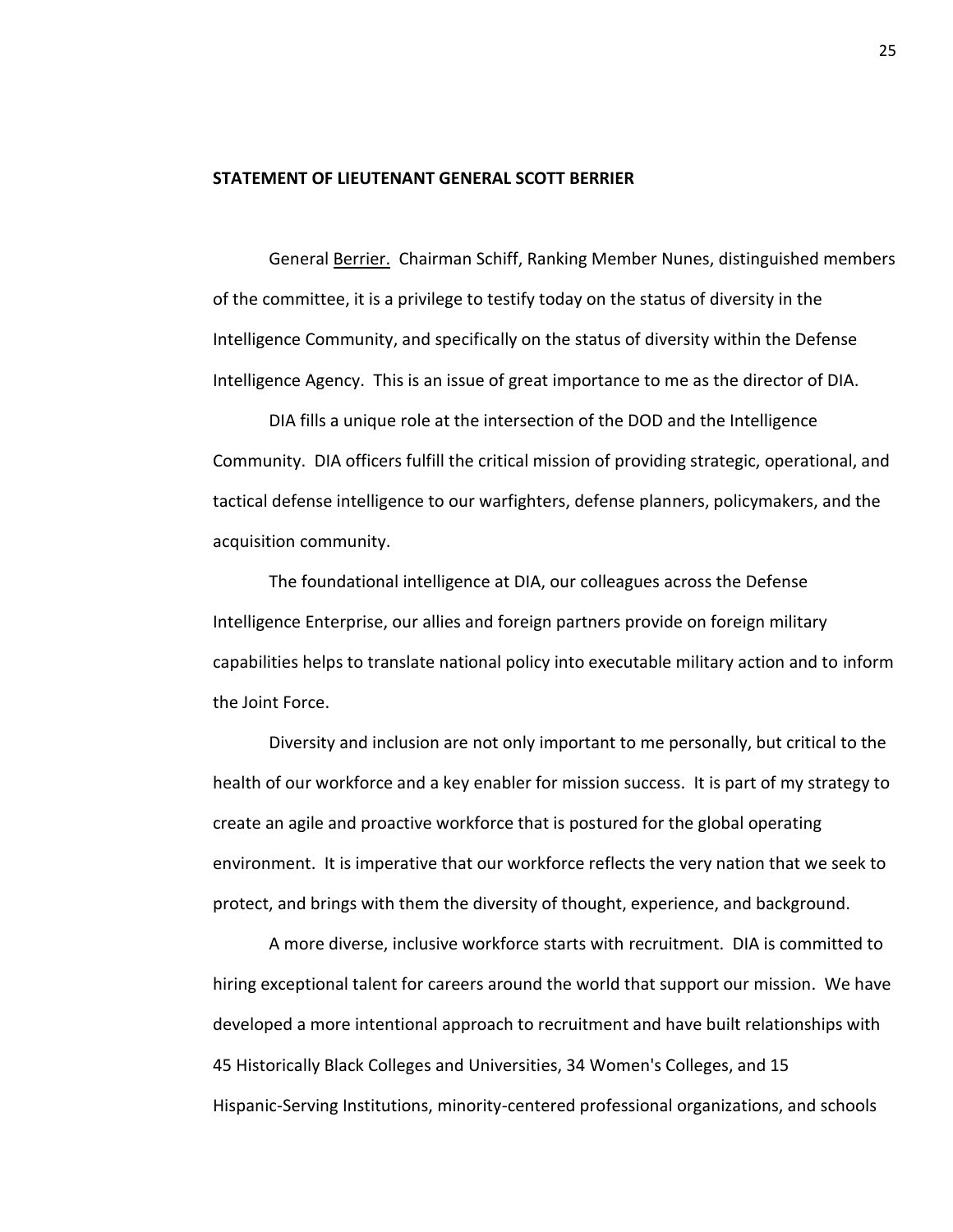for those with disabilities.

Within the civilian ranks, DIA diversity has steadily increased over time. Representation of women in the DIA workforce has increased by 11 percent from fiscal year 2017 to fiscal year 2021. During that time, people of color in the DIA workforce has increased 14 percent, and representation of persons with disabilities in the DIA workforce has increased by 2 percent.

DIA has been working to become a more diverse, accessible, and inclusive agency through a variety of initiatives and changes to our human resources processes. We are making progress, but we know that recruitment efforts alone are not sufficient to sustain a diverse workforce, and we have more to do.

Despite strong hiring numbers, women and people of color are concentrated in non-leadership and mission-enabling roles, with fewer at the senior ranks, and in core analytic, collection, and science and technology missions. We are prioritizing support to diversity training, education, and career-broadening opportunities for our workforce as well as taking steps to reduce barriers in the promotion process.

To help us understand our diversity profile and what is holding us back, and what we can do about it, DIA stood up a data working group in our Equal Opportunity Office in 2019. We have inventoried and audited various data sources, studied trends over the last 5 years, and begun conducting root cause analysis, which we have dubbed the Barrier analysis, and held focus groups to interpret the findings. It is my intent that DIA's data-driven approach to diversity and inclusion will be incorporated into our long-term strategic diversity implementation plan.

While we don't have all the answers we would like, we are committed to focusing on the obstacles to progress and to develop long-lasting solutions that will help drive change. Our initiatives have shown dividends, and we will continue to prioritize them as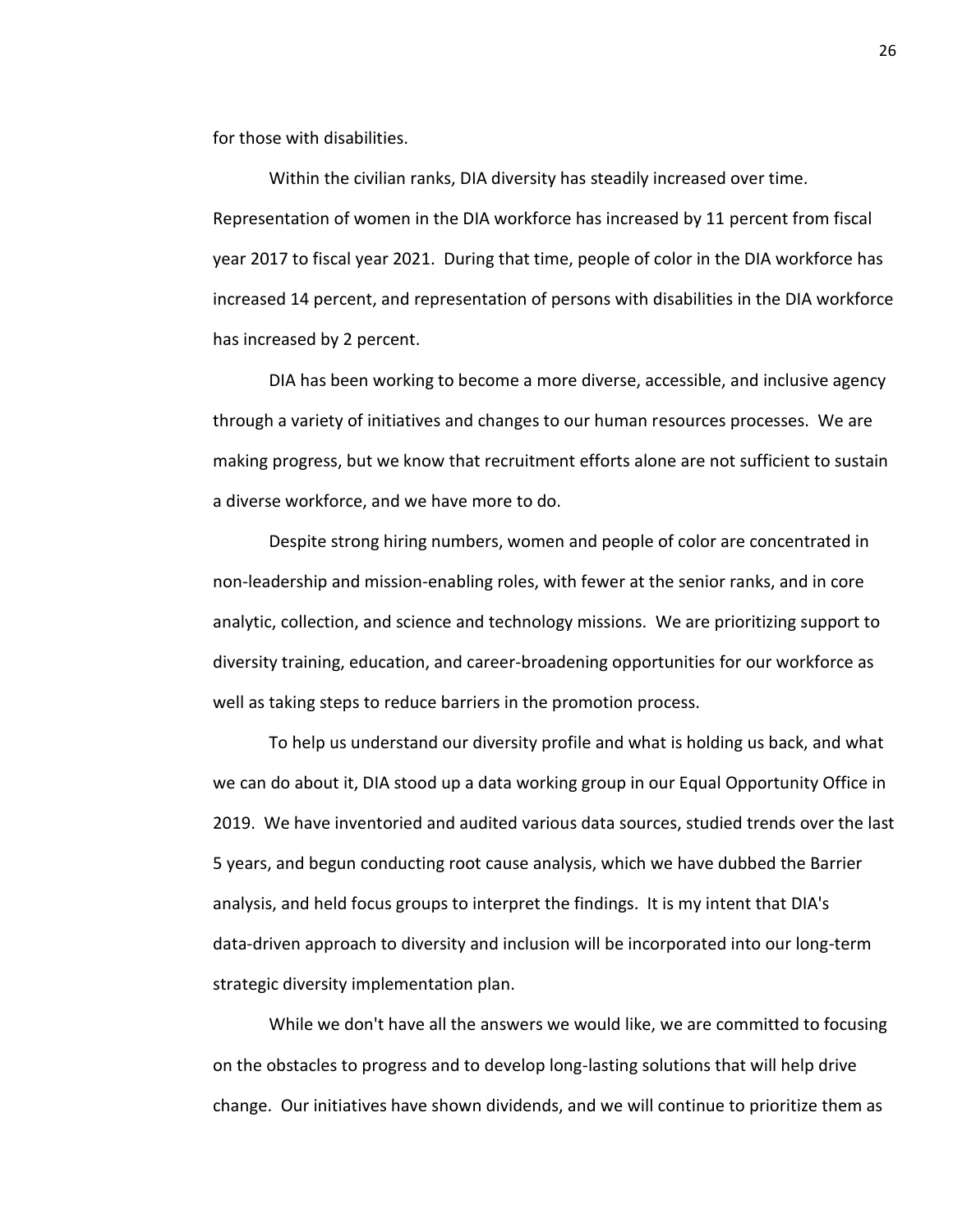we work toward a more inclusive DIA.

The success of our warfighters in the field and our policymakers here at home rest on superior intelligence information and capabilities, which, in turn, depends on our most important asset, our people. Reducing bias, eliminating glass ceilings, and walls and attracting and retaining the most qualified intelligence officers are our priorities.

I am privileged to lead DIA and its outstanding workforce. Thank you for your continued confidence and support.

[The statement of General Berrier follows:]

\*\*\*\*\*\*\*\* COMMITTEE INSERT \*\*\*\*\*\*\*\*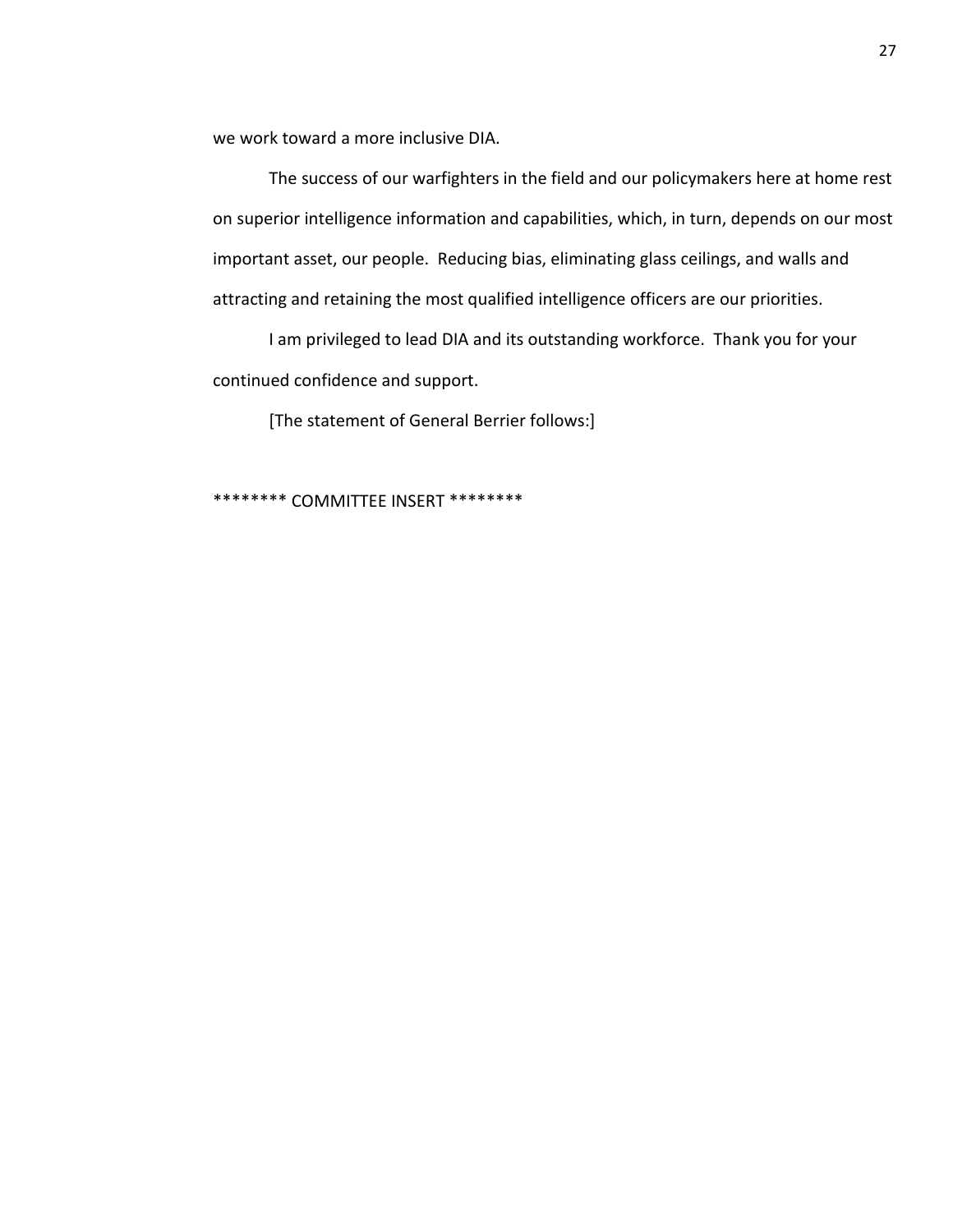The Chairman. Thank you very much for your testimony. We will now begin the question period and I will recognize myself.

Director Haines, not only do there seem to be barriers to promotion to senior executive and leadership positions for individuals from diverse backgrounds, there also appears to be a growing glass wall where diversity resides within administrative and mission support fields, such as HR, communications, and finance.

Are you seeing this trend within your agency? What steps are being taken to increase representation in core mission areas, such as analysis and collection, particularly in management and senior ranks? And if, for example, we were to look to the percentages that you gave in terms of women and minorities overall in the Agency, if you looked at that in senior management positions outside of administrative and mission support fields, what would those numbers look like?

Director Haines. Thank you, Chairman. So, yes, there is obviously a split that we have seen in administrative and support roles, where there is a concentration of essentially both women and minorities in those areas. I couldn't give you for ODNI, but we should do that work, essentially what the split would be, in other words, what the difference would be between them in the senior ranks. Others may have information about their particular agencies and departments.

One of the challenges here, I think as you have identified, is the fact that we need to actually promote throughout the community in all different fields the diversity that we expect to see. And something that we have been looking at is how we actually do the hiring and whether or not we are actually promoting all fields in that context.

So when I go to Florida International University, for example, which happens to be an IC center of academic excellence, one of the things that they do is they take a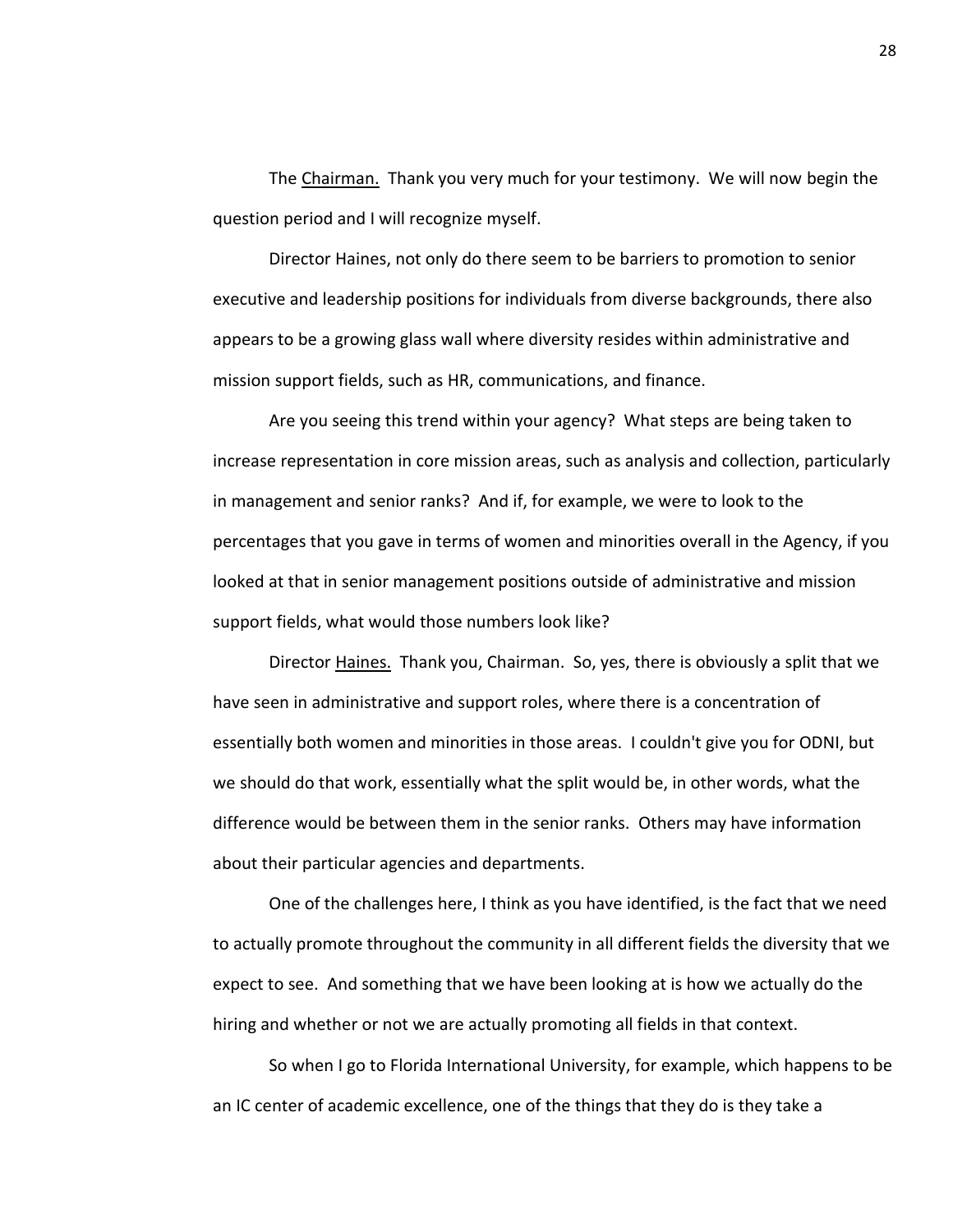competed grant and they develop curricula that actually promotes IC skills, tries to build out a whole series of workshops and other things that are intended to really develop, not just kind of student interest in these areas, but actually the skills that would make them, you know, great employees within the Intelligence Community.

And promoting that in these spaces I think helps to allow students to see these are things that I can do as I am coming into the Intelligence Community that I may not have thought of before, and that I may not have been encouraged to do, and that is a way for us to ensure that we are actually bringing them into mission in every possible way. But others may have comments on this issue.

The Chairman. Director Burns, I know this is an IC-wide problem, but that is the length of time it takes to get someone cleared to join the IC, have you found whether that has a disproportionate impact on diversity, that is, the length of time, whether it is 6 months, a year, 18 months, to join the IC, has the impact of excluding many people of color?

Mr. Burns. Thanks for the question, Mr. Chairman. It is a problem across the Agency. I mean, as I mentioned in my opening remarks that, you know, an on-boarding process that can take as long as 600 days puts us at a considerable disadvantage in recruiting the best talent across American society just as a general rule. But it is a particular disadvantage oftentimes for minority applicants as well, many of whom don't have the means to wait through a lengthy on-boarding process as well.

So, for both of those reasons, I feel a real sense of urgency about reforming that process and reducing it, as I said, over the next couple years to a median of about no more than 180 days. I think that is essential, both for the Agency as a whole, and for minority recruitment and retention.

The Chairman. And, Director Burns, do you believe there is a lingering, or legacy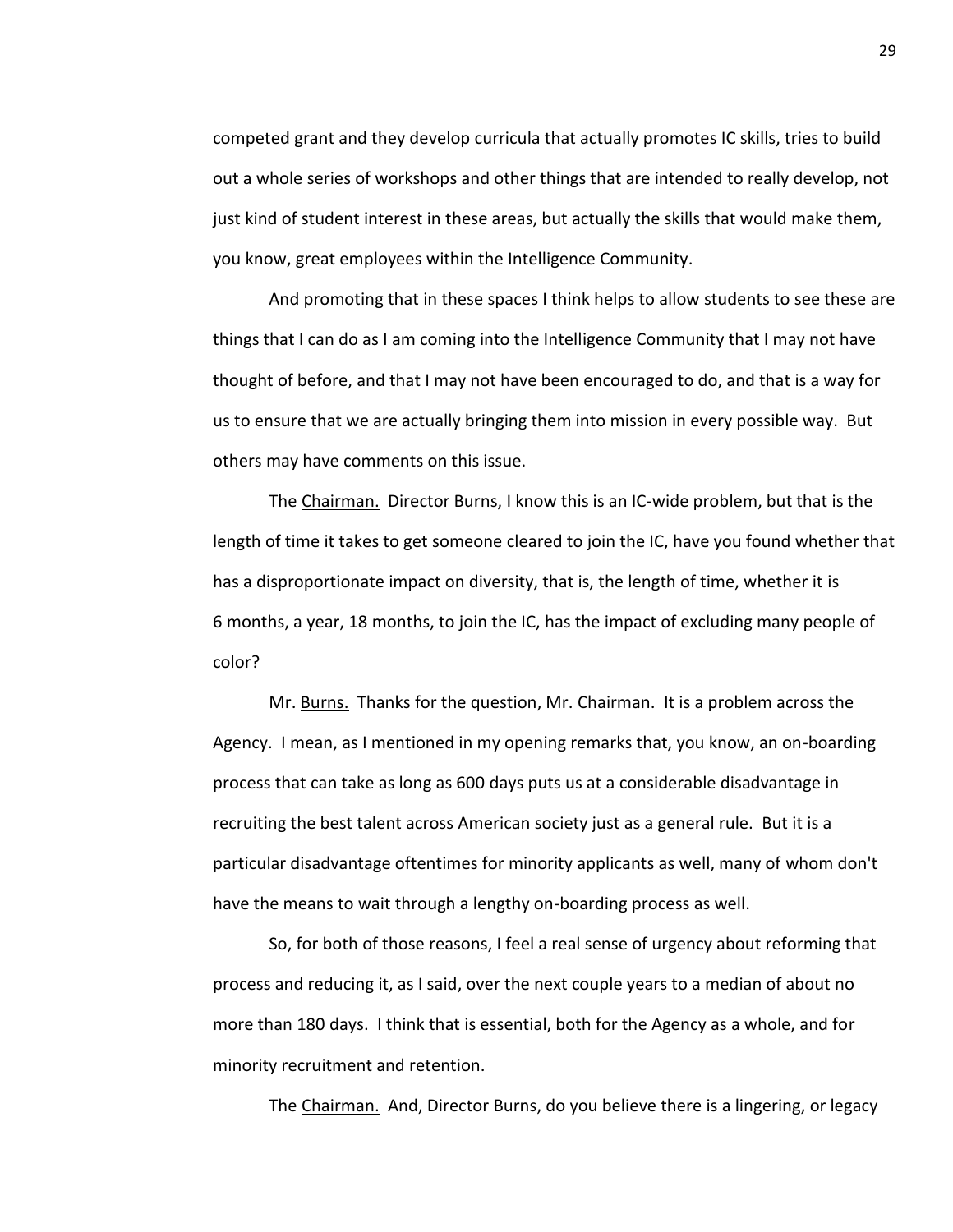cultural barrier to the DEIA initiatives at the Agency as compared with other elements of the IC?

Mr. Burns. I think it is a challenge that, you know, the Agency has wrestled with for some years. As I said, I think we are very focused on the importance of increasing not just recruiting, but retention and especially demonstrating a professional pathway for deserving officers, whatever their background, all the way to the senior ranks.

I think those are the key ingredients in a formula to overcome that. And I think, you know, we have also put a great deal of effort into emphasizing the importance of creating a culture of respect and tolerance as well, as I mentioned in my opening remarks.

So, we recognize it as a challenge, but I think, like my colleagues across the IC, you know, we are making a serious effort, and I intend to continue that.

The Chairman. Do any of the -- and I don't know how much of this you can discuss here, but I know the Agency is in the process of implementing your direction arising out of the results of the Agency-wide strategic reviews conducted earlier this year. Do any of those impact the area we are discussing today, and are you able to share information on that?

Mr. Burns. Yes, sir. I mean, one of the specific objectives in strengthening our workforce is the on-boarding process that I mentioned before. I think that is absolutely critical. Diversity, equity, inclusion, and accessibility is another important priority. And we have launched a series of efforts, some of which I mentioned in my opening statement, aimed at recruitment as well as strengthening retention, and as I said before, demonstrating a pathway to the senior-most ranks of the Agency.

In the appointments that I mentioned to our senior leadership team, in the 7 months I have been Director, I am proud of the fact that over half of those are female and nearly a third are minorities as well. And that is, I think, a significant step in the right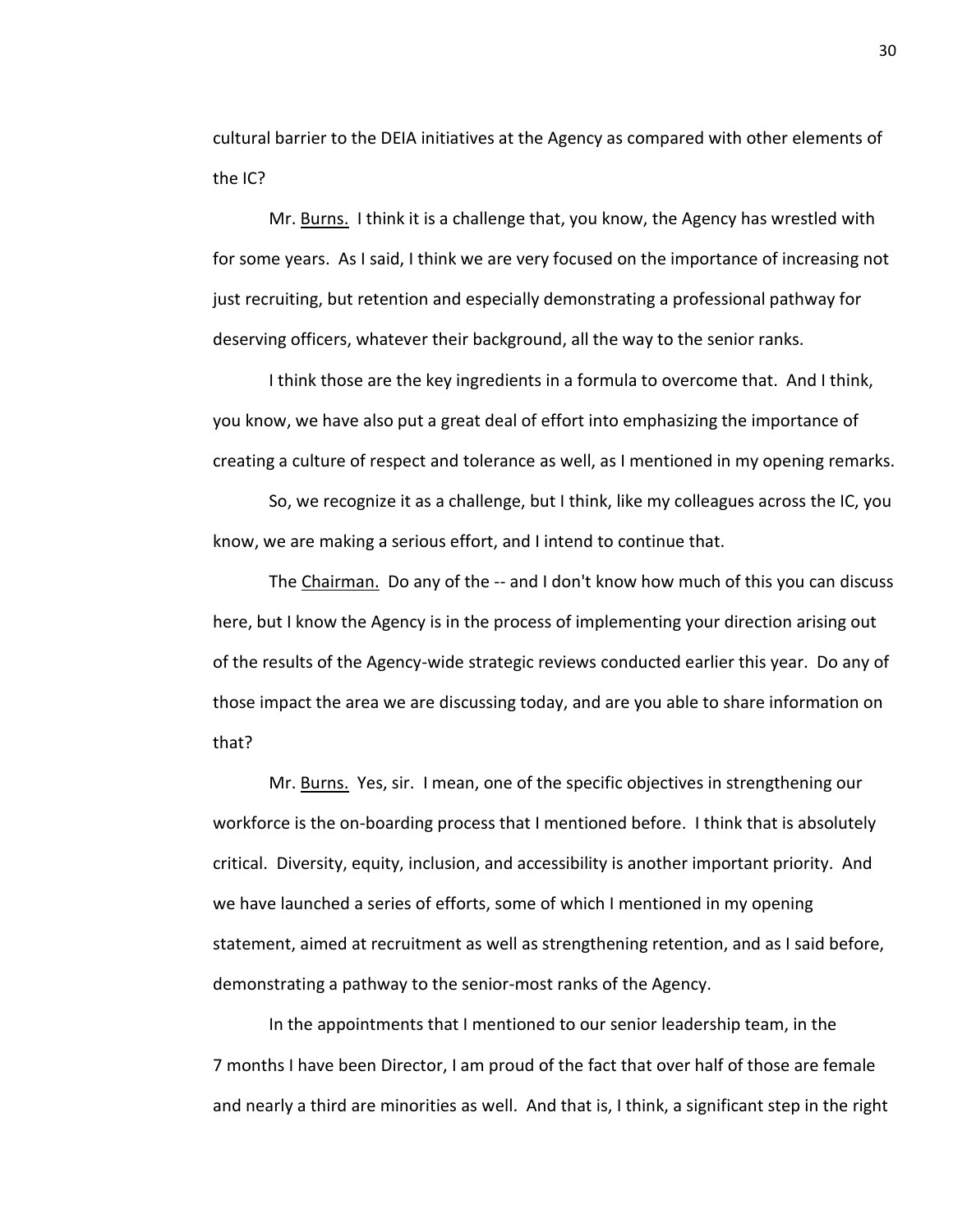direction.

The Chairman. Before I hand it off to the ranking member, I would just request of the various agencies, I would be interested to see what your numbers look like and percentages look like within the administrative and human resource fields compared to within analysis and collection. And with that, I will hand it off to the ranking member.

Mr. Nunes. I thank the gentleman.

General Nakasone, I want to turn to you, first, to speak to you about political discrimination in the workforce. First, I would like to ask you some questions about Naval Officer Lieutenant Commander Michael Ellis, whom you placed on administrative leave on President Biden's Inauguration Day, who subsequently withdrew as NSA general counsel.

The DOD Inspector General released a report on this issue last week. The IG report details that you went to great lengths to oppose the hiring of Ellis. The report reveals that former DOD general counsel, Paul Ney, told you in an email that some of your concerns about Ellis, quote, "had no basis in fact," unquote, and other concerns, quote, "appear to be inappropriately injecting partisan politics," unquote. Will you make these emails public?

General Nakasone. Certainly, Ranking Member.

Mr. Nunes. Thank you.

We know Democrats in Congress were pressuring you to oppose Ellis' hiring, and they got the DOD Inspector General to open an investigation into it. Did anyone from the Biden administration, either incoming or that Inauguration Day, pressure you to stop Ellis' hiring?

General Nakasone. No one pressured me, Ranking Member.

Mr. Nunes. Did you speak to Susan Rice?

General Nakasone. I did not speak to Susan Rice.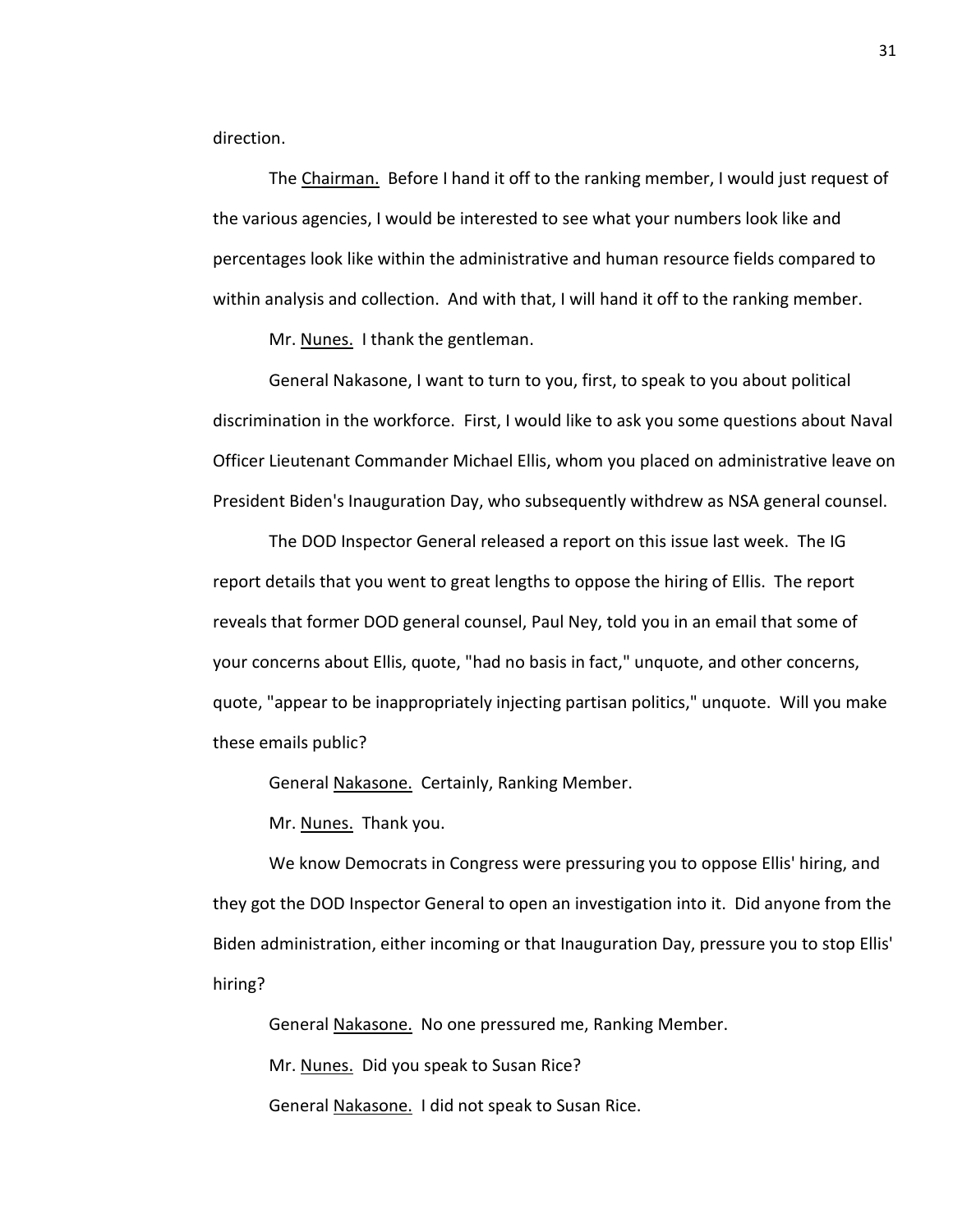Mr. Nunes. Did you speak to Jake Sullivan?

General Nakasone. I did not speak to the Honorable Jake Sullivan.

Mr. Nunes. In hopes of delaying Ellis' hiring, you asked the U.S. Office of Personnel Management to review the matter, but the OPM told you they don't do that, and the previous NSA general counsel did not undergo an OPM review. So you demanded a different process for Ellis, but in the end, you didn't have the authority on Ellis' hiring. Mr. Ney had that authority. Is that correct?

General Nakasone. Mr. Ney has the authority as the DOD OGC to hire the NSA OGC, that is correct, Ranking Member.

Mr. Nunes. Nevertheless, the IG report found that Mr. Ney, or Ney, had asked Acting Secretary of Defense Miller to direct you to appoint Ellis, and after receiving that direction from Miller you finally appointed him as general counsel. Then just 5 days later, on President Biden's Inauguration Day, you placed Lieutenant Commander Ellis on administrative leave. The IG found that one of your justifications for placing Ellis on administrative leave, was to wait for the results of the inspector general investigation of his selection process, was improper. Do you accept the IG's finding?

General Nakasone. Ranking member, I certainly accept the IG's findings. I think it is important, though, to talk about what the IG findings also stated, which is the fact that Mr. Ellis had two significant security allegations levied against him.

Mr. Nunes. I am glad you are getting there. We are going to get to that. We are coming to that, if you can just let me get through my questions, and I will give you a chance -- opportunity to discuss that.

The IG also found that there was no improper political influence by the Trump White House towards Ellis' appointment. Did you believe at the time that there was political influence?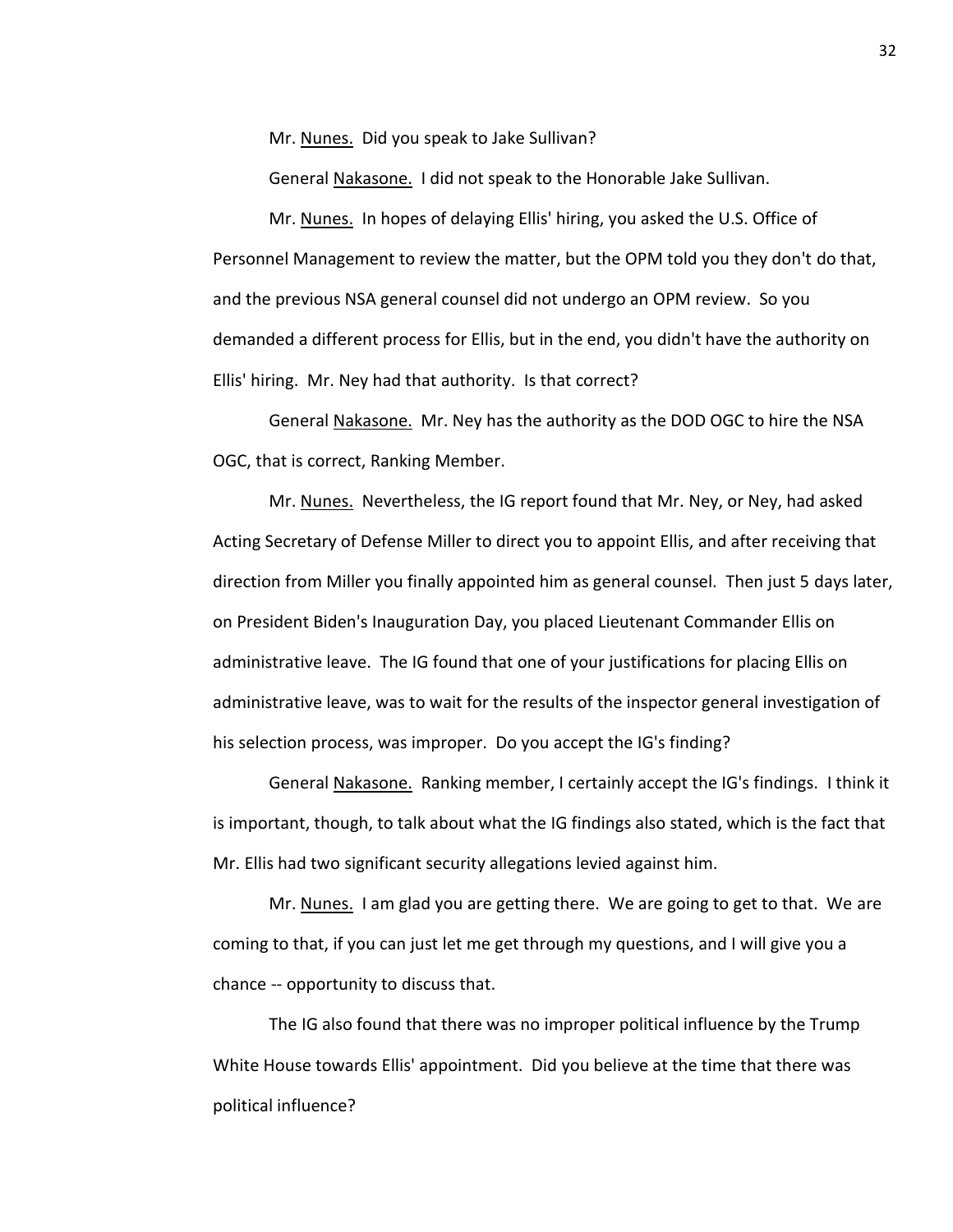General Nakasone. I did not. What my concern was, Ranking Member, at the time, was the process upon which I was being advised that the individual had to have a merit-based review. And this is what caused a bit of the confusion, but later on, we found out and the DOD cleared up that there was not a need for a merit-based review.

Mr. Nunes. So you don't dispute the IG's finding on this question? General Nakasone. I do not, Ranking Member.

Mr. Nunes. These allegations of improper political influence on Ellis' hiring came from anonymous sources who told The Washington Post, among other things, that you opposed Lieutenant Commander Ellis' hiring. These anonymous sources had remarkable insight into your thought process.

So what happened here was someone close to you planted a fake news story claiming the White House improperly pressured the NSA to hire Lieutenant Commander Ellis. Then as detailed by the inspector general, Democrats in Congress cited the story to gin up an IG investigation, and then you cited the investigation to sabotage Lieutenant Commander Ellis' hiring. It is a cute trick.

So you were being forced to hire Ellis against your will, and you were improperly trying to delay his hiring by citing an IG investigation. Then just 2 days after Acting Secretary of Defense directs you to hire Ellis, in a miraculous coincidence of timing, your deputy, Mr. Barnes, informs you of two allegations that Ellis had mishandled classified information. The first alleged incident involved a State Department official. Who made the allegation to Mr. Barnes about that supposed incident? Who?

General Nakasone. I don't know, Ranking Member. I am not aware of who made that allegation.

Mr. Nunes. Okay. Then there was a second one. Who made the allegation on the second supposed incident?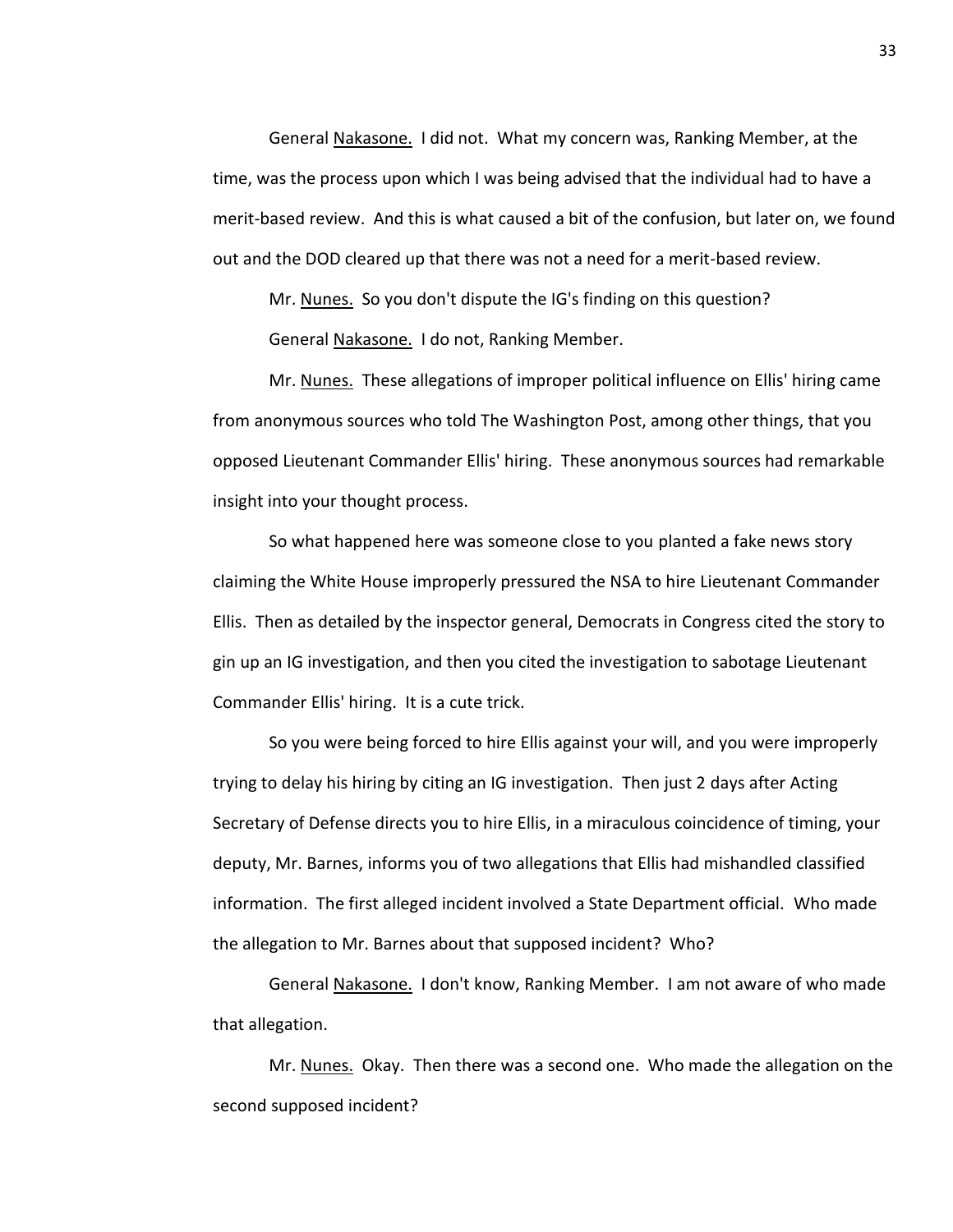General Nakasone. Again, Ranking Member, I do not know who made the allegation of it. Again, the allegation came from my Deputy Director indicating that there had been reports that there was mishandling of documents to include the copying of NSA sensitive materials, and the distribution of those materials.

Mr. Nunes. So Mr. Barnes would know who these people are?

General Nakasone. Correct.

Mr. Nunes. Could you have Mr. Barnes provide us the names of those people who made these serious allegations?

General Nakasone. So we will certainly look into that, Ranking Member.

Mr. Nunes. I will take that as a yes or a no?

General Nakasone. Again, I would like to be able to talk with my counsel to make sure that that is something that we can do given the investigation that has taken place or is taking place.

Mr. Nunes. So you are forced to hire Ellis, your attempts to stop him failed, and it is suddenly brought to your attention that allegations were made against Mr. Ellis by two people, and I will fill you in, both of whom work for you. Yet, on January 19, Ellis shows up for work and he receives a security clearance. Then the next day, shortly after President Biden is sworn in, you place Ellis on administrative leave.

So on January 19, you are aware of these supposed security incidents, and you approve Lieutenant Commander Ellis' clearance, and then the next day, just after the Biden team is installed, you decide that Ellis is no longer fit to serve. The IG report says you dropped the investigation of Ellis after he withdrew as NSA general counsel.

So you open an investigation based on allegations made by your subordinates, then you drop the probe so that no one ever finds out if there is any evidence to support them. To sum up, you found various pretexts, including a fake news story planted by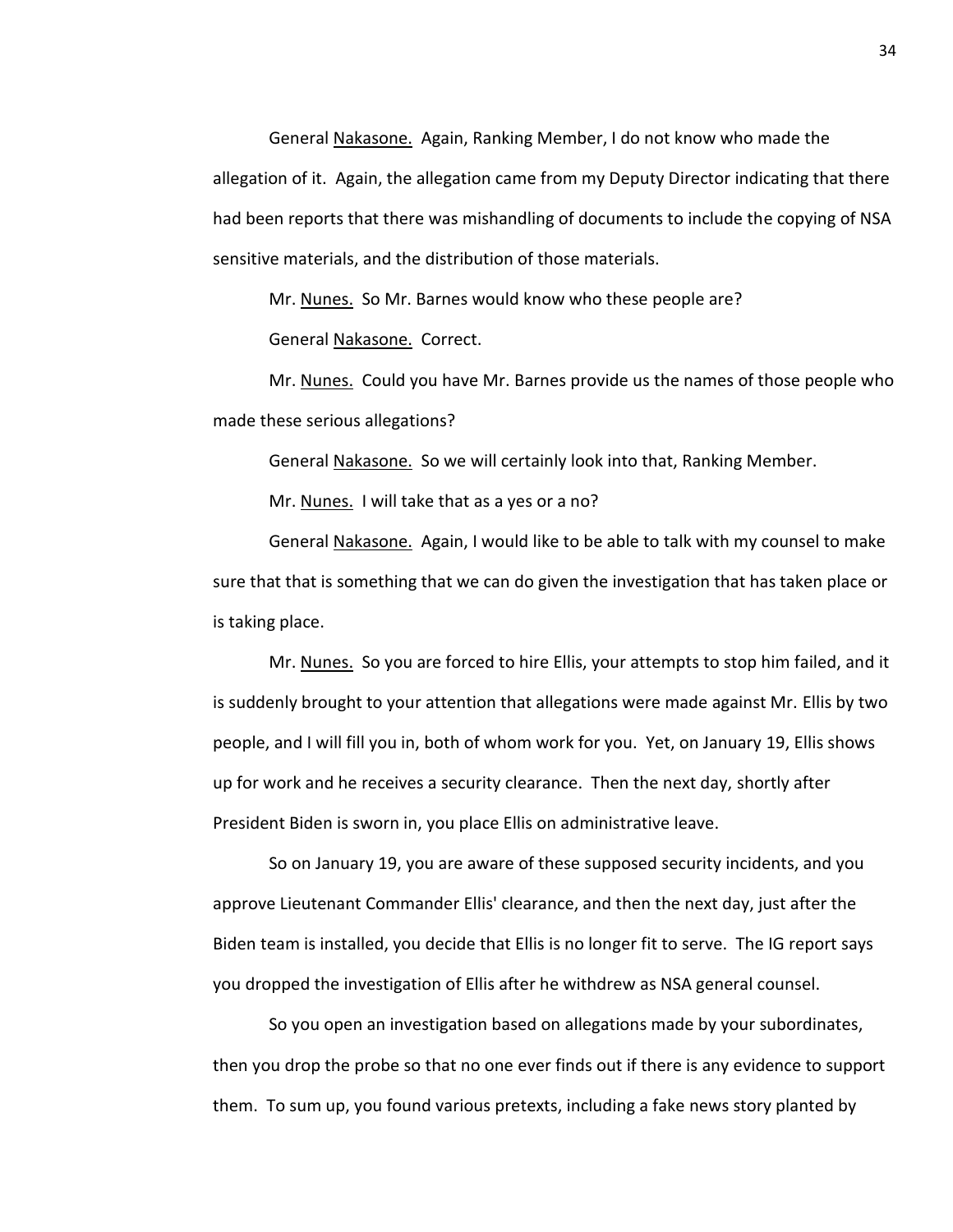someone close to you to get rid of Ellis, you ruined the career of a lieutenant commander naval officer for political reasons, you accuse him of mishandling classified information, so hopefully you can get those names to the committee.

But I want to talk about mishandling of classified information. I am going to change the topic. The last open hearing I asked you if you had ever recalled an intelligence report by a senior government -- if you have ever recalled an intelligence report by a senior government or a military official. I want to give you an opportunity to clarify your answer from the last hearing. Have you, as Director of NSA, recalled a report on a basis that was embarrassing to a senior military leader or government official?

General Nakasone. I have not.

Mr. Nunes. Are there any repeat offenders which have had to provide signals intelligence -- are there any repeat offenders or offenses where signals intelligence is embarrassing to a senior military leader? Have you done this since the last hearing?

General Nakasone. Ranking Member, I am not sure I understand the context of your question.

Mr. Nunes. Well, let me try to clarify it for you. You are saying that you have never recalled any intelligence reports that could be embarrassing to senior leaders within the military or the IC, or any other government agency?

General Nakasone. I have directed the recall of reports based upon several reasons. One of them is the distribution of these reports, if they are incorrect; secondly, if the tradecraft is bad and if the tradecraft is brought to my attention that this is not something that should be within our analytic reports, that is certainly something that I have agreed to recall a report.

Mr. Nunes. Did any senior military leaders ask you to recall a report? General Nakasone. Never.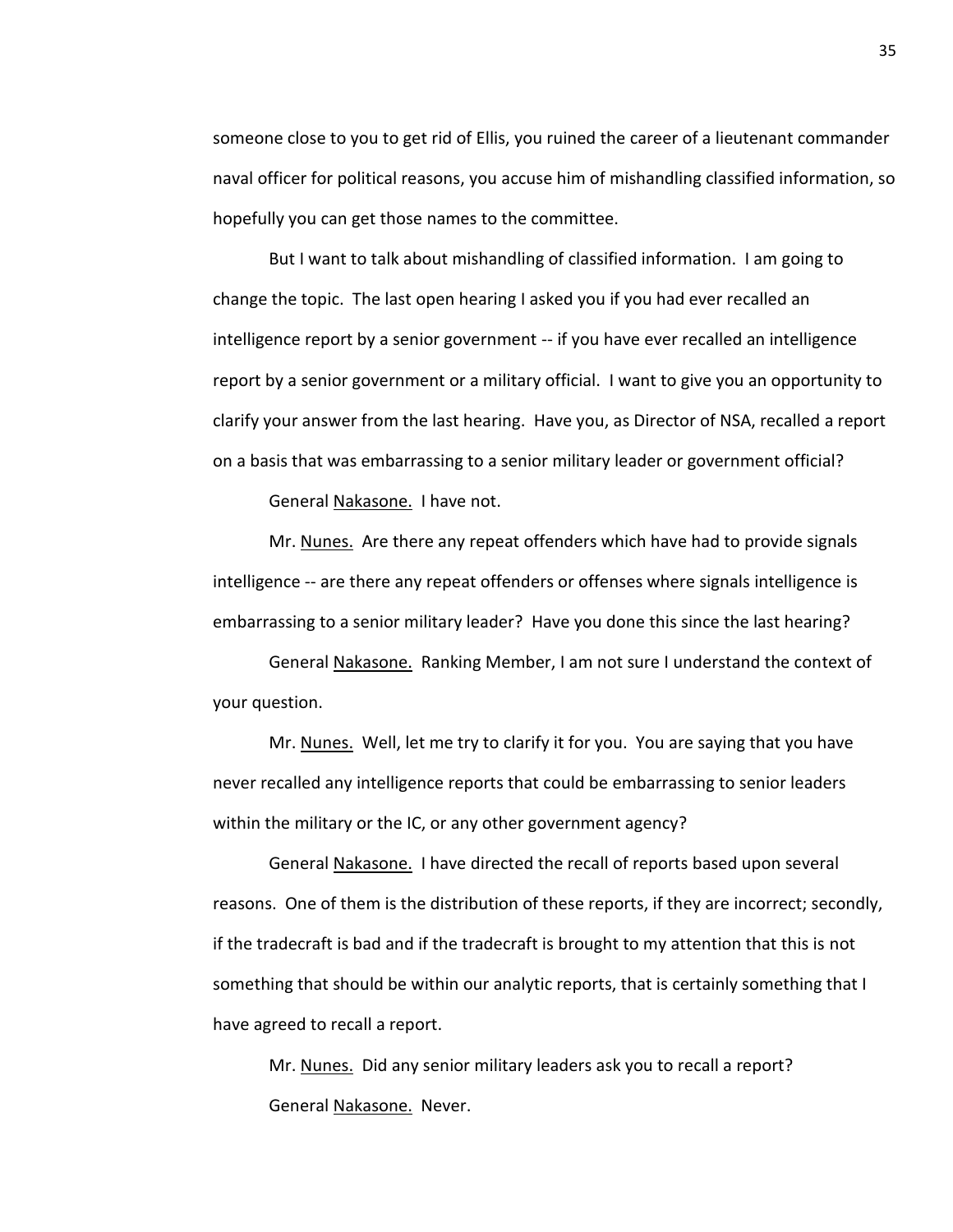Mr. Nunes. You just did it on your own?

General Nakasone. I did it as the Director of the National Security Agency as these matters come up and they are brought to my attention. This is not the only report that I have directed a recall on.

Mr. Nunes. Okay. Final question here, and I will yield back my time. Obviously, you are familiar with the Tucker Carlson situation that has been in the news. The NSA inspector general is reportedly investigating allegations that the NSA swept up Tucker Carlson's communications. Are you and your staff fully cooperating with that investigation?

General Nakasone. Certainly, and we have also cooperated with this committee to provide the information that we have known about this and shared all the relevant details.

Mr. Nunes. With that, I yield back, Mr. Chair.

The Chairman. Director Nakasone, just before I move on, I want to make sure you had a chance to answer the question that you had sought time for. Anything further that you wanted to add?

General Nakasone. There is nothing further, Chairman. Thank you.

The Chairman. Mr. Himes.

Mr. Himes. Thank you, Mr. Chairman.

And thank you to our witnesses. It is good to see you all. I am going to bring the conversation back to the reason that we are here. Why are we here? Is this some scratching of a faculty lounge itch, as the ranking member suggests? Is this some effusion of White liberal guilt? It is not. It is not. We are here because our responsibility, our duty is to field the most competent, capable, and lethal national security team we can.

A generation ago, the CIA was mocked for being pale, male, Yale. Now, maybe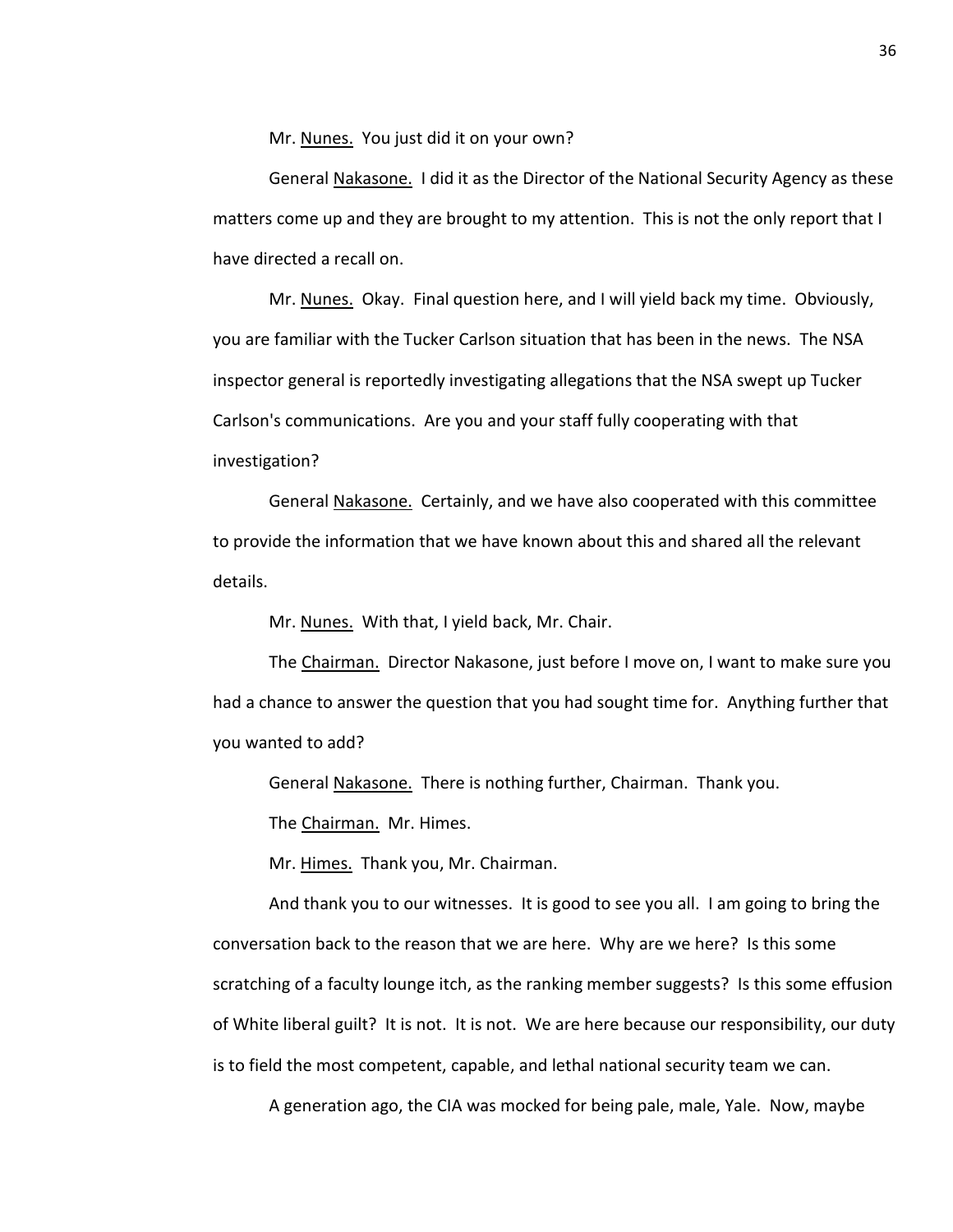you believe that an IC comprised of White males is the result of a perfectly meritocratic system. Maybe you believe that White males have some racial or ethnic or genetic advantage over others; if you do, there is a word for that.

I don't believe that we believe that. I believe that if we have an insufficiently diverse IC, we are failing to tap the talent of women and African Americans and Latinos and Asian Americans. And if we fail to tap that talent, we are falling down on our duty to field the most competent, capable team that we can.

Director Haines, I am looking at some stats here that show a trend that I have seen in other institutions, which is easier to recruit a diverse talent pool than to promote them to most senior levels. I won't go into the numbers, but going from GS-9 to GS-15, you see a very steady drop-off of the percentage of minority staff.

Two questions, and I know it is complicated, but do your best in 3 minutes. Do we have good data? I read in the report that exit interviews are optional. That would suggest to me that maybe we don't have good data. Secondly, inasmuch as we do have good data, can you just spend a minute or two on elaborating on why you think we lose diversity as people climb the ranks?

Director Haines. Absolutely. Thank you very much, Representative Himes, for the question. So on the question of whether or not we have good data, I will tell you that we need more data. So I think some of the data that we have is obviously good data, but we do not have exit interviews exhaustively applied across the community. And we are working to do that to -- from the, you know, IC perspective, ODNI is looking to try to help with ensuring that we have the resources allocated to do that, and the system is in place. And that is something that needs to be done.

Additionally, ODNI had not done a Barrier analysis, which is one of the key sources of data, to your point, doing surveys, doing opportunities for exit interviews, but other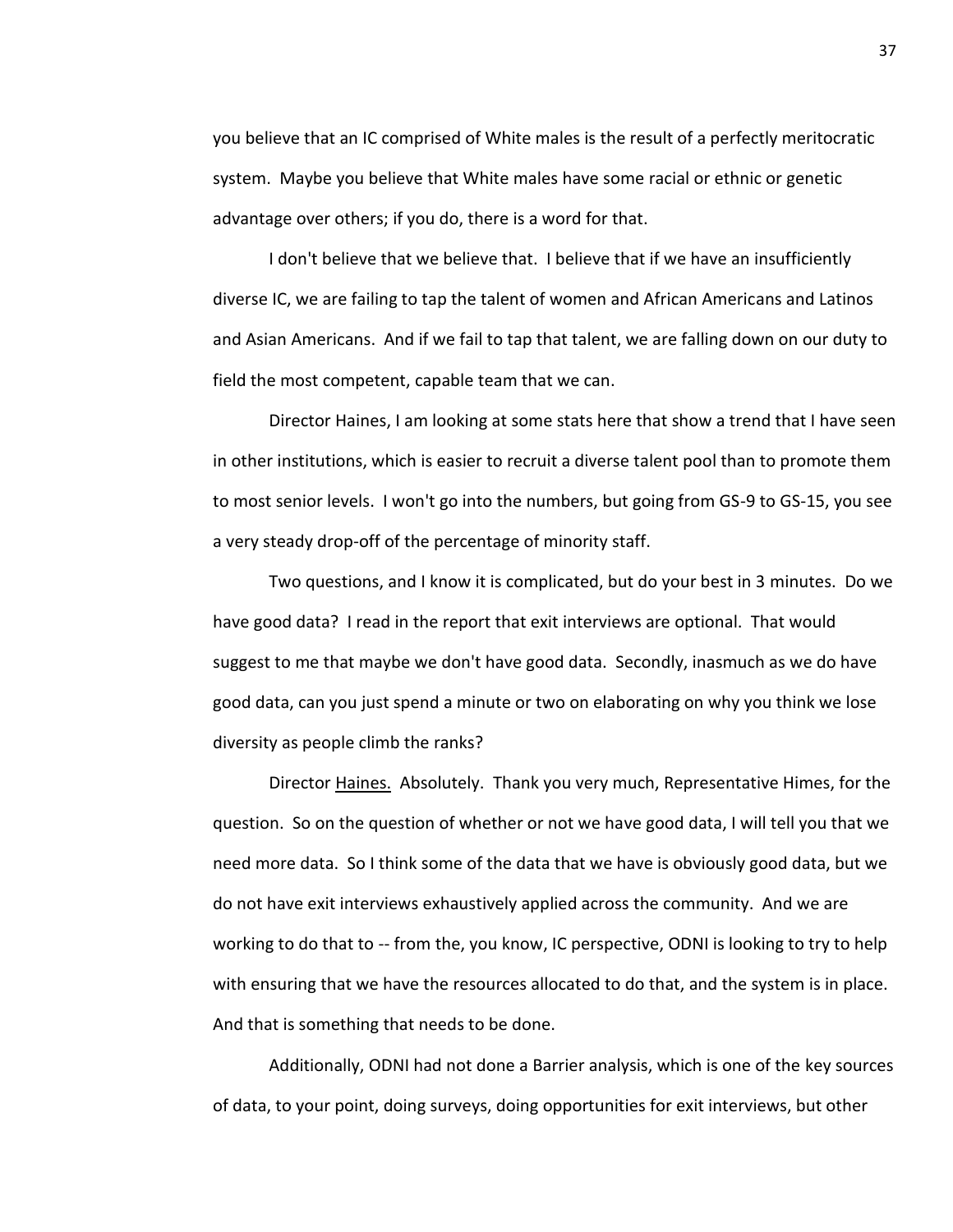issues. And we are now in the process of getting a Barrier report done that was overdue.

So there is a lot of room for improvement in this. In the context of the work that has been done, what we have found out from those surveys and exit interviews that have been done is that the primary reason that people give is lack of promotion opportunities, as I mentioned. And so that is a key question for us, and it certainly is -- comes back to, you know, one of the original points that you are making, I think.

So that is something that we are looking at. I would say too that, you know, as we look at on the recruitment side, we have attracted more minorities, for example, to apply, right, but we are not actually seeing them get hired, as I pointed out, in the same percentages that they are applying, right.

So you see a roughly 10 percent gap there that is pretty significant, and we are looking at this across a range of issues. And so the question is: Why is that happening? And part of the question we are trying to answer is through data, right, like basically talking to those candidates about their process, what is happening during that process, trying to ensure that folks who are hiring managers, for example, are undergoing unconscious bias training, other things that might be helpful in that context, doing a variety of things to try to ensure that we are going to both pull the data so that we can better understand it and do what we can to improve that situation. What we --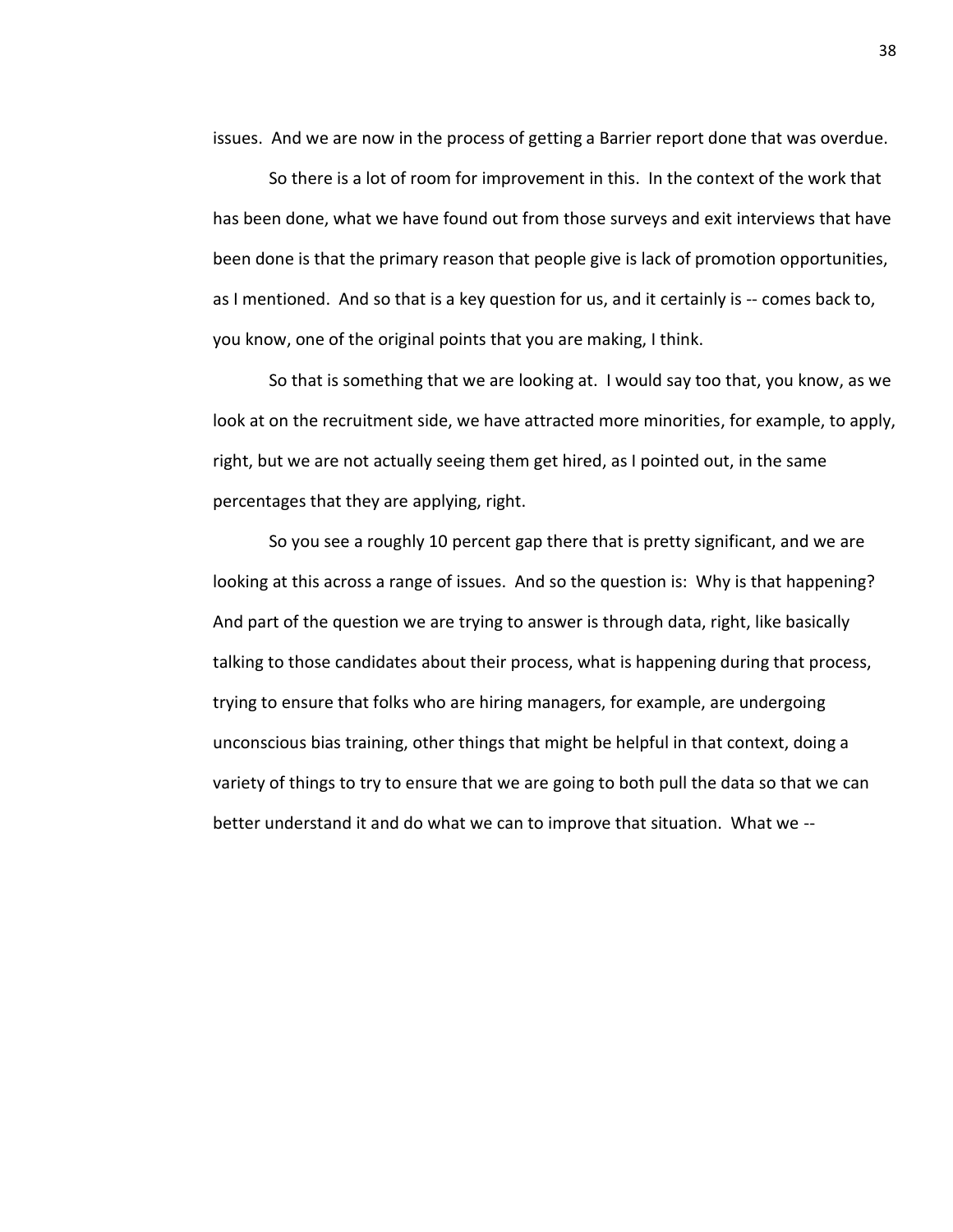[10:33 a.m.]

Mr. Himes. I am sorry. Let me interrupt.

Director Haines. Yeah.

Mr. Himes. Because I don't want to end this conversation without having a sense for what you think is driving the drop-off in senior levels. I mean, are we talking about mentorship? Culture? Prejudice?

I know we don't have much time, but I would love to come away from this conversation with a sense of your diagnosis.

Director Haines. Yes. What we are hearing is lack of promotion opportunities, lack of fairness and equity in the workplace, insufficient mentoring and guidance, and a lack of identification with the greater organization. Those are the things that are coming up in the data.

And my last point was only going to be to that, which is we don't have the data that would help us see whether or not that gap between applicants and hiring is happening in promotion boards as people are going through the IC.

And that is another key place where we need to dig in and see whether or not we are seeing the same percentage drop in a sense, that gap, as we are going through the system in a sense.

Mr. Himes. Thank you. Thank you.

Mr. Chairman, yield back.

The Chairman. Mr. Turner.

Mr. Turner. Thank you, Mr. Chairman.

Thank you all for being here.

Director Haines, I want to thank you for your references to historically Black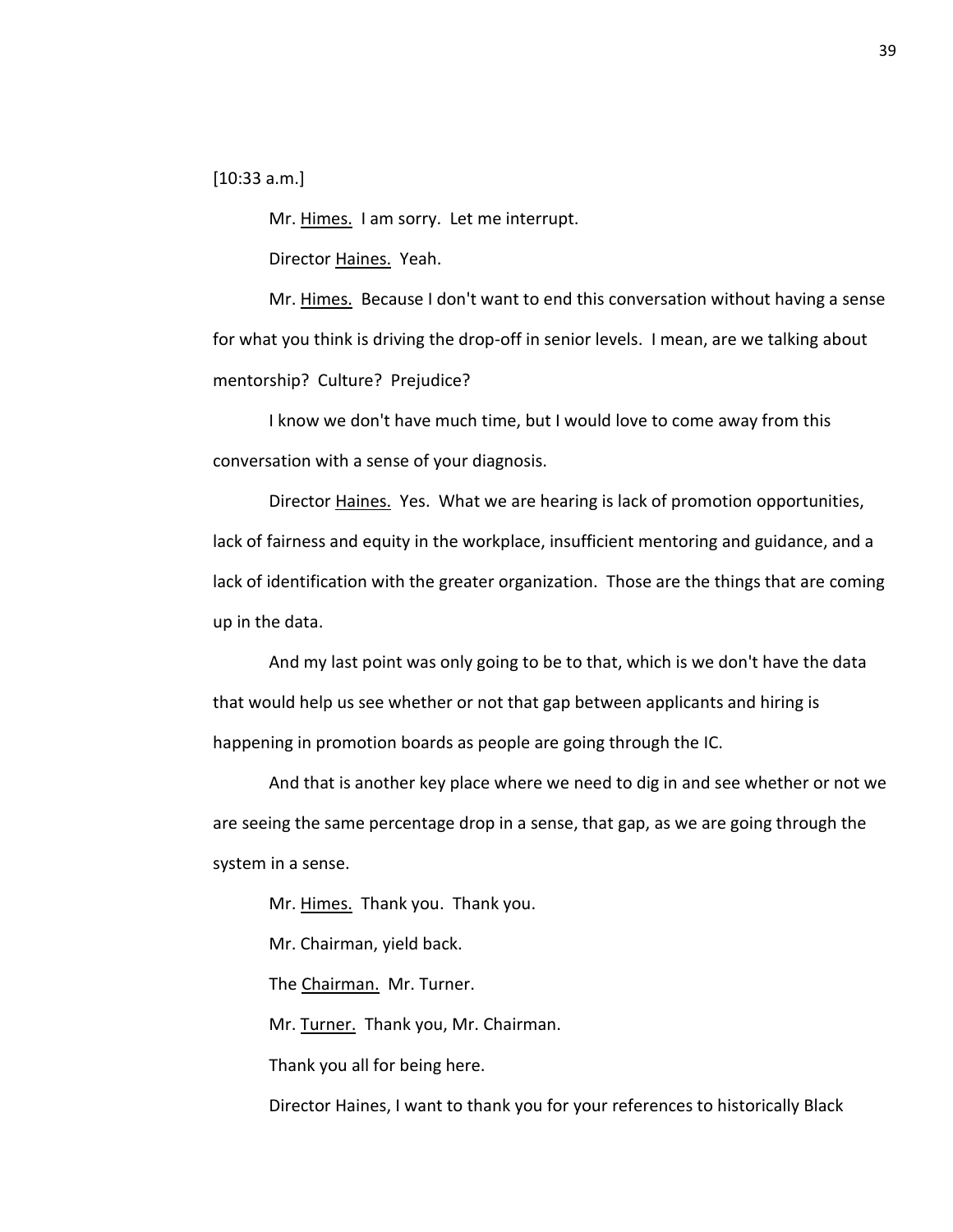colleges and universities. I happen to be co-vice chair of the Historically Black College and University Caucus, and I serve with Congressman Anthony Brown as co-chair of the House National Security Division and Inclusion Caucus.

We passed a number of bills in the National Defense Authorization Act relating to coordination between the Department of Defense and historically Black colleges and universities for internships, mentoring, recruiting, and as has been discussed in many of your comments, in assistance in acquiring clearance while still in school to give people a head up and a leg up in order to be able to get positions.

I have four pages of questions I am going to ask on from the DOD representatives about the implementation of those laws, and then the request to the rest of the IC as to how they can look to administratively, perhaps, implement some of these recommendations, and I am going to submit that for the record.

I want to show my support for the ranking member's questions concerning Michael Ellis. I, too, received from Lynn Carlson of the DOD OIG the conclusion that none of the witnesses in the hiring process indicated that there was any pressure from the White House or any political pressure whatsoever. Very concerned about political influence.

And then I want to note, as I have before when we have raised this issue, that Nancy Pelosi personally sent a letter requesting that he not be installed. So where the White House was found to have no interference, we have, all of us, in our files the letter from the Speaker herself indicating her opposition.

I also want to note a letter, October 21, led by our ranking member concerning the impact of vaccine mandates upon our staffing. Chris Stewart will be asking questions, which I support, on the impact on our workforce of diversity with vaccine mandates.

And then I want to ask each of you a yes-or-no question. We are doing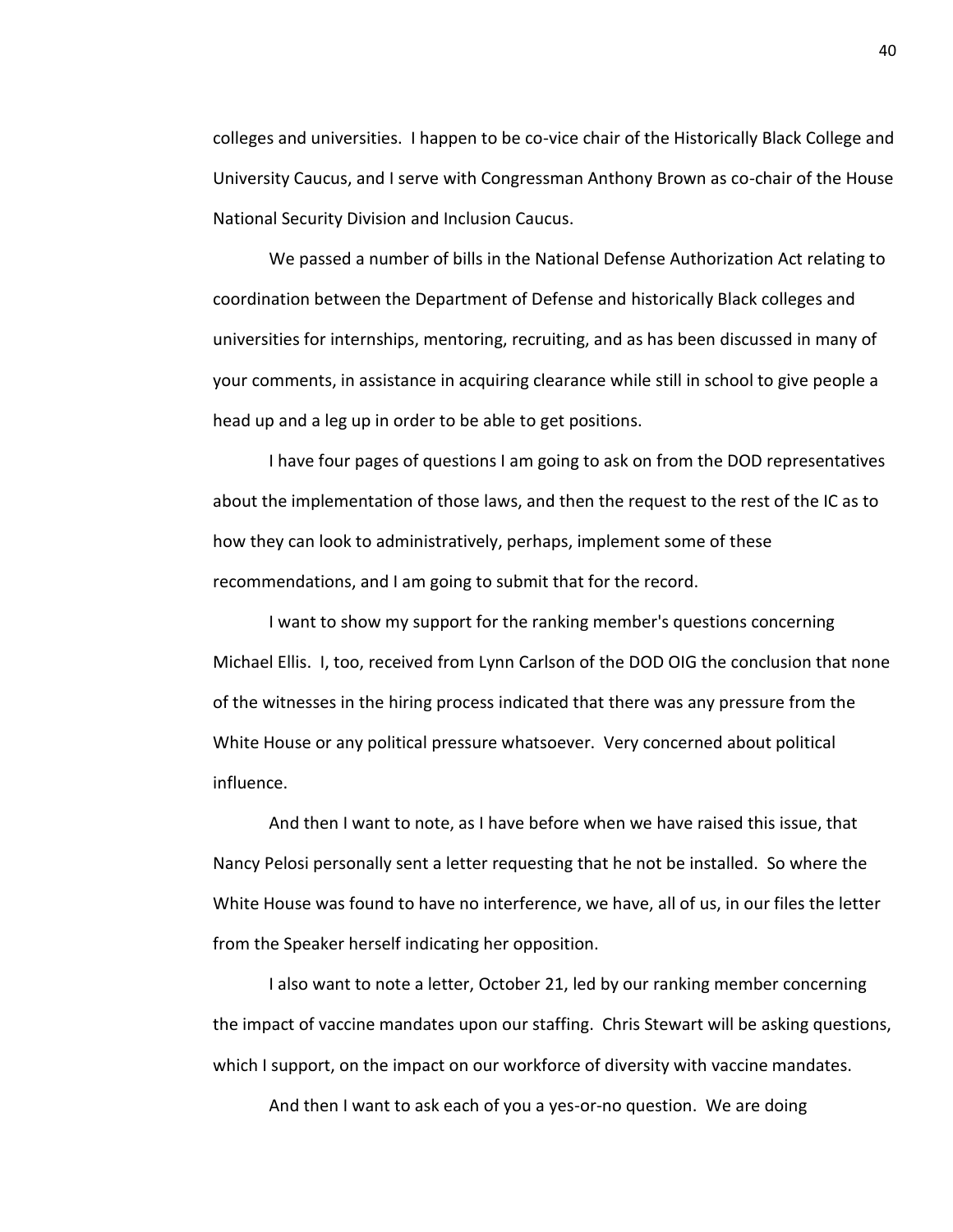investigations, some of us on the Armed Services Committee and the Intelligence Committee, we are very concerned about what has happened in Afghanistan, and specifically the issues of what occurred on August 29, where a drone strike killed innocent people.

I have had the opportunity to question Secretary Austin, General Milley, General McKenzie, Deputy Secretary of State Sherman. Our concern is on intelligence and operational failures, what the protocols were, what were the intelligence review and analysis.

So I have got a fairly simple question for you. It is going to be yes or no. I am looking for individuals who were involved in a specific time period, from the time period where the target was identified until the shot was taken. And I am going to ask whether or not you were directly involved.

And specifically the question is, during that time period where the target is identified to the time that the shot was taken, were you directly involved in either reviewing the intelligence, or advising DOD concerning shot doctrine protocols, or providing oversight, or in the chain of analysis of intelligence concerning the tragic August 29?

Again, I am looking for your direct involvement, not just subordinates. And it is about reviewing intelligence, advising DOD, shot doctrine protocols, providing oversight during that time period of where the target was first identified until the shot was taken.

And, General Berrier, I will start with you and go down the line. Were you directly involved?

General Berrier. No.

Mr. Turner. Mr. Secretary?

Mr. Moultrie. No.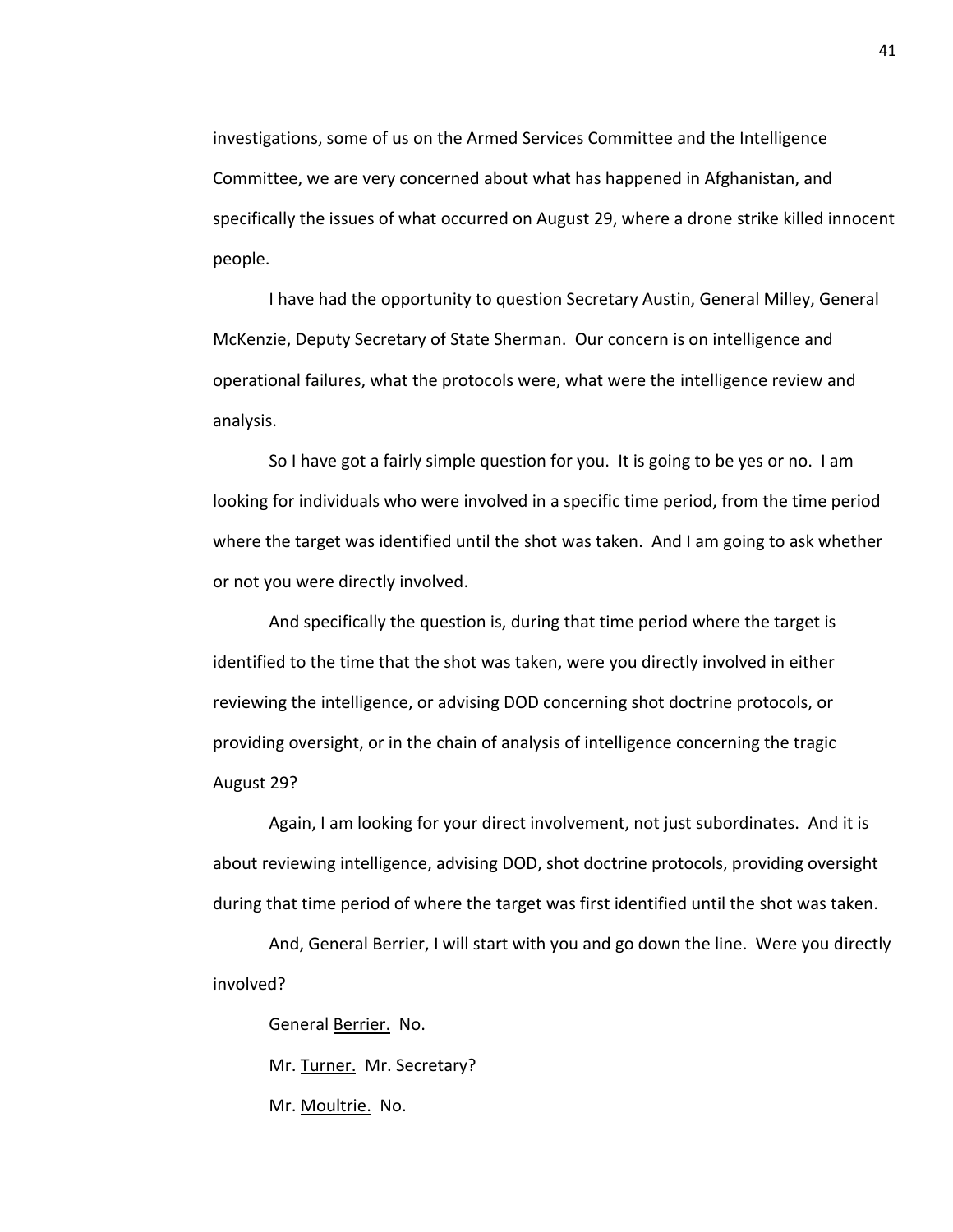Mr. Turner. Director?

Director Haines. No.

Mr. Turner. Director?

Mr. Burns. No.

Mr. Turner. General?

General Nakasone. No.

Mr. Turner. Okay.

Did you have direct subordinates, not down the chain of line, direct subordinates under you who were involved during that time period?

General Berrier. No.

Mr. Moultrie. No.

Director Haines. No.

Mr. Burns. No.

General Nakasone. Congressman, I need to take that for the record just to be fully sure on it.

Mr. Turner. That is fine.

One last question. We are very concerned about the protocols that occurred that day in determining to take the shot. We have heard from the Intelligence Community, we have heard from DOD.

Are you or is anyone directly under you involved in reviewing the protocols that were utilized that day in determining that the drone strike would be taken?

General Berrier. No.

Mr. Moultrie. No.

Director Haines. No.

Mr. Burns. No.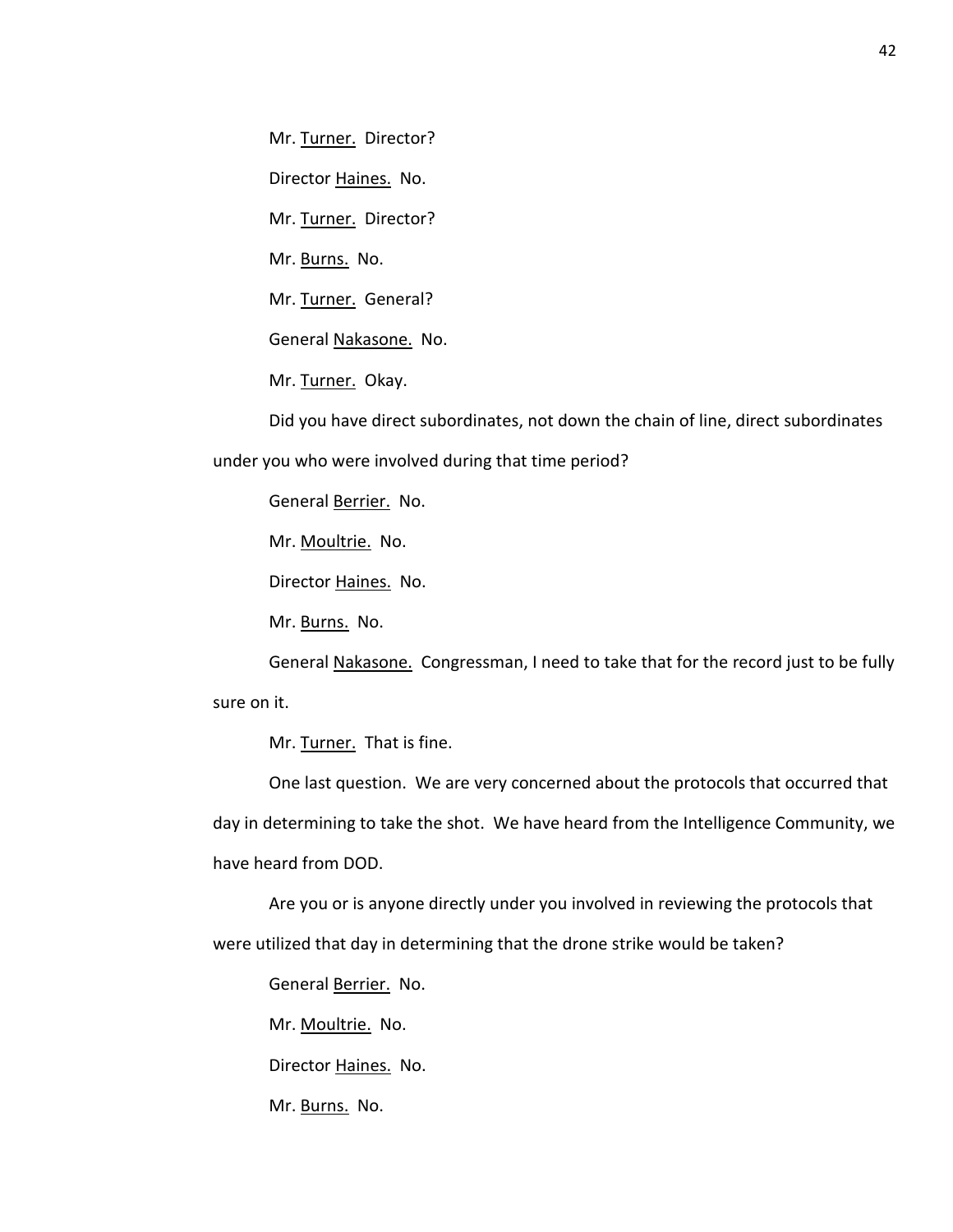General Nakasone. No, Congressman.

Mr. Turner. Thank you so much. I appreciate it.

I yield back.

The Chairman. Mr. Carson.

Mr. Carson. Thank you, Chairman.

Limited opportunities for promotion is cited in IC employee exit surveys as a top reason for IC employees resigning from their agencies.

What are you doing to address this source of frustration amongst departing officers, and especially for those with diverse backgrounds?

Also, what steps are your agencies taking to appeal to applicants with diverse national origins and heritages, especially those who may have fluency or proficiency in critical languages and cultural skills?

Are there specific barriers that these groups face coming into the IC?

Are there disclosures on SF86 forms?

And what areas for improvement have you identified for extending outreach to rural and underrepresented communities?

In terms of disclosures, would something like participation in a protest at college or a BLM rally be an impediment to the kind of acceptance into the IC as opposed to others who have participated in protests who have still been accepted in the IC and even become executives? Would that be a hindrance to someone of color?

Director Haines. Sir, do you want me to start or --

Mr. Carson. Let's rock and roll.

Director Haines. Okay. Sounds good. Thank you very much.

So, first of all, what steps are we taking with respect to the top concern that has been named as you identified, which is about lack of opportunities for promotion?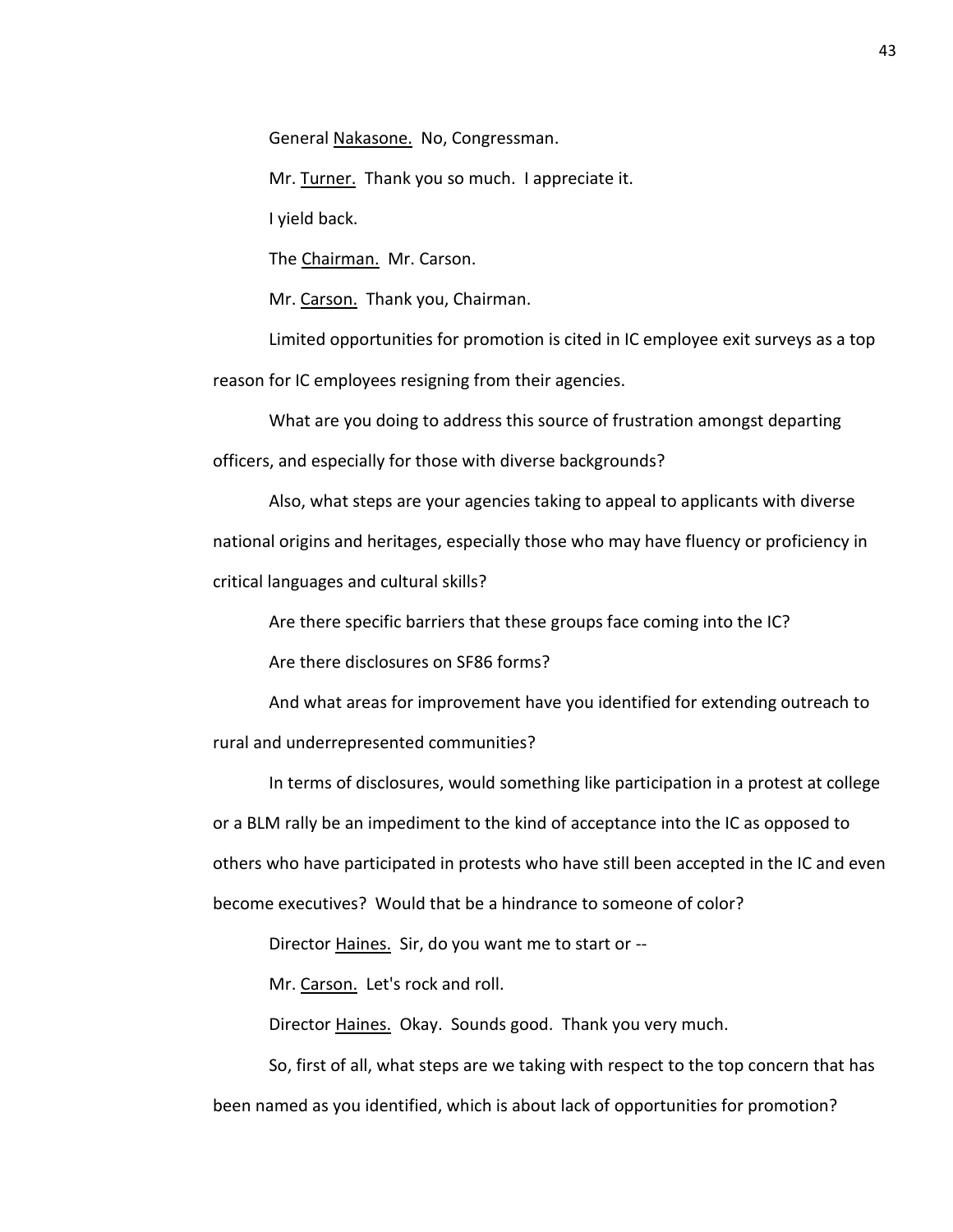So, as I mentioned to Representative Himes, one of the issues that we are looking at is getting further data, first of all, on whether or not there is the same gap that we see in hiring between applicants and those that are hired in minority spaces in the context of promotion boards and digging in to try to understand whether or not there is, in effect, challenges and barriers that are associated with minorities going through the promotion process that need to be addressed. And that is one piece of what we are doing.

Additionally, what we are trying to do is work through the Affinity Networks that I noted in my opening statement and with the employee resource groups across the IC to better have an opportunity.

First of all, I meet with them every month. So going through different Affinity Networks to talk to them about the issues that they are seeing so that they can talk to me about what they are perceiving as challenges among the communities within the workforce that they are addressing.

We support their doing a variety of events and outreach, so as to be able to lift up some of the challenges, so that we can try to address those questions as they come about and to support those communities as much as we can in the context of their work.

So it is an ongoing process. I think we need more data. We need to better understand what is, in fact, happening. But we are also trying to communicate with the workforce as much as possible in order to address issues that we are finding.

The next piece in terms of appealing to diverse communities and sort of getting out to those different communities, we are doing a variety of things. And you will hear, I think, from all of my colleagues different ways in which they are approaching this.

But one of them is obviously including geographical diversion, as you identified. Our IC Centers for Academic Excellence are really -- it is a program that has been around now for a couple of years, and it provides long-term partnerships with U.S. colleges and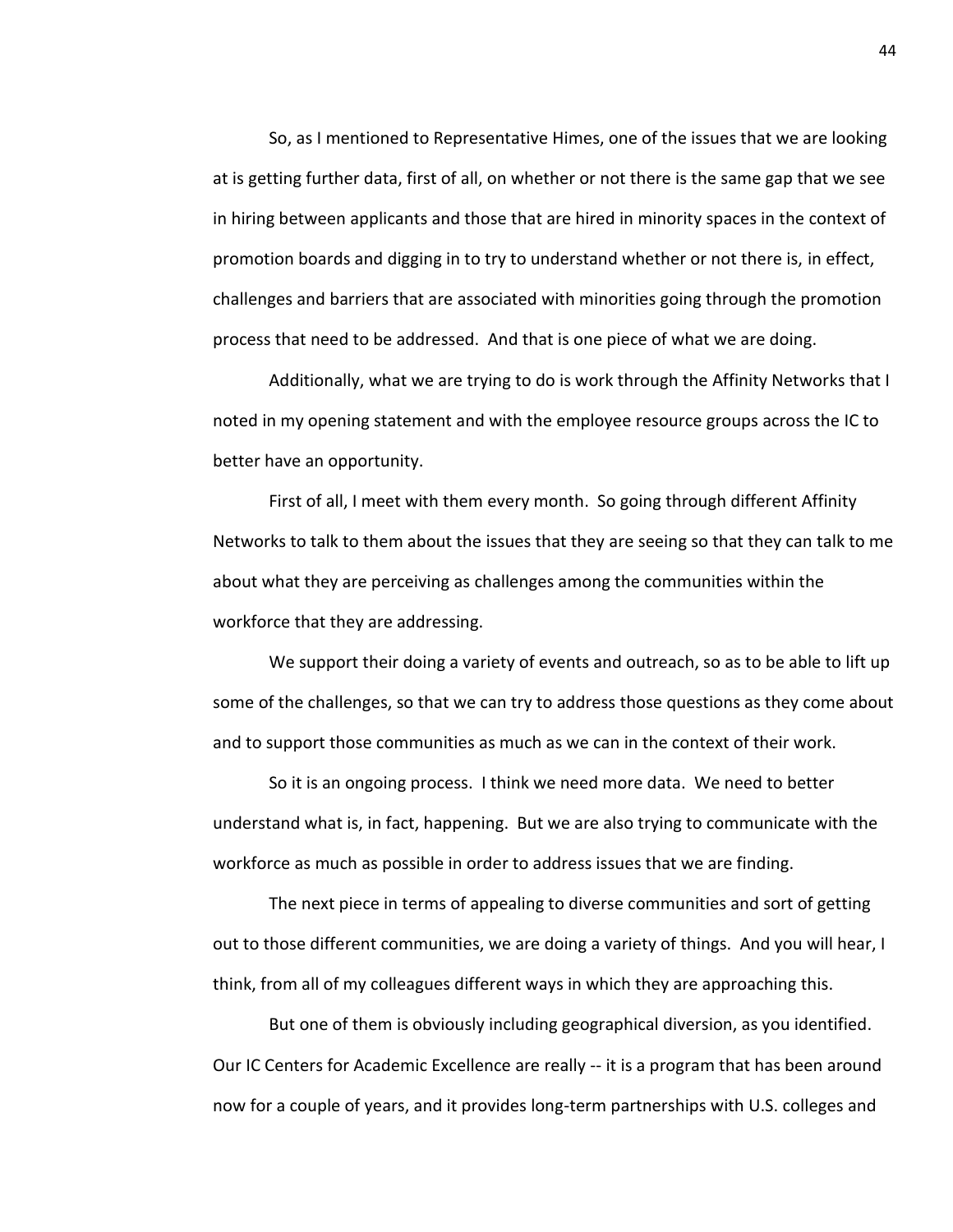universities through competitively awarded grants.

They are designed to increase awareness of the IC mission and culture, and to do so in ethnically and geographically diverse communities.

And so we are working to expand that program as much as possible so as to be able to get out to areas that don't normally see us in a sense, don't necessarily have contact with folks who are in the IC.

And we are also working through our recruitment process in order to try to make sure that we have got recruiters that are actually able to be more thoughtful about what are the different issues that will come up in recruitment for specific populations, questions that they might have, for example, about the application process that would be concerning.

And I will tell you just flat out, participation in a peaceful protest is certainly not an issue in relation to IC hiring.

So let me let other people have an opportunity to respond.

Mr. Burns. The only thing that I would add, Congressman, just as a specific example of outreach, is we did a program in June, this past June, over a couple of days at the Agency in partnership with the National Society of Black Engineers, because not only do we have an intense interest in improving minority hiring, we have an intense interest in hiring people with STEM skills as well.

So about 150 students took part over a couple of days. And that helped to generate a couple of dozen applications to the Agency after that as well. So I would just offer that as one example.

Mr. Moultrie. Congressman, the thing I would add would be, in terms of identifying subjectivity in our promotion processes where individuals go to boards, and if you participate in some of these boards, as I have over the many decades, if you will, you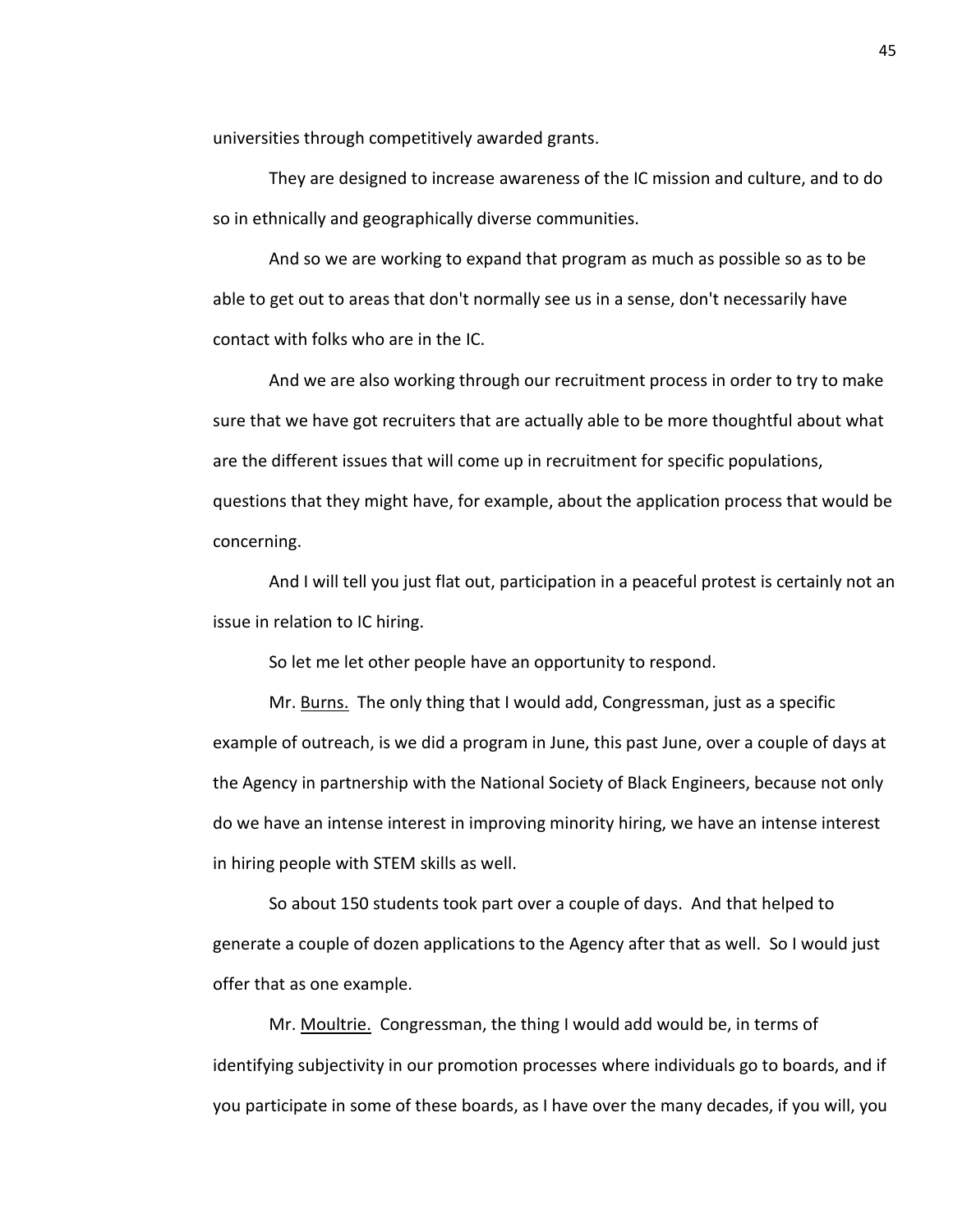hear comments, you hear questions, and you hear things talked about that aren't objective, they don't get directly at the qualifications of an individual. It is more to get at would somebody's chemistry fit with another group's chemistry, if you will.

So ensuring that we identify those types of things and making sure they are not a part of the process, I think, is important.

Agree with the barrier identification piece that the DNI and the Director of CIA have talked about. I think that is very important.

And then we are working very closely within the Department of Defense, with the Under Secretary for Defense for Personnel and Readiness Gil Cisneros, on how do we have better outreach to various HBCUs, MSIs, and, as Under Secretary Cisneros talks about, Hispanically serving institutions too, to ensure that we have the right outreach there, that we have the right social ways of engaging with those individuals.

So we have a concerted effort going on within the Pentagon. I welcome the opportunity to come back and brief you on that, sir.

Mr. Carson. Certainly.

Well, lastly, wrapping up, how are you making -- I mean, for example, PETA is designated by many as a hate group. And there are people -- I mean, the Southern Poverty Law Center, I think that their process is very flawed, because you have one or two people making a designation as to who is and who is not a hate group when they really have an axe to grind with certain individuals.

Do you discriminate against someone who has a religious affiliation and that religious affiliation and their belief system may have very destructive views as it relates to Blacks and Jews and their origin stories? I mean, do you discriminate against them, even though their affiliation isn't necessarily listed amongst hate groups?

How do you make that determination? Do you comb through someone's social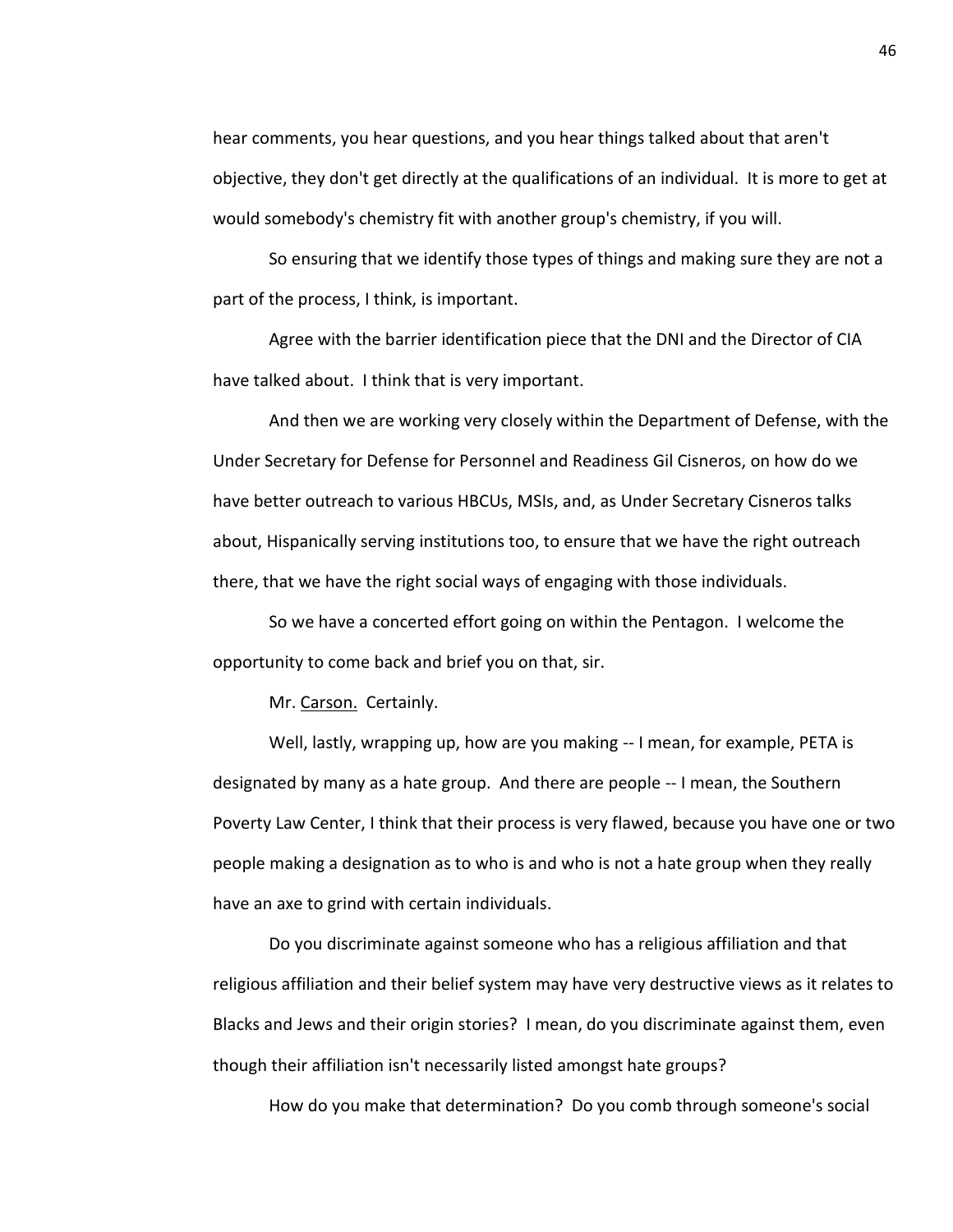media and they had a position 10 years ago being critical of U.S. foreign policy or police brutality?

Mr. Moultrie. Yes, Congressman, I will speak for the Department of Defense, sir.

Within our organization we are focusing more on behaviors than we are in terms of group representation, if you will. So if someone is a member of a group that may not necessarily indicate that they are actually doing things that are detrimental to what we would consider to be the mission or our readiness or their ability to serve.

So we are really trying to focus on those behaviors that we are concerned about and less on what somebody's past affiliation or association with a group might be.

Mr. Carson. Thank you, Chairman. I yield back.

The Chairman. Dr. Wenstrup.

Dr. Wenstrup. Thank you, Mr. Chairman.

I do want to start and associate myself with the ranking member's concerns and questions concerning Michael Ellis.

But from there, the Intelligence Community's need for diversity of talents and characteristics are very clear. As well, this work requires a common thread of selfless, apolitical, patriotic service with honesty, honor, and integrity, along with a willingness to uphold and defend our Constitution. I think that is pretty clear.

But nothing has been as diverse and inclusive as COVID-19, killing and affecting humankind across the globe. Honesty and transparency have been at a minimum for many that should have been able to shed the most insight about COVID-19.

Seemingly, the honest, factual, scientific opinions of many experts have been ignored or given way to those that claim, "There is nothing to see here, move along."

Director Haines, I want to thank you in advance for reaching out to schedule a meeting with me on this topic and the relationship between this committee and the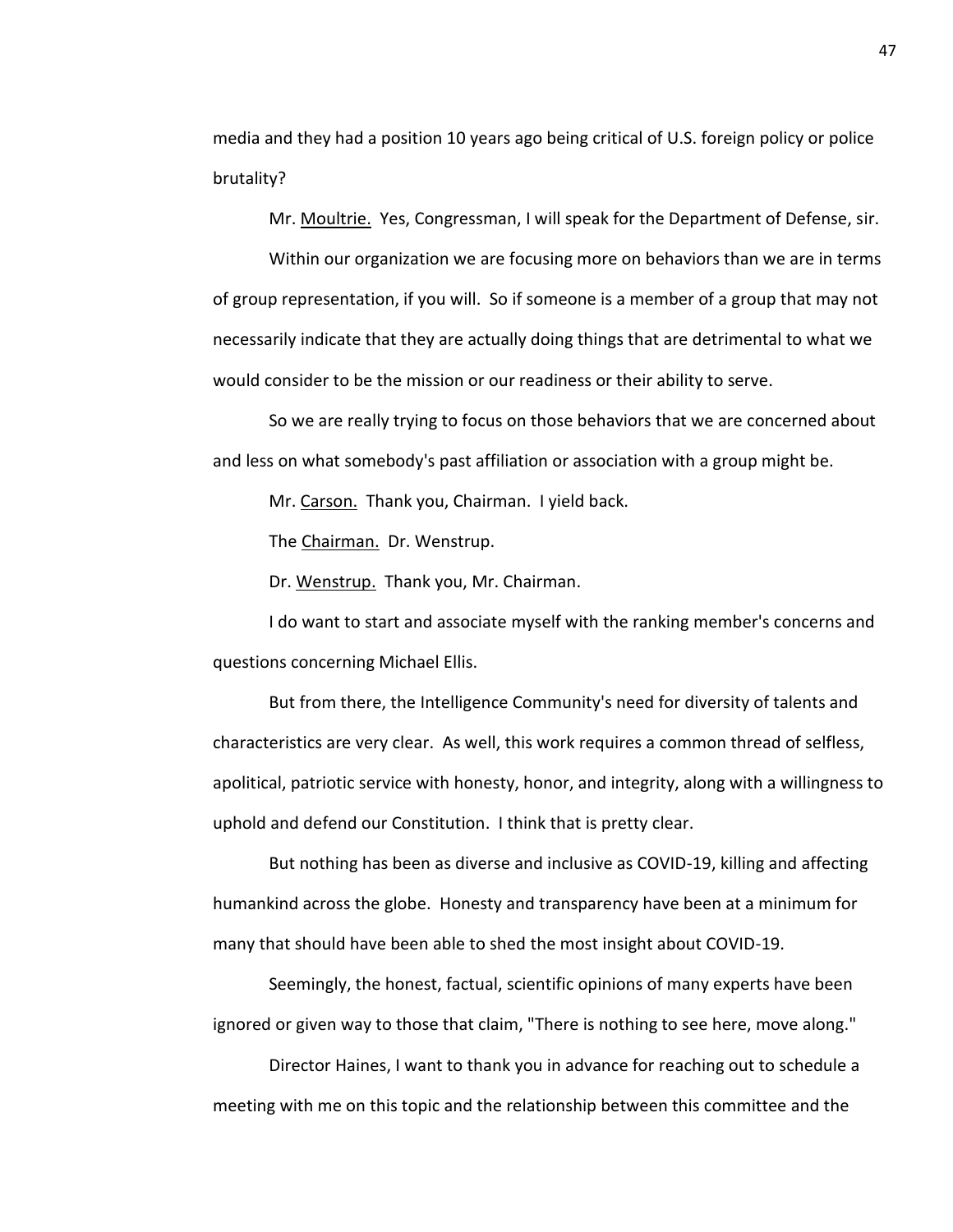Intelligence Community. I appreciate that.

Some call gain of function experiments the production of a chimera. In this case that means experimentally combining components from two viruses into one for the sake of making it more infectious to the general public. The terms are interchangeable.

Using what I have learned -- or not learned -- from the intelligence opportunities I have by the virtue of being on the select committee, as well as what I have learned from my own open source research, I wonder if Vanity Fair or The Intercept's FOIA request involving EcoHealth Alliance, which is led by Peter Daszak, and DRASTIC, a science data research group, have all done a deeper dive than our own Intelligence Community.

A member of the DRASTIC team, Gilles Demaneuf, a data scientist from New Zealand, told Vanity Fair, "I can't be sure that COVID-19 originated from a research-related accident or infection from a sampling trip, but I am a hundred percent sure there was a massive coverup."

You know, in 2012, Dr. Fauci was asked about this type of research and he said, "The benefits of such experiments and the resulting knowledge outweigh the risk."

2015, Dr. Ralph Baric and Dr. Shi Zhengli of China -- Dr. Ralph Baric of North Carolina -- published their work to create a chimera using coronaviruses.

Dr. Fauci's emails of January 31, 2020, virologist Kristian Andersen emails Dr. Fauci suggesting the coronavirus may have been genetically engineered, and the next day, on February 1, Dr. Fauci emails his deputy with the headline, "Important," and sends the 2015 Dr. Baric, Dr. Shi article about creating a chimera from a coronavirus.

April 18 of 2020, Peter Daszak of U.S.-funded EcoHealth Alliance, working with Chinese Dr. Shi Zhengli, emails and thanks Dr. Fauci for publicly saying there is no evidence that this was genetically engineered. He does so without any evidence that it came from any other source.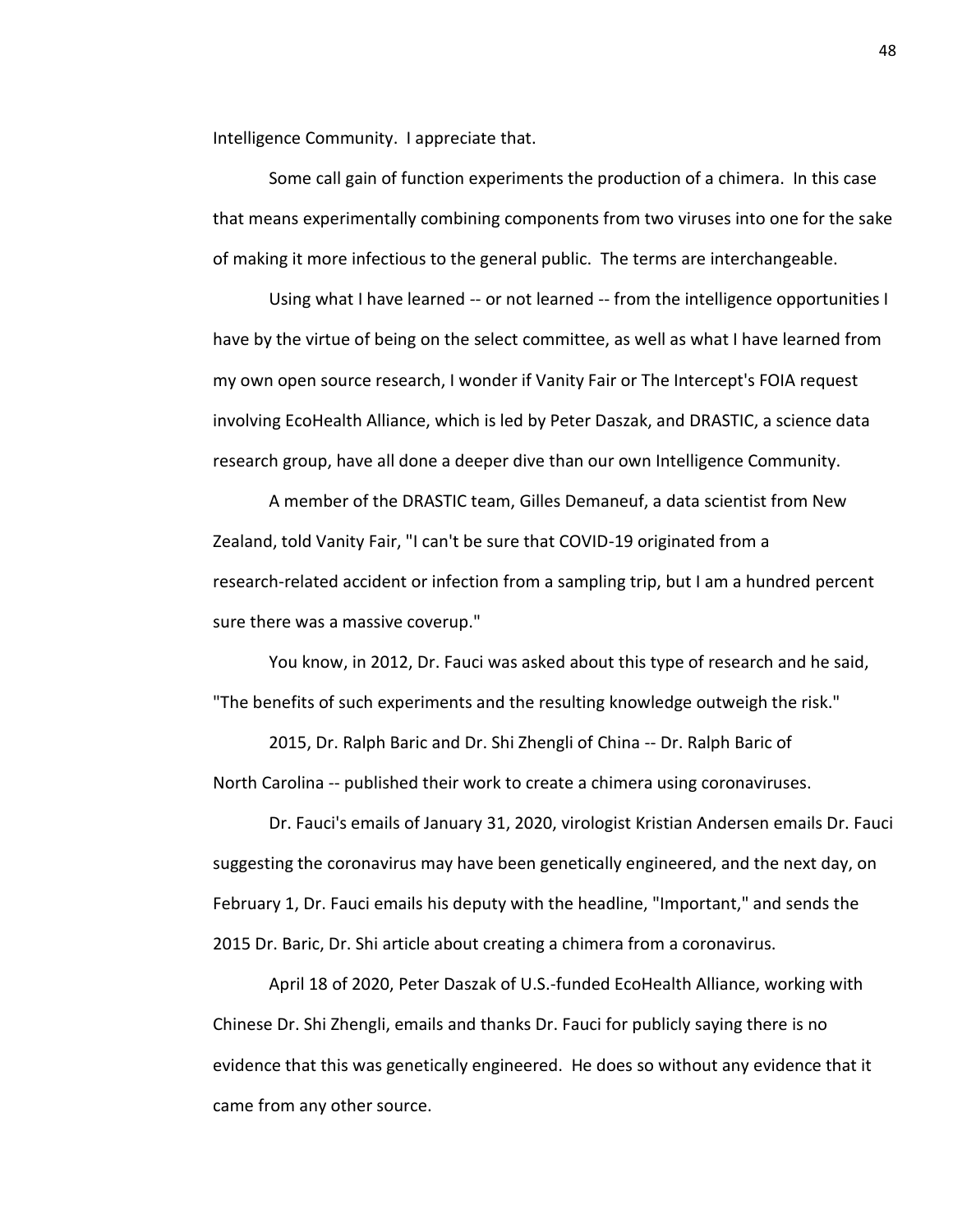Peter Daszak also got a letter published in a well-known publication, The Lancet, stating that the COVID virus did not come from the lab, and it is reported that 26 of the 27 that signed the letter had connections to the Wuhan lab, writing this with no evidence that it came from nature.

January of 2021, Dr. Steve Quay scientifically concludes that there is a 99.8 probability that COVID came from the lab versus nature. Dr. Ralph Baric in January 2021 says it is possible to create this without any evidence that it was altered.

We also know these facts. China removed all access to their database containing the genetic sequencing research. China did not report what they knew or when they knew it, including that the virus spreads human to human. China levied sanctions on Australia just for calling for investigations and transparency.

We know that no COVID-19 virus has been found in nature, not in wet markets or livestock, as hundreds of animals have been tested, except maybe the humanized mice used in research at the Wuhan labs.

Peter Daszak was the only American representative on the WHO review team. To me, it is reasonable to conclude that, considering this research at the Wuhan lab and his involvement, that his interest in discovery -- or lack thereof -- may align with China's.

There is much unknown, much unrevealed. The question is, who should be the investigators and who should be investigated?

As more information emerges, Peter Daszak and the WIV find themselves at the center of this debate. Why was Peter Daszak the only American appointed to this mission?

I want to finish with this. As The Washington Post editorial board asked about Peter Daszak, they asked, why did he not disclose his 2018 proposal to DARPA for research on bat coronaviruses with the WIV and others, which called for engineering and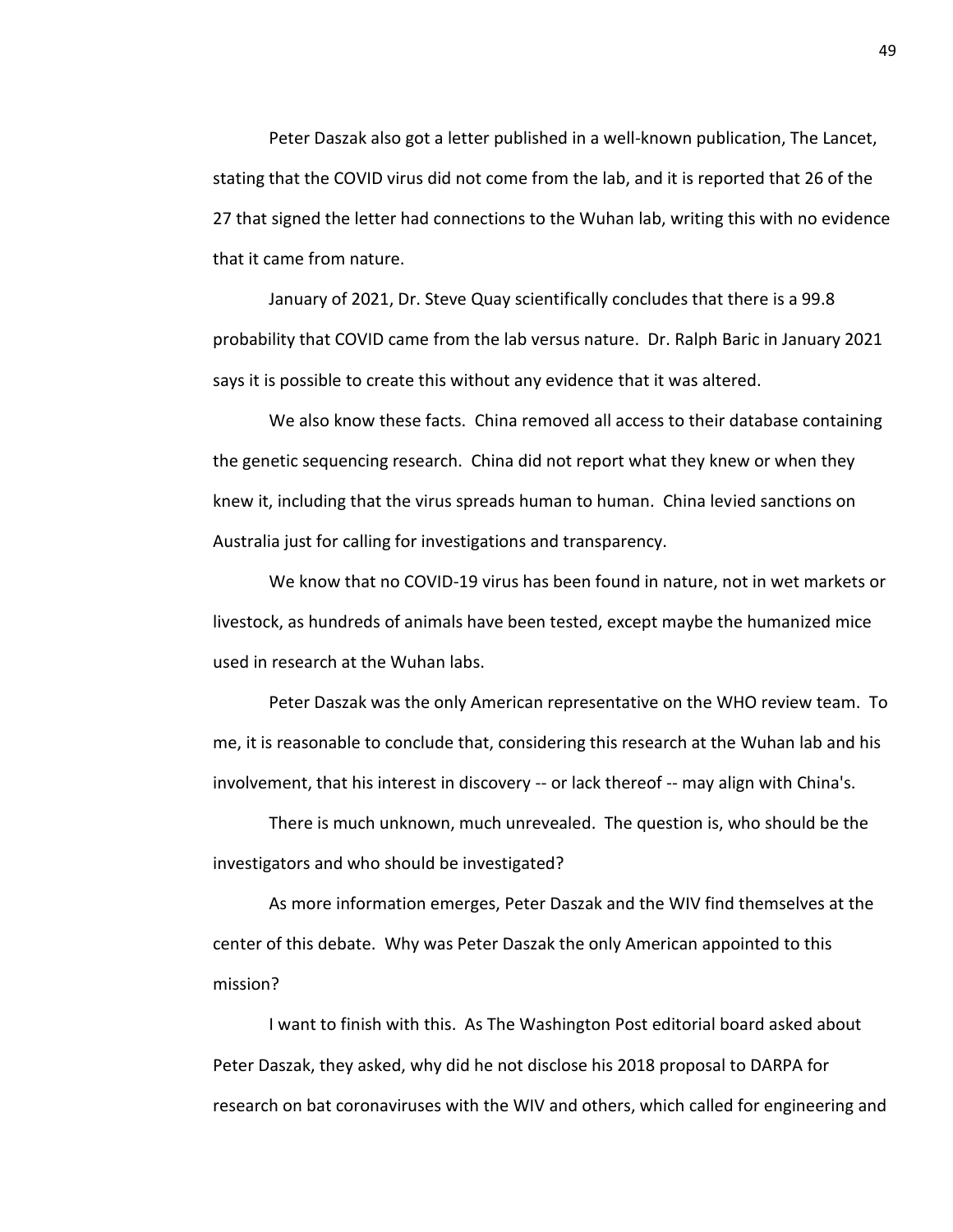modification onto spike proteins of chimeric viruses that would make them infect human cells in the way the pandemic strain did?

What does he know about the databases of viruses that the WIV took offline in 2019 and never brought back? Does he know what research the WIV may have done on its own during or after the collaboration? What was being done at WIV in the months before the pandemic?

Mr. Daszak must answer these questions before Congress. His grants were Federal funds and it is entirely appropriate for Congress to insist on accountability and transparency. He might help the world understand what really happened in Wuhan. These are good questions and comments from The Washington Post.

I suggest that this committee should be investigating and holding hearings on the origins of COVID-19 and any cover-ups, and do so in coordination with our Intelligence Community.

My only question, can I get that commitment from our chairman and from you, Director?

Mr. Chairman?

The Chairman. Director, would you care to respond?

Director Haines. Representative, thank you so much.

I have great respect, honestly, for both your knowledge on these issues and your passion on the question of trying to get to the origins of COVID. And as you know, we have done a lot of work on this question and have briefed committee members on our analysis. And we are happy to provide additional briefings on that as the chairman and the committee sees fit.

Dr. Wenstrup. I do look forward to our conversation that is scheduled. Mr. Chairman?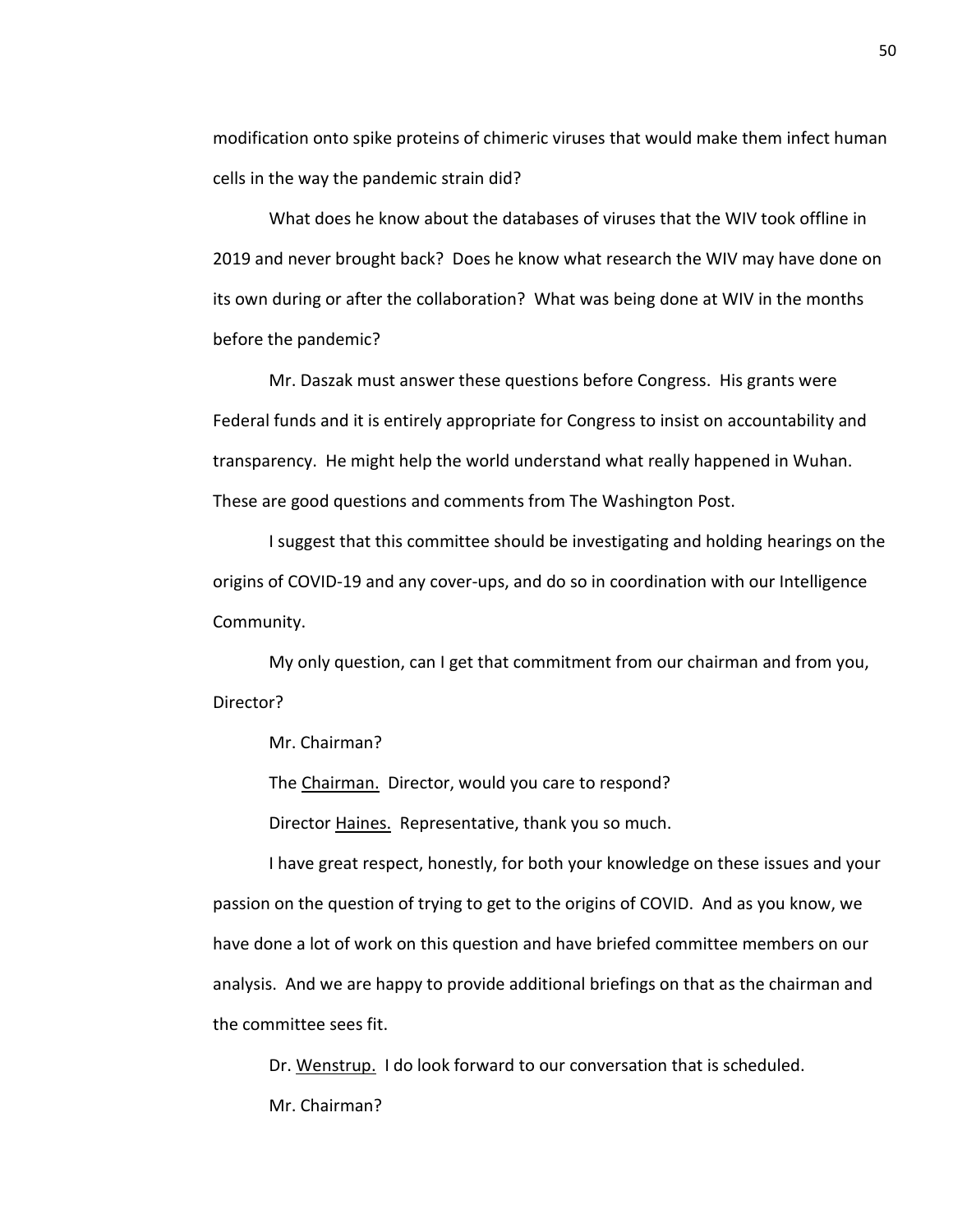Director Haines. Me too, sir.

The Chairman. I am happy to consider your request.

Dr. Wenstrup. Thank you. I yield back.

The Chairman. Ms. Speier.

Ms. Speier. Thank you, Mr. Chairman.

And thank you all for your presentations this morning.

Let me start with you, General Nakasone.

That particular inspector general's report found that you had done nothing wrong.

Is that correct?

General Nakasone. That is correct, Congresswoman.

Ms. Speier. And is it also true that the general counsel for the NSA is the only

general counsel of the IC that is not confirmed by the Senate?

General Nakasone. I would have to check on that, Congresswoman. I know that our general counsel is not confirmed by the Senate. I am not sure the entire IC --

Ms. Speier. My understanding is that it is not confirmed, is the only IC general counsel that is not. If you could get back to me.

General Nakasone. Will do.

Ms. Speier. I am curious to what extent that is problematic as it relates to the IC community in general.

Director Haines, my understanding is that the position of chief officer for IC diversity, equity, and inclusion has not yet been filled. Is that true?

Director Haines. Congresswoman, yes. The posting, I think it may have just closed or may be closing in the next week or so.

Ms. Speier. So it is not an issue of having difficulty filling it.

Director Haines. No, ma'am.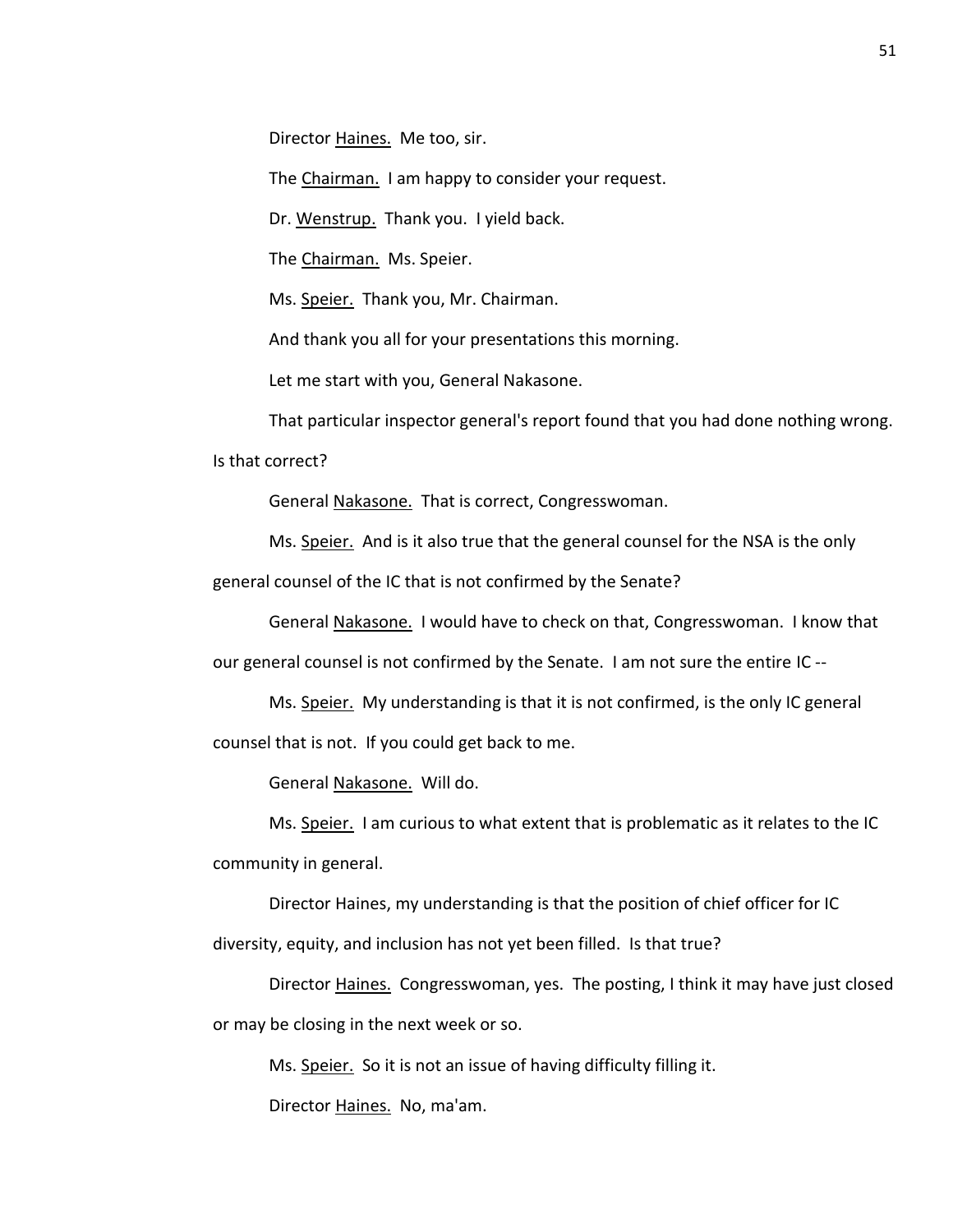Ms. Speier. It is that the timeframe has not been exhausted. Okay.

For each of you, I would like for you to return to the committee information about the numbers, the percentages of Latinos within each of your services, both in the analyst area and in the administrative area.

Because to me, based on what I have seen historically, it is the most underrepresented universe in the IC, and yet it represents 18 percent of the population in this country.

So I think, as we look at areas where you have to do additional work, it is particularly important to do it in the area where we can see more Latinos being hired.

Director Burns, you indicated that in having executives evaluated for both bonuses and promotions you are now looking at their ability to and effectiveness in promoting diverse persons into the senior ranks. Is that true?

Mr. Burns. That is correct, Congresswoman --

Ms. Speier. And has any --

Mr. Burns. -- as well as -- I am sorry.

Ms. Speier. And has anyone who has been evaluated under that new rubric been found to be inadequate in their efforts and not been promoted?

Mr. Burns. There is at least one example that I know of in terms of a bonus where there was a reaction against performance that didn't live up to those standards in terms of not just promotion, but also creating an inclusive atmosphere. But I would be glad to get back to you with more than that one example.

Ms. Speier. I would appreciate that.

Director Haines, I actually think this is really important to do across the IC.

Are you committed to doing that, to make sure that in senior management we see the diversity we need and that we evaluate those who are making those decisions and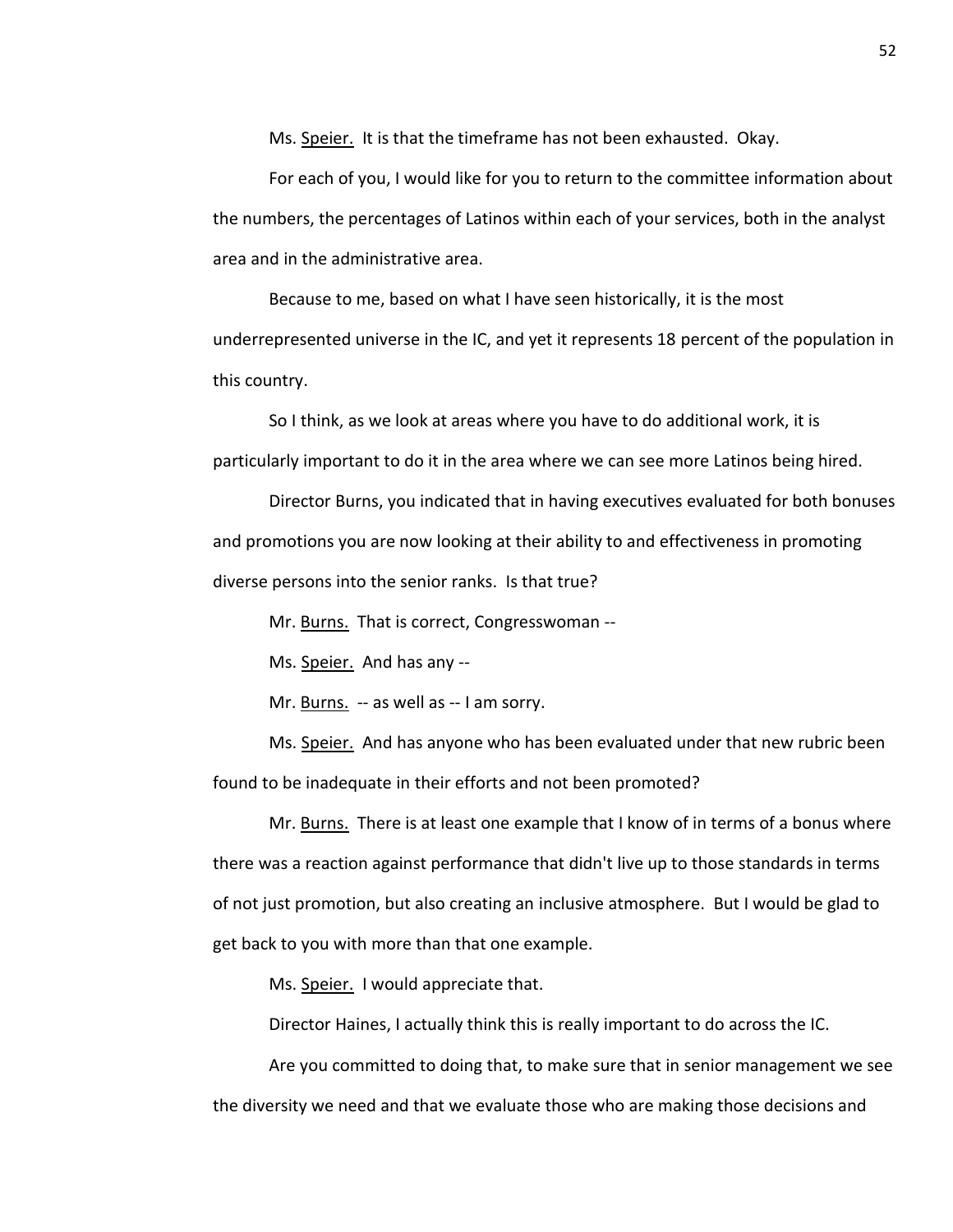either not promote them or not provide bonuses if they do not succeed in promoting those who should be successful in that regard?

Director Haines. Thank you, Congressman.

Yes. Our personnel evaluations include this as one of the factors and I am absolutely committed to it.

An additional question that has come up is whether or not we should be asking people in interviews, for example, whether or not they have a plan for diversity and inclusion, and that is something that we are looking at as something that should be potentially included.

Ms. Speier. I just want to underscore the fact, the importance of not just having that looked at, but that there be repercussions if they are not successful in helping to elevate persons in that regard.

Director Haines. Yes.

Ms. Speier. Let me also ask about STEM talent to all of you.

I am very concerned that we are not attracting the STEM talent into the IC that we desperately need as we move forward. And I am exploring and would like for you to consider and then report back to me whether or not we should be creating an ROTC-like entity in colleges for the IC, because without doing something like that, I feel we are going to fail in that regard.

And with that, I yield back the balance of my time.

The Chairman. Mr. Stewart.

Mr. Stewart. Thank you, Chairman.

And thanks to all of you. I recognize your many years of service and your

commitment to serving and protecting our country.

Before I go into my topic, I would like to again identify with the ranking member's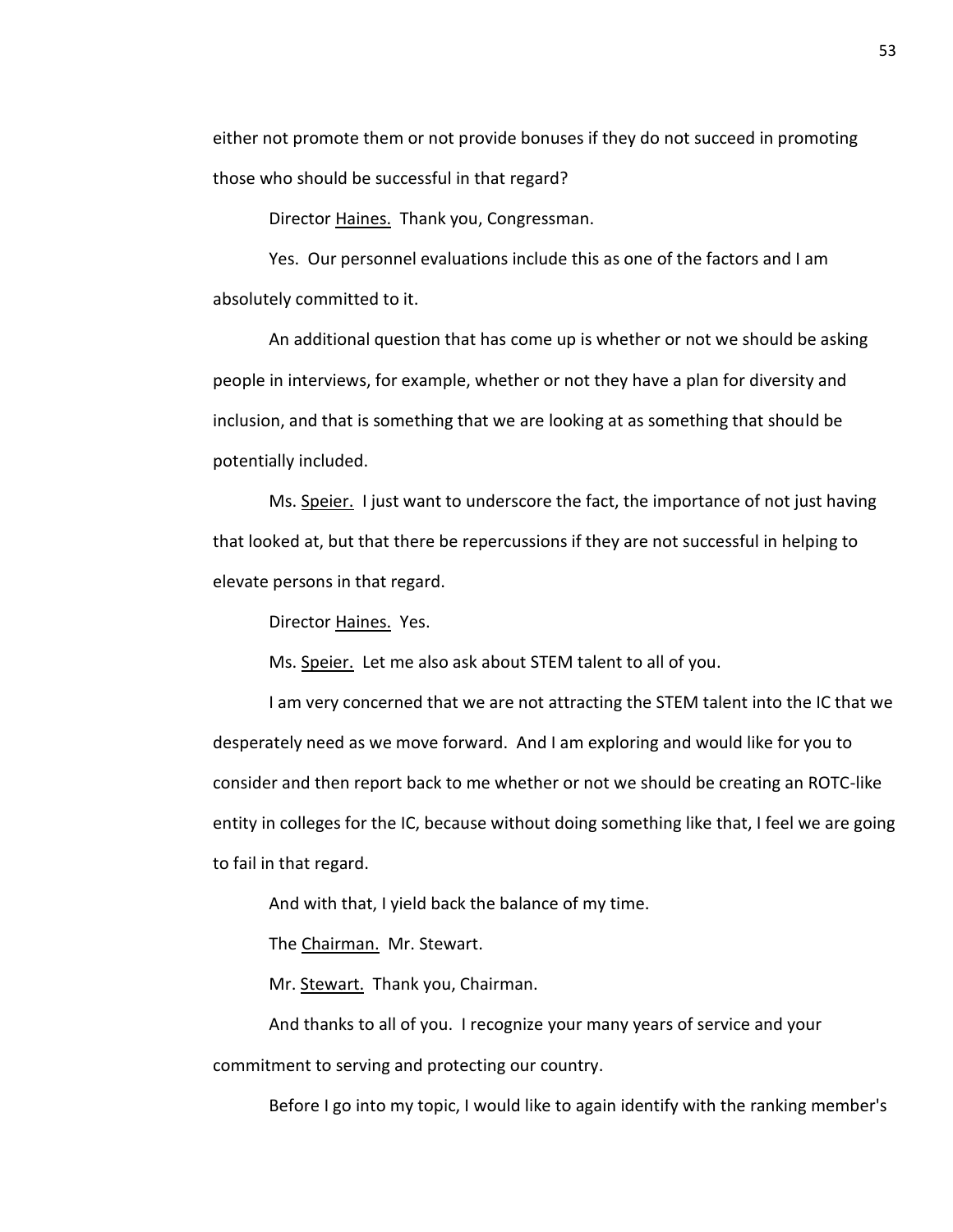really legitimate and deep concerns regarding Mr. Ellis and the situation that has been described.

On September 9, President Biden ordered all Federal departments and agencies to -- and I am going to quote here -- "implement a program to require COVID-19 vaccinations for all Federal employees." The outcome being, if they don't comply, removal from Federal service.

Now, I want to be really, really clear. I am vaccinated. I have always encouraged others to become vaccinated. But let me give you an example of, I think, that is illustrated with our concerns on the topic here.

I recently talked to a young woman. She is African American. She works for a relevant agency that you all represent. She has already had COVID, and she has antibodies because of that. She is expecting her second child, and she has very, very difficult pregnancies.

She does not want to take the vaccine. Her doctor has encouraged her not to take the vaccine while she is expecting. And yet she is facing termination in the next few weeks if she doesn't.

And she asked me for help. And I didn't know what to say to her. And I would be curious what any of you would say to this young person.

I have here in my hand multiple studies from the CDC and others that indicate for various reasons, and for some reasons we may not understand, the minority community is vaccinated at a significantly lower rate than are Whites.

Now, perhaps a mandate is a good idea, and we can discuss that. But if we are going to fire critical employees, including from the minority community, a community that we are trying to recruit and to retain, not find reasons to terminate, I think we should discuss that and discuss the implications of that.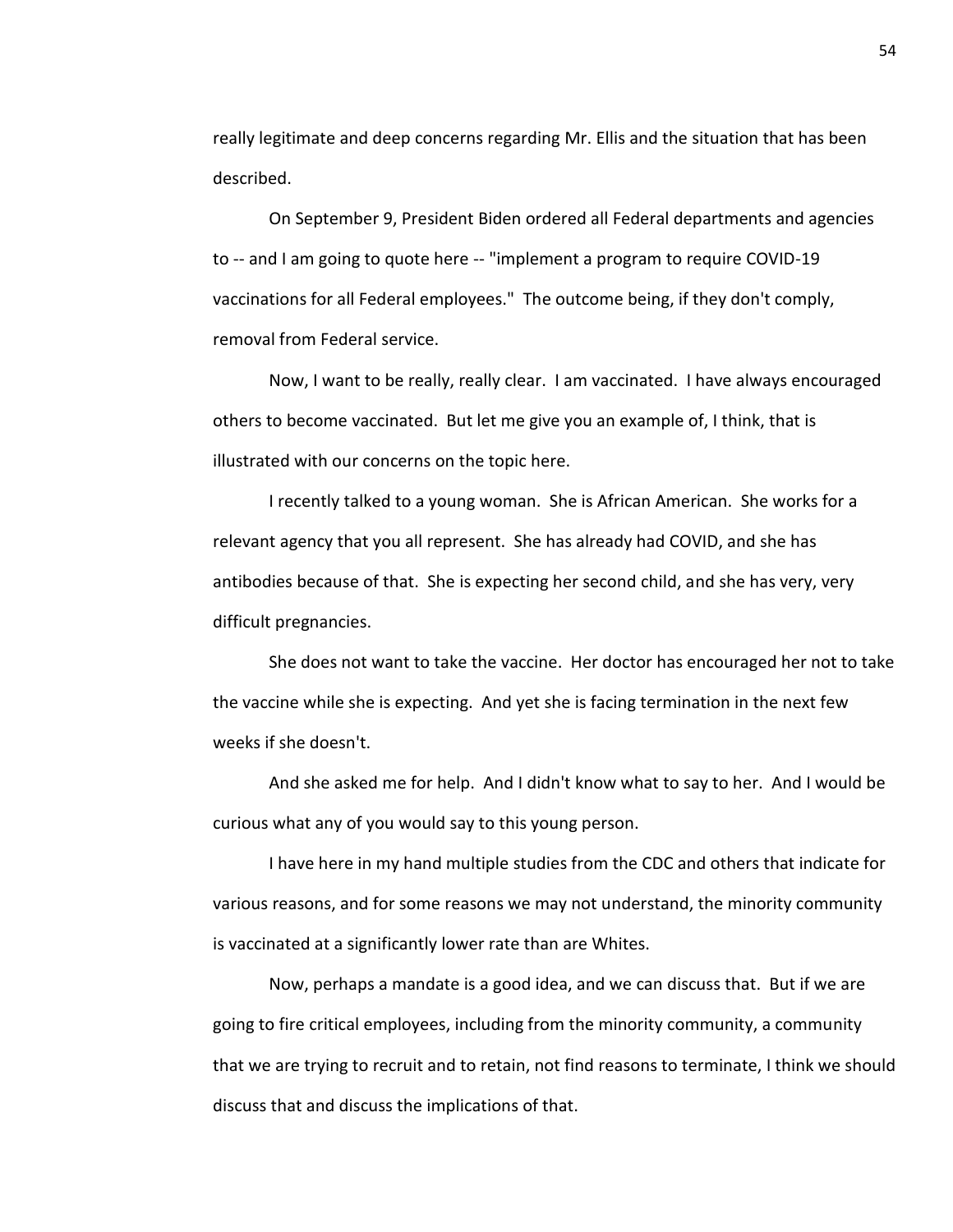What happens when we fire a significant portion of employees?

And by the way, as you all know, because we have asked the question last week, it is not a small percentage. It may be 10, 20, 30, 40 percent. Now, we hope it is not that high, but that is about where we are or pretty close.

What is the impact on our minority personnel, who, as I have indicated, they are vaccinated at a lower rate? How do we replace them when, as you know, it takes 12 to 24 months to recruit and then go through the security screenings?

These are the questions I think we should answer and have a conversation about.

So with that in mind, I guess I would ask all of you -- Director Haines, I will maybe begin with you -- what are the implications, what is the outcome on our national security if we have to terminate a significant number of our employees, including minority employees?

Does that concern you? And how do we address that? And it is not a train wreck that is coming years from now, it is within a few weeks.

Director Haines. Thank you, Congressman.

I think to start with, for the woman that you mentioned, I would indicate that if she is concerned about a medical exception that she should apply for one. And we have --

Mr. Stewart. Director, she has, she has, and she has been denied that up to this point, and she didn't appear optimistic that it would be approved.

Director Haines. We take our guidance in that context from the Centers for Disease Control, OPM, and basically the folks who do the medical process for that. So that has been my experience. And certainly if there is anybody that needs help, we can look into this if there is a medical concern.

I think the second piece, to your larger issue, we are finding at least -- I look at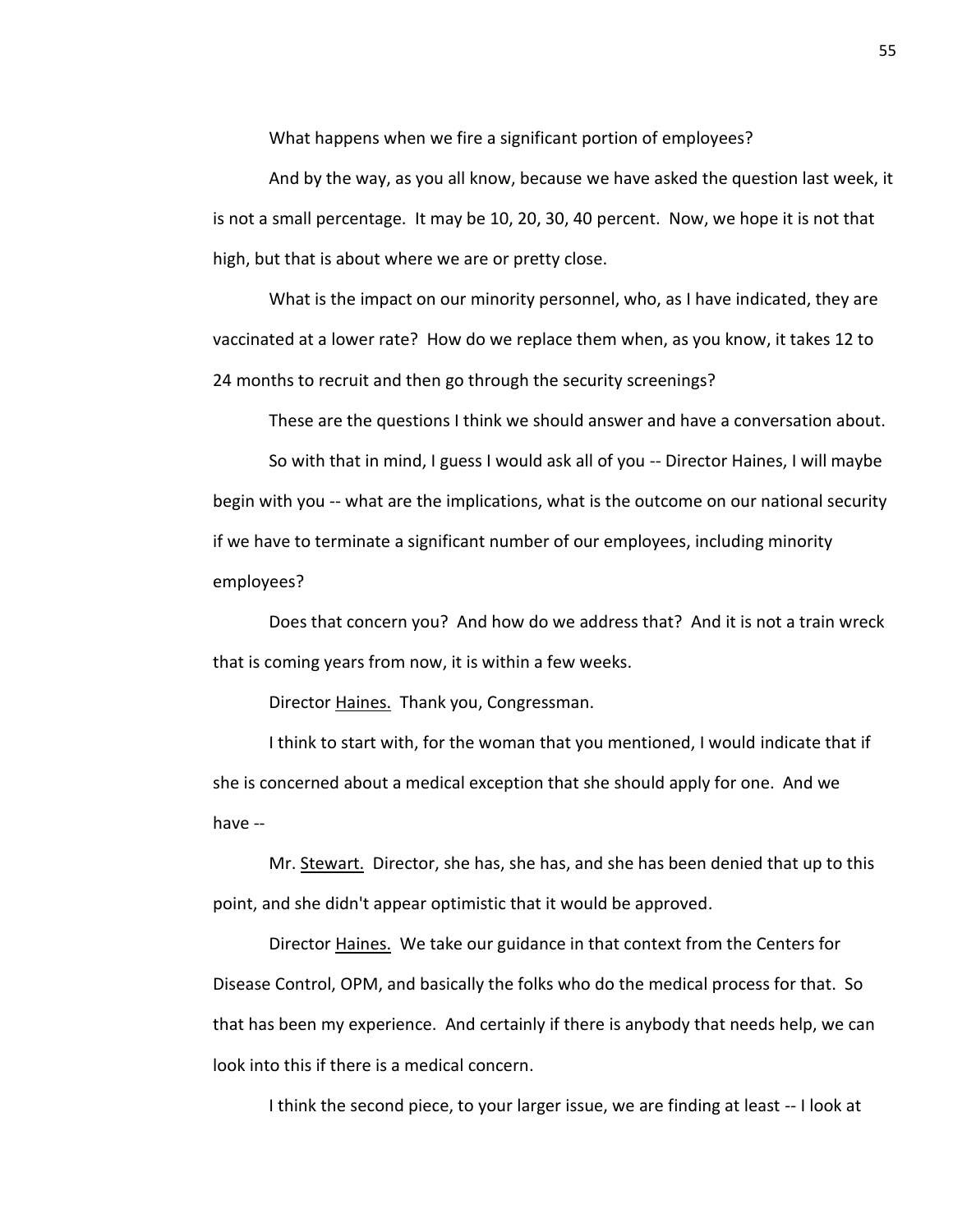ODNI, and it is actually the numbers are quite small in terms of ones that have indicated that they are not vaccinated. And we have, you know --

Mr. Stewart. And, Director, I don't want to interrupt you, but it is relatively small in the ODNI. But as I suppose you know, it is not nearly so small in some of the other agencies.

Director Haines. We will let other people speak for themselves, I think. And it is something where we are not anticipating that it is going to be an issue for mission.

I think in terms of the minority issue that you identified, there is vaccine hesitancy in minority populations at a greater rate than there is in others and it is something that we have been addressing.

What we have done is looked to try to promote it across the board, as obviously the administration has more generally, and to ensure that everybody has the best information that they can on these issues. And we are pursuing that, you know.

Mr. Stewart. Well, my time is up. And I am going to submit questions for the record for all of you.

Because this is enormously important and we seem to be walking blindly towards it. We may fire a meaningful portion of our Intelligence Community, including a disproportionate number of our minority intelligence officials.

What is the impact on our minority hiring? What is the impact on our national security? And a list of other questions.

And, again, it just doesn't seem like we have given it nearly the thought and the consideration we should.

I will follow up with questions.

With that, Mr. Chairman, I will yield back.

The Chairman. Mr. Quigley.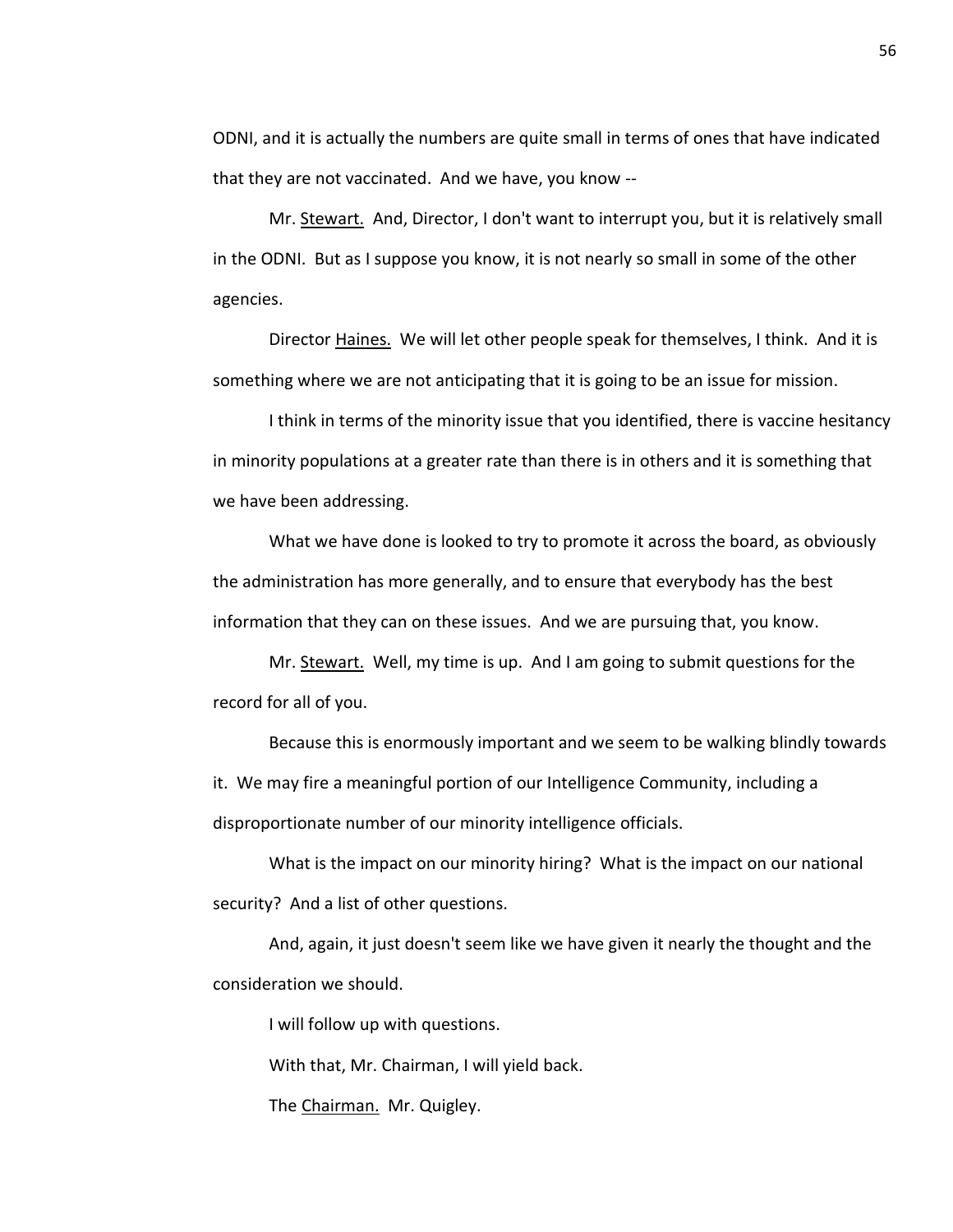Mr. Quigley. Thank you, Mr. Chairman.

Mr. Chairman, we are simply going to have to retitle what we call our hearings. Next time we do this, we need to title it, "Diversity and, Oh, my God, Anything but Diversity."

Because today we have continued what we have heard much of our lives, that somehow inclusivity and diversity works against merit and that they have nothing to do with each other. It implies that diversity is unequal to quality. And we know that any notion that increased inclusion works against merit is just plain wrong. Indeed, inclusiveness enhances and is critical to capabilities.

But who am I to say these things? So I will quote someone else who actually has been in the worst of the fields. He wrote in 2018:

"I have served many years in war zones where incorporating the principle of inclusion was critical to our success.

"The U.S. is arguably facing more complex and serious threats to our national security than any time in our history. The art of intelligence is about fostering an inclusive environment, which means actively incorporating different ideas, viewpoints, and backgrounds to understand these threats and to present policymakers with the best options with dealing with them.

"The most enlightened leaders embrace this approach and swivel their judgments based on the input they actively seek.

"Our country's unique and rich melting pot is an exceptional competitive advantage and force multiplier for our Intelligence Community.

"Socially and ethnically diverse groups enhance creativity, innovation, and performance, a lesson the CIA teaches about the power of inclusion where our differences make us stronger defenders of our core ideals of freedom, liberty, and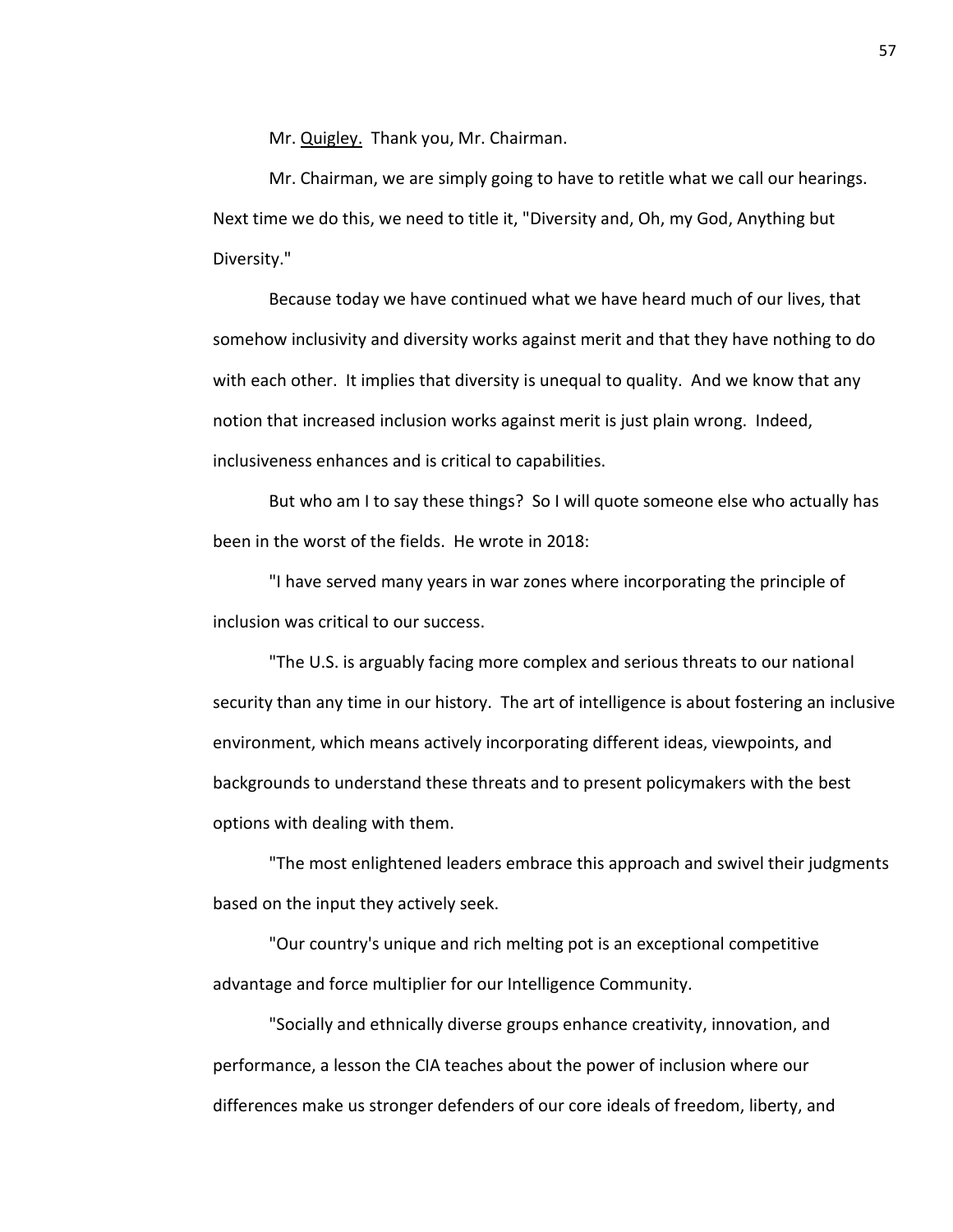democracy."

So who wrote this in 2018? Daniel Hoffman, a former chief of station with the Central Intelligence Agency with a combined 30 years of distinguished government service, including high-level positions not only with the CIA, but also with the U.S. military, U.S. Department of State, U.S. Department of Commerce, his assignments including tours of duty in the former Soviet Union, Europe, and war zones in both the Middle East and South Asia.

So I hope we can talk about such issues as we go forward, because apparently, if we can't appeal to your heart, only choice is to appeal to your brain.

Upton Sinclair, when he wrote "The Jungle," was appealing to our heart, looking at horrible working conditions. When President Roosevelt read "The Jungle," he said, "I have been poisoned." He said, "I aimed at their heart. I will hit a little bit lower."

So I don't know how else to do this but to use this distinguished panel to remind us that if we can't appeal to your heart, our brain tells us that to function in an incredibly complicated, gritty, diverse world, the skill set out there must be used that can work in that field, and a lot of them, in most of those areas, they can't look like me.

In the brief time I have left you, Directors, is there anything you want to add to that?

Mr. Burns. No, I just was going to say, Congressman, I entirely agree with Dan Hoffman and the quote that you raised. He is a very fine career officer and I think he is absolutely right.

You see this in the hard places around the world where our colleagues are doing hard jobs today, trying to operate in very complicated environments where, just as Dan Hoffman said, our diversity is a huge asset, diversity of languages, of understanding of other cultures, the ability to do our work overseas.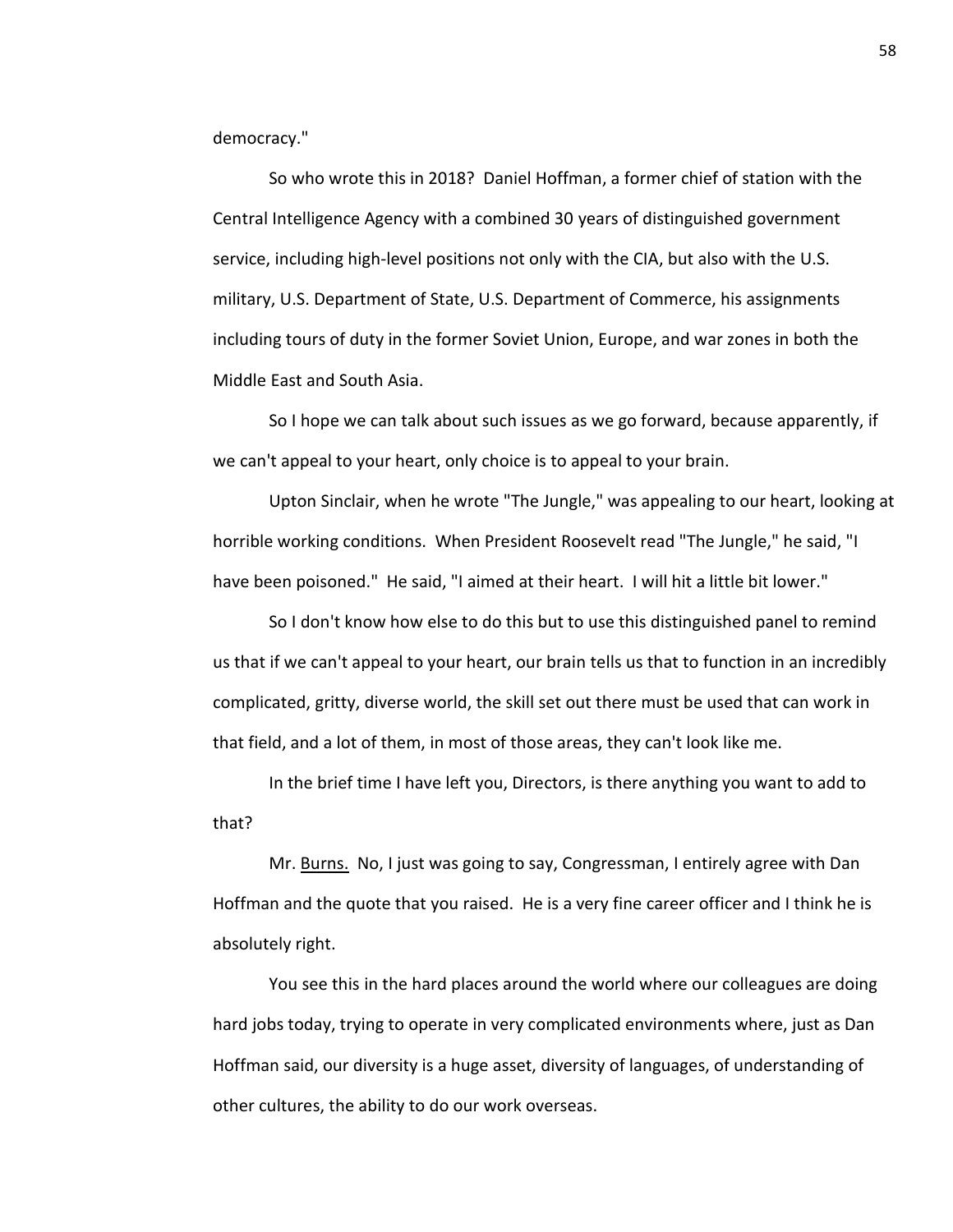And the same is true with regard to analysts at our headquarters as well, their ability to understand what is going to be most important about pieces of intelligence to convey to policymakers.

So I think it is -- I have always thought throughout my career, first at State and now at the CIA, that diversity is a huge national security asset for the United States, and I see it every day at CIA.

Director Haines. Thank you.

And I just want to add my concurrence to that.

When I first came in, we went through an exercise with the leaders of the Intelligence Community to identify what are our priorities. And we talked about substance and we talked about the fact that China is a critical priority for the Intelligence Community.

But top of the list, for which there was absolutely uniform support among every leader of the Intelligence Community, and all of the people on this panel were part of that, was talented and diverse workforce, recruiting and retaining a talented and diverse workforce.

And I think it is just fundamental to our success in the future that we actually bring that workforce forward because they are the ones that are going to need to address the challenges that we are facing. And there is nobody that saw any tension between diverse and talent. It is absolutely fundamental and together.

Mr. Moultrie. I would just add very quickly, Congressman, I had the honor of serving with Dan Hoffman in a number of locations. And just within the last year, last 6 months, Dan and I have exchanged emails on a number of topics.

He is a fine man. He is going through a lot of challenges in his personal life. But a great American. And we should listen to the words that he is saying in that regard, sir.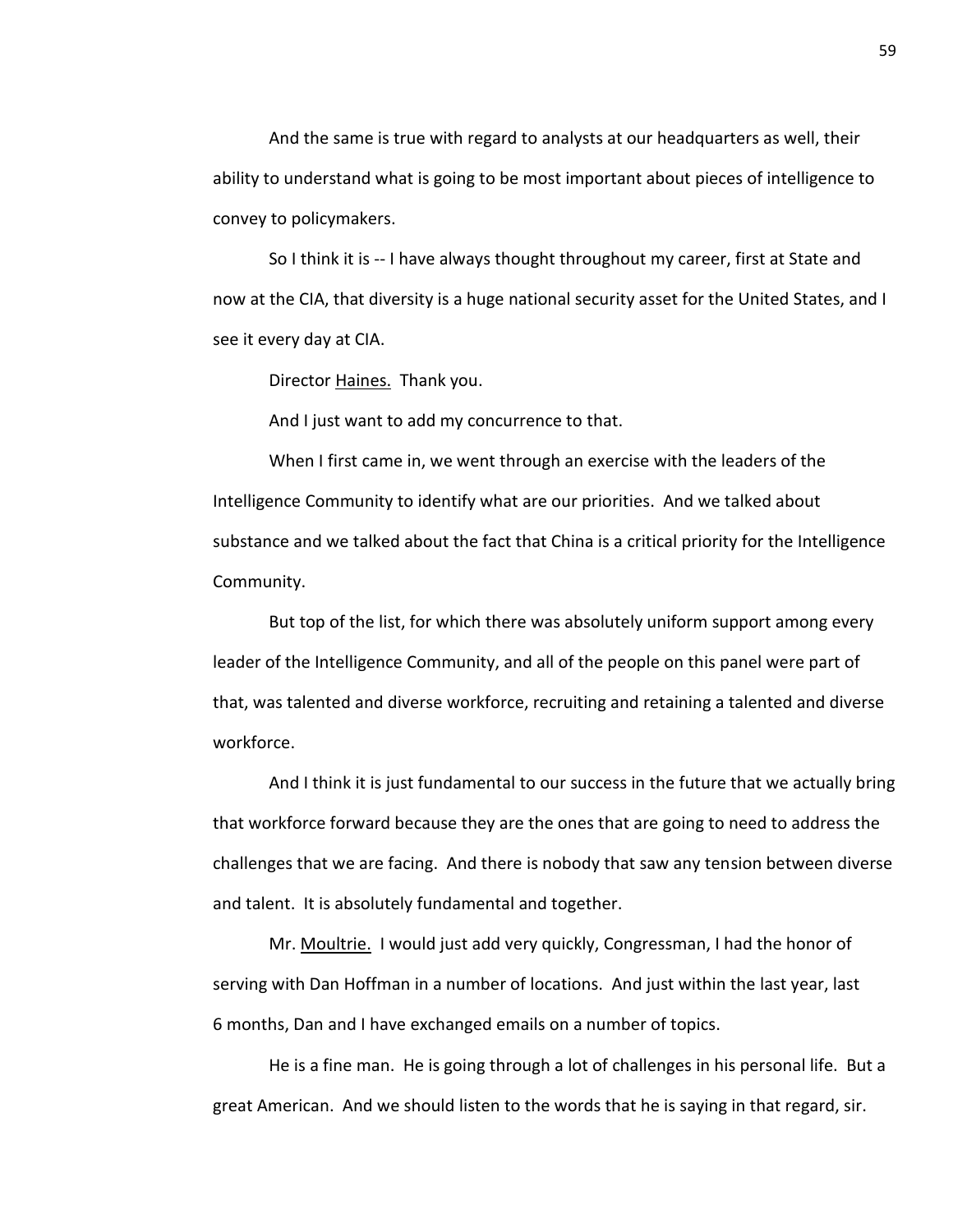Mr. Quigley. Thank you, Mr. Chairman. I yield back.

The Chairman. Mr. Crawford.

Mr. Crawford. Thank you, Mr. Chairman.

And the good news is that everybody on this side of the aisle agrees wholeheartedly with the comments of Mr. Hoffman. I don't think there is any dispute about that.

I thank the panel for being here. And I would like to associate myself with the comments of the ranking member with regards to the unfair treatment of Lieutenant Commander Ellis. And also I would like to acknowledge the comments and the concerns voiced by Mr. Stewart.

Director Haines, on October 4 I held a counterintelligence awareness event scale-up in my district. And, Director, I want to thank you personally for your personal involvement facilitating that event. It was very well attended. The presenters, Mr. Orlando from NCSC, and of course the FBI, were the primary presenters, along with CISA.

But thank you for your direct involvement in that. It was very well received.

Switching gears now, I want to move to some questions to the panel.

Does anyone on the panel disagree that the Intelligence Community views the ongoing border crisis as a national security threat?

Do any of you dispute that a wall or a fence enhances security?

Is it true that each of your agencies are protected by walls or fences or some infrastructure, that each of your agencies take measures to control physical access? That is true?

Does anyone disagree that eliminating fences or walls around your agency would present both physical and counterintelligence threats to your agencies?

Is it the responsibility of the United States Government to control access to the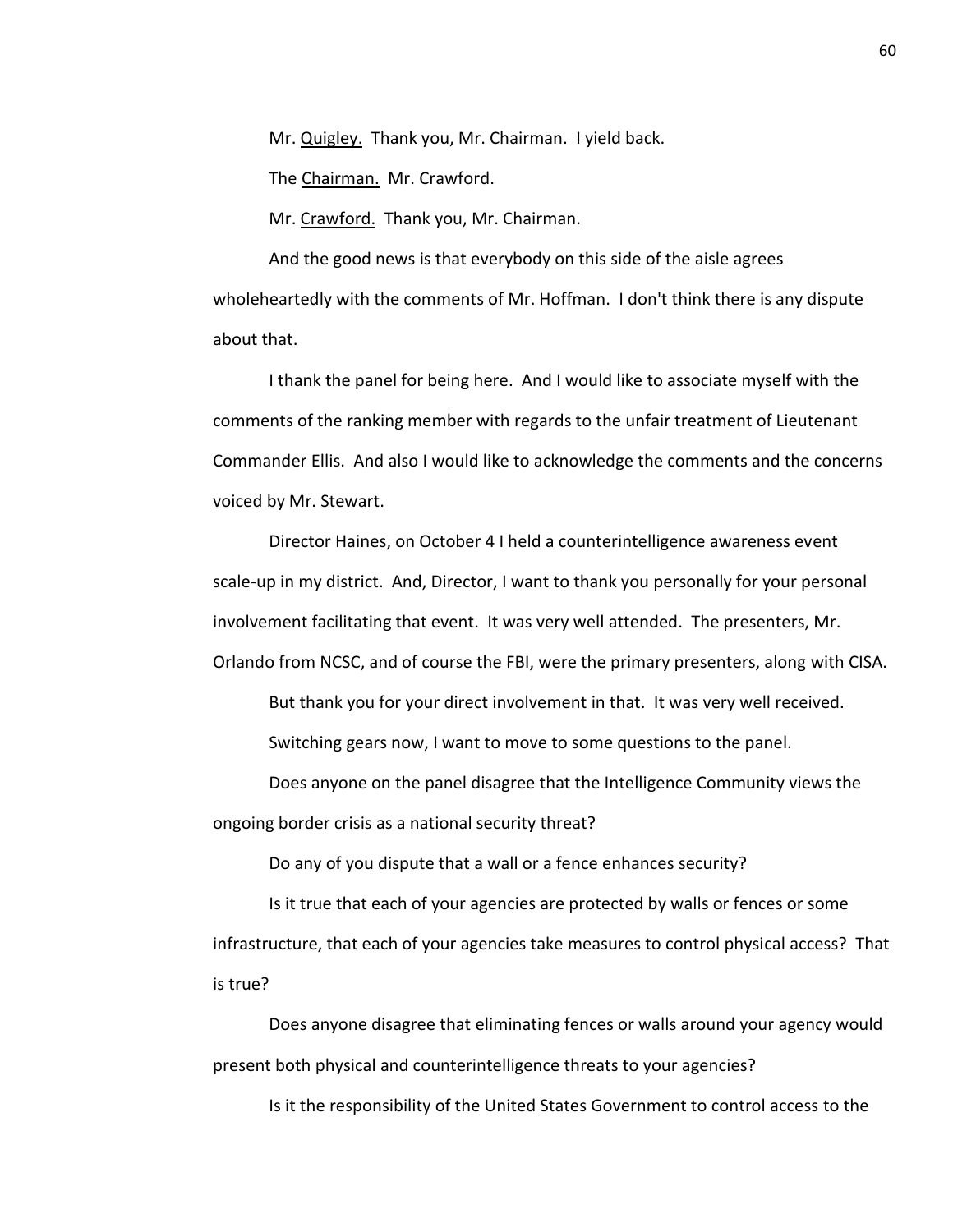United States? Is that a yes?

Thank you.

I am deeply concerned that there is a security double standard in the Biden administration and in the Democrat majority.

The President is protected by walls, such as the White House fence and a brand-new fence around his beach house.

The entire Capitol complex was recently surrounded by a wall of fencing for months, and, in fact, the Speaker, I think, would like to have a permanent wall constructed around the Capitol complex.

Yet despite their need for walls to protect themselves, the President and congressional Democrats are blocking completion of the border wall, which is desperately needed to protect the American people.

There are also growing calls by the administration for deploying the National Guard to assist with the supply chain crisis, however, the same administration is refusing to mobilize the National Guard to help fortify our border.

And so to the panel, let me ask you this.

Is it possible for a terrorist to cross the border?

Yes.

Is it possible for transnational criminal organizations to smuggle drugs and weapons across the border?

Yes.

Is it possible for human smugglers to move caravans up to and across the border? Yes.

Are these threats increasing, decreasing, or staying the same? Could we agree that those threats are increasing?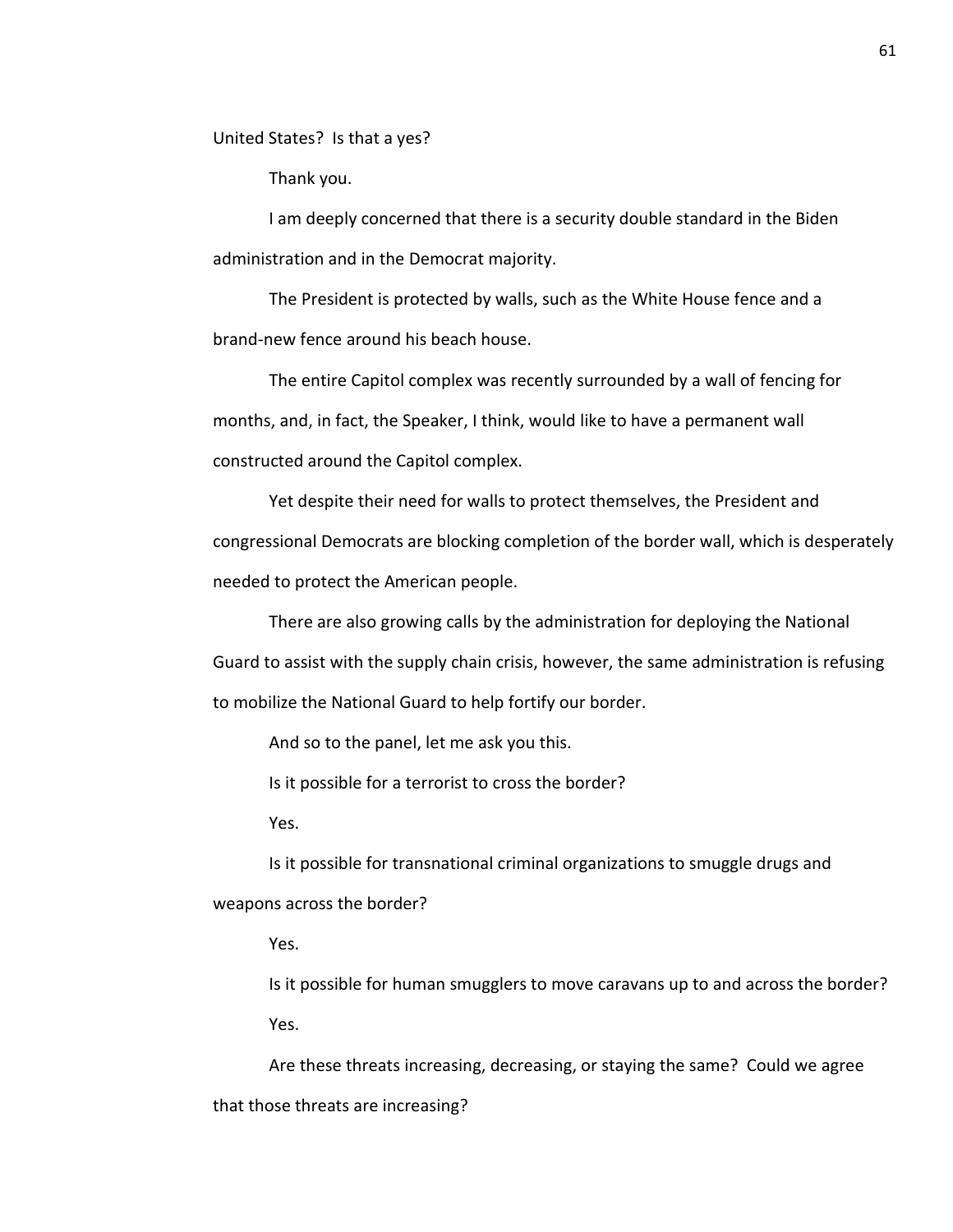I don't hear any dispute on that.

So last year there were over 1.7 million apprehensions along the southwest border. In the past few months, the world witnessed 10,000-plus Haitians camped out on the Texas border. There is open source reporting of approximately 60,000 more on the way, not including migrants of other nationalities.

Mr. Chairman, I would suggest that we have a classified hearing on the IC's capabilities to collect and share intelligence relevant to the Western Hemisphere and threats to our border.

Is that something you would entertain, that request, Mr. Chairman?

The Chairman. I would be happy to entertain the request. Thank you.

Mr. Crawford. Thank you.

And then I have got a little bit of time left, so I want to direct some questions to Director Haines.

And, again, thank you for your assistance with facilitating the event that I mentioned before.

I would just ask you, how is ODNI postured to support more CI outreach events, such as the one that you helped facilitate in my district?

Director Haines. Thank you, sir.

I think, first of all, thank you for facilitating the one that you did in Arkansas. From my understanding from the Director of the National Counterintelligence and Security Center that participated, Mr. Orlando, it went very well and I think was hopefully effective for the folks that attended.

This is something that we do as a matter of course. We look to facilitate these types of events. We have done them around the country. Many times they are facilitated by Members of Congress. We work with the FBI in those circumstances and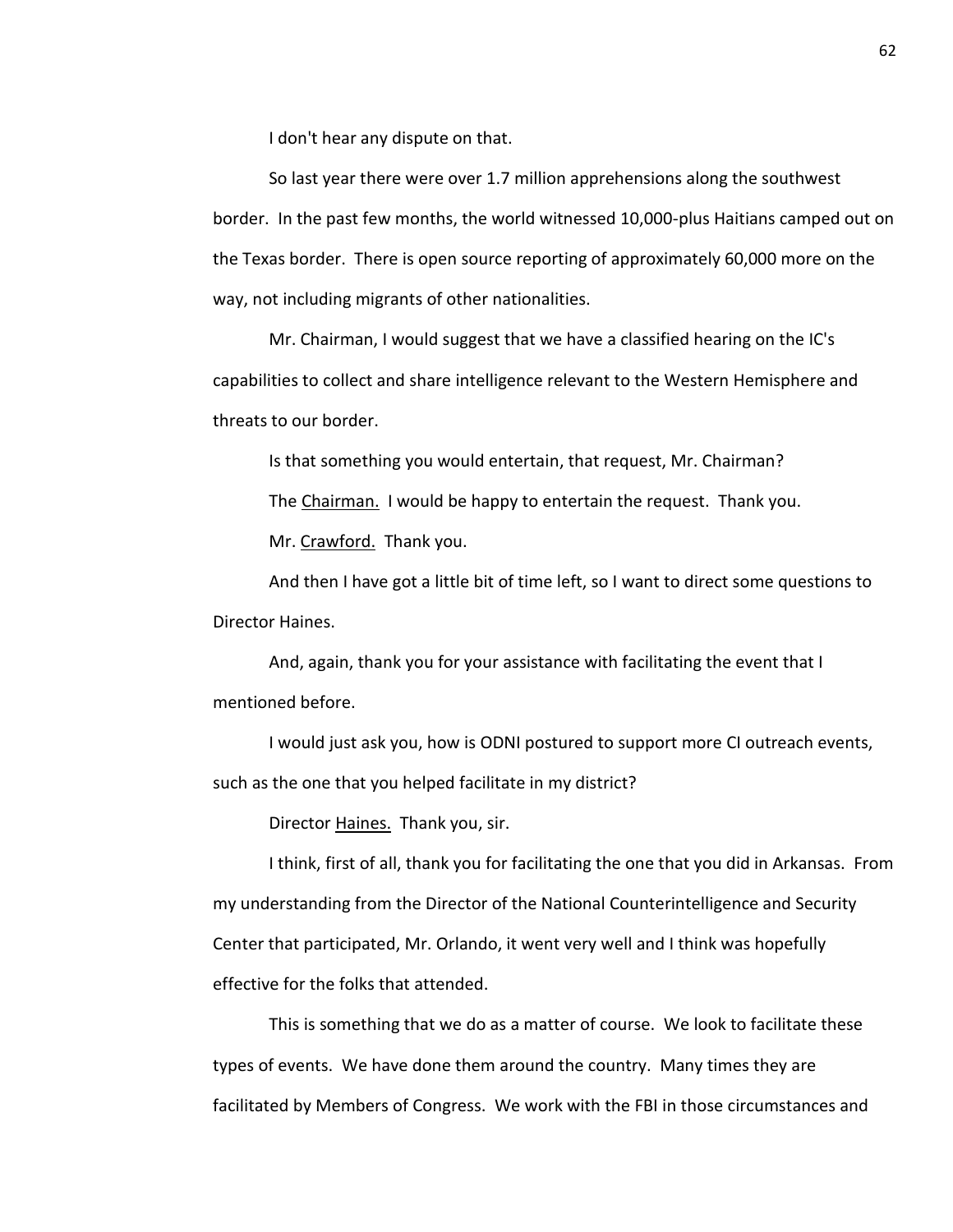also with the Department of Homeland.

And we try to do it in a way that is useful and just basically providing information that helps to educate both State and local authorities, as well as the private sector and others who have an interest in these issues. So look forward to doing additional ones as people see.

Mr. Crawford. Excellent. We have Members on both sides of the aisle that would like to replicate that event.

So I would just ask finally, are there metrics in place to ensure that NCSC and others are focused on such outreach?

Director Haines. We report on them regularly, yes. Thank you.

Mr. Crawford. Excellent. Thank you.

My time has expired.

The Chairman. Mr. Swalwell.

Mr. Swalwell. I thank the Chairman for this important hearing. This is an important topic.

But I think the most urgent and important issue facing the workforce today are the terrorizing attacks that are happening globally, which are referred to as anomalous health incidents.

And I guess my first question, Director Burns, considering that we are not doing this to our own people, they are not doing this to themselves, public reports suggest they are happening in an escalating fashion worldwide, can we stop calling them incidents and call them attacks?

Mr. Burns. Well, what I know, Congressman, having talked to dozens and dozens of my colleagues who have been victimized, is that real harm is being done to real people.

And we take each report very seriously. I know all of my colleagues do across the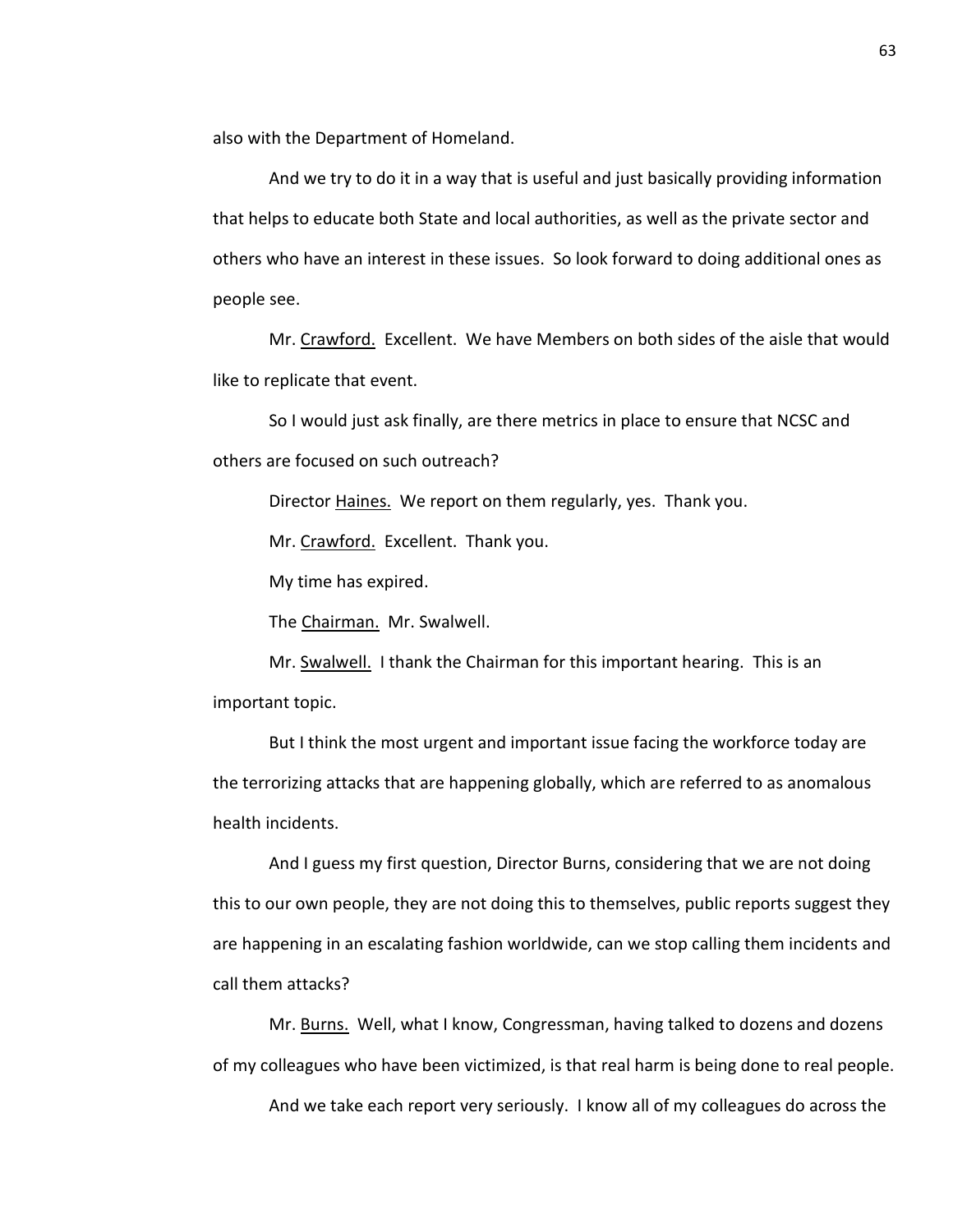Intelligence Community. I think we have worked very hard to improve care, the care that our officers and sometimes their family members deserve. And we have mounted an extraordinarily vigorous effort to get to the bottom of the questions of who and what may be causing these as well.

And so we are going to work as hard as we can to get to the bottom of this and come up with answers to those questions. And I know that is a conviction that is shared amongst all of my colleagues on this panel.

Mr. Swalwell. Director, we don't often have open hearings, but perhaps the individuals or the country responsible for these attacks are watching. And I wonder if you have a message for those who are conducting these attacks as to what we will do when we find out who is doing this.

Mr. Burns. Well, Congressman, as I said, we take extraordinarily seriously the harm that is being done and we are determined to get to the bottom of this. And I don't think anyone should doubt the sense of urgency that we have or our determination to do that.

We owe it to you. We owe it to the President to be disciplined and objective, and balancing that with our compassion and our sense of urgency as well, and that is what we are determined to do as well as we conduct this very serious investigation.

Mr. Swalwell. And we owe it to the victims across the IC, the State Department, and I know you are doing that.

And it took about 10 years to find and hunt down Osama bin Laden with a workforce that was dedicated to it, and I hope the same effort is being made to find out who does this.

And when we do find out who does this, I think you will find bipartisan support that this is going to be a response that is beyond, if it is a foreign country, just closing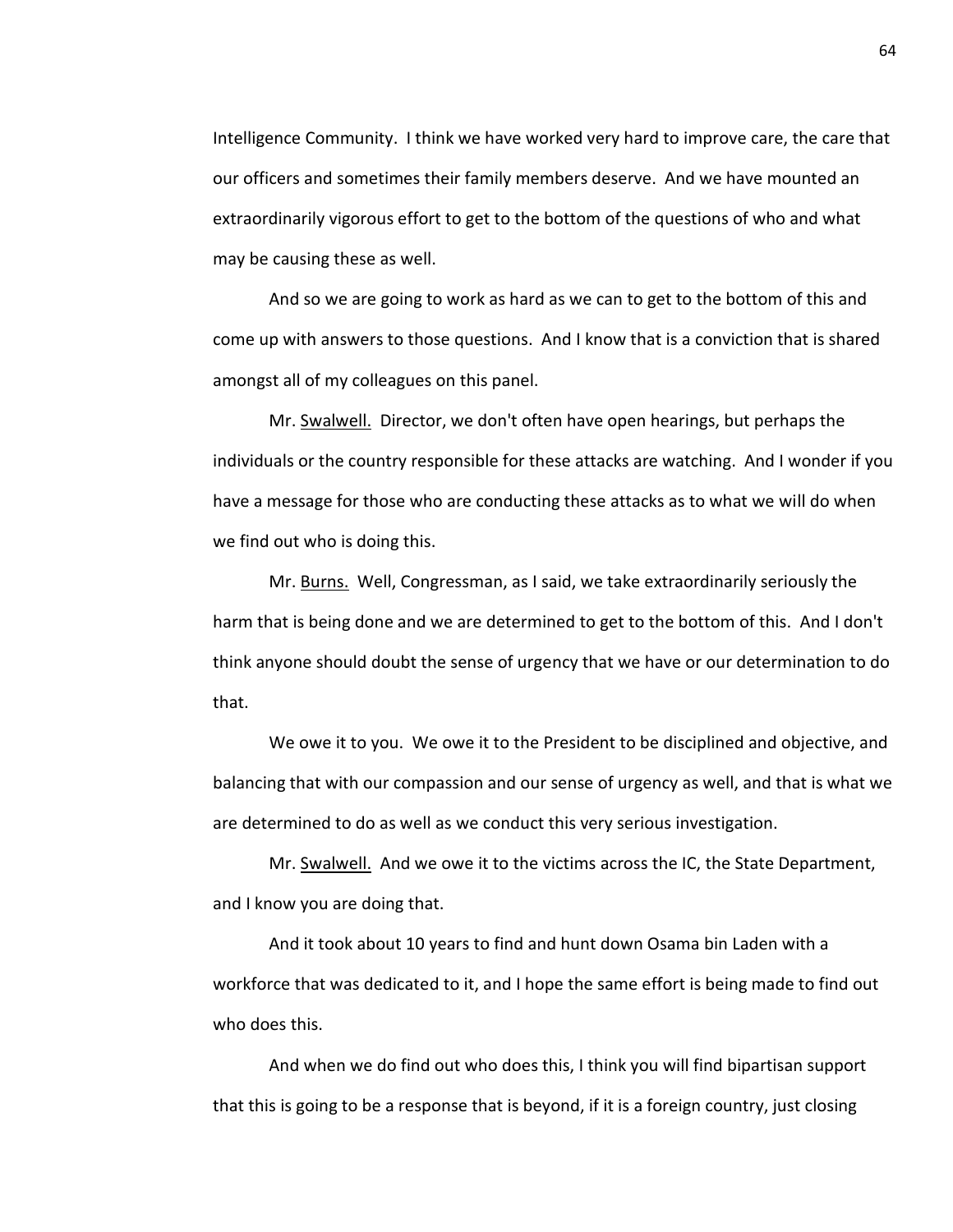down a couple consulates, that it is going to have to be a very, very severe response.

Mr. Burns. Congressman, we are taking this very, very seriously, as I said. In fact, the senior officer who is leading our task force on this played a central role in the successful hunt for bin Laden more than a decade ago. And so I think that is a pretty clear indication of our determination, our sense of purpose on this.

Mr. Swalwell. Thank you, Director.

You know, we may not be able to persuade our colleagues, or at least the ranking member, of the value of diversity as far as it just being the 21st century, it is the right thing to do, it relates to equality.

But operationally, General Nakasone, would you agree that if your folks are listening in on, say, a counternarcotics investigation that you are aiding the Intelligence Community, that perhaps maybe having a native Spanish speaker would be helpful? Yes or no?

General Nakasone. Yes, Congressman. And if I might, let me give you an operational example that really depicts this.

During the Afghan retrograde, we did a tremendous amount of support to our forces forward. A lot of that was done out of National Security Agency Georgia, of which we had several of our linguists that came from Afghanistan, born there, came, became citizens of our country, served within our military -- in fact, one that was significantly injured -- and were tremendous linguists in terms of understanding not only the words that were being spoken, but the texture and the context that goes behind that.

That is the power of diversity. That is why it is so important to us as an agency. And that is why it is, I think, so critical to our Intelligence Community.

Mr. Swalwell. Thank you, General.

And, Director Burns, we can't talk a lot about your successful operations, but we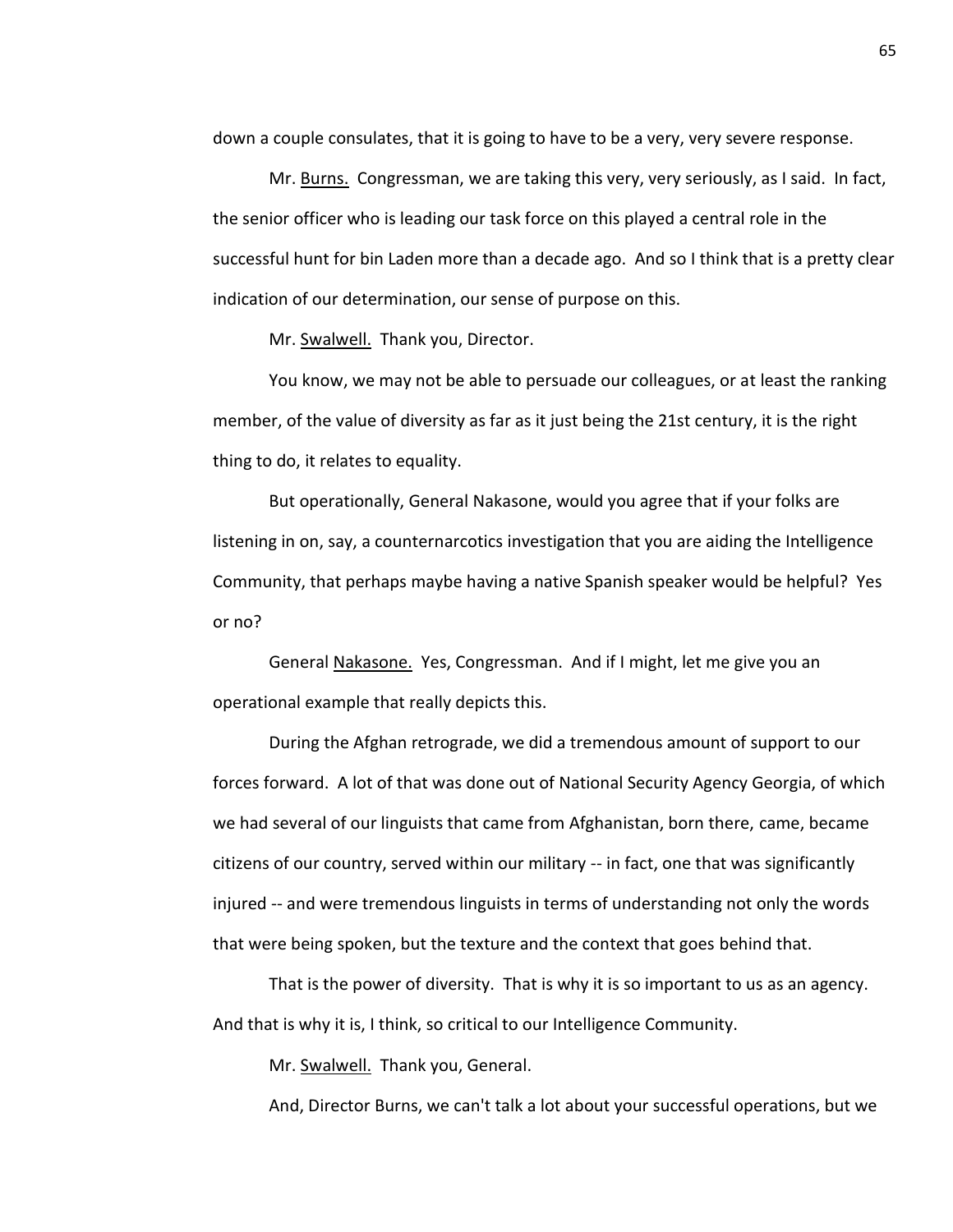have been briefed on them in the committee. And would you agree there are many, many operations that only a woman could conduct?

Mr. Burns. Yeah. No, I think our most successful operations are ones where we draw not just from the exceptional tradecraft of our officers, but also from our diversity as well.

Mr. Swalwell. Thank you.

I yield back.

The Chairman. Mr. Mullin.

Mr. Mullin. Thank you, Mr. Chairman.

First, I would like to associate myself with our ranking member's remarks with Michael Ellis. I think it is very important that we get those answers.

With that being said, most, if not all of you are very familiar with my intimate involvement with evacuating Americans out of Afghanistan, the ongoing evacuation process that is trying to take place.

And I want to speak a little bit to Director Burns and Director Berrier about what led up to the complete failure and chaos that took place prior to our complete pullout of Afghanistan August 30.

It is reported that 130,000 people, the State Department reported that 130,000 people were evacuated prior to the final departure, 30 August. How many of those were AMCITS, Americans?

General Berrier. Congressman, I don't know the answer to that.

Mr. Mullin. Director Burns, how many of those were Americans?

Mr. Burns. I will get you the exact number.

Mr. Mullin. How do we not know this?

And this just goes to a bigger question. We evacuated 130,000 people, that was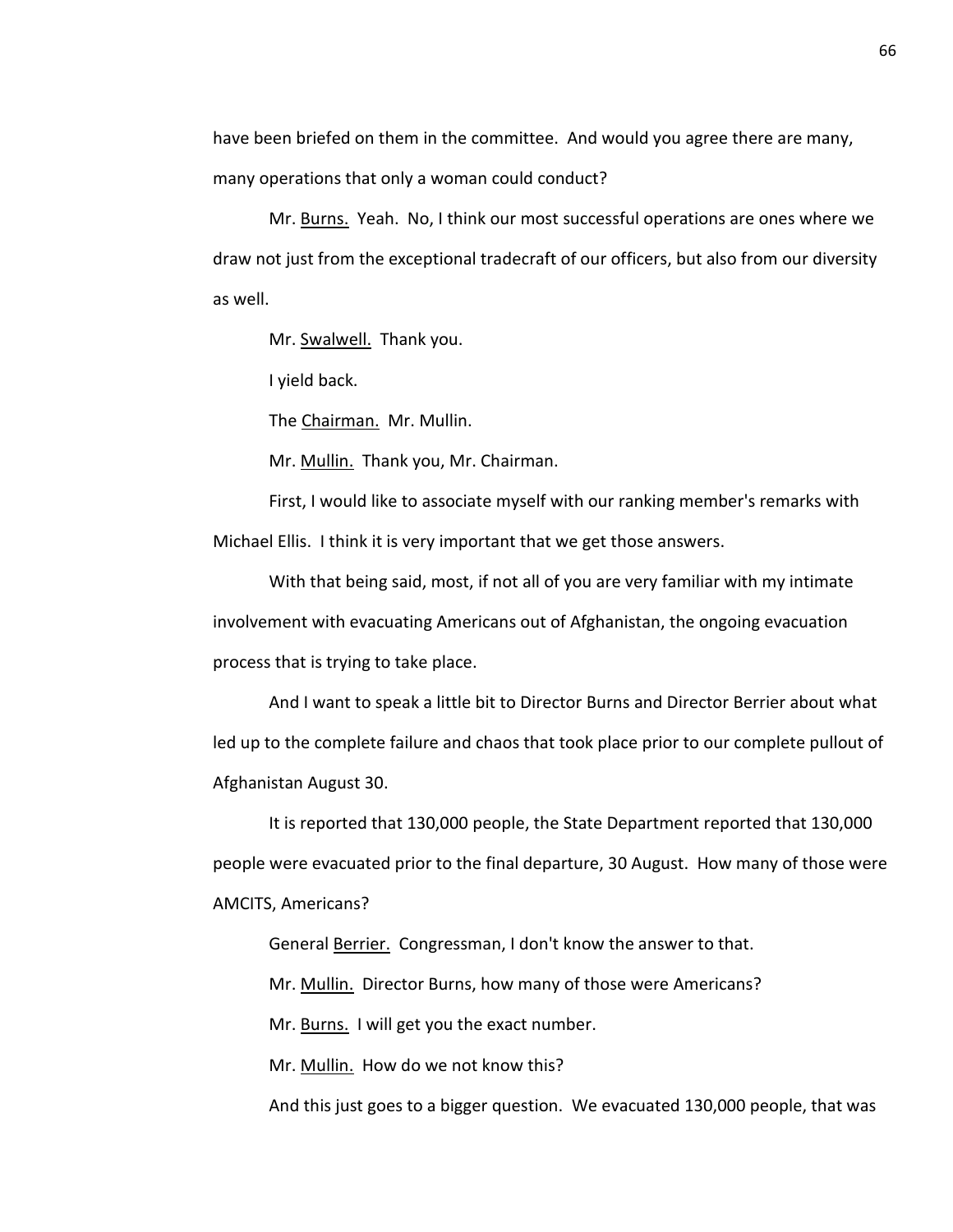touted as a success, at the same time while my team and myself was trying to get Americans out. We had them at the gates trying to get the gate opened and we couldn't get Americans through the gate at HKIA.

And we tout it as success. And, in fact, the word came out that every American that wanted out could get out. And then the word came back that the President said that, well, there is roughly 100 people still left that wanted to get out. This is on August 31.

And we are telling -- you are telling me today that we still don't know how those 130,000 people that the State Department touted as a success of evacuation, that we don't know how many were actually Americans? That seems, I mean, really odd to me.

Mr. Burns. You know, Congressman, I think the number -- I mean, the number of U.S. citizens, as I understand it -- and we will confirm the exact number for you -- was well over 6,000. But we will get the exact number for you.

Mr. Mullin. And see, this is the problem with the chaos and the amount of problems here. Since 31 August, the number has changed from the amount of Americans that we said were left there.

Currently, my team is in possession of 124 AMCITS and LPRs, currently as we speak right now. We are in possession of 120 to 124 AMCITS and LPRs. We started the week with 120, now we have 124.

And this is what I was told this week about the evacuation by the State Department: When you get them out, we will help you get them to America. When you get them out of Afghanistan, we will help you get them to America.

And I think a lot of that has to do with the fact that we don't actually know because the number is always changing. And let me just run through some numbers for you.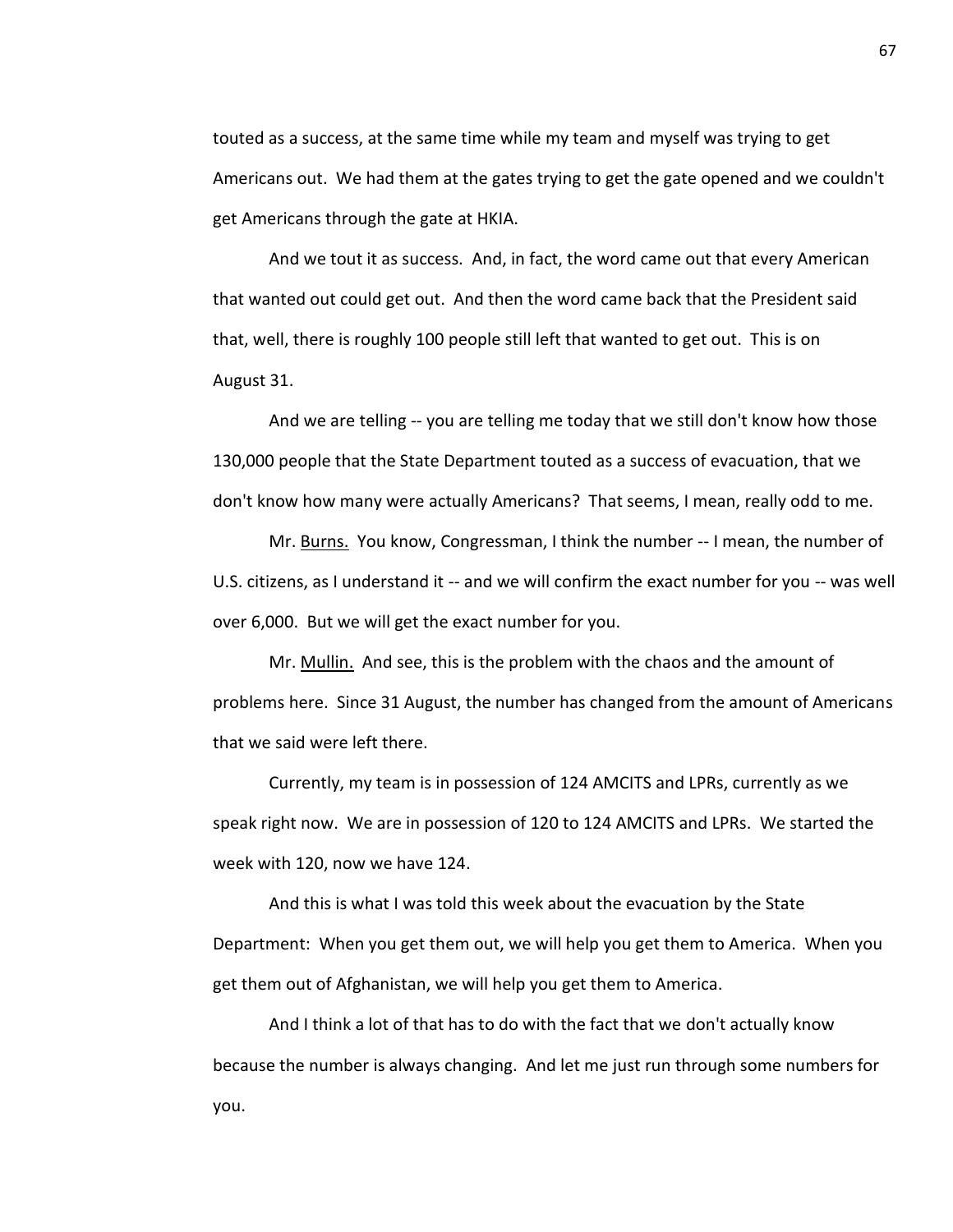On August 31, the President said there was 100 or 200 Americans still in Afghanistan who had some intentions to leave.

I can tell you, every single one that my team has worked with has literally been willing to do everything they could to get out, everything they could to get out, including an LPR with her 3-year-old daughter who died of an infection after she was trying to get her out for 2 weeks -- 2 weeks.

And we had her at HKIA and we couldn't get the State Department to open the door. We had her at the border of Tajikistan, and the Tajikistan ambassador literally told me, "I am sorry, Mr. Mullin, but I was told not to assist you in any way." That was a quote -- a quote. And 7 days later the 3-year-old girl died.

And yet, we still don't have a handle on how many Americans were in there. For instance, late last week, the State Department estimated there was at least 176 -- now these aren't round numbers, these are exact numbers -- at least 176 who still want to leave among the 363 total American citizens in Afghanistan. Now, that was -- those aren't round numbers, those are exact numbers.

Then yesterday the Pentagon said the number of Americans in Afghanistan is still at 439.

Why is there a big difference between what the State Department is saying and what the Department of Defense is saying?

Director Berrier, do you know?

General Berrier. Congressman, I don't have an answer for you.

Mr. Mullin. Director Burns?

Mr. Burns. And, I mean, the only thing I will say, Congressman, is first I very much appreciate all the effort that you have made. And, as you know, our officers have worked very hard as well, working with colleagues from State and elsewhere, to ensure that U.S.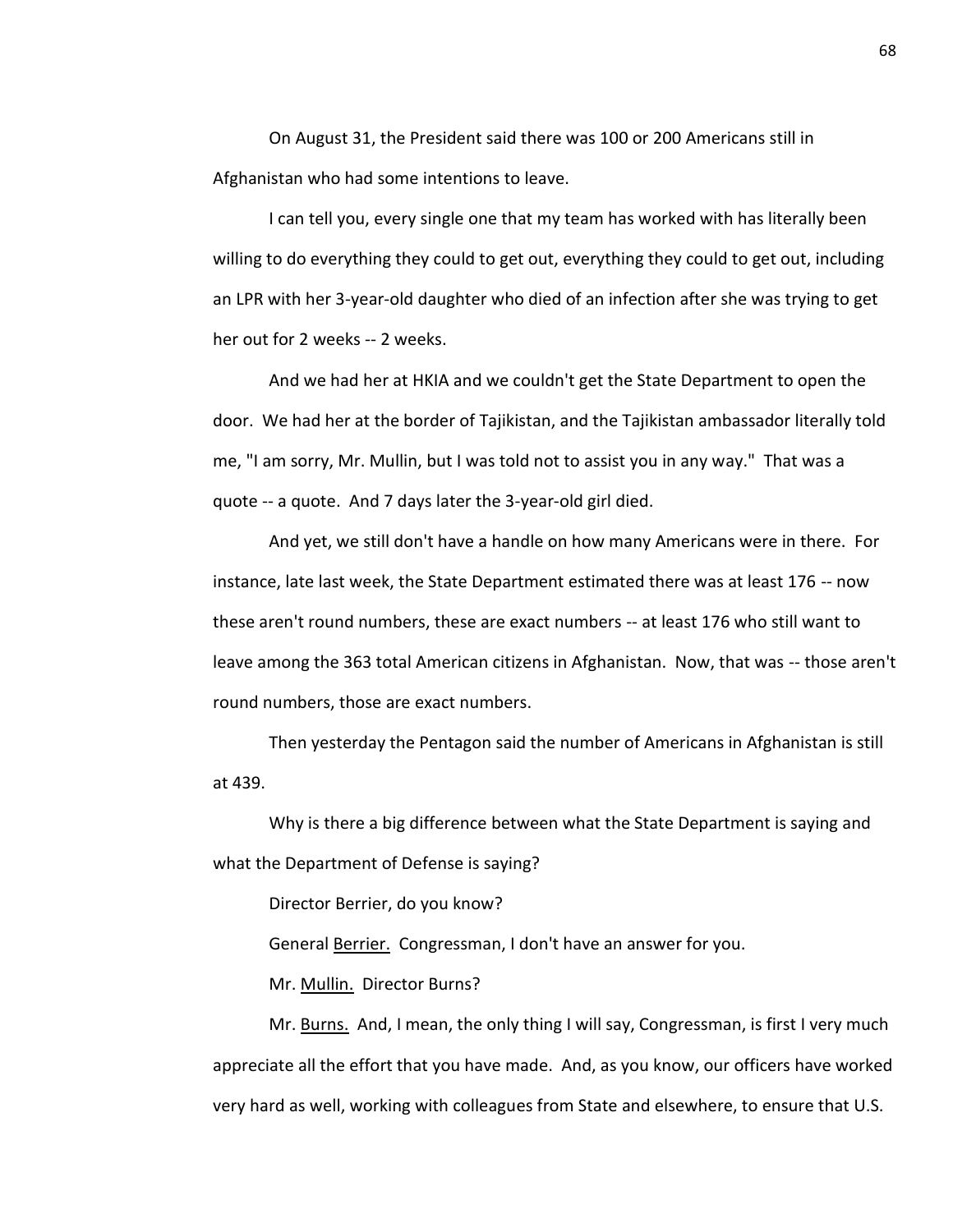citizens who are seeking to be evacuated are evacuated. And that is continuing right now.

I know from my own experience as --

Mr. Mullin. Director Burns, I am going to stop you there just a second.

Mr. Burns. Yes.

Mr. Mullin. Then why is it that I can't get help getting these other 124 out? I have 124 identified with paperwork. We have been holding on to them for 3 weeks.

Why is it that we can't put pressure on Tajikistan, Uzbekistan, or Pakistan and say, "Hey, let them cross"? Why is it that I was told that if I fly them out, which we will have to raise money to do, "Well, if you fly them out, we will help them fly the rest of the way to America"?

If they were serious about it, why can't we take in a charter and get them out? I can get them to Mazar-i-Sharif. I can get them to where you want to go. I can get them to the border and get them across. I can do that work.

So when you say that you are working as hard as you can, then why can't we move them?

Mr. Burns. Well, Congressman, we are absolutely determined. The President has made clear, all of us, not just on this panel, but at State and elsewhere, to ensure that Americans get out.

And I am glad to follow up with you, I know my colleagues are, to help ensure that that happens, because we are determined to do that.

Mr. Mullin. Please do, because I have 124 who is ready to come home.

I yield back.

The Chairman. Mr. Castro.

Mr. Castro. Thank you, Chairman.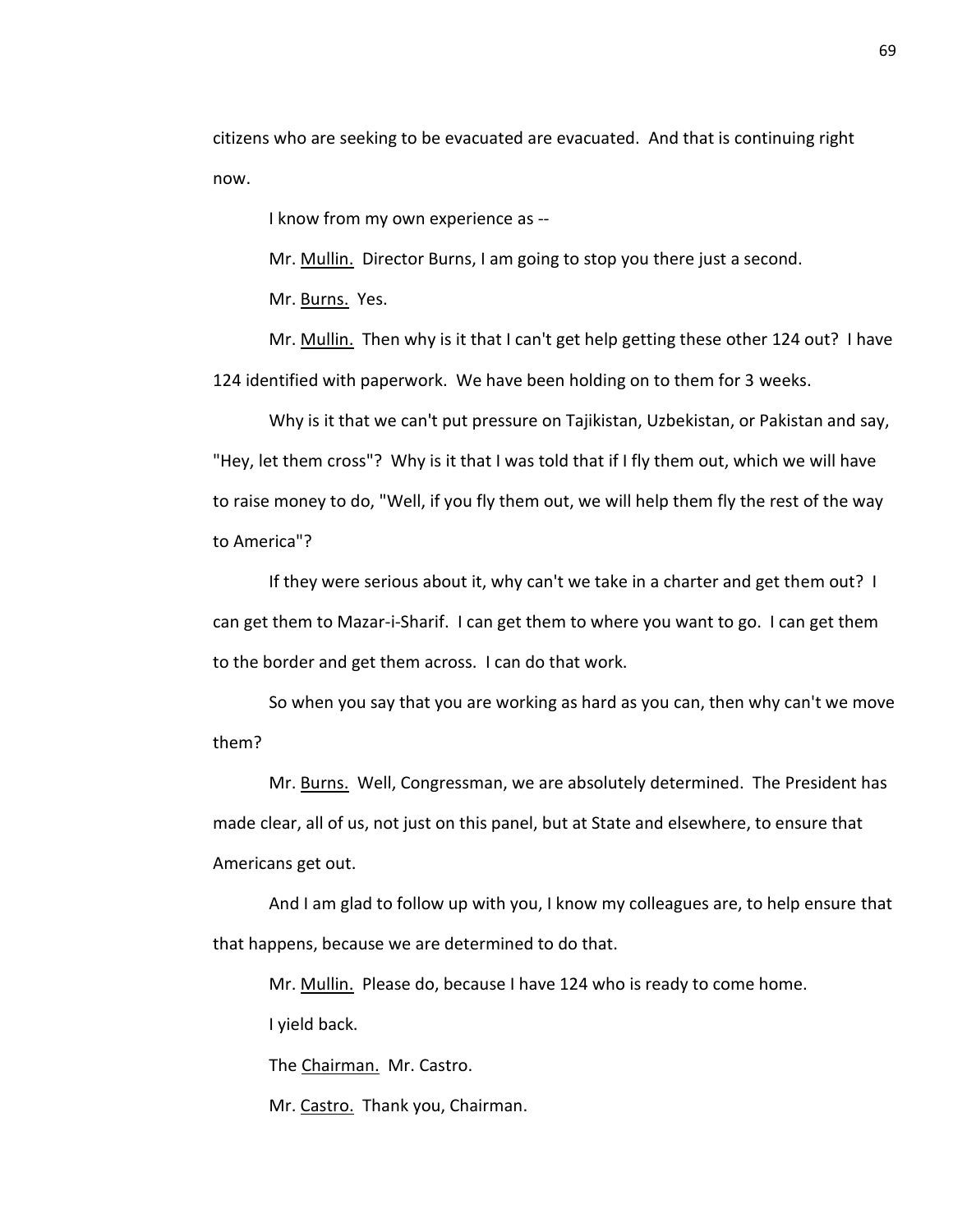Thank you, all of you, for your testimony today on the important issue of diversity in the Intelligence Community.

Thank you for showing up. I think we probably went 4 years, the last 4 years, without any of the folks in your position showing up on this topic. So thank you.

I have a question for Director Haines.

Last year the GAO conducted a review of the Intelligence Community's progress towards a more diverse workforce, finding that the percentages of minority staff were still, quote, "well below benchmarks in the Federal workforce and civilian workforce."

The GAO also found that only 3 of 17 Intelligence Community elements had current complete strategic plans.

What has changed since then? And are you using the GAO's recommendations as part of your own strategic plan?

And then also, and I am working off of the packet that I assume that you all handed over to us, on page 5, the demographic diversity in the IC, and following up on the point that Representative Speier made.

The most underrepresented group in the Intelligence Community and in the Federal workforce is the Latino community by far. Latinos make up about 18.6 percent of the population and 7 percent of the IC. I mean, it is a huge gap.

So what specifically -- and I would ask you, because that is the largest gap by far, to prioritize hiring, recruiting, promoting Latinos in the Intelligence Community.

So if you could address those things. And then I have got at least one more question, hopefully.

Director Haines. Thank you very much, Representative Castro, and really appreciate your own work on these issues.

So, first of all, in response to the GAO report, there was an effort, as I understand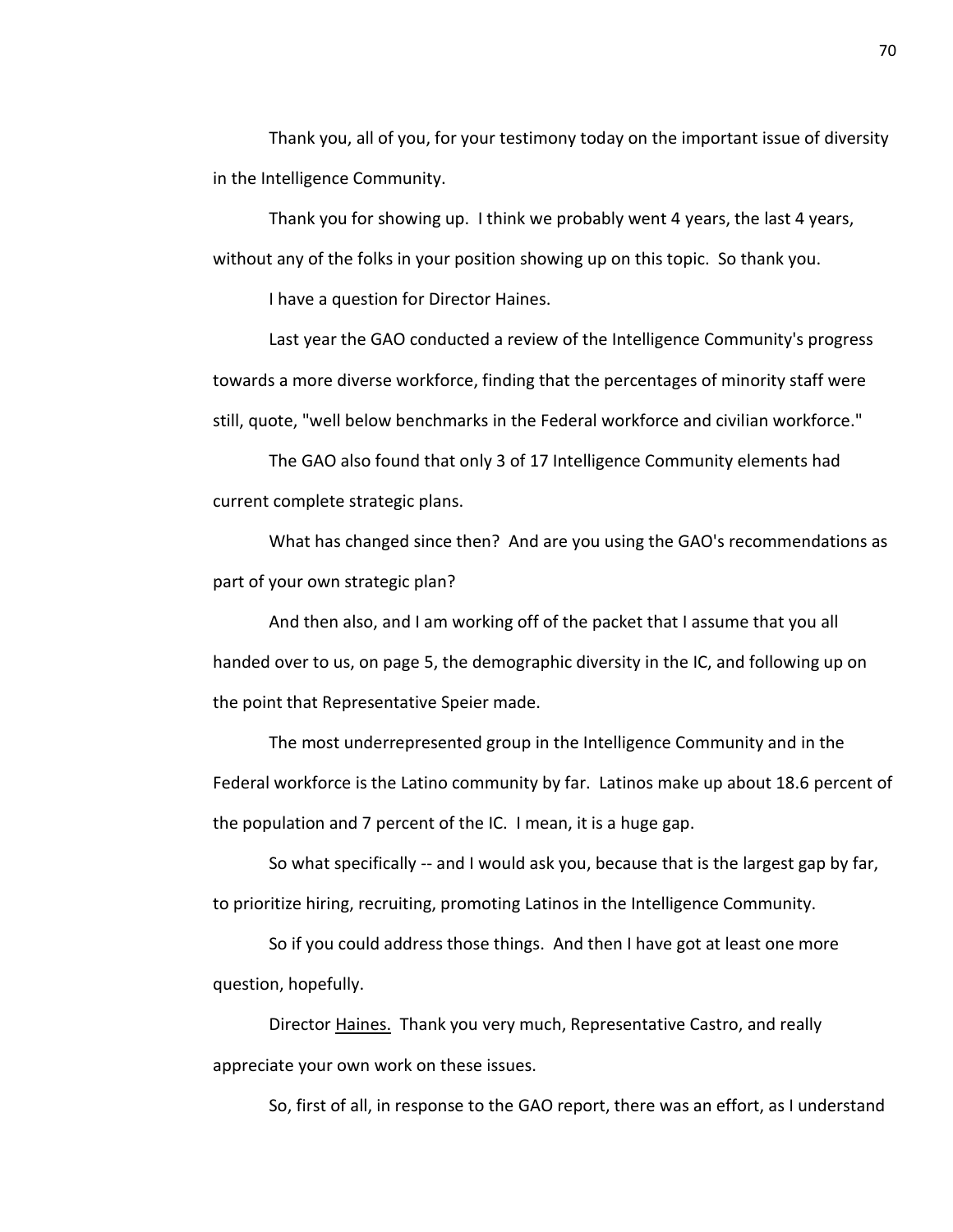it, before I arrived -- so I am not responsible for it -- to do at the ODNI a joint strategy to advance EEO diversity and inclusion within the U.S. Intelligence Community.

It was basically -- it is still a document that we are working off of. It is dated - essentially it was done, developed during 2019 and issued 2020, and it stretches forward from 2020 to 2023. I think we are working on, in a sense, enhancing the ambition in that space.

With respect to Hispanics, I couldn't agree more. I mean, I think you are absolutely right. And when I look at ODNI, in particular within the Senior Executive Service, we are at 3 percent Hispanic. I mean, it is really striking and just very challenging and something we need to address.

So it is not a coincidence that the first university that I went to for recruiting was Florida International University, which has a mostly Hispanic student population. We worked with the Florida universities in that area to expand the outreach of my visit.

I am working very hard in this area, and absolutely agree that it has to be a priority in the context of our recruitment workforce.

Mr. Castro. Well, I appreciate that. I appreciate the efforts at CIA and what is being done over there.

General Nakasone. Congressman, may I comment?

Mr. Castro. Sure. Please.

General Nakasone. Congressman, so at the National Security Agency we have a focused effort right now at NSA Texas, located in San Antonio, working with not only our Cryptologic Center down there, but the broader academic community, to include University of Texas, San Antonio, where we have, I think, a tremendous population upon which we are going to hire from.

And I think this poses a tremendous opportunity for us, and look forward to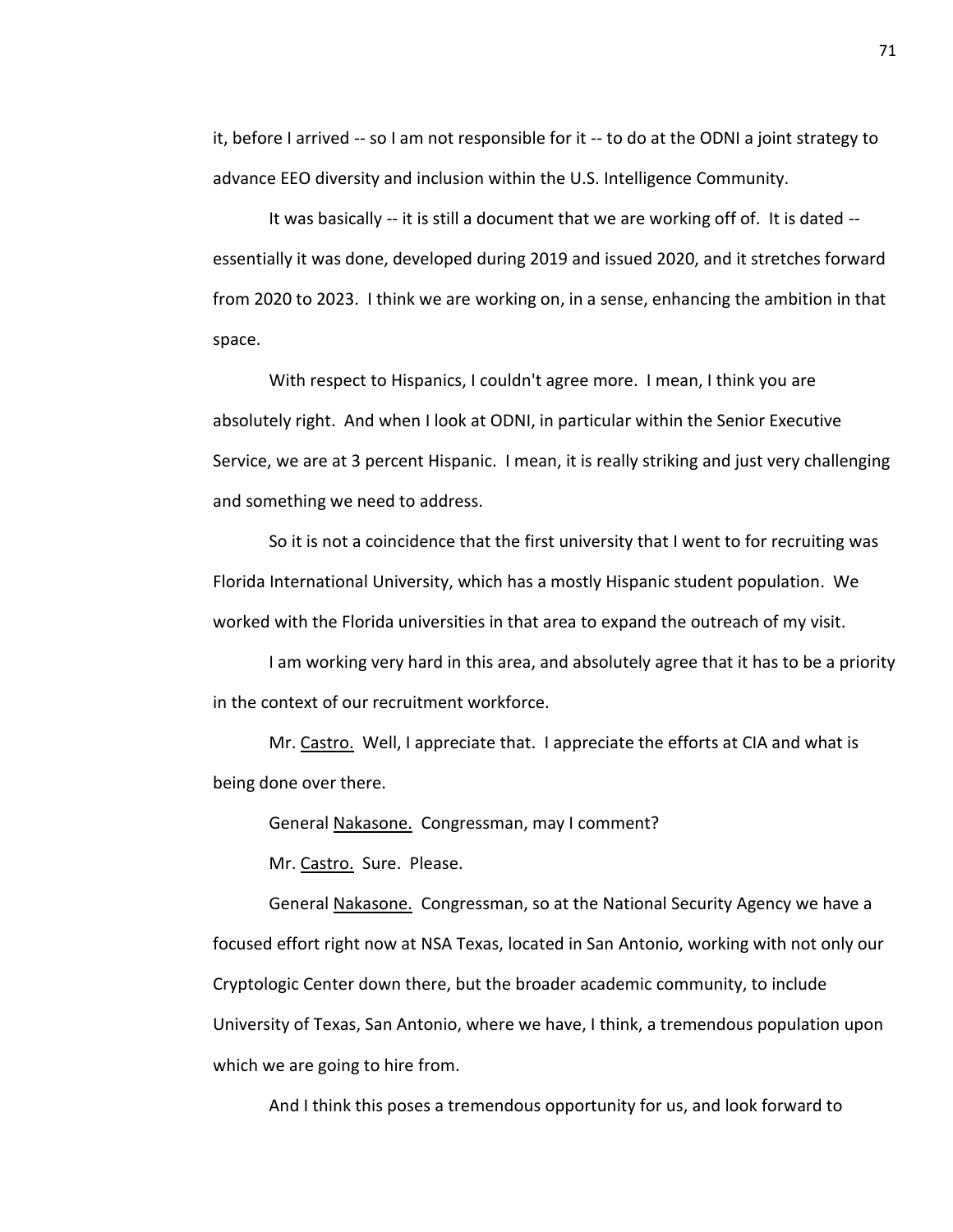coming back to the committee to talk about our successes.

Mr. Castro. Well, thank you.

And just the last point on this. As a member of this committee, I am asking you to close that gap in Latino presence in the Intelligence Community, because it is a huge gap, and it is exclusionary.

Director Haines, a second question for you, if I can find it here.

I understand that the ODNI is currently in the process of making a determination on whether holding White supremacist views would deem an individual unsuitable to hold a security clearance.

Where are you on that decision? And what is the ODNI doing to ensure that White supremacists with a history of promoting extreme and violent views contrary to U.S. values don't get a security clearance to work in a national security position in government?

Director Haines. Thank you, Representative.

I am not aware of us having that particular decision before us. But we have done a lot of work on these issues in relation to vetting in security, and I can send you some information on this.

Mr. Castro. Sure. Thank you.

With that, I yield back, Chairman.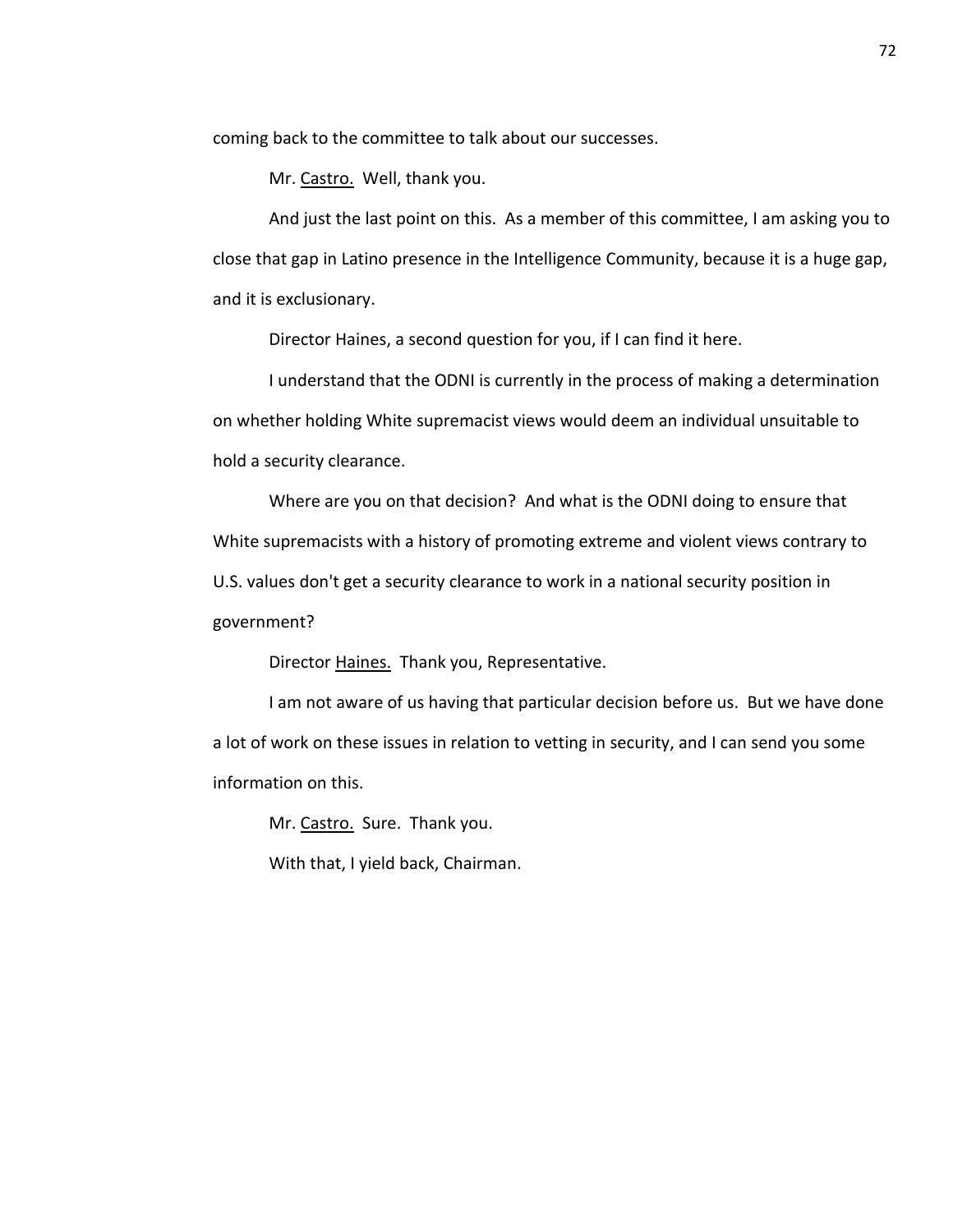[11:33 a.m.]

The Chairman. Mr. Kelly.

Mr. Kelly. Thank you, Mr. Chairman. I first want to say, I associate myself with the remarks made by Ranking Member Nunes as to Michael Ellis.

I think that diversity and gender, race, culture, language, and thought is huge, a huge force multiplier for our Intelligence Community. I also know from 35 years of experience in the DOD that often the things that we do to measure policies and procedures they make us feel good, but they do not measure results and effectiveness. So I hope that you guys will do things and have marks that make sure that we are effective in what we are doing, that we are not just following policies and procedures.

While not a panacea to the IC's recruiting and retention challenges, the unique characteristics of the careers you offer, that is, the opportunity to conduct activities otherwise forbidden, seem to be a compelling factor to join. This should include minority populations.

Director Nakasone, General Nakasone, focusing in diversity recruiting, does our recruitment align with the demographics graduating from our colleges and universities?

General Nakasone. Congressman, I think you have identified an area we can do better at. And this is where I would say, is that I will speak only for my agency. We have had a tendency to only recruit from a certain part of the United States, and emphasize at a certain part of the United States. And so, you know, while we have been very focused on the East Coast, we have to be much more broader across our Nation to --

Mr. Kelly. I agree. And I hope you all take that for the record. That is really important maybe.

General Nakasone, I have a few questions and I am going to ask you to make a few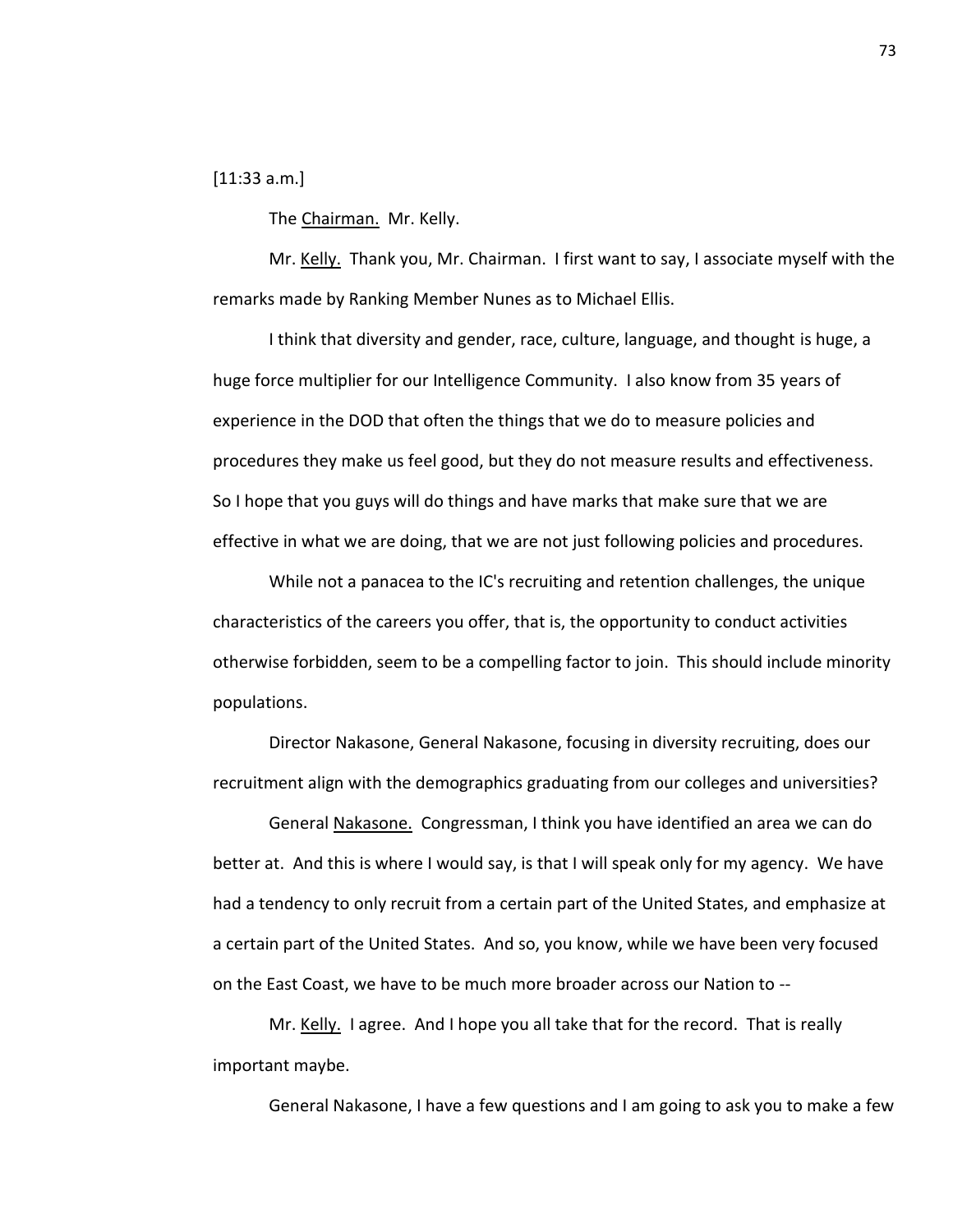statements and just ask that you answer yes or no to these, and if you want to further elaborate, I will allow that at the end.

Do you agree that the termination of the dual hat is highly unlikely to naturally occur without a significant and compelling mandate to do so? And I am talking about the NSA and commander of U.S. CYBERCOM.

General Nakasone. Can you ask the question one more time, Congressman?

Mr. Kelly. Yes. NSA, Commander U.S. CYBERCOM, do you agree that the termination of the dual-hat status of this is highly unlikely to naturally occur without a significant and compelling mandate to do so?

General Nakasone. I would agree.

Mr. Kelly. And do you agree that cyber power requires the diversity of tools, techniques, and procedures, and that having two sizable organizations leveraging the same tools, techniques, and procedures pose an unacceptable risk to both?

General Nakasone. I do not agree.

Mr. Kelly. Do you agree that support to U.S. CYBERCOM has eroded NSA's ability to support national requirements? Yes or no?

General Nakasone. I do not agree, and I would like to come back on that one, please, Congressman.

Mr. Kelly. Okay. Do you agree that an overemphasis on the NSA relationship may, in fact, retard U.S. CYBERCOM's further development of cyber as an effective military capability?

General Nakasone. I do not agree on that, and I would like to come back to that one.

Mr. Kelly. And do you agree that the span of control necessary to manage two organizations with different missions is wide and increasing?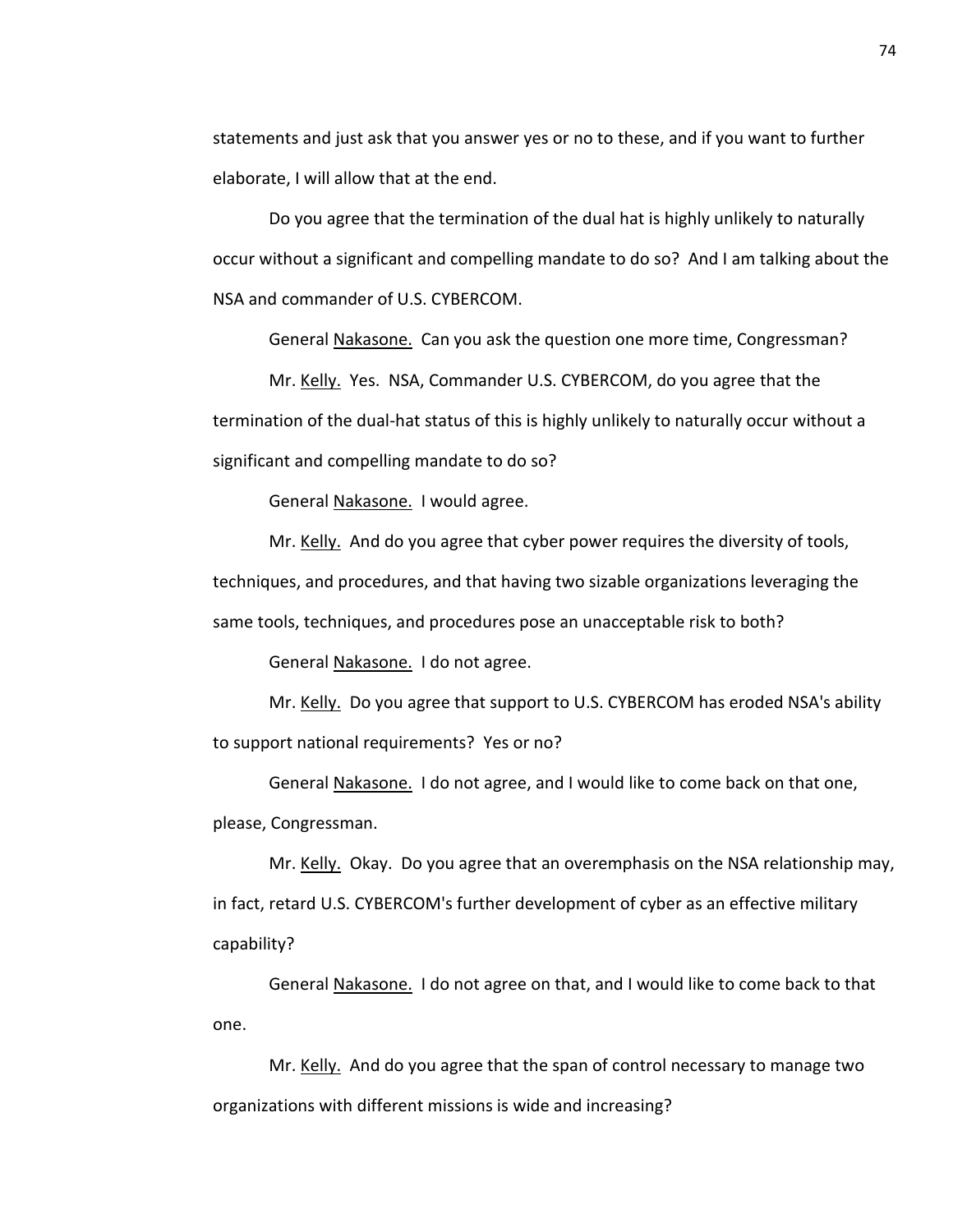General Nakasone. I do not agree, and I will come back on that one as well.

Mr. Kelly. Do you agree that the benefits derived from the dual hat, Commander

of U.S. CYBERCOM and Director of NSA, have largely been achieved?

General Nakasone. I do not agree.

Mr. Kelly. And do you agree that there are processes in place that encourage and facilitate collaboration across all levels of the mission?

General Nakasone. And I would imagine you are speaking between the National Security Agency and U.S. Cyber Command?

Mr. Kelly. Yes.

General Nakasone. At times.

Mr. Kelly. And do you agree that encouraging each organization to focus upon their respective unique mission areas is the next logical step, and that this will be facilitated by splitting the leadership roles?

General Nakasone. I do not agree.

Mr. Kelly. Okay. General Nakasone, each of the eight statements that I asked you about were included in an unpublished assessment of the future leadership structure of the United States Cyber Command and National Security Agency. The assessment was commissioned by Deputy Secretary of Defense Robert Work and was authorized by the cochairs of the Defense Science Board Task Force on Cyber.

Whether or not you agree with each of their conclusions, do you believe that the cochairs responsible for this assessment, James Gosler and Chris Ingles, possess the independent experience and expert knowledge necessary to undertake the assessment requested by Deputy Secretary Work?

General Nakasone. I would agree that they have certain experience. I would, however, Congressman, say that experience is based upon time.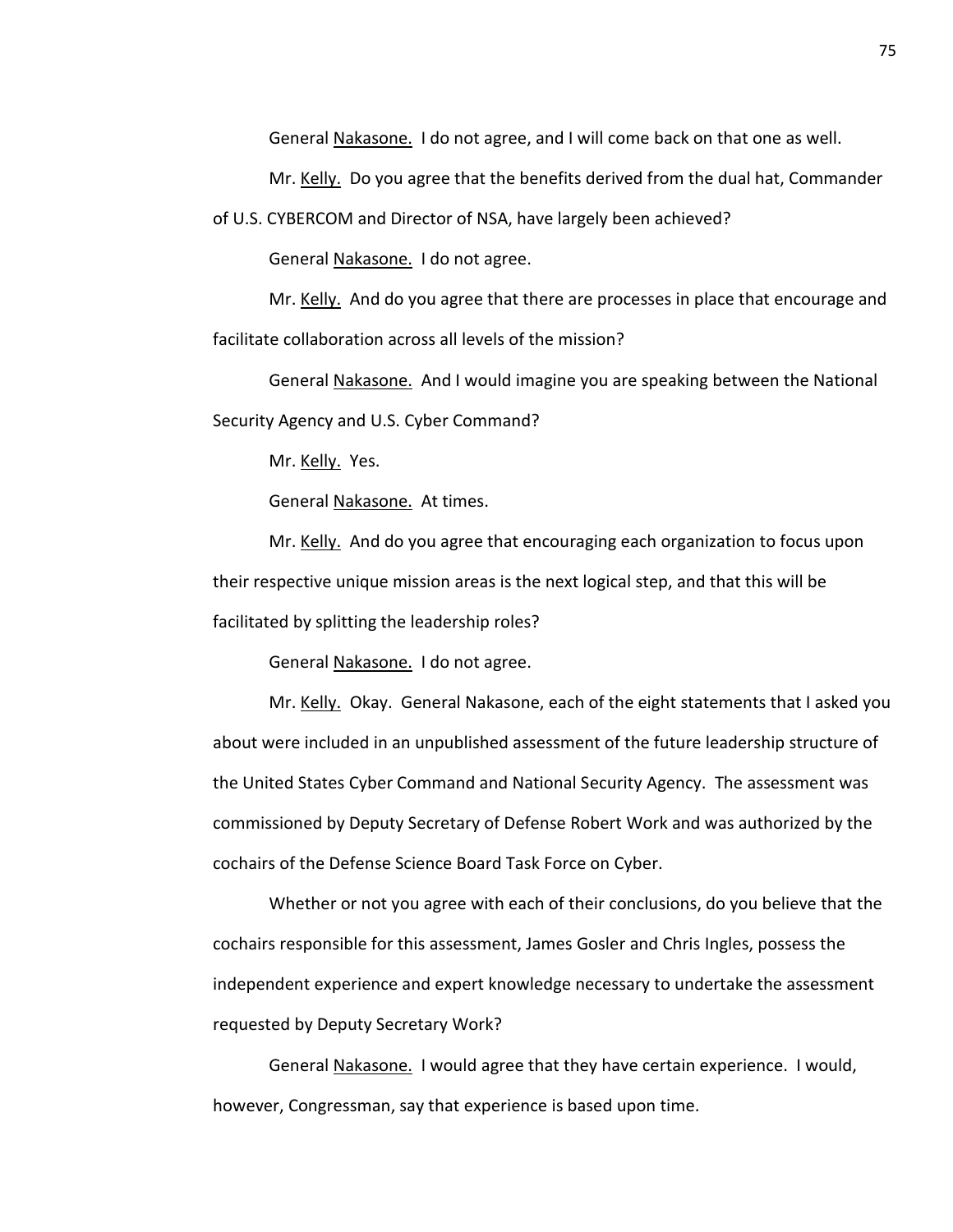Mr. Kelly. And as Director of NSA and commander of U.S. CYBERCOM, are you aware of a specific data plan for termination of the dual-hat provision?

General Nakasone. I am not.

Mr. Kelly. I understand that U.S. CYBERCOM reached full operational capability nearly 4 years ago. Can you tell me what fully operational capability means?

General Nakasone. There were a set of standards, Congressman, 4 years ago, that the command had to achieve, and they achieved those based upon a numeric rating.

Mr. Kelly. Okay. And I recognize that the Gosler/Ingles assessment was commissioned by DOD and not NSA. But I am concerned that it was placed on the shelf for years. Our staff director requested a copy of this assessment in July upon learning of its existence, but the committee received a copy only after the markups for the 2022 budget was completed.

And I support the provisions of the IAA, which provide additional reporting on these issues, and we can hope to continue this discussion, Mr. Chairman, but I want to give you an opportunity to expand. And with that I yield back after his answers, Mr. Chairman.

General Nakasone. Thank you, Congressman. And I appreciate the opportunity to comment a little bit more fully.

When I took over the role of both the Director of the National Security Agency and commander of U.S. Cyber Command, I had committed at my testimony to do an evaluation of the worth of the dual hat. I think the most important thing that I would add to this is the fact that the way that we approach that evaluation was the fact that it wasn't necessarily what is best for the National Security Agency, what is best for U.S. Cyber Command, what is best for the Nation.

In 3-plus years what I have seen, Congressman, is the fact that the roles, missions,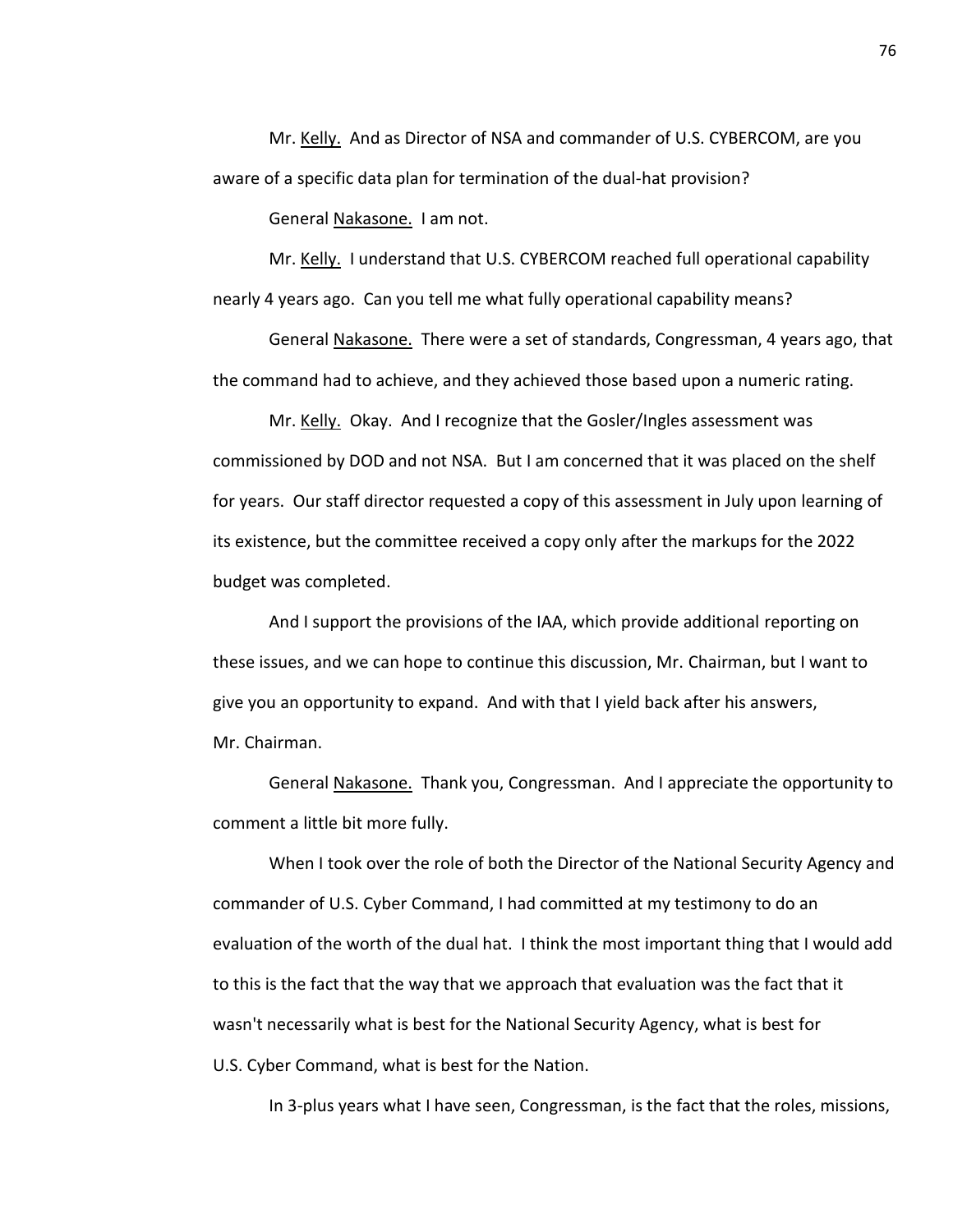and responsibilities of U.S. Cyber Command and the National Security Agency are even more so converging in a domain cyberspace that requires three things: It requires speed, it requires agility, and it requires unity of effort.

The successes that we have been able to have across the 2018 elections, the 2020 elections, and the recent ransomware attacks on our Nation, are based upon those ideas of being able to react with speed, react with agility, and react with unity of effort. And I think, and this is from my experience both operationally as the commander, and as the Director of NSA, that that would not have been possible with two separate organizations under two separate individuals.

In terms of the question regarding the capabilities of the National Security Agency, the data that I would welcome and the data that I would be more than happy to provide is across our mission sets, whether or not it is adversaries in signals intelligence, whether or not it is our crypt analytic capabilities, our ability to break code, our ability to make code on our cybersecurity side, our ability to provide technical talent, our ability to provide indications and warning to support the military forces. Our abilities at the National Security Agency have never been better, in my opinion, and I think that is backed up by the customers that we serve.

The last thing that I would say on that, it is not just about the mission though, it is also about the people. And if you take a look at the Intelligence Community climate assessment that has been taken over the past several years, what you will see is that NSA ranks among the tops in the IC for our ability to do it.

And the final thing that I would put on there, Congressman, is the fact that over the past several years, we have had record recruiting years, an ability to track the best and brightest in our Nation that want to come and work for our agency. And so I would yield back to the chairman.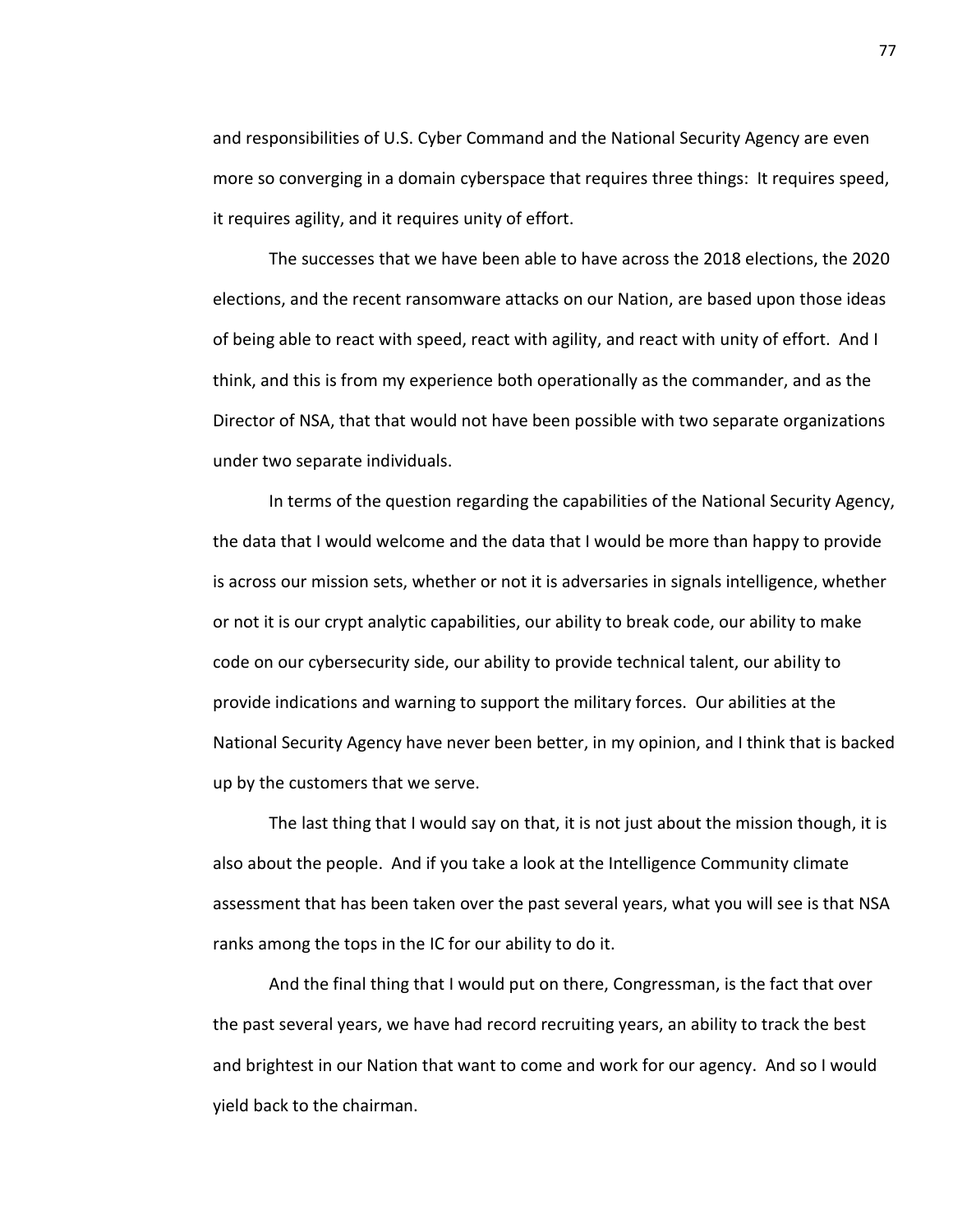The Chairman. Thank you. Mr. Welch.

Mr. Welch. Thank you very much.

I thank the panel.

First of all, the fact that all of you are here, as the chairman said, is an indication of how absolutely seriously you take this. I also want to acknowledge the wonderful work over the years of my colleague, Congresswoman Speier, for staying absolutely focused on this. Thank you, Congresswoman.

I want to go to the heart of the matter, which, Director Haines, you, I think, raised. Is there any conflict between diversity and competence in mission success? Do you want to speak directly to that?

Director Haines. Yeah. Honestly, I think there is no tension, and, in fact, I think they are mutually supporting of each other, which is to say that, you know, I think as all of us have reflected, we believe, you know, in intelligence work in particular, you need a diversity of perspectives in order to actually understand the world. And the reality is, we need that diversity in the IC to do our job most effectively. We want that talent. We see how important that talent is. And it is critical for us to be pursuing these together. I don't think we can get to either without the other.

Mr. Welch. Okay. Thank you.

Mr. Moultrie, you have had an extraordinary career serving our country in CIA and DOD. I think 36 years?

Mr. Moultrie. Yes, Congressman.

Mr. Welch. You know, you have been incredibly successful, and I suspect things were an awful lot different when you were starting out for African Americans than they are today. And I would like you to speak to your personal journey and what changes have been made and what you have seen, given your responsibility about the benefit of a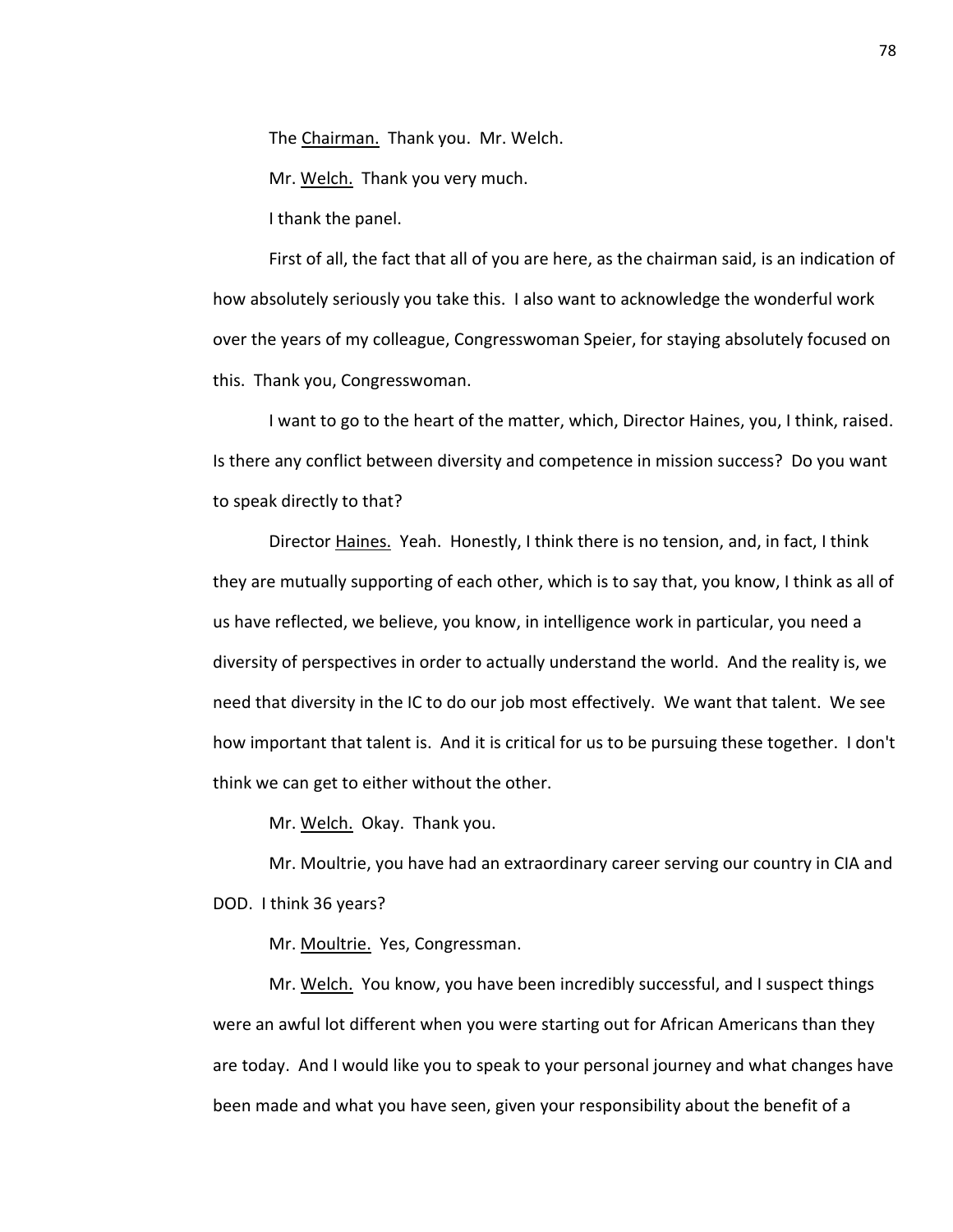diverse workforce in intelligence agencies.

Mr. Moultrie. Yes, Congressman. Thank you for that question. I think it gets to the heart of the matter in terms of what opportunities are provided to individuals who are dedicated to serving their country, not just people who may have served in uniform as I did, but individuals who want to be a part of something that is bigger than themselves, who understand the issues, who can get the security clearance and all those things, and that we provide them with opportunities if they are a little bit different from us. And I was afforded those opportunities, and I think that that is what has really been insurmountable in helping me, and that is one of the things I have tried to do with others.

To the point that Director Haines was just speaking to, and that General Nakasone spoke to a little bit earlier about is diversity in the mission at odds, I would say absolutely not. I would say they are completely in sync, and then they are even additive, because in places -- and some of these things, can't go into in an open hearing, but in places where we have had coups, in places where we have had tremendous unrest, the only reason why we know about these things is because we have had linguists who are from these countries who speak the language. They understand the culture, and they can talk to us about here is what is happening in my country, my former country, here is what we need to do about it. That has happened much more than we could ever talk about in an open hearing, and those things are in insightful, not just for our leaders and policymakers, but also for our most senior decision-makers in this country.

Mr. Welch. Thank you.

And, General Berrier, the military has been a wonderful place for folks who didn't have opportunity to get opportunity, to start appreciating and understanding and recognizing skills they didn't even know they had. What is the importance to you in your mission about diversity?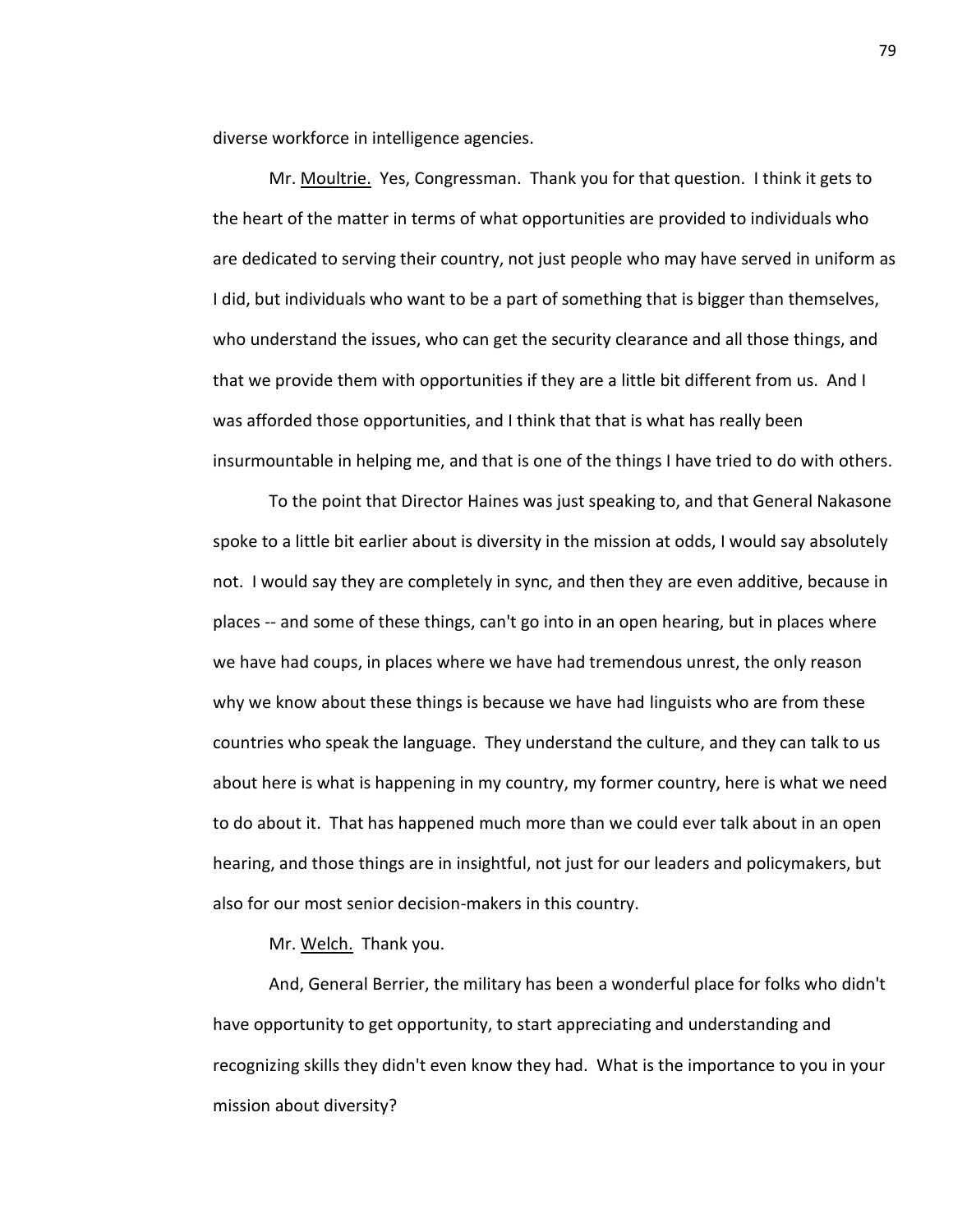General Berrier. Congressman, thank you for the question. It is extremely important for DIA. It is vital. We need the diversity of thought, the diversity of background to be able to make the kinds of assessments and judgments that we are making and providing to the Department of Defense. If we don't have diversity, if we all look like me, it is not going to work. We need that diversity of background to be able to provide the very best we can.

Mr. Welch. Thank you.

And I know, General Nakasone and Director Burns, you feel the same way. But the final area where maybe the two of you could comment on is, what are the pipelines? You have to be really creative, like going down to Florida State, going to places where there are people who don't traditionally get the interview opportunities. Can you suggest any additional things that would be helpful in where additional congressional authorities might be helpful for you to be successful?

General Nakasone. So, Congressman, while I can't suggest additional authorities, what I can offer are some of the examples that we have seen and the benefits that we have been able to accrue from a broader supply chain.

So we have a large supply pool that comes out of our high school work-study program, an ability to bring young people in, in their junior and senior year, clear them and have them work at our agency and see what we do as a possibility of then going forward.

And the second piece that I would add is the director of summer program. So every year, over 2,000 people apply to be a director of summer intern. We are able to focus that across a number of different demographics to bring people, clear them, bring them to our agency and work very, very difficult problems to get after the issues of science, technology, and engineering mathematics. We hire over 80 percent of those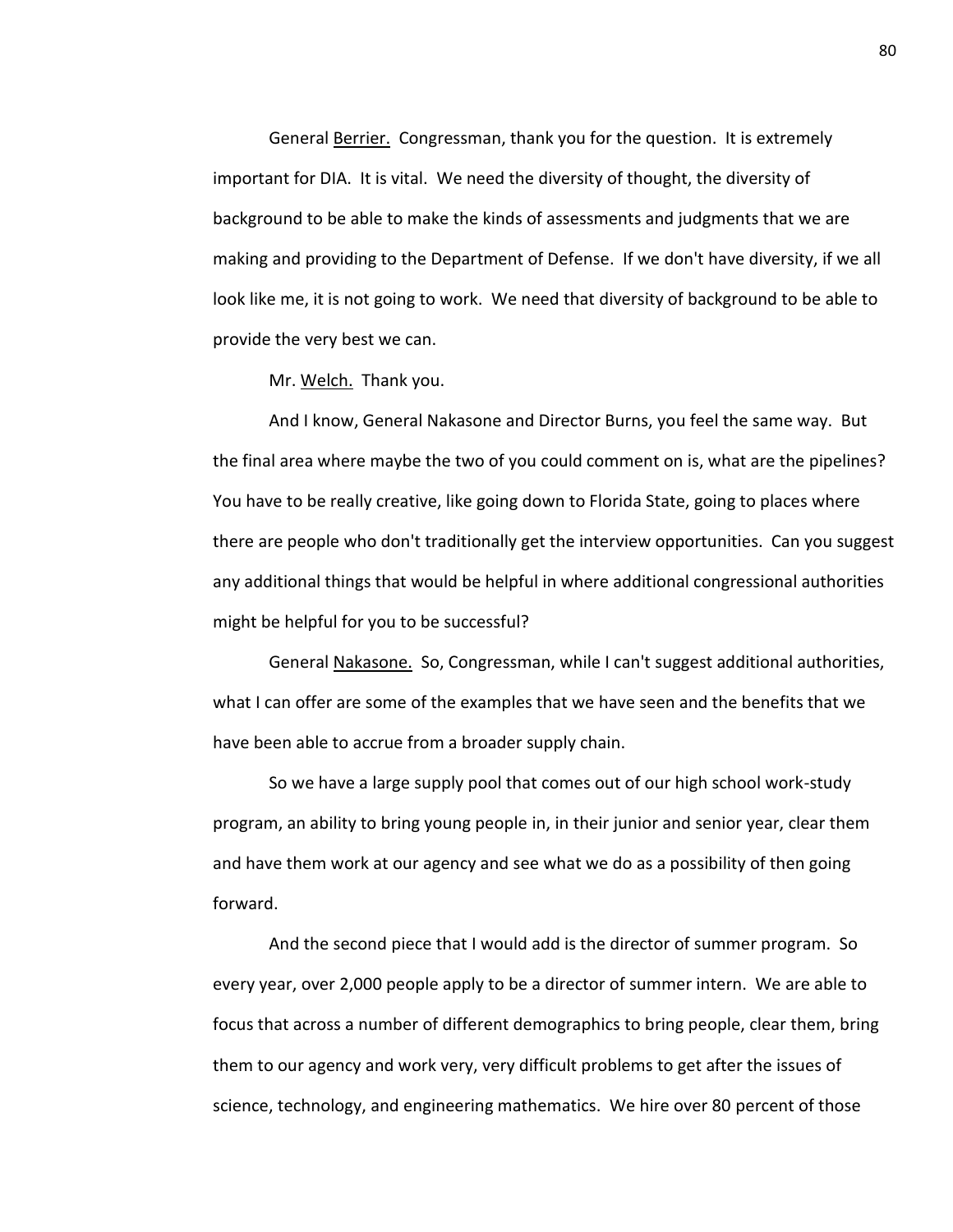people that are already cleared, that already have experience, that already understand how we do business at NSA.

Mr. Welch. Thank you.

Mr. Burns. And the only thing I would add, Congressman, is that, you know, we try to be as creative and energetic as we can in outreach. We just started a new scholarship program, which I --

Mr. Welch. Right.

Mr. Burns. -- or fellowship program, which I mentioned earlier, which is aimed at applicants coming from minority serving institutions as well. And, you know, that is already proving, I think, to be a huge asset for us.

Mr. Welch. Well, I just want to end by expressing my gratitude for the hard work and the seriousness of purpose that you are displaying to this effort. Thank you. I yield back.

The Chairman. Mr. Fitzpatrick.

Mr. Fitzpatrick. Thank you, Mr. Chairman.

Thank you all for being here.

I want to direct my original questions to Director Moultrie. Sir, in September of this year, several media outlets reported about calls General Milley had with a general in the Chinese Army in October of 2020, in January of 2021. According to these press reports, General Milley initiated these calls after he had reviewed classified intelligence about the Chinese Government's assessment of the likelihood of an American attack.

He reportedly spoke with the Chinese to assure them that their assessment described in our intelligence was wrong. So according to these reports, he reviewed classified information, he called a Chinese general, and he addressed the underlying content of that intelligence directly with the Chinese military. That clearly raises potential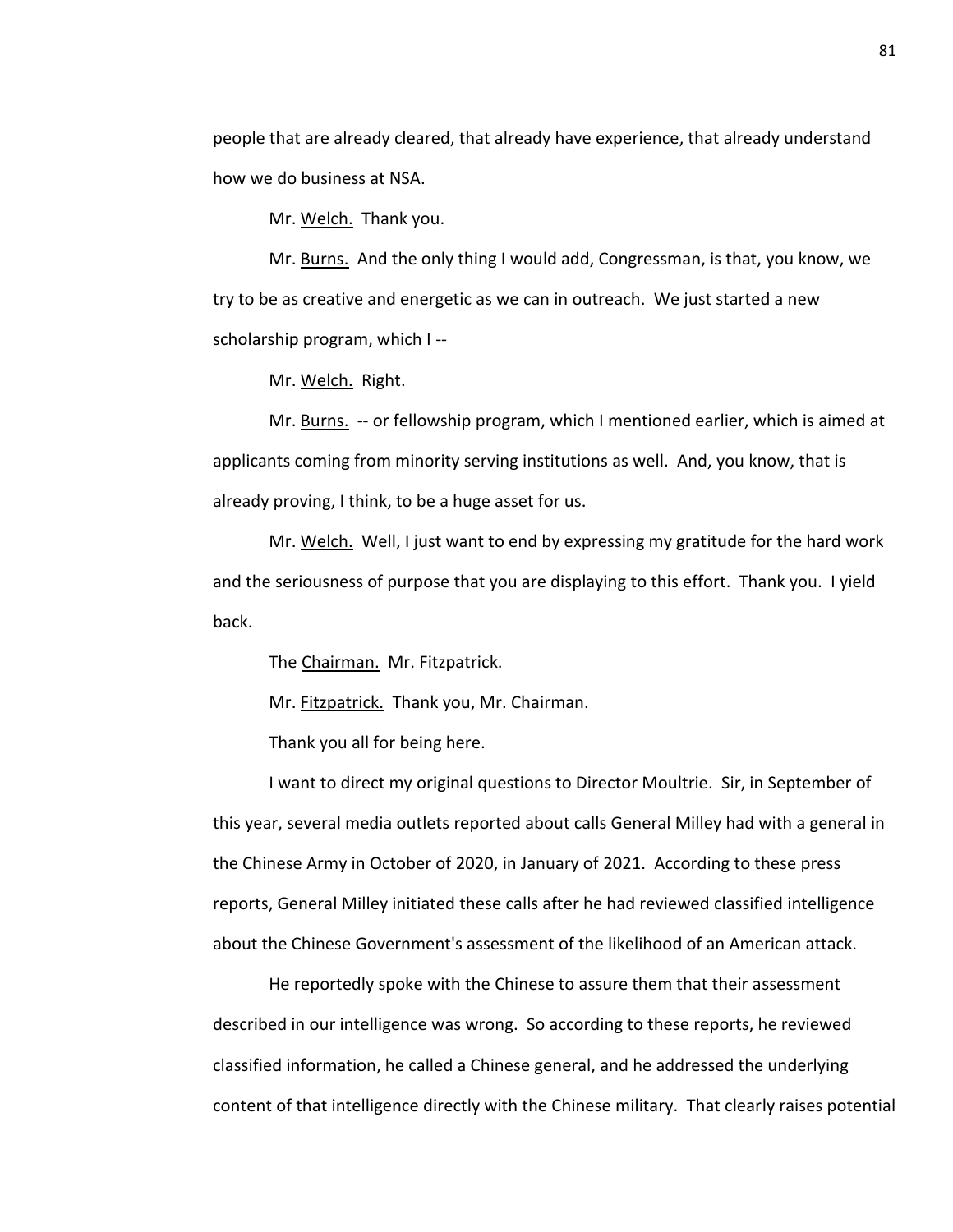counterintelligence concerns.

Sir, my first question, has the government initiated a counterintelligence investigation related to General Milley's discussion with the Chinese military?

Mr. Moultrie. Not that I am aware of.

Mr. Fitzpatrick. Has ODNI initiated a damage assessment related to General Milley's calls with the Chinese general, particularly whether he may have had direct or indirectly revealed any sources or methods?

Director Haines. No.

Mr. Fitzpatrick. Do you know of whether the calls General Milley had with General Lee were recorded?

Mr. Moultrie. Not that I am aware of.

Mr. **Fitzpatrick.** According to press reports, DOD provided a summary note of his calls with Chinese General Lee to the IC. Did you receive those summary notes?

Mr. Moultrie. I did not.

Mr. Fitzpatrick. I would like to direct this question to Director Nakasone, and I would also want to reassert that I associate with the ranking member's remarks regarding Michael Ellis. Sir, the ranking member had asked about the alleged security violations of Mr. Ellis and who at the State Department was involved in making those allegations. Do you know who made the allegations?

General Nakasone. Congressman, I do not.

Mr. Fitzpatrick. So you can't provide any details on the accuser?

General Nakasone. I cannot, Congressman.

Mr. Fitzpatrick. Okay. Under Secretary Moultrie, on September 23, we wrote to the DOD about this issue that I referred to earlier regarding General Milley asking for materials related to these calls, including a list of all calls General Milley had with the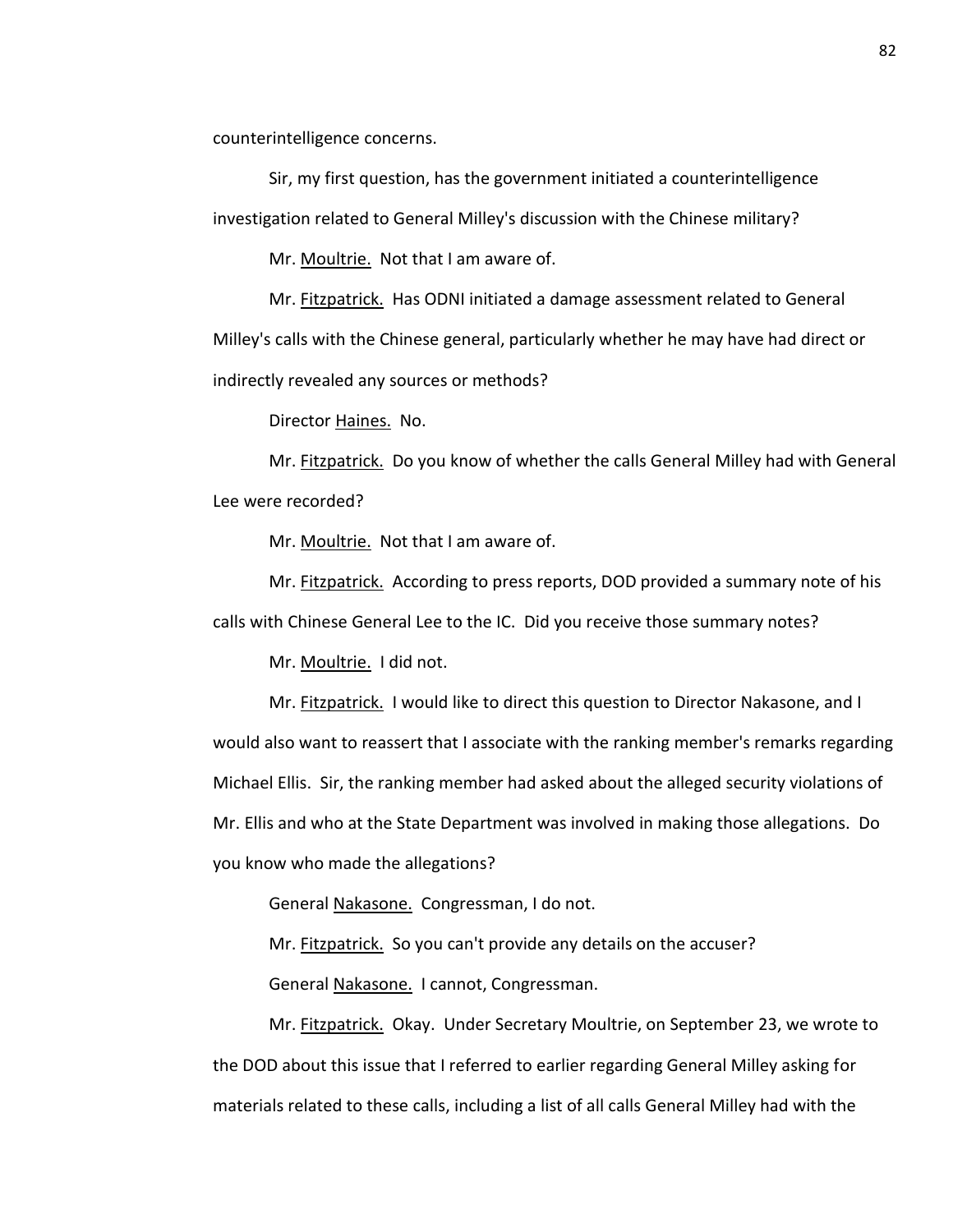Chinese officials during this time, copies of the underlying intelligence that reportedly prompted General Milley to reach out to the Chinese general, all recordings, transcripts of the calls, the prep materials, and notes of the calls.

Unfortunately, DOD has not given any of those to us as of yet. Can you commit, sir, to ensuring that we will receive them promptly so that we can assess the counterintelligence concerns ourselves?

Mr. Moultrie. Sir, that is not my area. I will take your questions back to the Department and make sure those questions are heard by the Department.

Mr. Fitzpatrick. Thank you.

Lastly, I want to turn to the issue of artificial intelligence and machine learning. We are significantly behind, and this is based on my assessment having been to the majority of the agencies in the IC, having come from the IC myself, that our challenge with AI and machine learning is not a technological one; it is a process and bureaucratic challenge of a system that is very archaic in many regards.

What are we doing, as part of the IC, to partner with the private sector, number one, but more importantly, to look at the processes that we have in place, the architecture of the framework of how our agencies are operating that we are going to be able to pivot to keep up with China and focus on the technological developments that we need to make to totally transform the IC, totally transform the Department of Defense?

General Nakasone. Congressman, if I might, I would like to invite you to the National Security Agency for us to talk a little bit about the infrastructure, the data, the tools, and the personnel, the training that goes into that. And I think that that will provide a good foundation for where we are headed, and I think, for the most part, we are leading much of what is going on in the commercial sector as well.

General Berrier. Congressman, I would also like to invite you back to DIA to give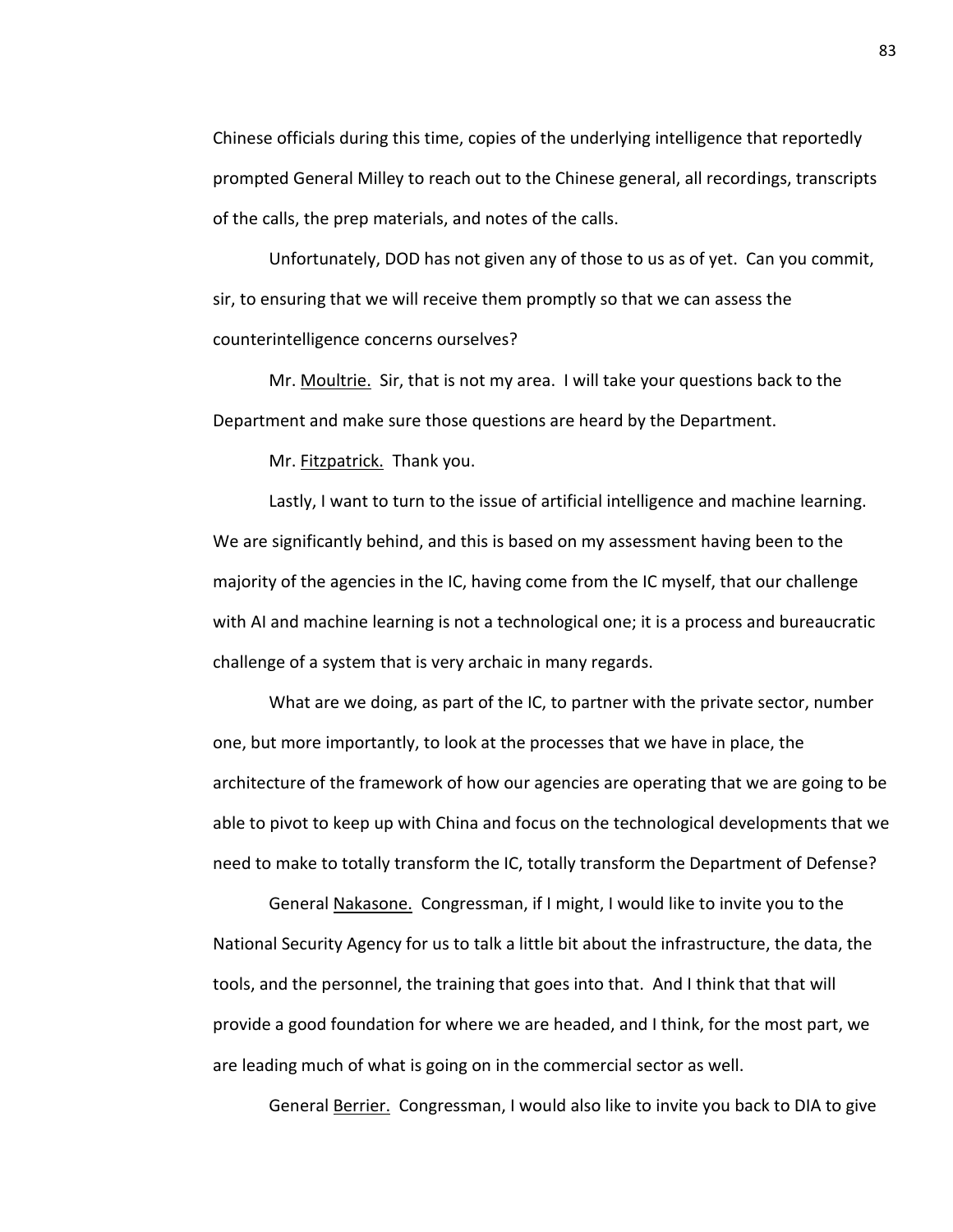you an overview of our MARS program, which is infusing the latest and greatest, and we have got a great innovation office that is taking the best of what industry can offer, and I think we are applying that well.

Director Haines. And, Congressman, I will just add that from the IC perspective, we have a science and technology director that works with the science and technology directors at each of the elements within the IC to support the work that is being done in artificial intelligence. I agree with you that we have a lot of work to do, and this is a space that we are focused on.

Mr. Moultrie. Congressman, I would add that the Deputy Secretary of Defense is leading a major effort for AI and ML across the Department of Defense, and invite you to the DOD to hear the briefing, sir.

Mr. Burns. And, Congressman, all I would add is that, you know, I mentioned the example of vastly accelerating our onboarding process. A lot of that has to do with applying AI and machine learning in our own processes as well. I couldn't agree with you more about the importance of doing more and more of that.

Mr. Fitzpatrick. Great. And my time is expired. I just want to thank you all for your service, very, very hard job you have, but it is very, very important, so we appreciate you. I yield back.

The Chairman. Representative Demings.

Mrs. Demings. Thank you so much, Mr. Chairman.

And thank you to all of you for being here today to discuss diversity, equity, inclusion, and accessibility in the IC community. I really do believe that there are hundreds of thousands, maybe more of talented young men and women, the brightest and the best, who are waiting for us to create opportunities for them to serve our great Nation in this very special way through the IC community.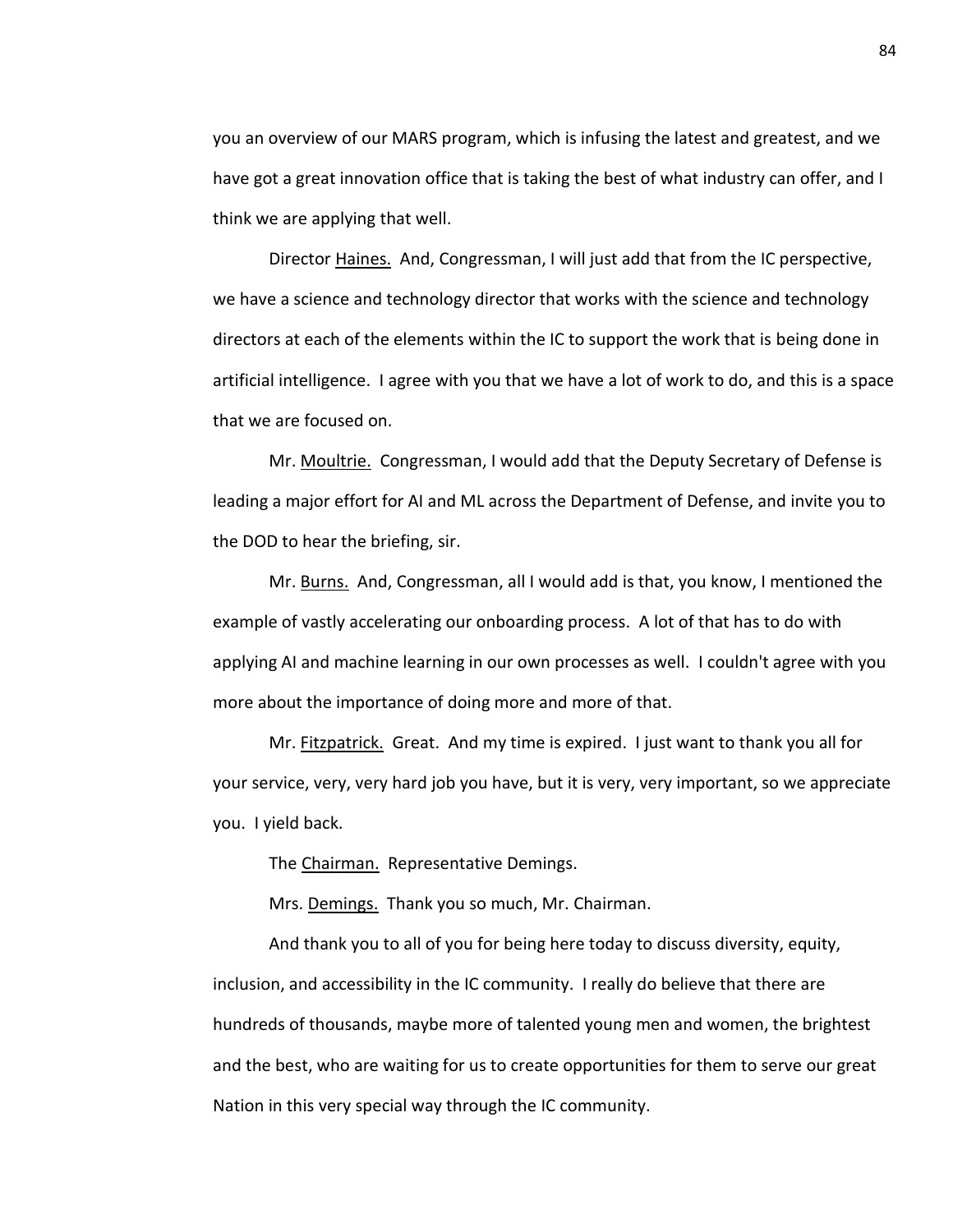They don't all look like me, and they don't all look like you. They look like America, and that is something I believe every member of this committee should celebrate. So I want to thank you for the work that you have done. I know that we still have work to do, but I have been pleased that we are at least moving in the right direction.

Director Burns, if I could start with you. You talked about the sense of urgency as it pertains to the onboarding process and the obstacles that the 600 days, that usual period that it takes, create for some of the young men and women that I referred to. You talked about you thought that 180 days would be more ideal. What will it take to get to that?

Mr. Burns. Well, it is going to take a sustained effort, but we are determined to accomplish that over the next couple of years. What it takes is applying artificial intelligence and machine learning, ensuring that we have an electronic, not a manual, end-to-end process. We can't cut any corners on security clearances --

Mrs. Demings. That is right.

Mr. Burns. -- but we have a deep responsibility there. But we can accelerate the process by taking advantage of new technologies. And we learned some of this, you know, over the course of the pandemic experience; in other words, what are the kinds of things we can do virtually that help to speed the process.

Mrs. Demings. Of course, as a former police chief, I would never suggest that we cut security clearances, but I believe you indicated that this diversity and inclusion and accessibility is like your -- I think you said your second objective in terms of priorities. And so, I am just trying to understand how do we get to the point of opening doors for the talent that is out there, so we can improve the function of the IC community?

Mr. Burns. Well, I think, ma'am, it involves continued progress and a sense of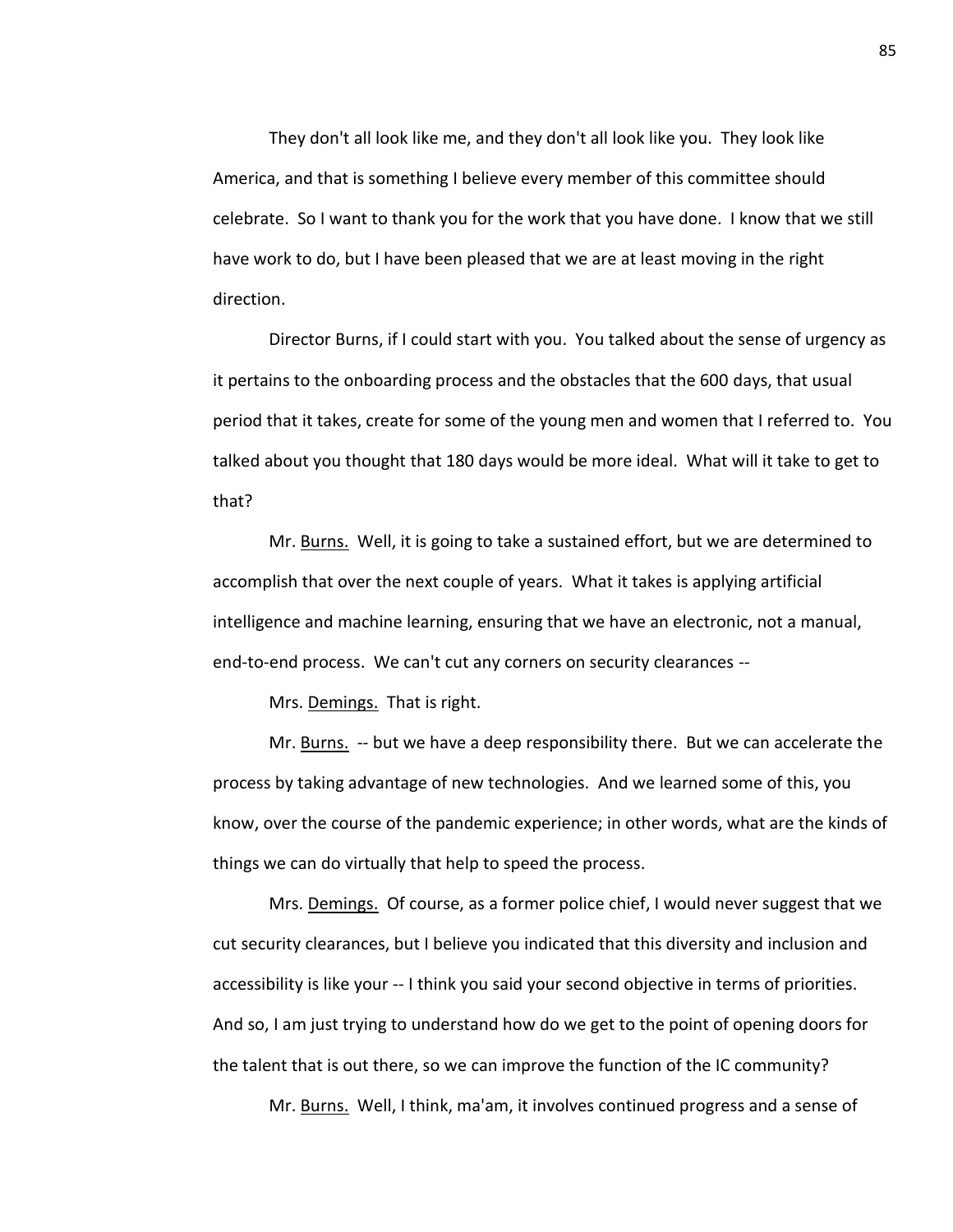urgency at every stage: in recruiting; in the onboarding process; in retention and mentoring; and then especially in demonstrating that there is a clear professional pathway all the way to the senior-most levels of our agency for officers whose performance warrants that, whatever their background. And that is what we are determined to achieve.

Mrs. Demings. Thank you.

General Nakasone. Congresswoman?

Mrs. Demings. Director Haines, you talked about promotions cited as one of the top reasons for women and other minorities leaving the IC community. At the police department, we used to say that police departments should reflect the diversity of the communities in which we serve, and that diversity should be reflected at all rank levels, which means the decision-makers should be a diverse community as well.

Could you talk just a minute about why did you decide to create a new senior IC officer role for DEI and accessibility, and what was missing under the prior structure, in your view?

Director Haines. Yes, absolutely, Congresswoman. And thanks, by the way, for staying through the entire hearing. Appreciate it and your work on these issues.

I will answer that question and then I would love to add, if it is all right, to what Director Burns said about the onboarding process. In answer to your question, I set up the separate office for the following reasons: One is, I wanted to have an absolute focus, frankly, on diversity, equity, and inclusion, somebody who is, you know, 24/7, so to speak, focused on that issue. That is number one reason.

Number two is that I find that both the EEO, the Equal Employment Opportunity Office director, and the person focused on diversity will report directly to me. So neither one of them are, in a sense, getting down further into the org chart.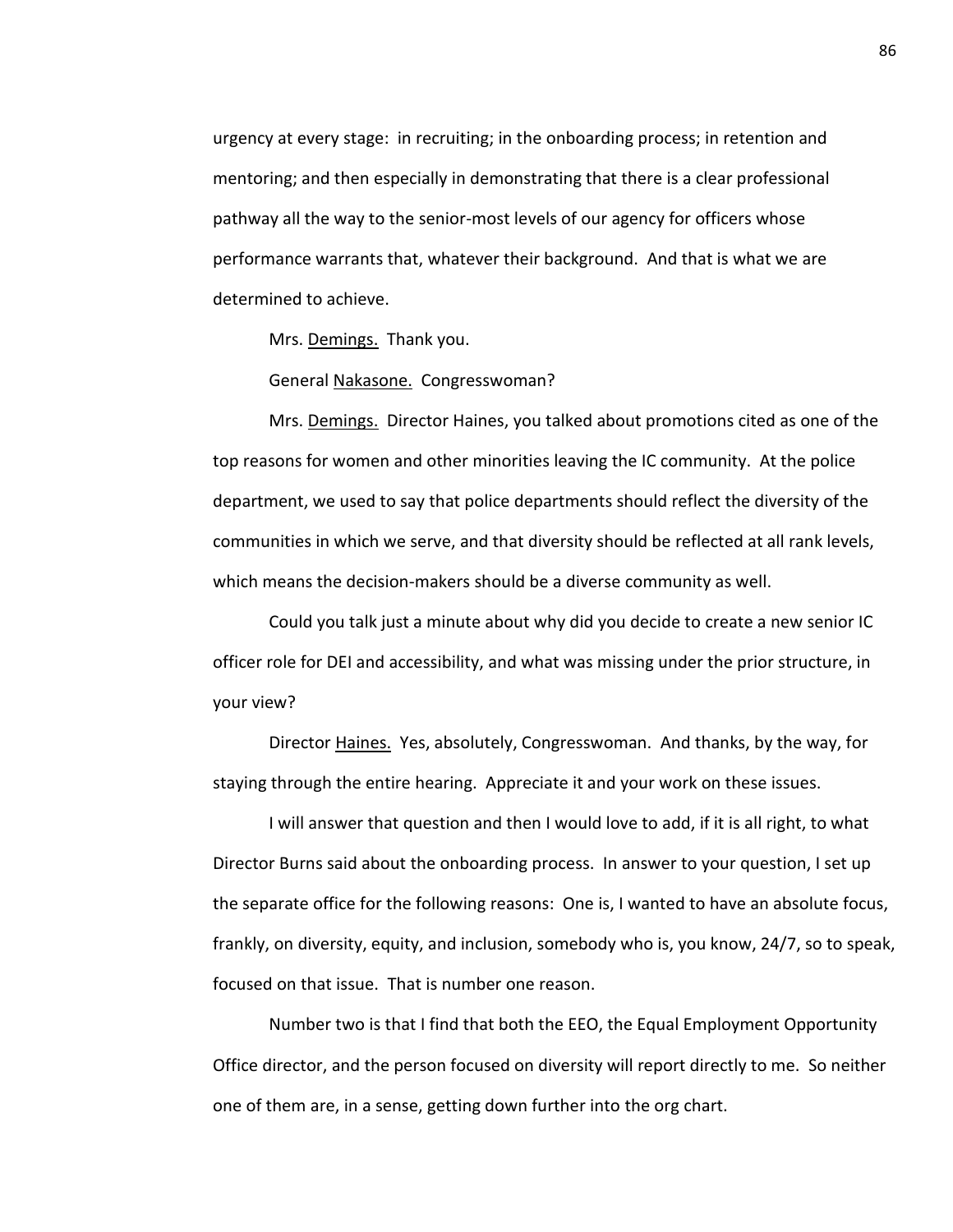But both of them have to work through partnerships with different parts of the IC for different purposes. And I actually think it is critical for the person who is focused on diversity, equity, and inclusion to really have an opportunity to develop those partnerships based on, essentially, the diversity, equity, inclusion issues.

Also, an Equal Employment Opportunity Office is one that is intended to be, in a sense, a kind of an independent voice in the process. They are taking complaints from folks on compliance issues and so on, and I think that is really something that I want to preserve the independence surrounding.

So those are some of my reasons. I think there is lots of people we can look at these in different ways. I don't think it is, you know, an easy choice in some respects, but I do believe it is the best way to promote, in a sense, diversity, equity, and inclusion. And we have a separate person who is working on accessibility, because I really do think we have to focus on that.

On the onboarding piece, I would just say, it is an IC-wide issue. Overall, the average amount of time it takes from application to onboarding that we provided in a report to you and Congress is 419 days across the IC; 189 days of that was the security clearance process.

There is a lot of room for improvement. As Director Burns indicated, there is a lot of technological pieces. There is also a variety of administrative details that we have been working through to see how we can improve the fact that, you know, you fill out a form on the low side, right, it goes up to the high side, it gets dealt with there. If there is a mistake, it has to come back to the low side, gets redone, goes back up to the high side. It is astonishing how much time some of these things take.

But among the things that we have been working on is trying to shorten the process without cutting corners on security clearances. And, for example, now, in the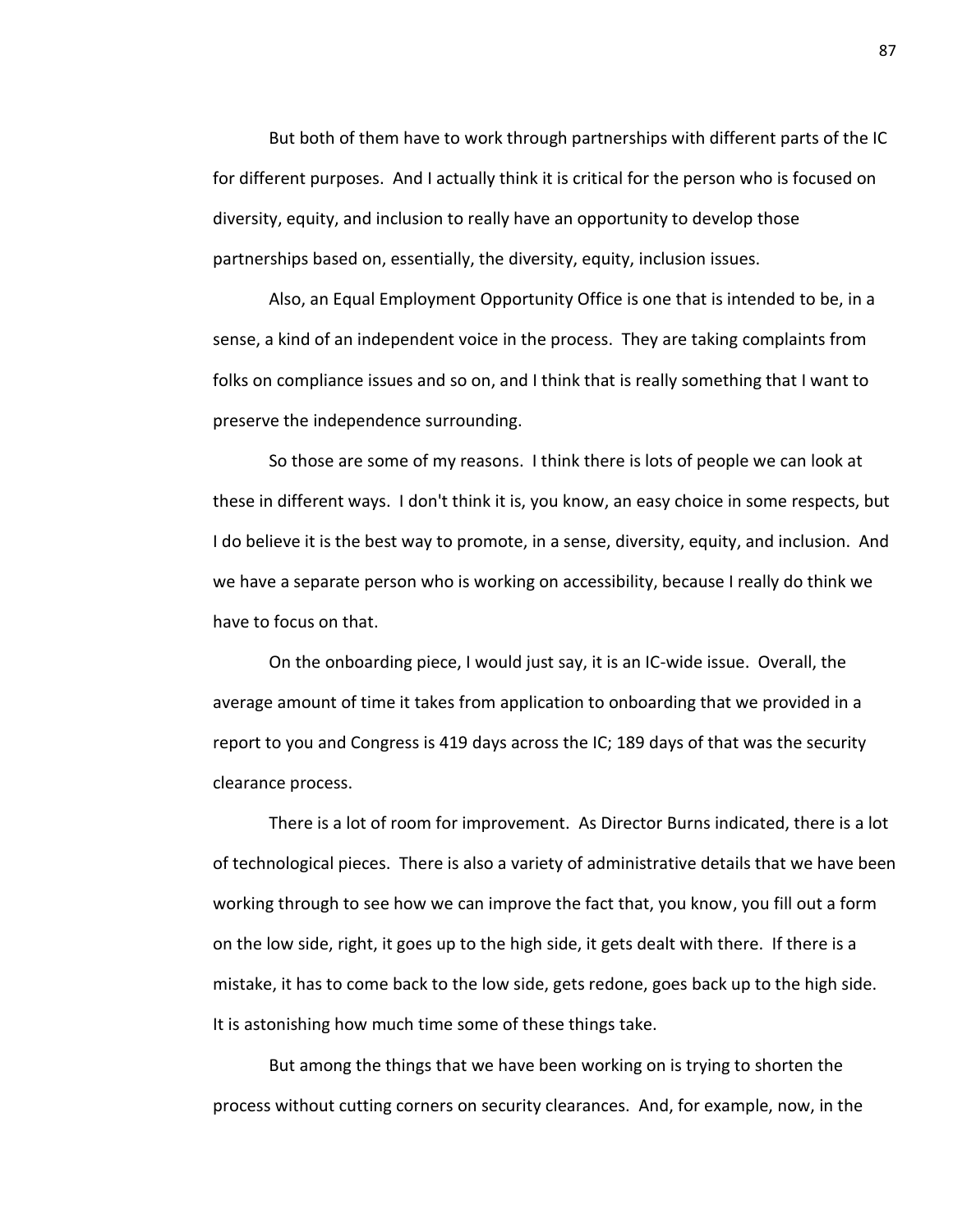third quarter of fiscal year 2021, the average amount of time it takes to get an initial top secret clearance is down to 143 days. So we are working in the right direction. We still have a lot of work to do across the board. And we are all inspired, frankly, by Director Burns' idea of going to 180 days, and we are working to do that as a community.

Mrs. Demings. Time goes quickly when we stay on topic. Thank you all so very much, and thank you for the work that you are doing. Take care.

The Chairman. Mr. LaHood.

Mr. LaHood. Thank you, Mr. Chairman.

And I want to thank all of you for being here all morning and for your commitment and dedication to the Intelligence Community and your service.

I also want to associate myself with the comments of Mr. Nunes as it related to Michael Ellis and the inquiring questions that he raised. I think it warrants answers, and I hope that can be accomplished.

I want to follow up on Mr. Stewart's questions as it related to the Federal vaccine mandate. And, maybe, Director Burns, I will start with you. Is the Agency prepared to terminate hundreds, if not thousands, of CIA employees, case officers, and intelligence professionals if the vaccine is not abided by?

Mr. Burns. Well, Congressman, I guess I would say several things. First, we are fortunate to have about a 97 percent vaccination rate for our career officers, so it is a very high proportion of officers who have been vaccinated. Second, you know, we follow the law. We are operating with a Federal mandate here, which makes a term and condition of employment, not just at CIA, but across the Federal government, to be vaccinated.

There are, as Director Haines mentioned before, and as you know very well, both medical and religious waiver possibilities. And we have, you know, a number, I think it is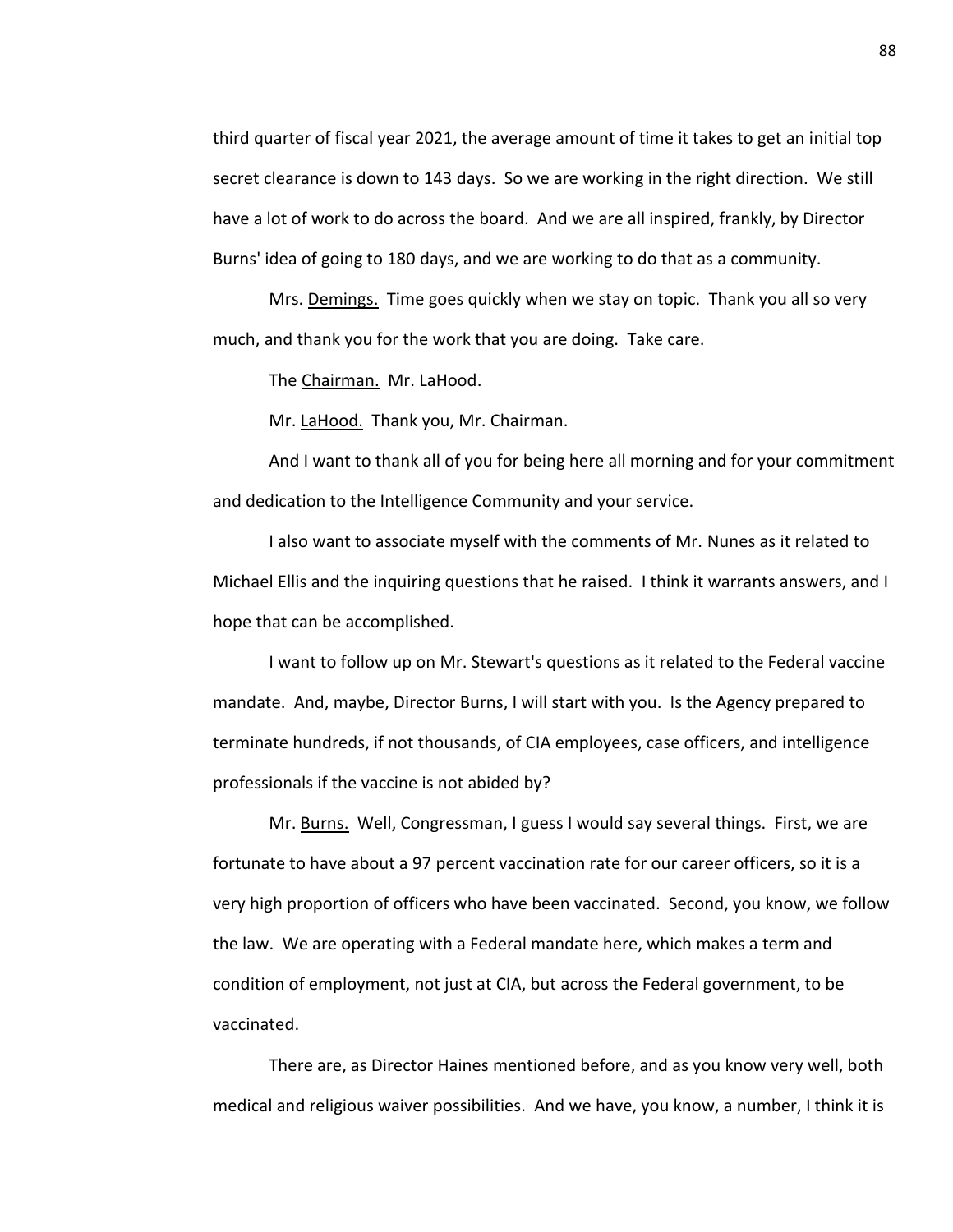a little under -- it is around 250 sort of pending religious waiver applications, and a number of medical waiver applications as well, which we take very, very seriously.

Mr. LaHood. But also the mandate, as I understand it, affects contractors and subcontractors and people that you work with throughout the IC community, correct?

Mr. Burns. Yes, sir.

Mr. LaHood. And I know you mentioned 97 percent, but if there are hundreds that you would have to terminate, you are going to follow the law, as you just indicated, and terminate them at the appropriate time, correct?

Mr. Burns. We will follow the process that has been laid out under the law, but potentially, it could come to that, yes, sir.

Mr. LaHood. And is it fair to say that that termination of those hundreds of people or whatever the number is would have irreparable harm, or would have a devastating effect on the Agency and your mission. Is that fair to say?

Mr. Burns. No, sir. I think we are going to be able to continue to fulfill our mission just as, you know, the American people expect, and with a very high vaccination rate. We take very seriously those officers who apply for those kind of waivers, as I said, but I am confident that we will be able to continue to fulfill our mission very effectively.

Mr. LaHood. And just walk me through the process. If I understand it, November 22 is the date that the vaccine -- that they have to have the information, and then there is a suspension period, and then the termination begins. How does it work with the Agency when you have assets and professionals all around the globe, when they don't do that, do you bring them back? How does that termination process work?

Mr. Burns. Well, I would be glad to describe, you know, the process in more detail, but there is a process that is laid out across the Federal Government that we will follow. But as I said, you know, given the very high vaccination rate across the Agency, I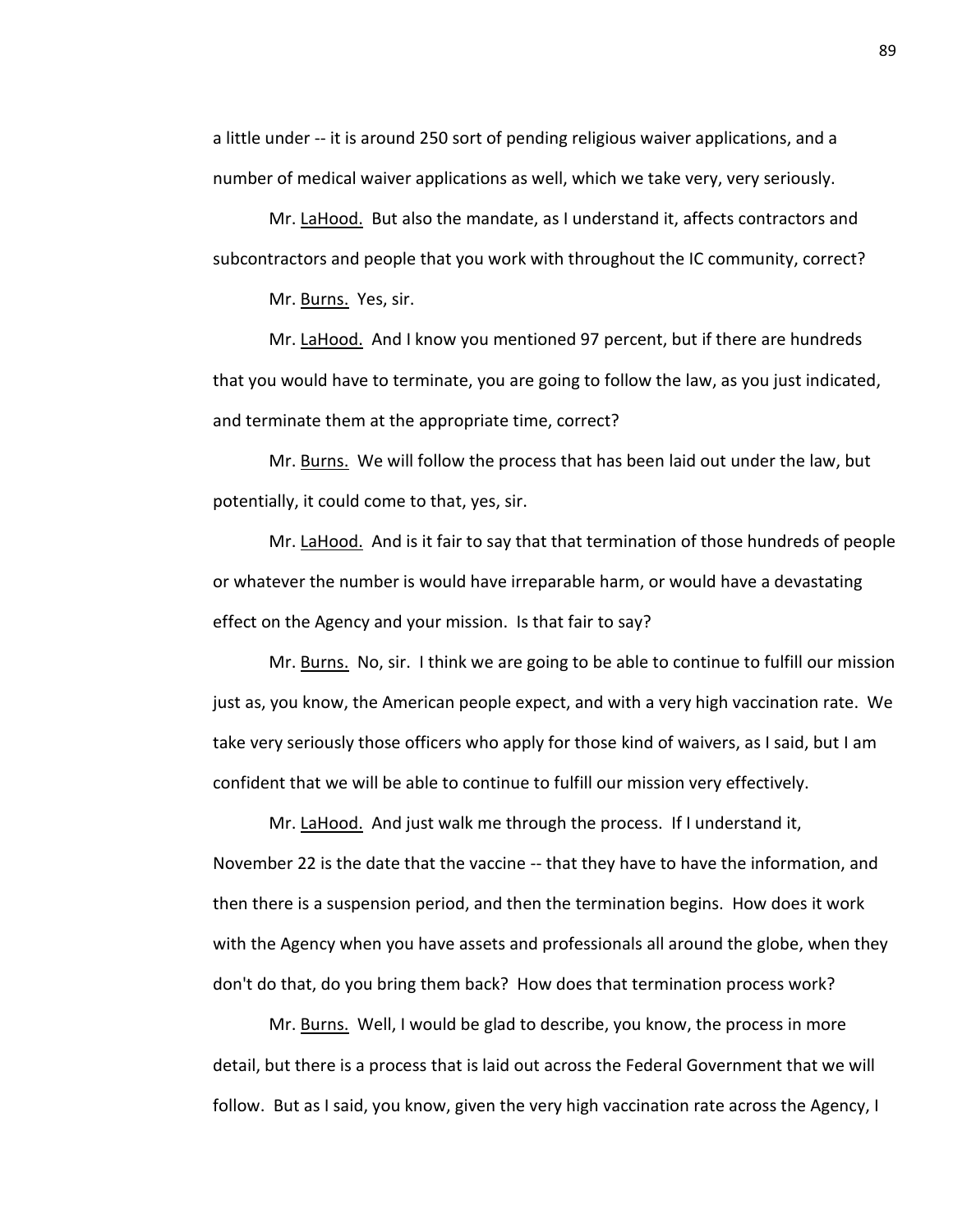don't anticipate that there is going to be a lot of these cases that we have to sort through. But we will take it very seriously, and we will give, you know, every officer who is involved in that process every opportunity to pursue alternatives.

Mr. LaHood. And in terms of -- I do think there are -- as you look at the legal issues here and the constitutional issues on the mandate, obviously this was not a law that was passed. This was an executive order. There are multiple cases pending in the circuit courts right now that I believe will be consolidated, eventually go to the Supreme Court.

Would it make sense to ask for a delay until the U.S. Supreme Court decides on this? Clearly it is going to end up there. The last executive order the Biden administration did on the mandate as it related to housing and evictions wound up there. Would it make sense to ask for a delay so you don't have to go through this process of - throughout the IC of terminating employees?

Mr. Burns. The only thing I could comment on, Congressman, from the perspective of CIA is simply to say we are going to follow the law and the processes that are laid out in the Federal Government.

Mr. LaHood. And have you asked the White House to ask for a delay until the Supreme Court makes a decision on the definitive legal issues here?

Mr. Burns. No, sir, but that is -- you know, my role, as I said, as is the role of all of my colleagues here on the panel, is to follow the law and follow the procedures that are laid out, and that is what we are doing.

Mr. LaHood. But I assume it is not in your interest to terminate long-term employees of your agency?

Mr. Burns. No, it is in our interest to try to retain every employee, every career officer that we can, but we have an obligation to follow the law. We have an obligation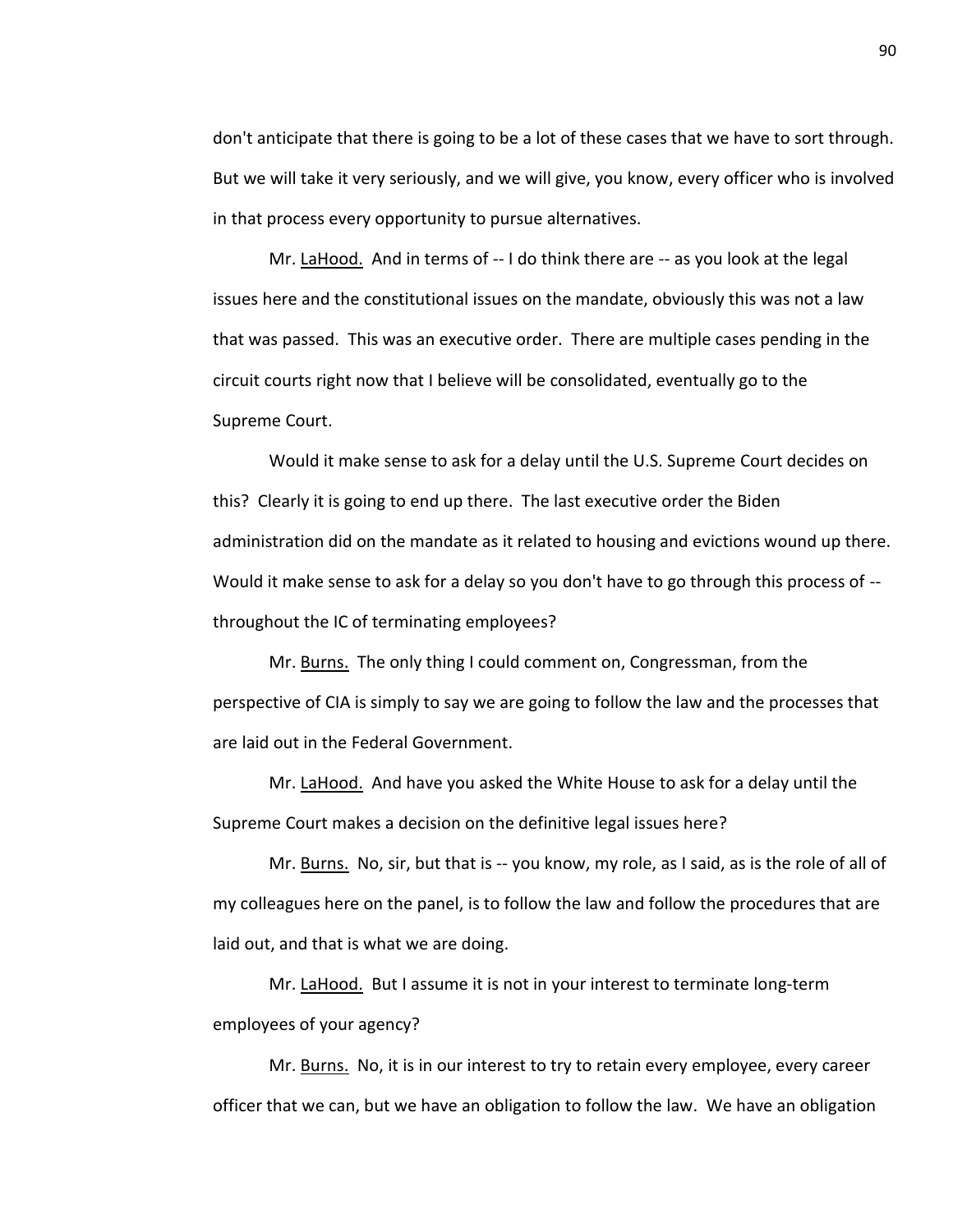to protect the safety and the health of our employees as well.

Mr. LaHood. I understand that completely. I guess what I am saying is, it would seem to me none of you want to go true this process of terminating employers, contractors, subcontractors. That is going to come here pretty quickly in the next month. It seems to me there is a way out of this.

This is going to end up in the Supreme Court. Asking for a delay, working with the White House to have that done so we don't have to deal with this issue, and we are not talking about -- I think the IC is different, right, than employees at the Department of Agriculture. This is a national security issue. This is an issue that affects all of you and us globally, and I think thinking about a delay or an exemption for the IC until the U.S. Supreme Court decides on this makes a lot of sense. I yield back.

The Chairman. That concludes our questions for today. I do want to say, because so much time was devoted to Mr. Ellis at a hearing on diversity, equity, and inclusion, which really has nothing to do with the subject matter of the hearing, I do not associate myself with the remarks of the ranking member.

I think he was a terrible choice, a political and partisan choice for a serious position of general counsel at NSA, and I think the security issues, classified information issues are serious. And I do not associate myself with any of the comments that have been made about Mr. Ellis by the members of the minority.

I want to thank you all for your participation today, and for the efforts you are making to make the IC a more diverse workplace. I share the conclusions, and I think you all do, that this will improve the quality and capabilities of the IC that is vital to the mission of the IC. And we look forward to following up with you in greater detail on the information that we have sought that cannot be discussed in open session.

But once again, I appreciate all of your being here today. I think it is a testament